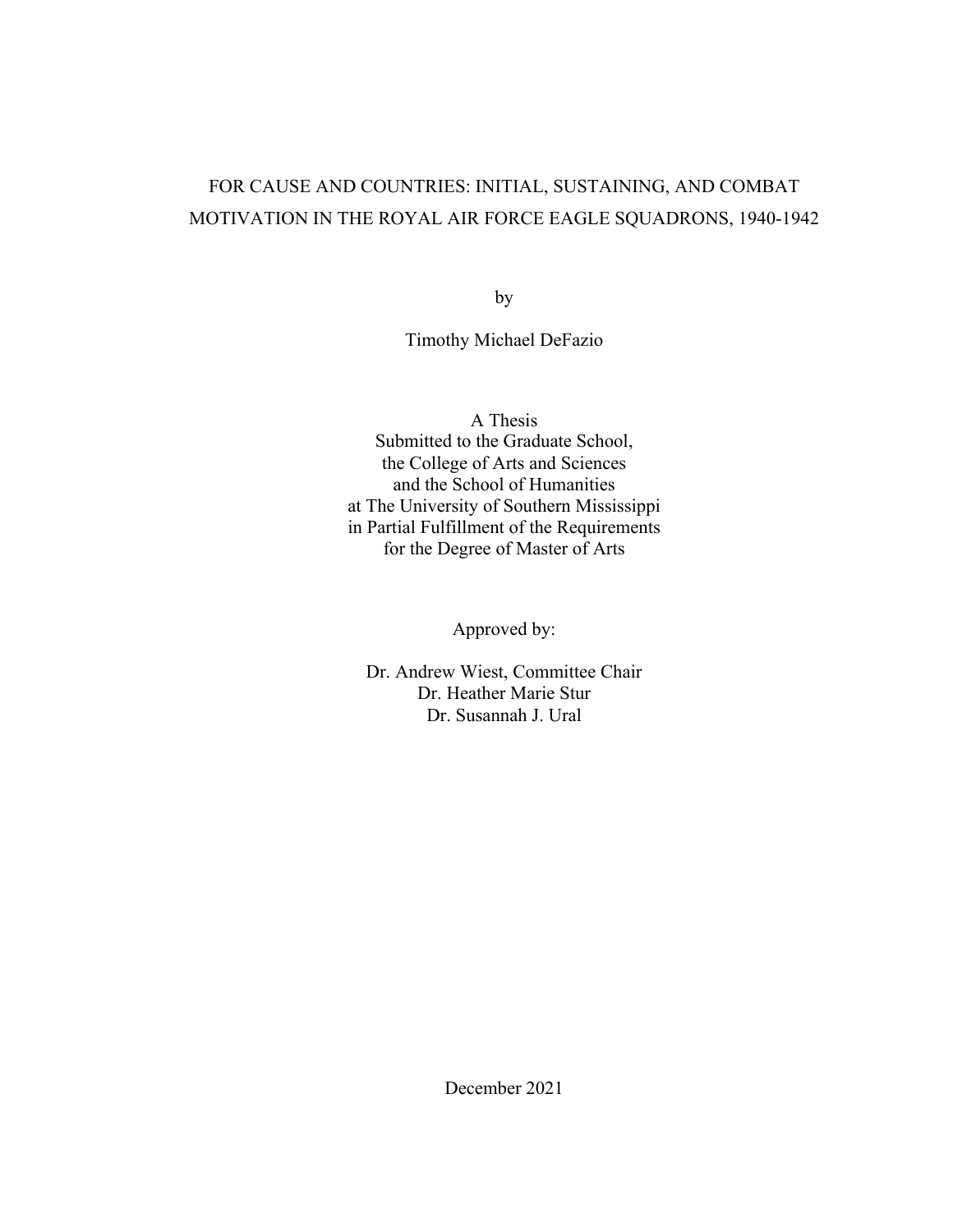COPYRIGHT BY

Timothy Michael DeFazio

2021

*Published by the Graduate School* 

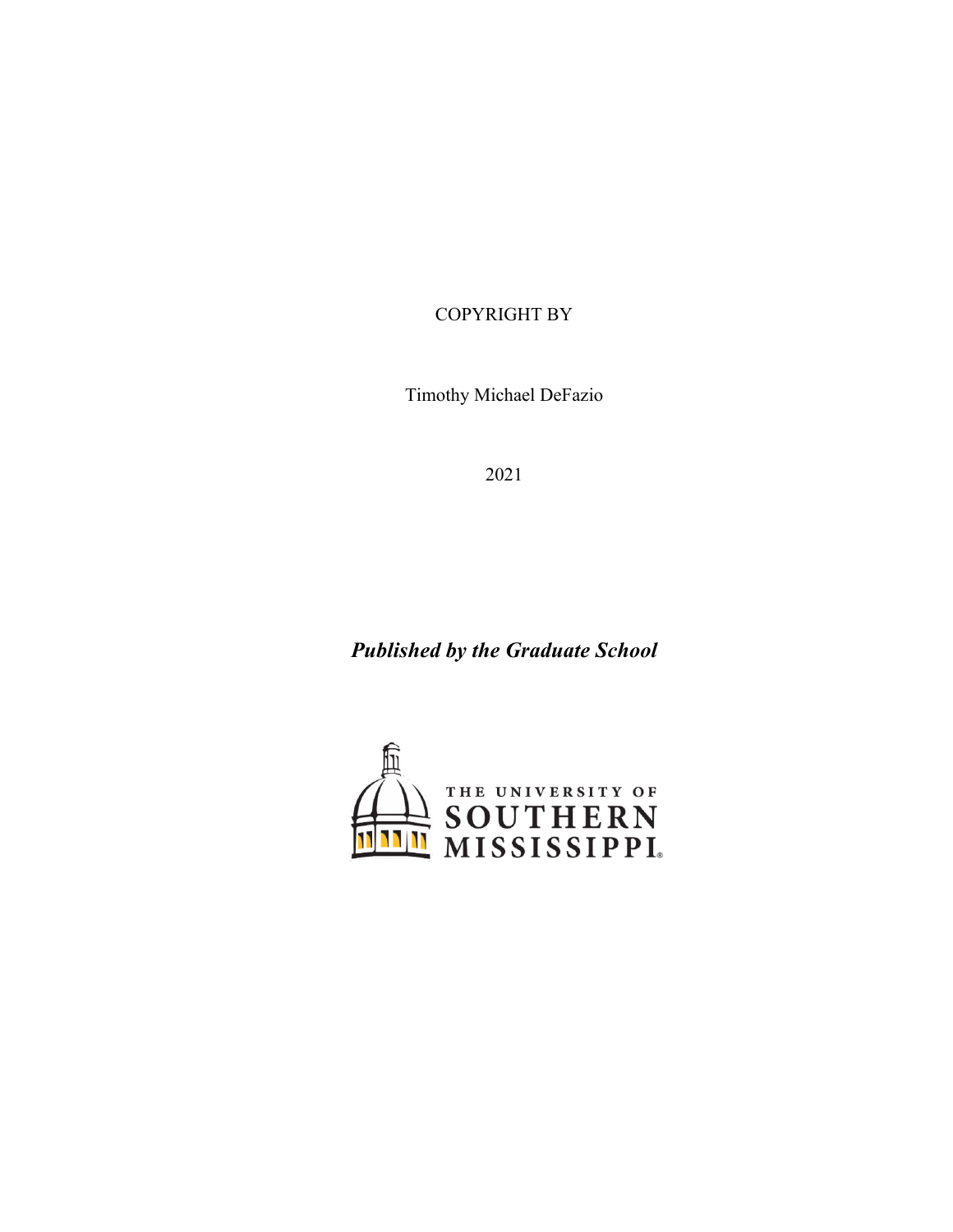### ABSTRACT

Before the United States entered the Second World War, 245 American pilots pledged their service to the Royal Air Force (RAF). Organized into 71, 121, and 133 Squadrons, collectively known as the Eagle Squadrons, these foreign volunteers present an intriguing avenue of soldier motivation analysis. Employing the conceptual framework offered by John Lynn and James McPherson, this thesis analyzes three components of the Eagles' motivation—initial, sustaining, and combat.

Viewed in context, the Eagles' decision to join a beleaguered air force reflected a commitment to ideological principles, as the desires to defend England and curb German aggression figured largely into their initial motivation. Once in England, these ideals persisted as motives to remain in RAF service, as their eagerness for combat reflected the ideological basis of their sustaining motivation. While actively engaged in combat, these pilots overcame fear by relying on strong leadership and blindly disregarding danger, but an ideological sense of duty likewise factored into their combat motivation.

Though past historians, such as Vern Haugland and Philip Caine, have argued that motivation in the Eagle Squadrons was largely rooted in adventurous and pragmatic factors, their analysis ended with the pilots' decisions to enlist. By providing a full-scale analysis of the Eagles' motivation, evidenced by interviews, memoirs, diaries, and letters, this thesis conveys the Eagle Squadrons' uniqueness. The primacy of ideological factors in these pilots' initial, sustaining, and combat motivation represents a departure from typical military units and demonstrates the historical significance of the Eagle Squadrons beyond their military contributions.

ii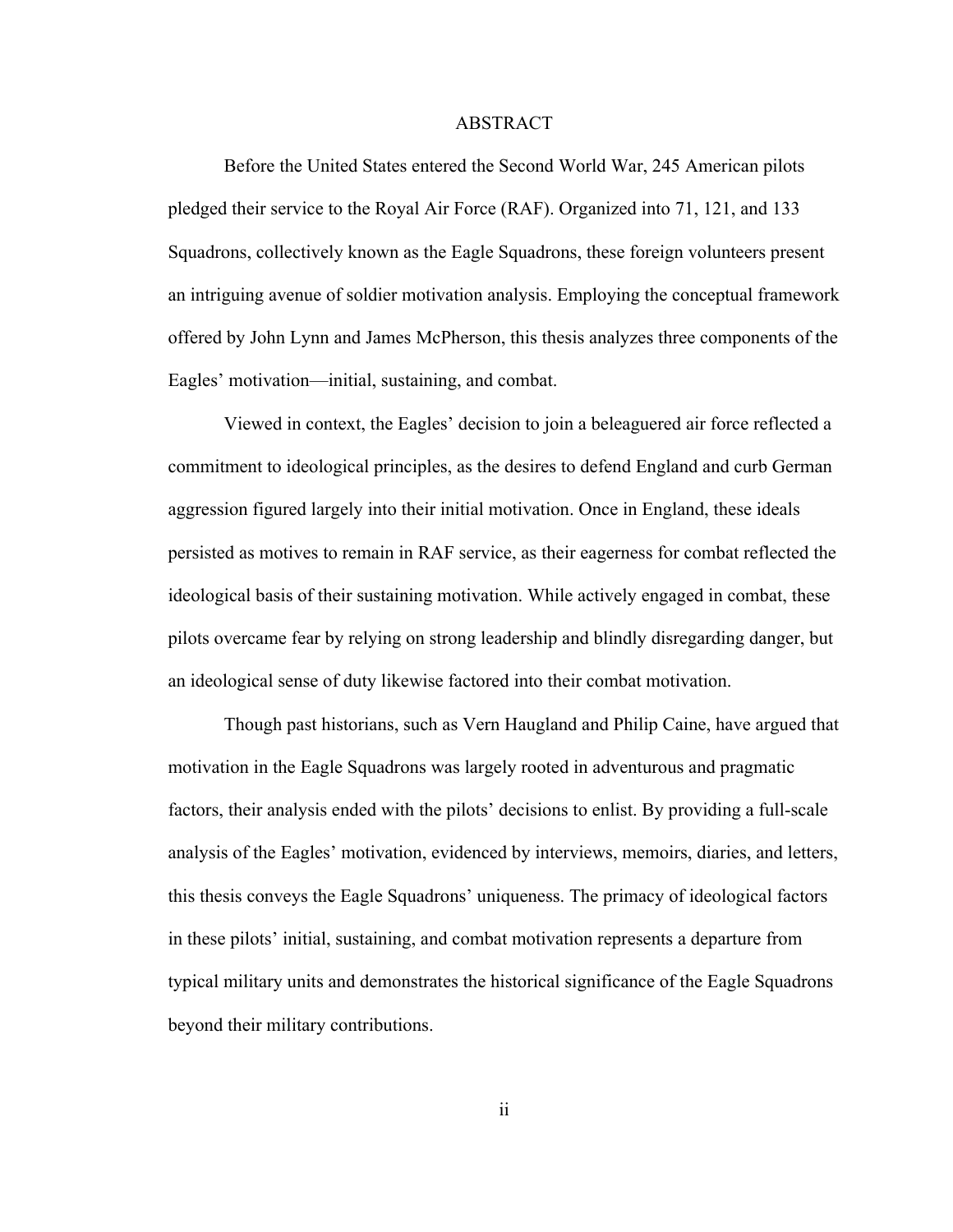#### ACKNOWLEDGMENTS

I would like to thank the Dale Center for accommodating my accelerated master's program. It was a quick eighteen months, but I will always be grateful for this program's flexibility in providing a young USAF officer with valuable professional education. I would like to especially thank Dr. Wiest, Dr. Stur, and Dr. Ural for their thoughtful guidance, mentorship, and patience.

The Friends of the Air Force Academy Library also deserves special thanks. Without the kind and helpful support of Brigadier General (ret.) Philip D. Caine, Kathy Wilson, Ruth Kindreich, and Christopher Schreck, this thesis could not have been possible.

The views expressed in this thesis are those of the author and do not reflect the official policy or position of the United States Air Force, Department of Defense, or the U.S. Government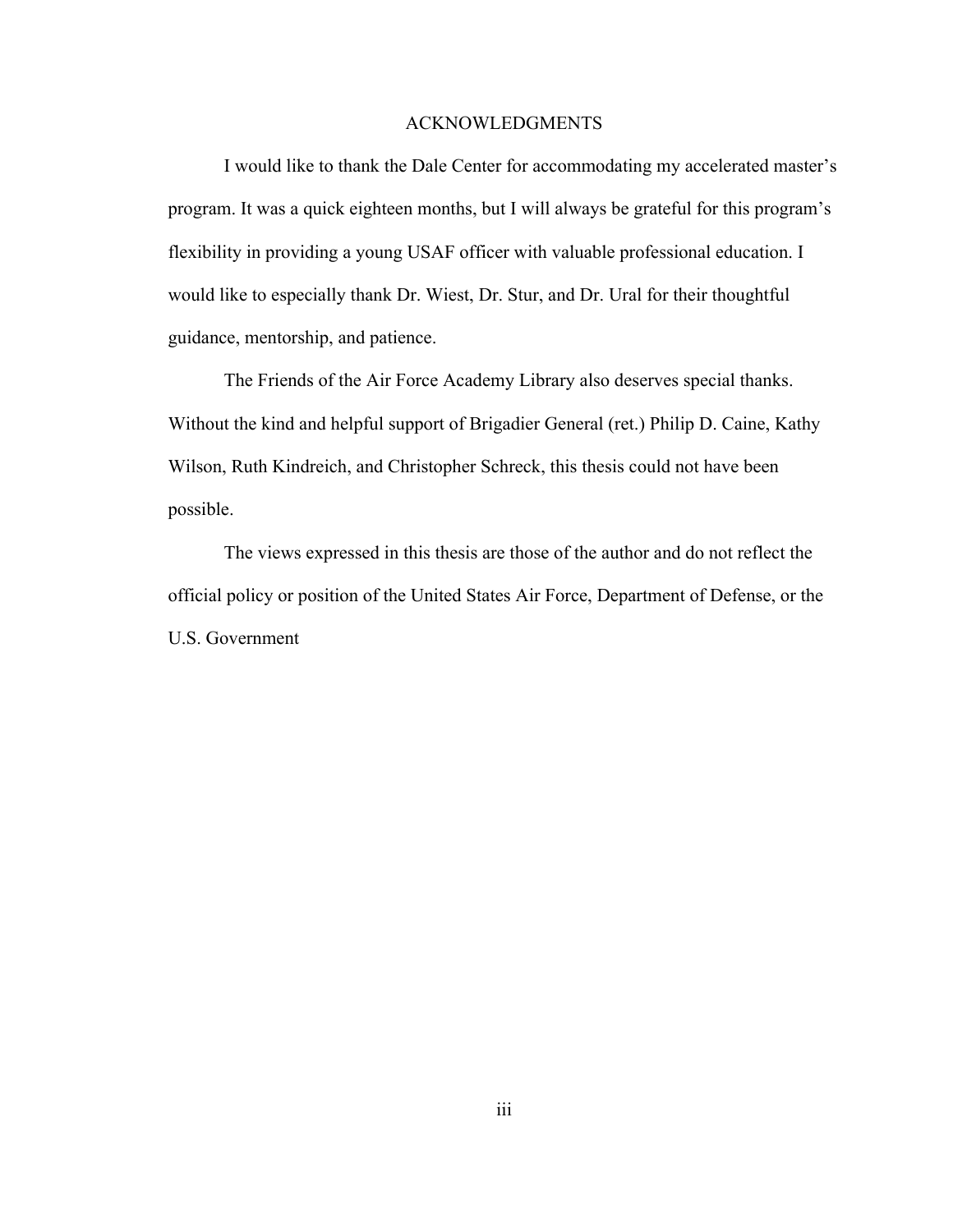### DEDICATION

To Pilot Officer Robert Lewis Pewitt, Royal Air Force 133 Squadron.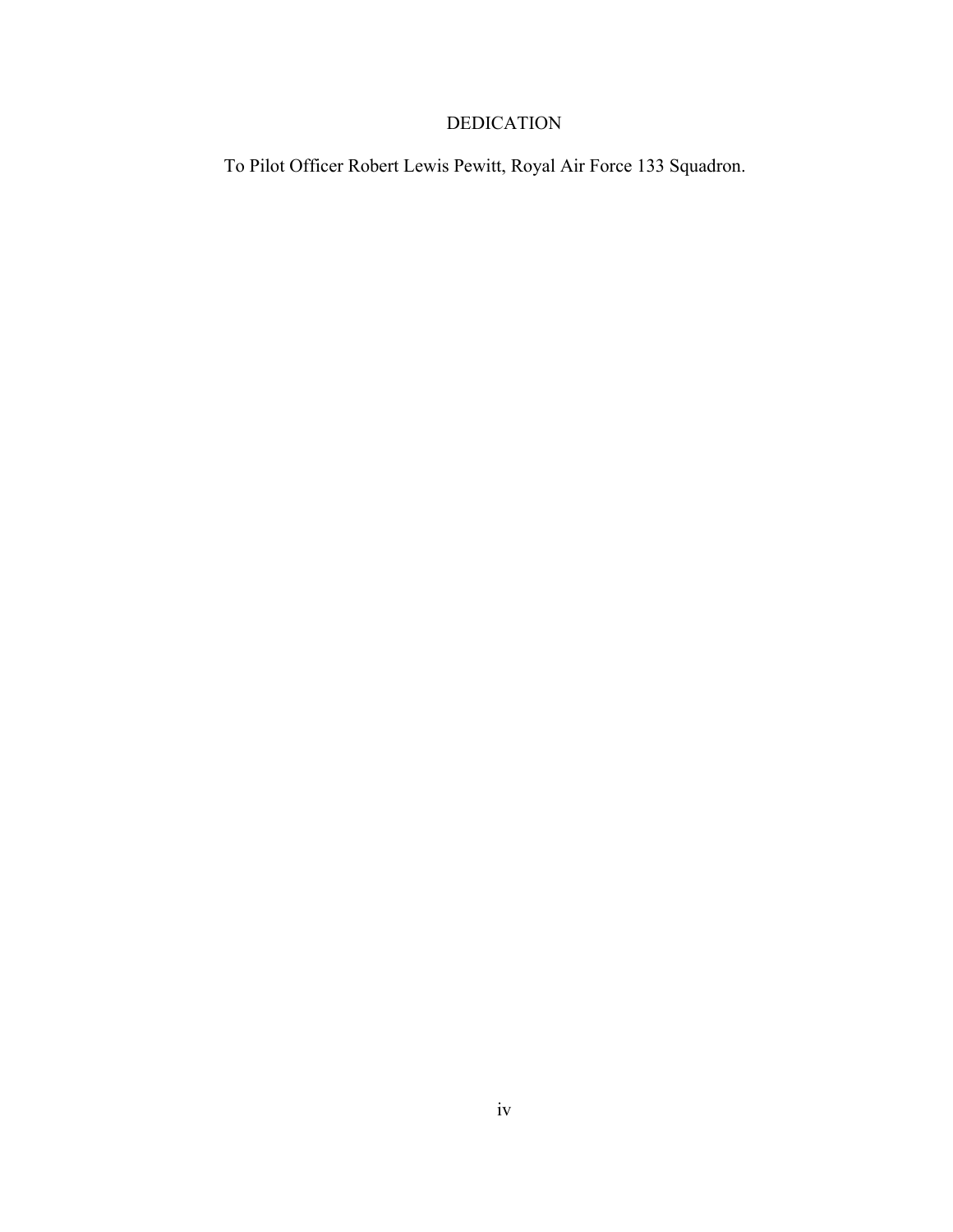### TABLE OF CONTENTS

| CHAPTER II - FLYING WITH A PURPOSE: INITIAL MOTIVATION 11       |
|-----------------------------------------------------------------|
| CHAPTER III - "LET US TO THE BATTLE": SUSTAINING MOTIVATION  54 |
| CHAPTER IV - LEADERSHIP, FEAR, AND DUTY: COMBAT MOTIVATION 95   |
|                                                                 |
|                                                                 |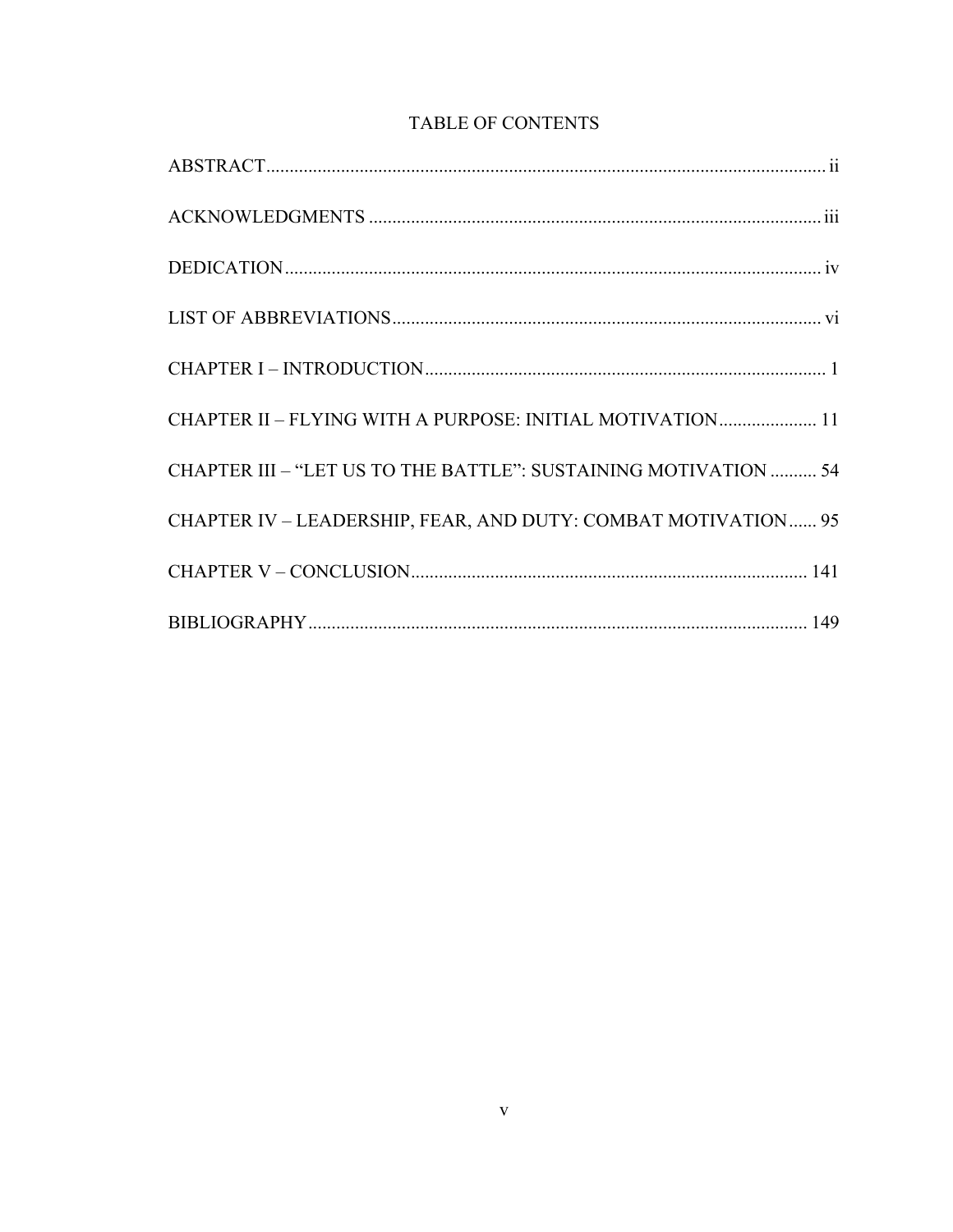## LIST OF ABBREVIATIONS

| <i>Fw 190</i> | Focke-Wulf 190               |
|---------------|------------------------------|
| Me 109        | Messerschmitt Bf 109         |
| RAF           | Royal Air Force              |
| <i>RCAF</i>   | Royal Canadian Air Force     |
| <b>USAAF</b>  | United States Army Air Force |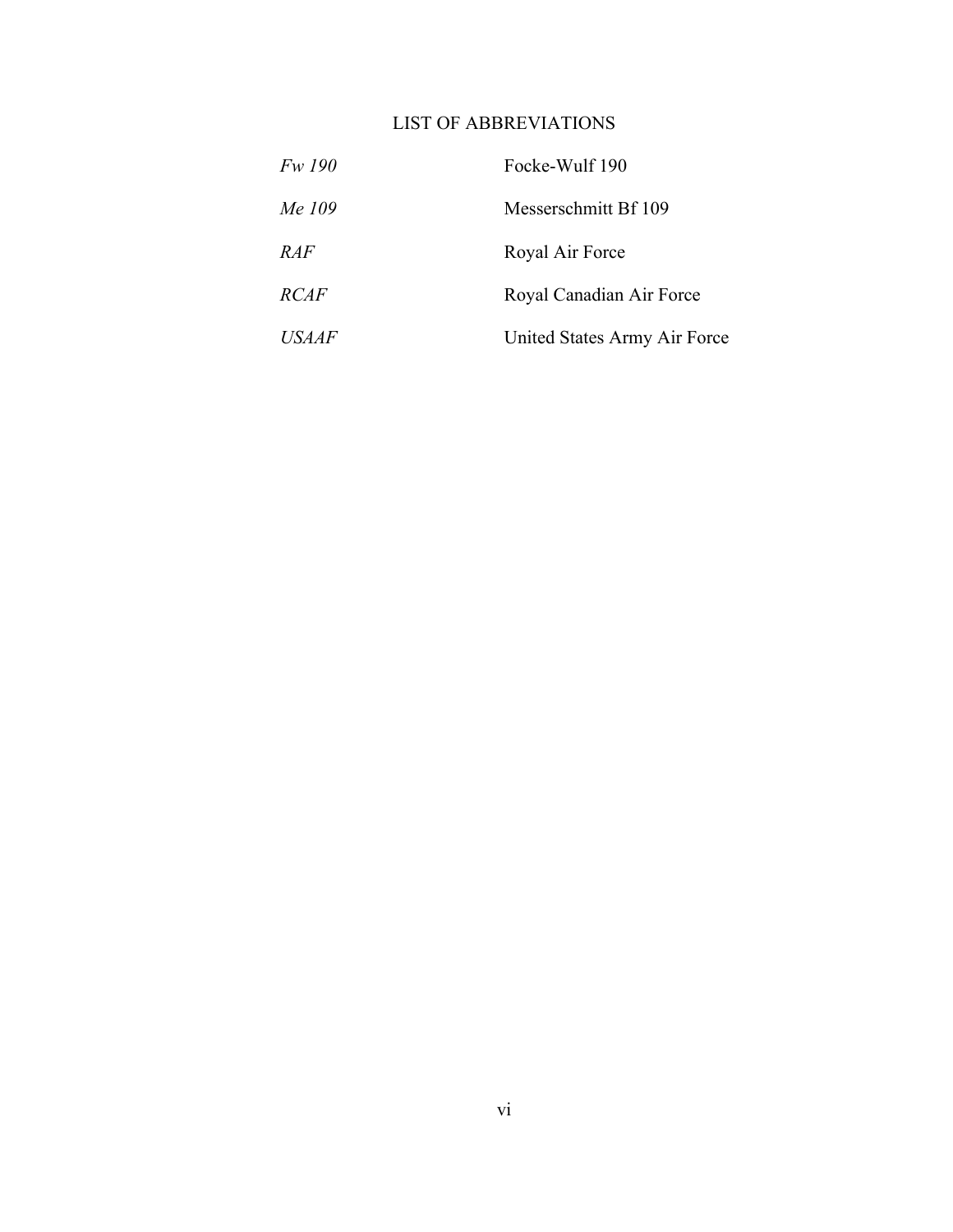#### CHAPTER I – INTRODUCTION

Before the United States declared war on Germany on December 11, 1941, dozens of American fighter pilots were already battling the Luftwaffe in the skies over Europe. As members of the Eagle Squadrons, these American volunteers for Royal Air Force (RAF) service present an intriguing avenue of soldier motivation analysis. As foreign volunteers, the Eagles, to which they were referred, willingly joined the wartime RAF while their own nation remained at peace. As with any other group of soldiers, the Eagles' motivations were complex and require context to fully understand.

On September 1, 1939, Europe descended into war following Germany's invasion of Poland. In a year's time, much of Western Europe had fallen under Nazi rule, while across the Atlantic, the United States remained neutral. Standing firm against the German war machine, though, was Great Britain, whose air force was in the midst of weathering Hitler's campaign for air superiority. Known as the Battle of Britain, the RAF and Luftwaffe waged an aerial war during the summer of 1940. Ultimately, Great Britain prevailed, forcing Germany to abort its plans for invasion by October of that year. The RAF's victory was not without a cost, however, as it lost more than 20 percent of its fighter pilot force—nearly five hundred men killed.<sup>1</sup>

From the RAF's severe losses came a desperate need for replacements, a need which two individuals in North America were especially willing to satisfy. The idea for an all-American squadron fighting in Europe originated with soldier of fortune, Colonel Charles Sweeny. Immediately upon the outbreak of the war, Sweeny looked to recreate the famed Lafayette Escadrille, a unit of American volunteers who flew for the French

 <sup>1</sup> Derek Wood and Derek Dempster, *The Narrow Margin: The Battle of Britain and the Rise of Air Power 1930-40* (New York: McGraw-Hill Book Company, 1961), 468–69.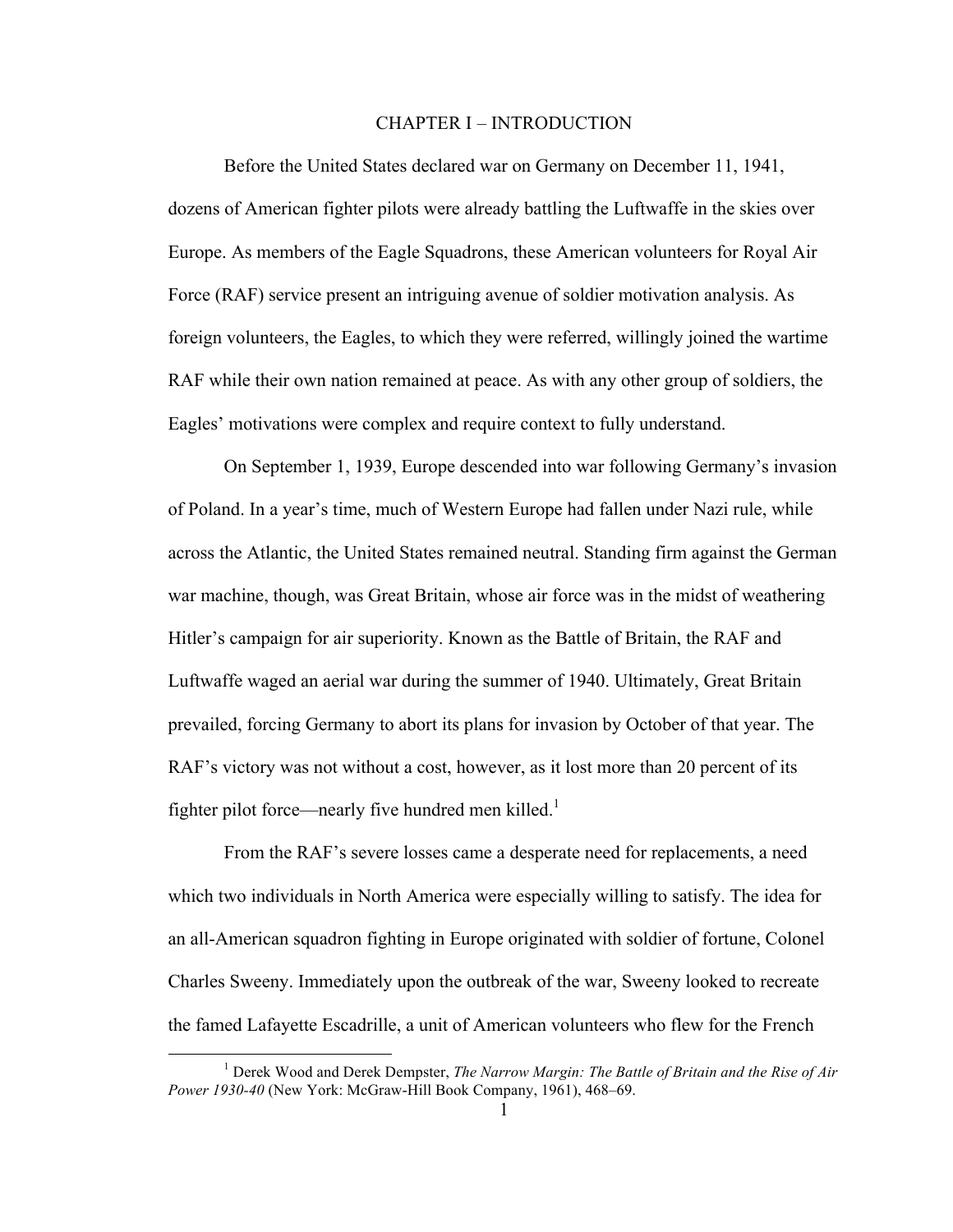Air Force in World War I. In defiance of the United States' numerous neutrality acts, Sweeny managed to land thirty-two Americans in France by May  $1940<sup>2</sup>$ . The nation's surrender to Germany in June, however, dashed his plans to supplement the French Air Force's ranks. Discouraged, Sweeny turned over his recruiting operations to his two nephews, Charles and Robert Sweeny. As both younger Sweenys were living in England at the time, they contacted the British Air Ministry and offered their American volunteer pool to the RAF. On July 2, 1940, the Air Council approved the Sweenys' plan and the Eagle Squadrons were born.<sup>3</sup>

Though Colonel Charles Sweeny can claim ideological ownership of the Eagle Squadrons, the units were primarily populated by the efforts of Clayton Knight, a Canadian World War I pilot and aviation artist. At the behest of Canadian Air Vice Marshall, William "Billy" Bishop, Knight formed a recruiting organization for American pilots to join the Royal Canadian Air Force (RCAF) and RAF in May 1940. Known as the Clayton Knight Committee, the organization far outstripped Sweeny's comparatively small-scale operation. Whereas Robert and Charles Sweeny were only able to muster fifty pilots by the time of their proposal to the Air Ministry, the Clayton Knight Committee was beginning to recruit hundreds of prospective pilots. In fact, over the course of the committee's two-year existence, it processed nearly fifty thousand applicants and facilitated the enlistment of 6,700 pilots into the RAF.<sup>4</sup>

<sup>&</sup>lt;sup>2</sup> Kenneth C. Kan, *First in the Air: The Eagle Squadrons of World War II* (Washington D.C.: Air Force History and Museums Program, 2007), 2, https://media.defense.gov/2010/Sep/28/2001330139/-1/- 1/0/AFD-100928-005.pdf.

<sup>3</sup> Kan, *First in the Air*, 3.

<sup>4</sup> Philip D. Caine, *Eagles of the RAF: The World War II Eagle Squadrons* (Washington D.C.: National Defense University Press, 1991), 45.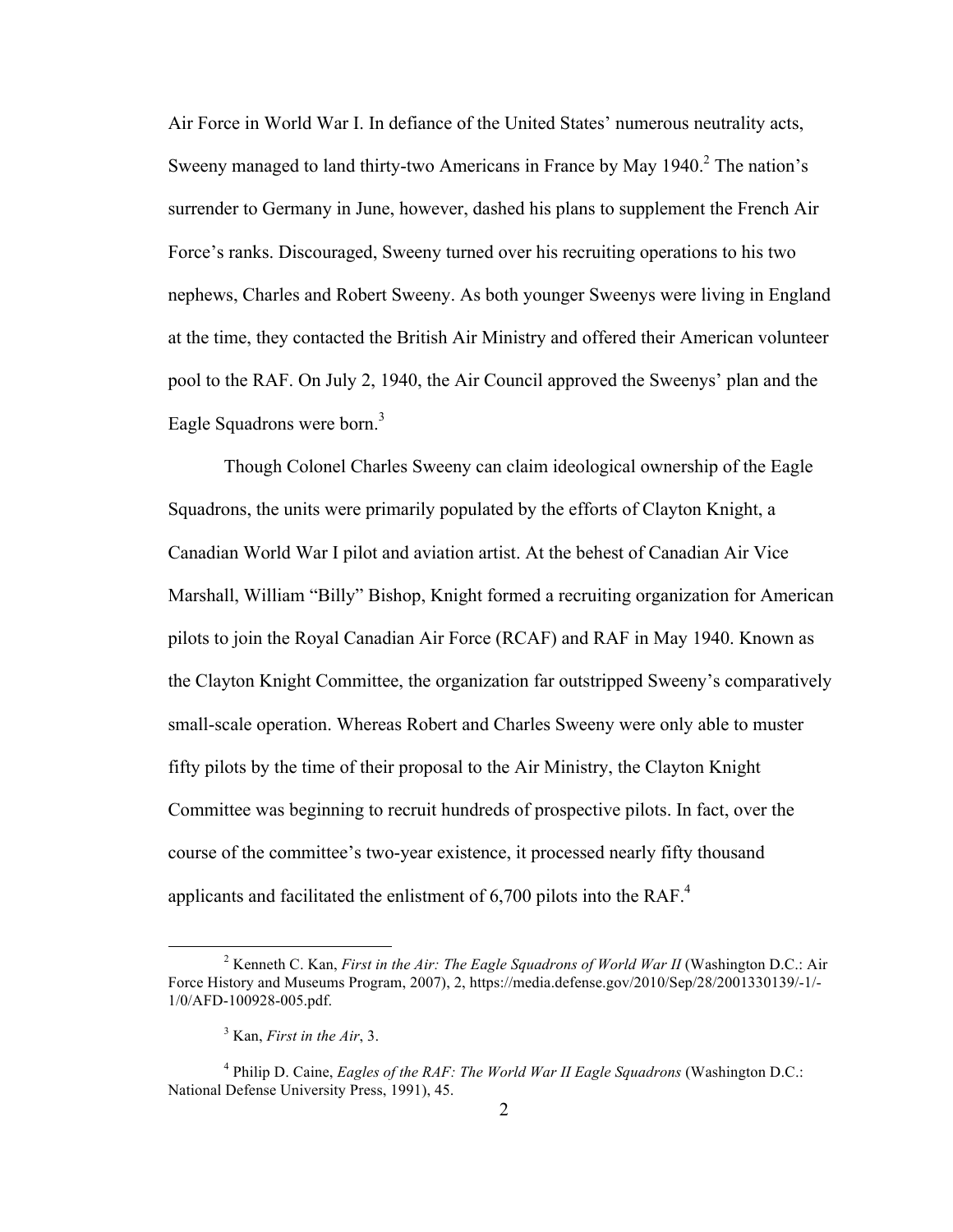Faced with a shortage of fighter pilots, the Air Ministry was in no position to curtail Clayton Knight's efforts and accordingly designated his committee as the principal source of American manpower for the RAF in the fall of  $1940$ .<sup>5</sup> A few weeks later, on September 19, 1940, RAF Fighter Command officially formed the first Eagle Squadron, Number (No.)  $71<sup>6</sup>$  By mid-1941, thanks to the continued success of the Clayton Knight Committee's recruitment, there were a sufficient number of American pilots in the RAF training pipeline to form an additional Eagle Squadron, Number 121, on May 14, 1941.<sup>7</sup> The Eagle Squadrons were then rounded out with the establishment of Number 133 on August 1,  $1941<sup>8</sup>$ 

Until September 29, 1942—when all three squadrons transferred to the United States Army Air Force (USAAF) and became the  $334<sup>th</sup>$ ,  $335<sup>th</sup>$ , and  $336<sup>th</sup>$  Fighter Squadrons—these Americans fought under the Union Jack.<sup>9</sup> Given the unique nature of these pilots' World War II service, numerous historians have sought to understand the Eagles' motivations for joining the beleaguered RAF while their own nation remained at peace. Over the course of three decades, the question of these pilots' motivation became a central feature of their units' historiography, though with varying degrees of analysis.

In 1979, Vern Haugland offered the first historical analysis of the Eagle Squadrons with his book, *The Eagle Squadrons: Yanks in the RAF, 1940-1942*. While

- <sup>6</sup> Kan, *First in the Air*, 6.
- <sup>7</sup> Caine, *Eagles of the RAF*, 170.

<sup>8</sup> Ibid., 188.

 $\overline{a}$ 

<sup>9</sup> Kan, *First in the Air*, 25.

<sup>5</sup> Caine, *Eagles of the RAF*, 47.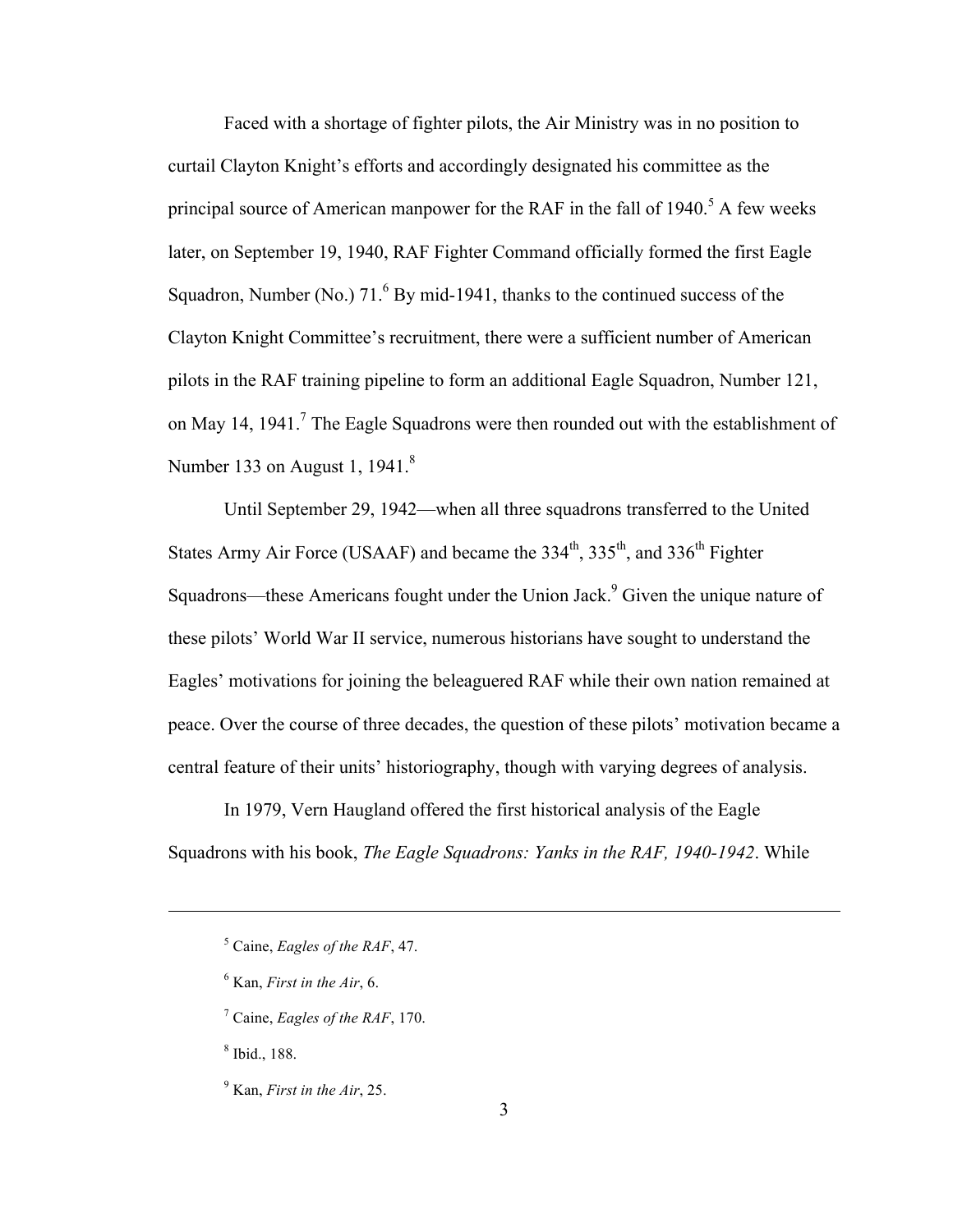valuable in introducing the Eagle Squadrons to a larger audience and providing an accurate timeline of its operations, Haugland's work is mostly a celebration of the squadrons. He paid closer attention to the Eagles' aerial exploits than to their motivation for joining an air force at war. Whereas he devoted two chapters to a pair of specific combat operations, Haugland's direct analysis of the Eagles' motivation is limited to less than two pages. In his analysis, Haugland concluded that the Eagles were driven to join the RAF primarily out of a sense for adventure, with patriotism factoring in secondarily.

Enlisting a quote from Leo Nomis, a member of No. 71, Haugland suggested that the Eagles "with very few exceptions, were simply adventurers and romanticists, and perhaps idealists."<sup>10</sup> To underline the primacy of adventure over patriotism, Haugland made use of another quote from an Eagle, this from Chesley Peterson. "Six of seven of us volunteered together—and out of a sense of adventure primarily," the No. 71 pilot said, "but everyone I knew in the group had a fairly deep innate sense of patriotism."<sup>11</sup> Throughout the book, Haugland made passing mention of the Eagles' senses of adventure and patriotism but failed to provide further evidence for such ideological motivation.

Published in 1991, Brigadier General (retired) Philip D. Caine's *Eagles of the RAF: The World War II Eagle Squadrons* offered the most comprehensive analysis of the history of the Eagle Squadrons and remains to this day as the authoritative account on the units. Whereas Haugland focused mostly on combat and day-to-day life in the Eagle Squadrons, Caine explored all facets of the units' existence—including its formation, training, combat, transfer to American forces, and its members' motivation. In terms of

<sup>&</sup>lt;sup>10</sup> Vern Haugland, *The Eagle Squadrons: Yanks in the RAF, 1940-1942* (New York: Ziff-Davis Flying Books, 1979), 16.

<sup>11</sup> Haugland, *The Eagle Squadrons*, 16.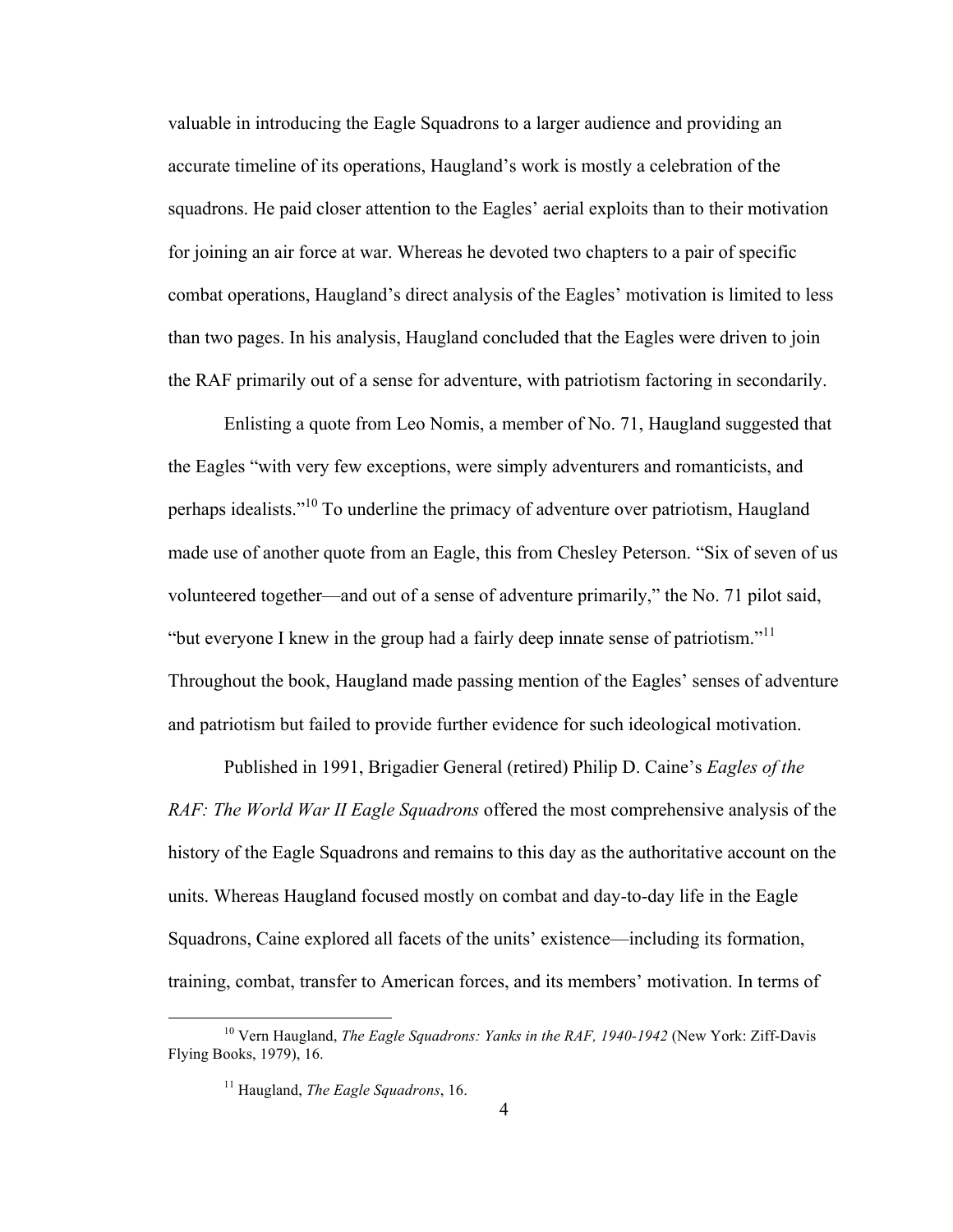the latter, Caine argued that, above all, the Eagles were aviation enthusiasts. They were driven to volunteer for the RAF by a general love of flying and a specific desire to fly the best aircraft of the time—the Spitfire and Hurricane.

Underpinning this aviation-centric motivation were a pair of practical factors that facilitated their decision to volunteer. Firstly, Caine argued that service within their own nation's air force, the USAAF, was impossible due to a variety of factors—such as failed physicals and check rides, or a lack of the requisite two years of college education. Secondly, Caine argued that the existence of Great Britain's widespread recruiting network, specifically the Clayton Knight Committee, further pushed the Eagles towards RAF service. As a result, Caine essentially downplayed the presence of ideological factors within the Eagles' motivation. He argued that the Eagles were not primarily motivated by patriotic beliefs and a determination to face Germany, but rather by the opportunity to fly Spitfires—after the USAAF was eliminated as an option and with the proactive assistance of the Clayton Knight Committee. In his words, "To be sure, they were patriotic defenders of freedom and democracy, but in the final analysis, it was the airplanes that made them sign up." $12$ 

In 2007, for the sixtieth anniversary of the United States Air Force's founding, Kenneth C. Kan published *First in the Air: The Eagle Squadrons of World War II*. Though smaller in scale than the preceding books on the subject, Kan's pamphlet is comprehensive in its historical analysis, as it covers the units' formation, combat experiences, leadership, and more. The central assertion of his work was that the Eagle Squadrons provided an outsized military contribution to the RAF as it transitioned from a

 <sup>12</sup> Caine, *Eagles of the RAF*, 5.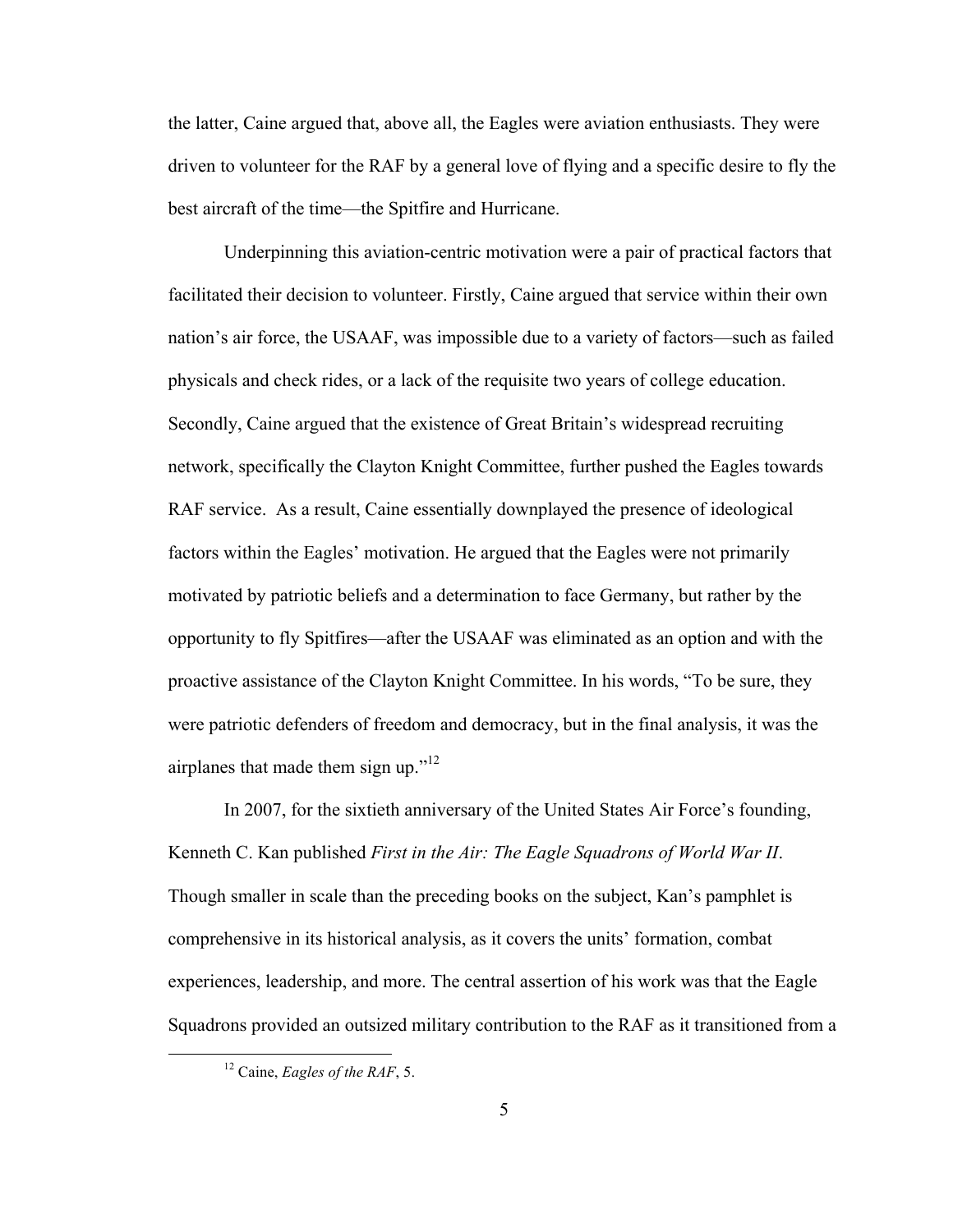defensive to offensive war. Though a little overstated, this assertion tended to overshadow discussion of the Eagles' motivation, which he reserved for the very end of the pamphlet. Essentially, *First in the Air* presented a synthesis of the preceding historians' arguments on the subject, as Kan asserted that "the Americans who joined the RAF and formed the Eagle Squadrons did so for a variety of reasons."<sup>13</sup> Chief among them were the ideological senses of adventure and patriotism which Haugland mentioned, as well as the "lure of flying high-performance aircraft" for which Caine argued.<sup>14</sup>

In 2015, David Alan Johnson published his take on the Eagle Squadrons, titled *Yanks in the RAF: The Story of Maverick Pilots and American Volunteers Who Joined Britain's Fight in World War II*. A novel perspective on the subject, Johnson's work was as much a social history as it was a military history. His main task was placing the Eagle Squadrons within the larger context of Anglo-American relations, as Johnson used the units as a representation of the two nations' close, though sometimes discordant, relationship. Along the same vein, Johnson strongly emphasized the individualist, maverick mindset of the American volunteers as compared to the gentlemanly nature of their English comrades. As a result of Johnson's social and cultural focus, analysis of the Eagles' motivation formed a minor component of his argument. In fact, he mostly avoided answering the question. Though he made passing mention of the Eagles' senses of adventure and idealism factoring into their motivation, Johnson ultimately concluded

 <sup>13</sup> Kan, *First in the Air*, 26.

<sup>14</sup> Kan, *First in the Air*, 26.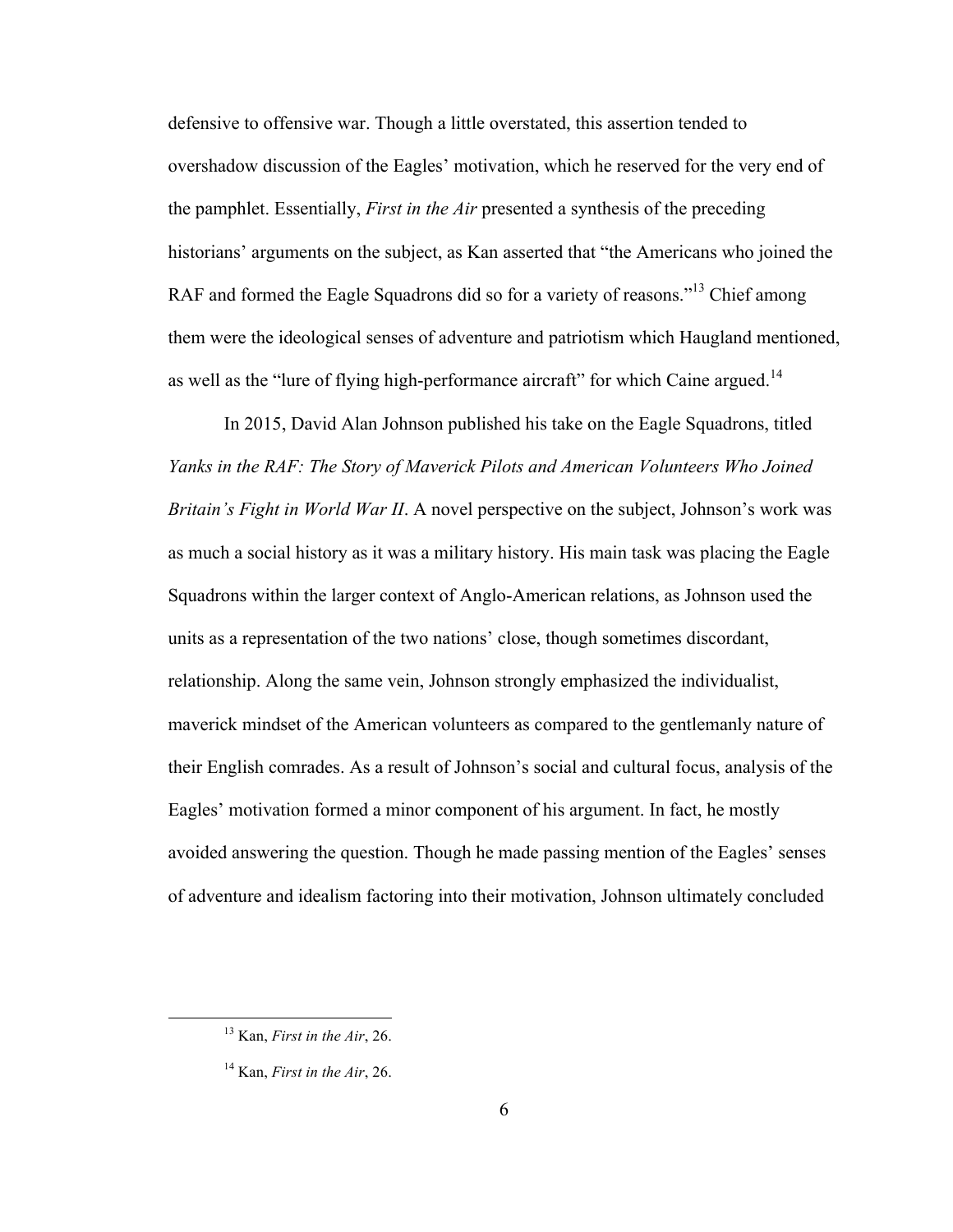that "the vast majority of the Americans who volunteered for the RAF did not really know why they did it, or at least have not put their motives into words."<sup>15</sup>

While each of these historians provided different explanations for the Eagles' volunteer service, the common feature of their analysis rested in a one-dimensional view of the pilots' motivation. As outlined by John Lynn in *The Bayonets of the Republic: Motivation and Tactics in the Army of Revolutionary France, 1791-94*, three components make up a soldier's motivation—initial, sustaining, and combat. According to Lynn, initial motivation "concerns the decision to become a soldier, to enlist or at least to comply with conscription."<sup>16</sup> Traditionally, ideological factors like patriotism are the predominant factor in such motivation, but social pressure likewise plays a role in a soldier's decision to enlist, Lynn argued.

The factors which influence a soldier to remain in military service and choose to fight comprise his or her sustaining motivation. Often overlooked, this second tier of motivation is key in explaining a military unit's success in battle and overall cohesion. On the one hand, soldiers with strong sustaining motivation will exhibit a "cheerful and energetic acceptance of duty."<sup>17</sup> On the other hand, soldiers with no desire to remain in military service will resort to "surrender, desertion, or mutiny."<sup>18</sup> Lynn contended that

 <sup>15</sup> David Alan Johnson, *Yanks in the RAF: The Story of Maverick Pilots and American Volunteers Who Joined Britain's Fight in WWII* (Amherst, NY: Prometheus Books, 2015), 239.

<sup>16</sup> John A. Lynn, *The Bayonets of the Republic: Motivation and Tactics in the Army of Revolutionary France, 1791-94* (Boulder, CO: Westview Press, 1996), 35.

<sup>17</sup> Lynn, *Bayonets of the Republic*, 36.

 $18$  Ibid.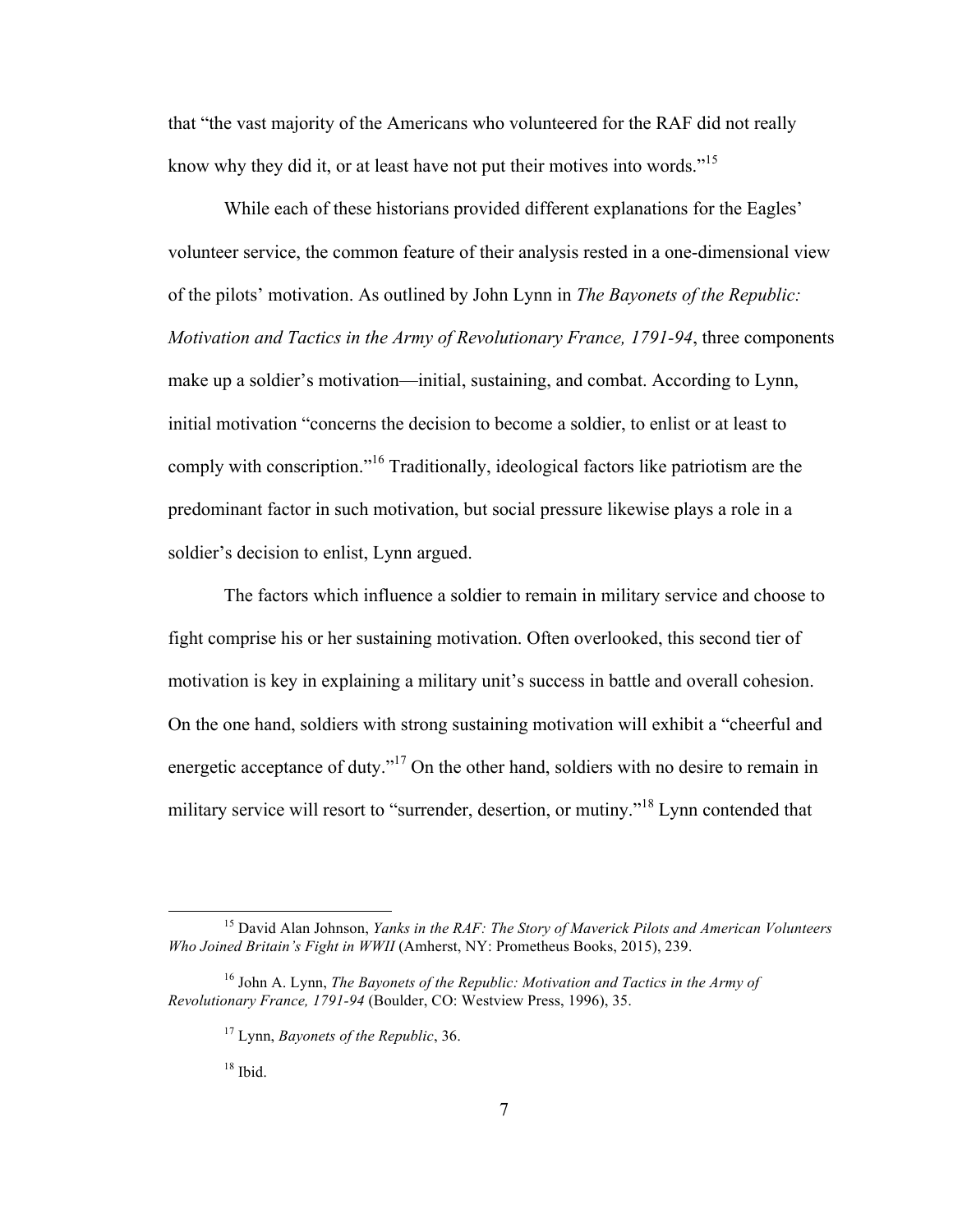primary group cohesion—the close bonds formed by soldiers—and unit morale constitute the most important sources of sustaining motivation.

Lastly, combat motivation concerns a soldier's decision to physically fight his or her enemy. Depending on the strength of such motivation, soldiers will abjectly surrender, neglect to use their weapons, or display aggressive initiative.<sup>19</sup> As for motivators, primary group cohesion ascends to "paramount" importance in combat, Lynn argued, but simple self-interest likewise plays an important role.<sup>20</sup> Ideological factors, like patriotism, are less common, but Lynn noted that they "cannot be entirely read out of the combat picture." $^{21}$ 

Despite this three-dimensional framework for analyzing soldiers' motivation, the historiography of the Eagle Squadrons has solely focused on the factors that drove the Americans to volunteer for the RAF. With two-thirds of the Eagles' overall motivation unexplored, this thesis fills such a historiographical gap by analyzing the full scope of soldier motivation in the Eagle Squadrons. Supported by extensive interviews and questionnaires from surviving Eagles, as well as their memoirs, diaries, letters, and personnel records, this thesis will not only advance the preexisting assessments of the Eagles' initial motivation, but it will also determine the factors which drove them to remain in RAF service and fight German pilots in combat.

In all, the pilots of the RAF Eagle Squadrons were profoundly motivated by ideological factors, across all three tiers of soldier motivation. Though Philip D. Caine

 $19$  Ibid.

 $20$  Ibid.

 $21$  Ibid.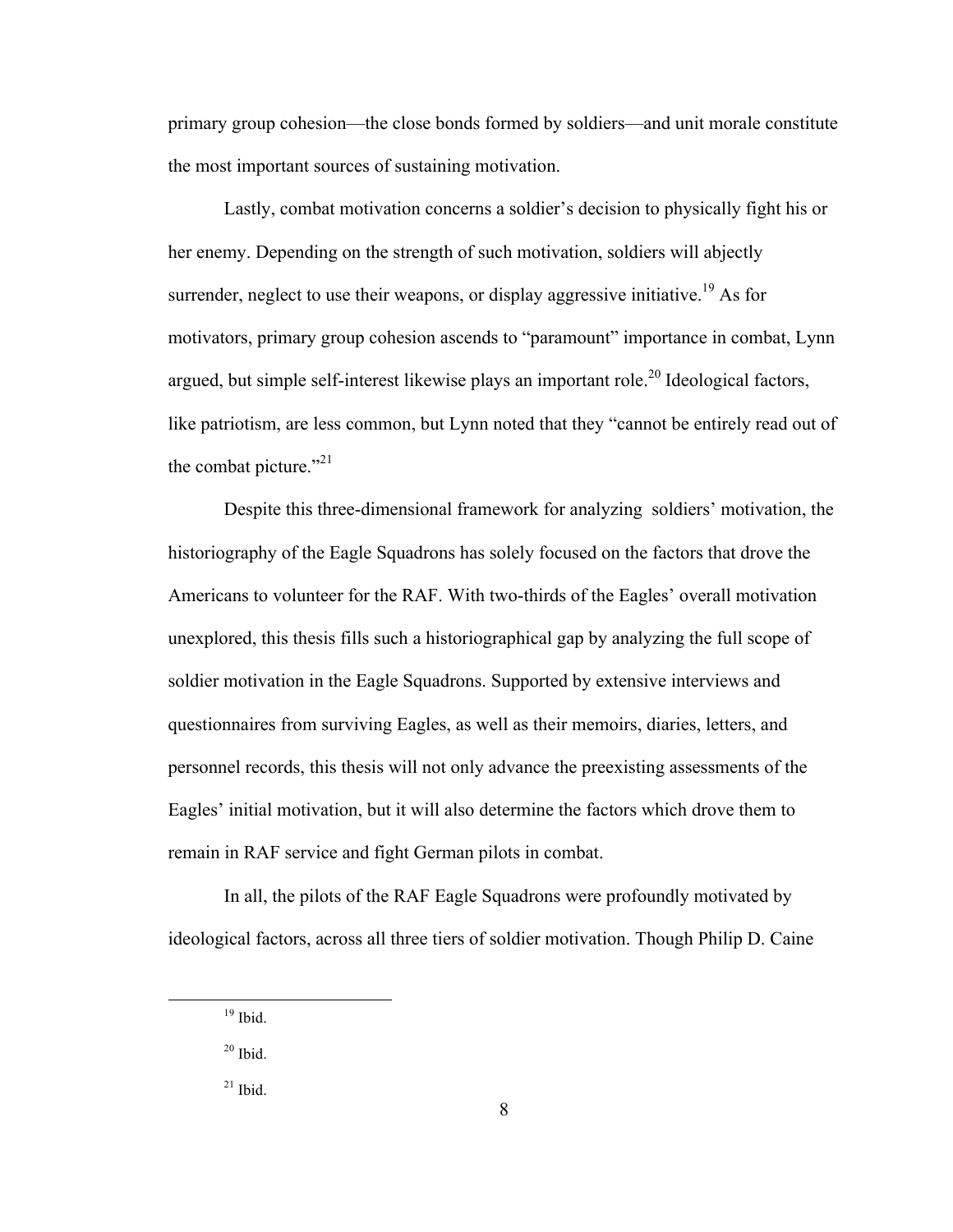argued to the contrary, the Eagles' decisions to volunteer for the RAF were primarily centered on the ideological desire to defend Great Britain against German aggression. His pragmatic argument weakens when examined in the context of the Luftwaffe's superiority and when subjected to a deeper look into the Eagles' ineligibility for the USAAF and their subsequent pursuit of alternative military service.

The Eagles' professed desire to fight for England's cause was further demonstrated once in RAF service. The volunteers' eagerness for combat, as evidenced by their avoidance of "boring" missions and numerous requests for transfer to more active battle zones, reflected a sustaining motivation rooted in ideological principles, not a mere love of flying. Interestingly, many Eagles incorporated an American sense of identity into their British service, further deepening the extent of their ideological motivation.

Even in combat, the Eagles were driven by ideological factors. Supported by adept leadership—and sometimes a disregard for the danger surrounding them—the Eagles relied more on a sense of duty than on a devotion to their comrades to overcome fear in aerial combat. A marked departure from most soldiers' combat motivation, this ideological basis was made all the more noteworthy when one considers the Eagles' severe lack of training and discipline.

By providing a full-scale analysis of soldier motivation in the Eagle Squadrons, this thesis will fill a historiographical gap and advance the discipline's understanding of what drives men and women to enlist in militaries, remain in its service, and fight in its battles. As a unit of foreign volunteers, primarily motivated by ideological principles, the

9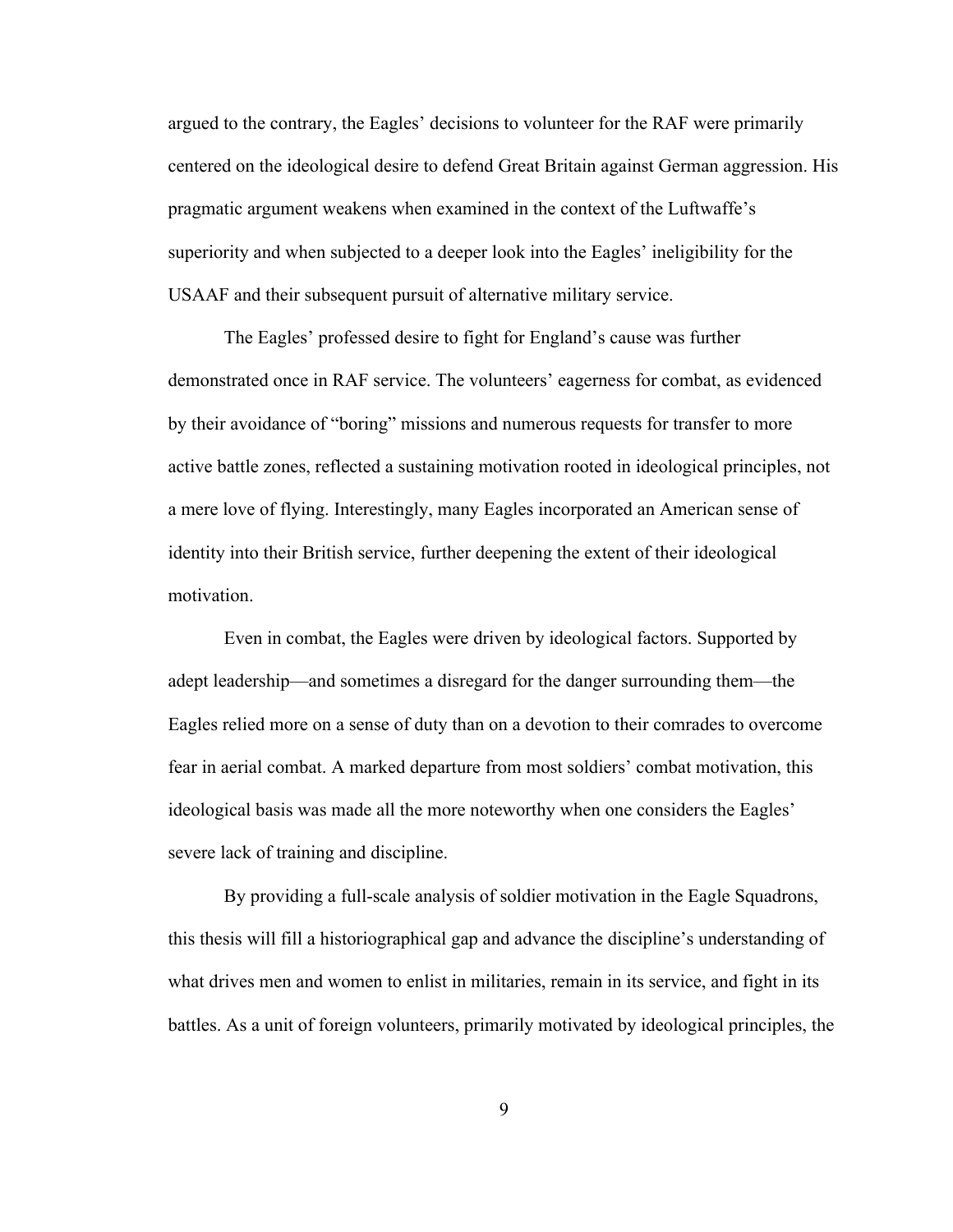Eagle Squadrons represent an ideal case study for such analysis. From their example, the significance of ideological principles to soldiers is made unmistakably clear.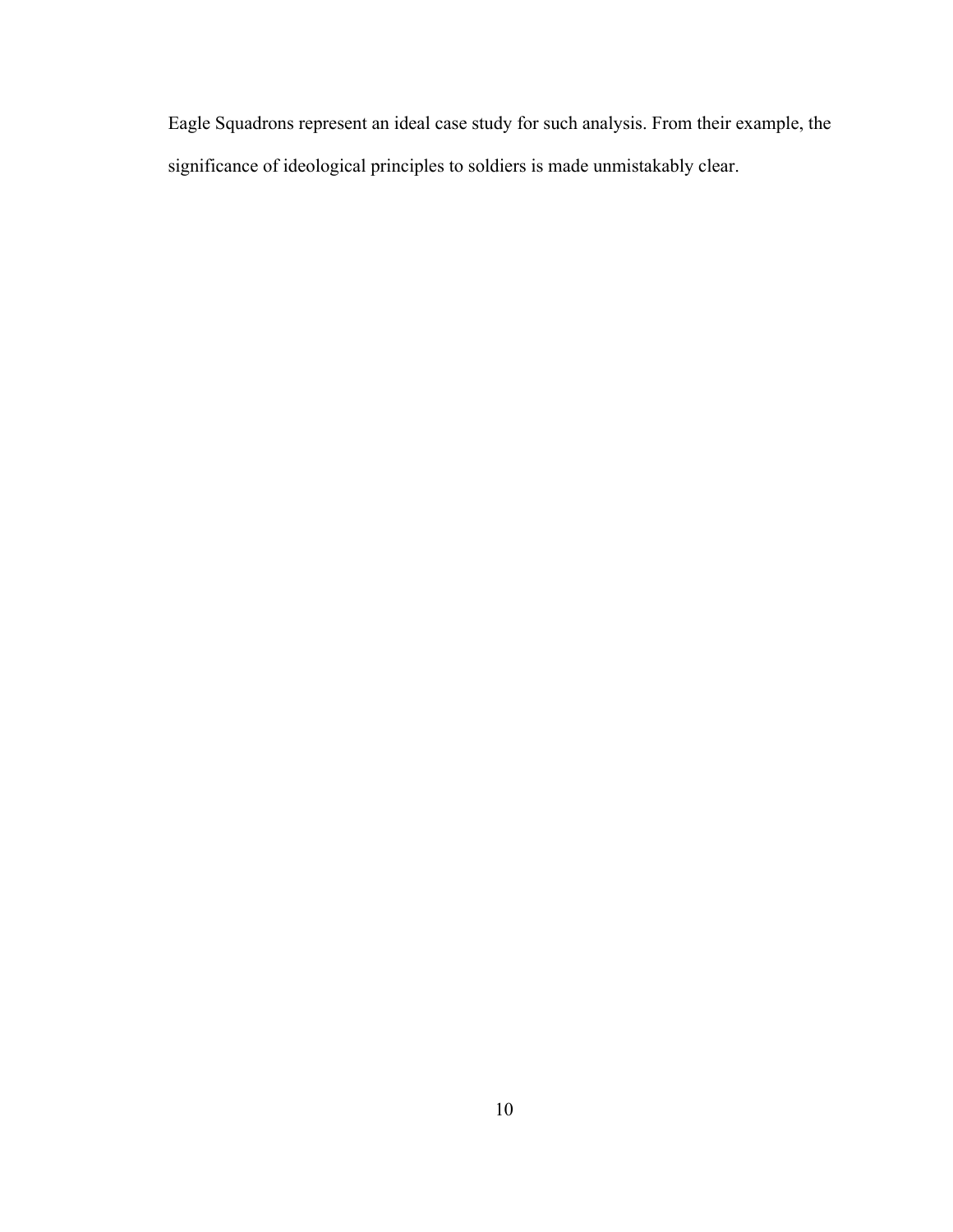#### CHAPTER II – FLYING WITH A PURPOSE: INITIAL MOTIVATION

The factors which concern one's decision to join a military comprise one's initial motivation. Existing accounts of the Eagle Squadrons, with their unsurprising focus on understanding what drove hundreds of American men to volunteer for another nation's air force, have exclusively dealt with this category of soldier motivation. In the historiography, Philip Caine's *Eagles of the RAF* has emerged as the authoritative text. His interpretation of the Eagles' initial motivation placed a love of flying at the core of their decision to join the Royal Air Force (RAF). Caine argued that, facilitated by the impossibility of joining the United States Army Air Force (USAAF) and proactive recruitment by RAF agencies, the Eagles volunteered with few ideological principles in mind. In his words, "To be sure, they were patriotic defenders of freedom and democracy, but in the final analysis, it was the airplanes that made them sign up."

Though a love of flying was indeed an important motivating factor for the Eagles, it merely set in motion their decisions to fly for the RAF; it alone does not fully explain the Eagles' decision to volunteer. This chapter will challenge Caine's assertions by way of analysis through three contextual lenses—the reality of German fighter aircraft superiority, on both a macro and micro level; the differentiation of USAAF ineligibility sources; and the Eagles' ideologically-based pursuit of many avenues of military service—and ultimately argue for the primacy of ideological principles over such pragmatic factors as love of flying and ease of enlistment.

The reality of German fighter aircraft superiority is best understood when viewed within the context of the Eagles' love of flying. This reality could not have gone

 <sup>1</sup> Caine, *Eagles of the RAF*, 5.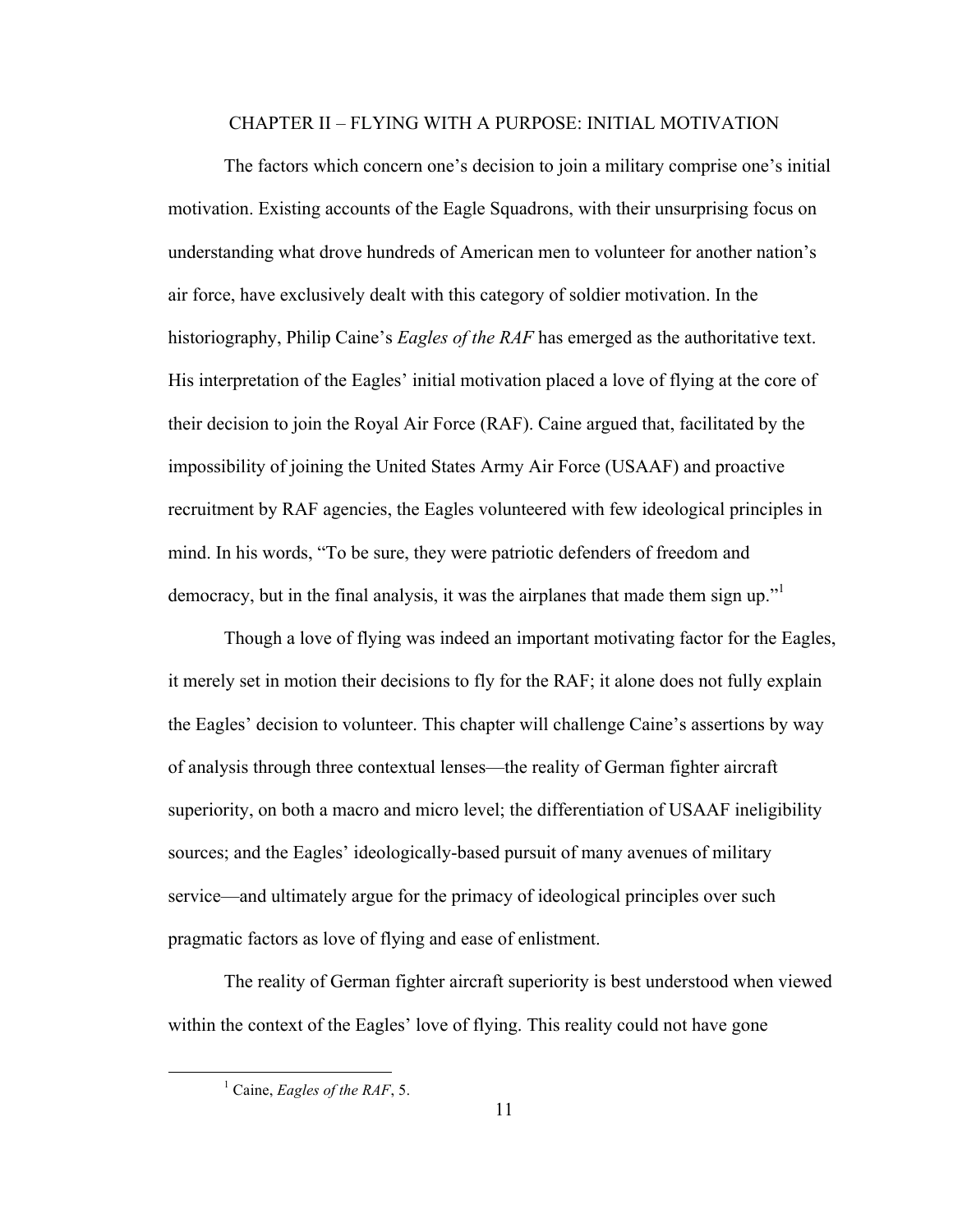unnoticed by the Eagles because, as Caine argued, they were aviation enthusiasts of the highest order. As evidenced by their early infatuation with flight, the extraordinary number of flying hours they amassed, and continued careers in aviation following their RAF service, the Eagles were ingrained within the world of aviation and, as a result, were certainly aware of its global developments.

For many Eagles, the love of flying began at an early age. For example, John Campbell of No. 121 began flying at age fourteen, paying his way through lessons by doing any chore possible, as he would "gas airplanes, help strap passengers, wash airplanes," anything to fuel his true passion. $<sup>2</sup>$  LeRoy Gover of No. 133 likewise began</sup> flying in his teens, as he acquired his private pilot's license at just sixteen years old. Thanks to his time as a crop duster, he possessed nearly eight hundred flying hours at the time of his RAF enlistment in April 1941. When Joseph Durham was gifted a flight lesson on his sixteenth birthday, he fell in love on the spot. "My decision to become a pilot at all costs," he proclaimed, "was solidly set at that time."<sup>3</sup> Carroll McColpin was a Civilian Pilot Training Program instructor by his mid-twenties—an age at which most Americans were participating in the program as students.<sup>4</sup> Given this early start on his

 <sup>2</sup> John A. "Red" Campbell, interview by Philip D. Caine on September 1, 1987, in San Diego, CA (Colorado Springs, CO: Philip D. Caine Collection, Clark Special Collections Branch, United States Air Force Academy Library), 7-8.

<sup>3</sup> Philip D. Caine, *The RAF Eagle Squadrons: American Pilots Who Flew for the Royal Air Force* (Golden, CO: Fulcrum Publishing, 2009), 149.

<sup>4</sup> Caine, *The RAF Eagle Squadrons*, 275.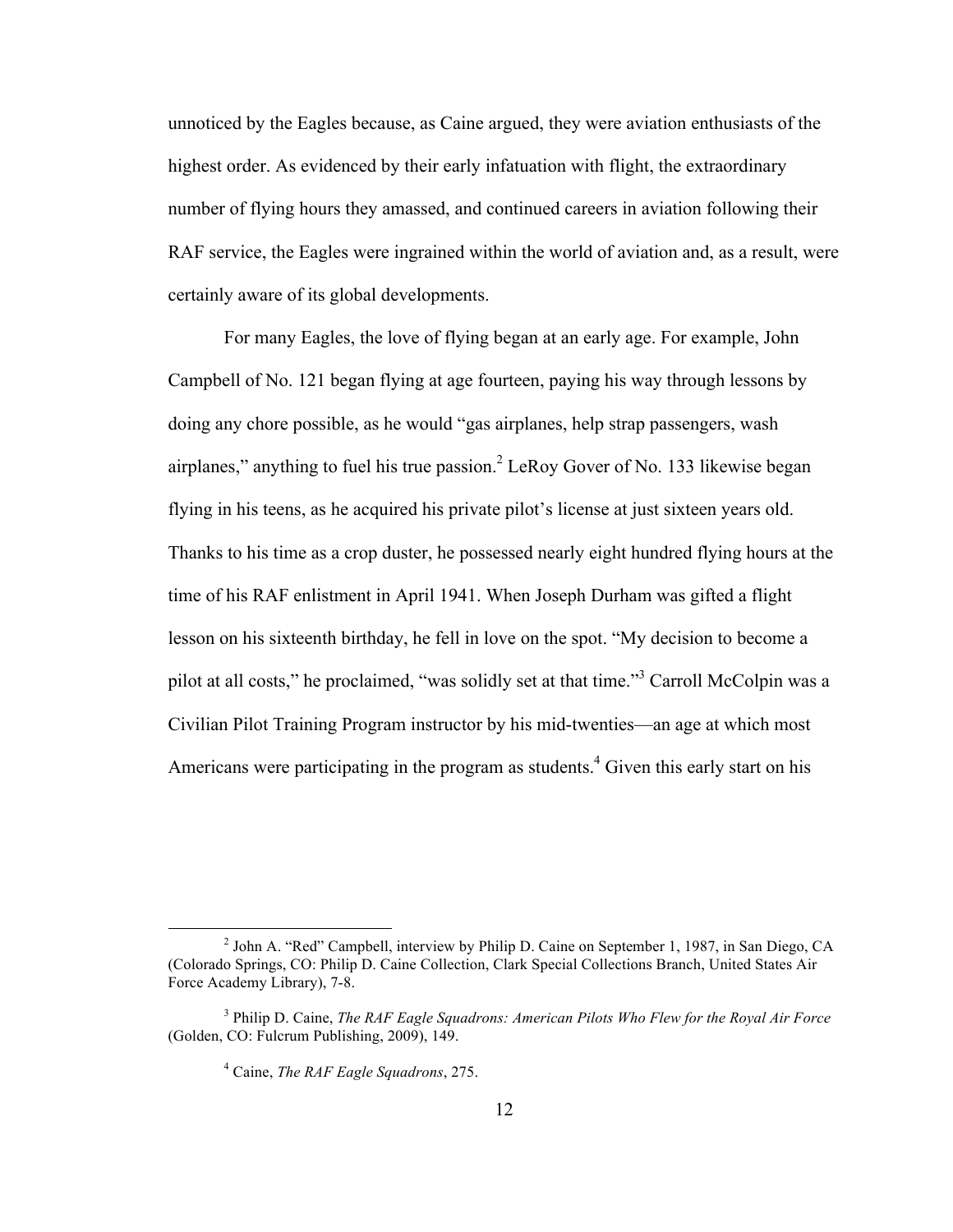aviation career, the future No. 133 commander had piloted "twenty to thirty different kinds" of civilian aircraft before flying in the skies over Europe.<sup>5</sup>

Of all the Eagles, Steve Pisanos displayed perhaps the greatest dedication in earning his pilot wings. At age twelve, the Greek native caught a glimpse of a biplane and, in that moment, promised himself that he would become a pilot. Despite speaking "very few words" of English, Pisanos immigrated to the United States, driven by nothing more than a wishful promise from a friend: "You really want to be a pilot? America is the place to go. Why in America they have more aircraft than stars in the sky."6 His friend's advice was ultimately sound, however, as Pisanos accumulated more than 160 flying hours on the way to receiving his private pilot's license, before volunteering for the RAF in the summer of  $1941$ .<sup>7</sup>

Given the early start that many Eagles had on their aviation careers, it should be of no surprise that they amassed an impressive number of flight hours. In fact, this quantitative perspective further evidenced their profound love of flying. For example, the requisite flying hours for one to earn a private pilot's license in the prewar United States, as defined in the Civilian Pilot Training Act of 1939, ranged from thirty-three to fifty-five hours.<sup>8</sup> Of the 245 Americans who served in an Eagle Squadron, 215 have a record of their prewar flying time. Of these Eagles with recorded flight time, 196 possessed the

 $<sup>5</sup>$  Carroll W. McColpin, interview by Philip D. Caine on September 8, 1987, in Novato, CA</sup> (Colorado Springs, CO: United States Air Force Academy Oral History Collection), 12.

<sup>6</sup> Steve Pisanos, interview by Philip D. Caine on, September 2, 1987, in San Diego, CA (Colorado Springs, CO: United States Air Force Academy Oral History Collection), 62, 10.

<sup>7</sup> Pisanos, interview by Philip D. Caine, 12.

<sup>8</sup> Grove Webster, "The Civilian Pilot Training Program," *Aerospace Historian* 26, no. 1 (March 1979): 38.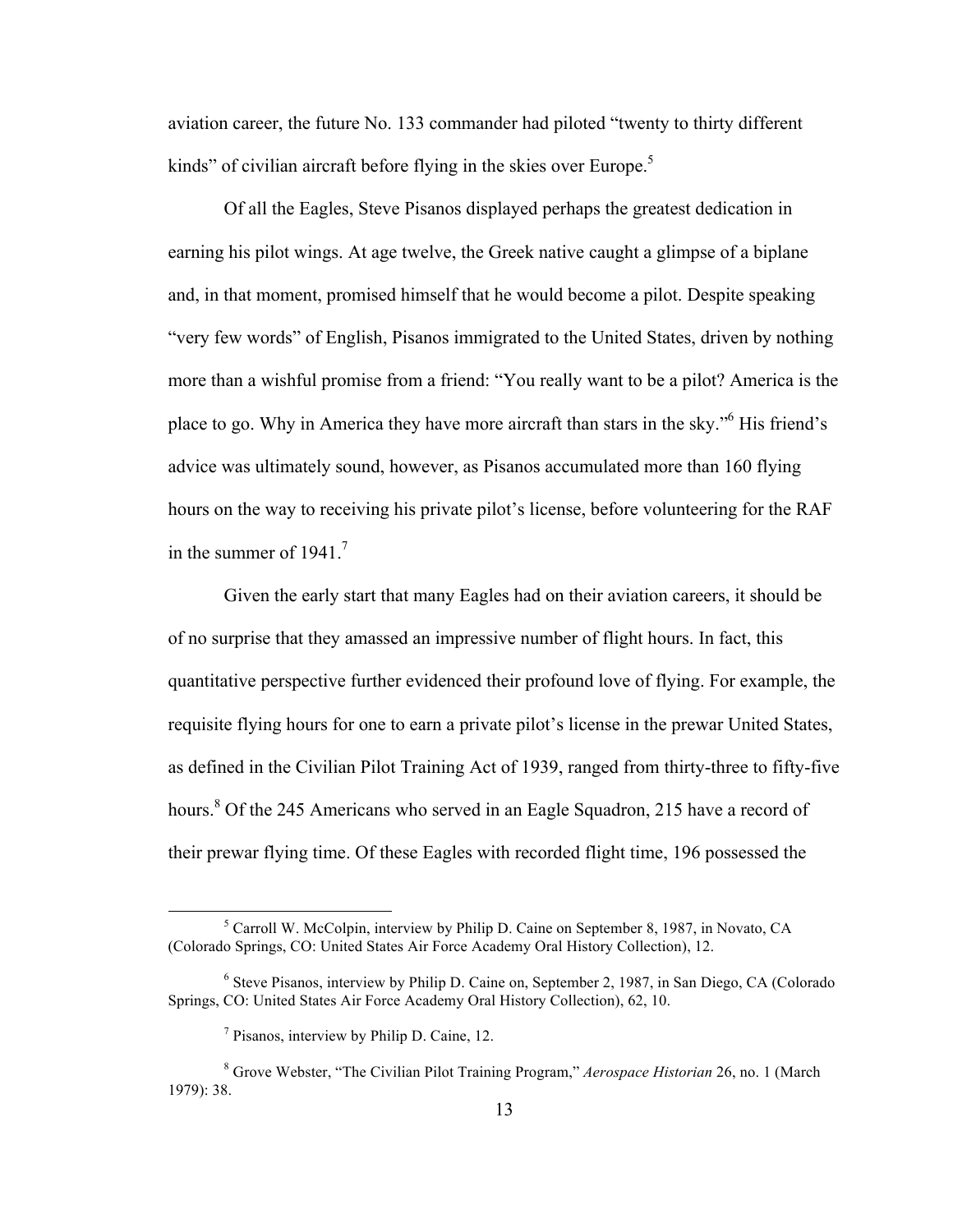minimum requirement of thirty-three hours. In fact, the average of the Eagles' flight hours, 220, far exceeded even the maximum requirement of fifty-five. Though some Eagles, like LeRoy Gover and Harold Strickland, amassed hundreds and even thousands of flight hours, their immense flight experience did not artificially inflate the average number. For example, only five Eagles entered RAF service with no flight time and those with less than one hundred hours numbered just nineteen.<sup>9</sup>

From top to bottom, the Eagles bore statistical proof of their love of flying. This love was made all the more noteworthy given the time period in which the Eagles learned to fly. In the 1930s, the decade in which most Eagles spent their formative years, civilian aviation—not to mention every other sector of the industry—was still in its infancy. For reference, only 30,000 Americans in 1939 held some sort of pilot's license—student, private, commercial, or transport. This amounted to just 0.023% of the population that possessed at least thirty-five flight hours. 80 percent of the Eagles, however, possessed this minimum requirement. In a time of so few American pilots, the Eagles represented a unique group of aviation enthusiasts.

This love of flying that enamored Eagles in their teens continued in their post-RAF service. Whether in a military or civilian capacity, a great number of Eagles continued to fly after World War II ended. Donald Young of No. 121 exchanged his military flight suit for that of a civilian, as he became a pilot for Delta Airlines and retired

<sup>&</sup>lt;sup>9</sup> Statistical data on the Eagles' flying time was obtained by cross-referencing two sources. Firstly, the Eagles' RAF personnel files (Forms 1406 and 543), housed in the Philip D. Caine Collection of the Clark Special Collections Branch at the United States Air Force Academy Library in Colorado Springs, CO. Secondly, Philip Caine's book, *The RAF Eagle Squadrons: American Pilots Who Flew for the Royal Air Force*, a collection of biographical sketches of every Eagle Squadron member.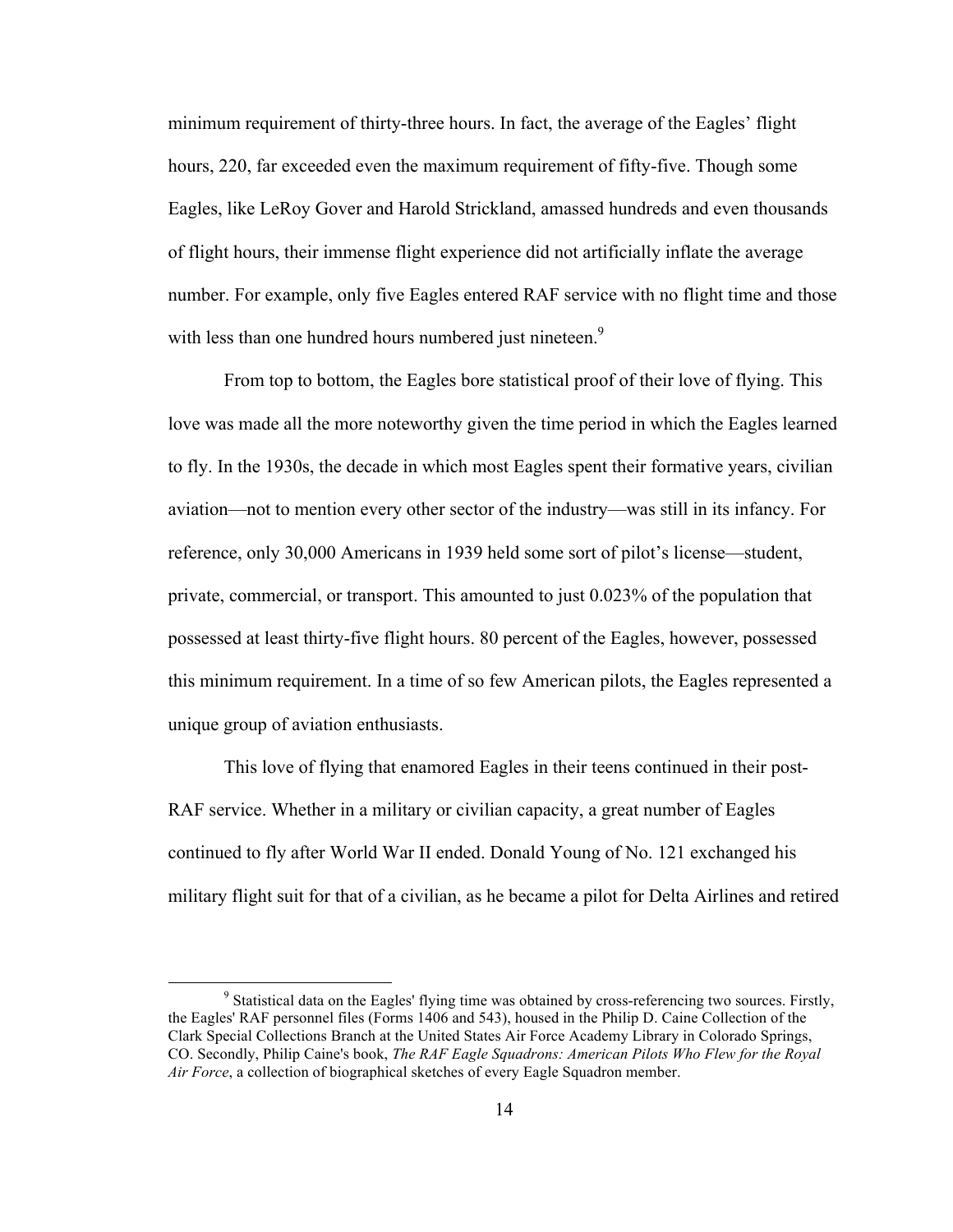in 1979 with more than 26,000 flying hours to his name.<sup>10</sup> Luke Allen followed suit, as he also became a corporate pilot, ending his flying career with more than 23,000 hours.<sup>11</sup> Karl Kimbro of No. 133 remained closer to the ground, spending fifteen years as a crop duster after his service in the war.<sup>12</sup>

Other Eagles stayed on the military side of aviation. Chesley Peterson and Carroll McColpin, who both retired as major generals, immediately stand out, but numerous other Eagles honorably served their country for years after the close of World War II. Bob Smith stayed in the Air Force until 1970 and flew F-84s and F-86s in the Korean War.<sup>13</sup> Reade Tilley stuck with the US Air Force, eventually amassing over four thousand flying hours and becoming General Curtis LeMay's top public affairs advisor. He retired as a full colonel.<sup>14</sup> Paul Ellington of No. 121 transitioned to the National Guard after his wartime service, where he flew  $P-51s$ .<sup>15</sup>

Given the depth of the Eagles' love of flying, it should be of no surprise that they were aware of global developments in aviation. Therefore, on a macro level, the reality of

 $10$  Donald Young, response to questionnaire written by Philip D. Caine, May 15, 1991, SMS 784, Philip D. Caine Collection, Clark Special Collections Branch, United States Air Force Academy Library, Colorado Springs, CO.

<sup>&</sup>lt;sup>11</sup> Luke Allen, response to questionnaire written by Philip D. Caine on March 12, 1991, SMS 784, Philip D. Caine Collection, Clark Special Collections Branch, United States Air Force Academy Library, Colorado Springs, CO.

<sup>&</sup>lt;sup>12</sup> Karl Kimbro, response to questionnaire written by Philip D. Caine, March 24, 1991, SMS 784, Philip D. Caine Collection, Clark Special Collections Branch, United States Air Force Academy Library, Colorado Springs, CO.

<sup>&</sup>lt;sup>13</sup> Bob Smith, interview by Philip D. Caine on September 15, 1994, in Alexandria, VA, (Colorado Springs, CO: United States Air Force Academy Oral History Collection), 50.

 $14$  Reade Tilley, response to questionnaire written by Philip D. Caine on November 16, 1991, SMS 784, Philip D. Caine Collection, Clark Special Collections Branch, United States Air Force Academy Library, Colorado Springs, CO.

<sup>&</sup>lt;sup>15</sup> Paul Ellington, interview by Philip D. Caine on February 19, 1994, in Slidell, LA, (Colorado Springs, CO: United States Air Force Academy Oral History Collection), 2.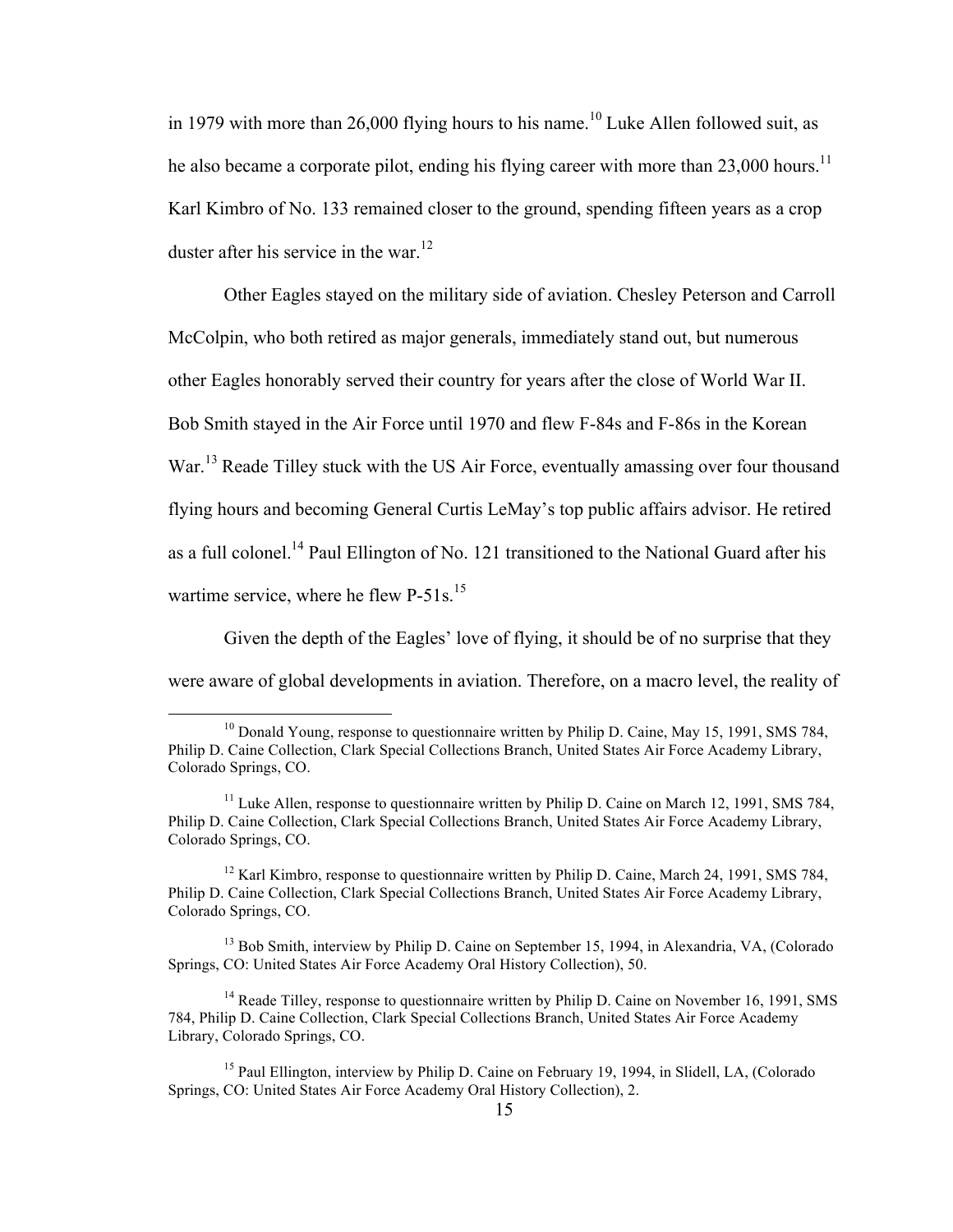German fighter superiority was an unavoidable fact to these American volunteers—a fact made all the more apparent when contextualized by two major events in the aviation world: Charles Lindbergh's mid-1930 tours of Luftwaffe facilities and the Battle of Britain. The first event served to demonstrate, in no uncertain terms, the superiority of the German Air Force, as Charles Lindbergh's assessment of the force created ripples through the aviation world. The second event served to demonstrate the converse, as the Battle of Britain's depiction as England's "darkest hour," coupled with the near defeat of the RAF, indicated the inferiority of the British air force versus its German counterpart. Furthermore, many Eagles were of German heritage and virtually all volunteered before US opinion turned sharply against Germany. Thus, when viewed in this context, it becomes difficult to argue that the Eagles volunteered for RAF service due to a motivation to fly the best aircraft of their time because such aircraft belonged to Germany.

Instigated by the American military attaché to Germany, Truman Smith, as a means of gathering intelligence on Luftwaffe capabilities, Charles Lindbergh was invited on several tours of German aircraft facilities. Between 1936 and 1938, Lindbergh made five "inspection trips," in which he was granted unprecedented access to Luftwaffe operations, as he "toured German aviation factories; inspected the latest aircraft; visited the most recently deployed tactical units of the new German air force; and discussed the evolution of tactical and strategic concepts with Luftwaffe officers." Most notably,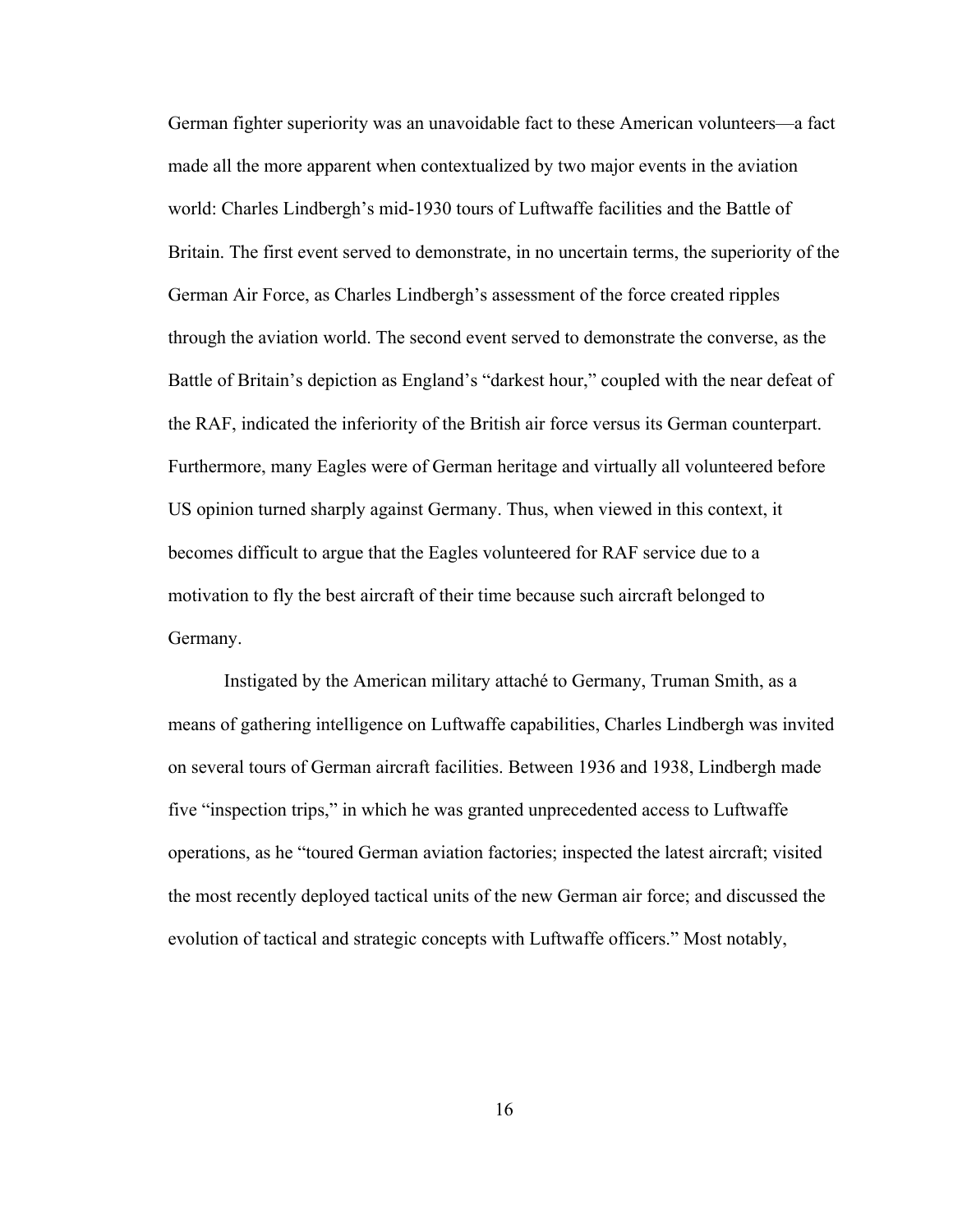during his October 1938 tour, Lindbergh personally flew the Luftwaffe's frontline fighter, the Messerschmitt Bf 109.<sup>16</sup>

From this experience, Lindbergh declared the German Air Force to be the best in the world. He touted both the Luftwaffe's quantitative and qualitative superiority. Germany, he said, was "now able to produce military aircraft faster than any other European country; possibly even faster than we could in the States."<sup>17</sup> And the aircraft they produced were of superlative quality. A report created for the Intelligence Division of the US General Staff, based off Lindbergh's firsthand knowledge, stated that "Germany is on the whole superior to Great Britain in the quality of her planes, but is still inferior to Great Britain in motors, but rapidly closing the gap."<sup>18</sup>

Given Lindbergh's stature in the 1930s, it is incredibly unlikely that his appraisal of the Luftwaffe went unnoticed by Americans. After all, following his historic solo, trans-Atlantic flight in 1927, Lindbergh became an overnight celebrity and national hero. Upon his return to the United States, a whopping thirty-five million Americans—nearly a third of the population—listened to his address in Washington D.C. via radio. An additional half a million attended in person.<sup>19</sup> Lindbergh was even awarded the Congressional Medal of Honor—the United States' highest honor for bravery in battle—

<sup>&</sup>lt;sup>16</sup> "Manuscript Collections - Truman Smith Papers," Herbert Hoover Presidential Library and Museum, accessed September 7, 2021, https://hoover.archives.gov/research/collections/ manuscriptfindingaids/smith.

<sup>&</sup>lt;sup>17</sup> "America First and WWII," Charles Lindbergh House and Museum, accessed September 7, 2021, https://www.mnhs.org/lindbergh/learn/controversies.

<sup>18</sup> Robert Hessen, ed., *Berlin Alert: The Memoirs and Reports of Truman Smith* (Stanford, CA: Hoover Institution Press, 1984), 118.

<sup>19</sup> Associated Press, "35,000,000 Radio Audience Welcomes Col. Lindbergh," *Douglas Daily Dispatch*, June 12, 1927, https://chroniclingamerica.loc.gov/lccn/sn84020064/1927-06-12/ed-1/seq-1/.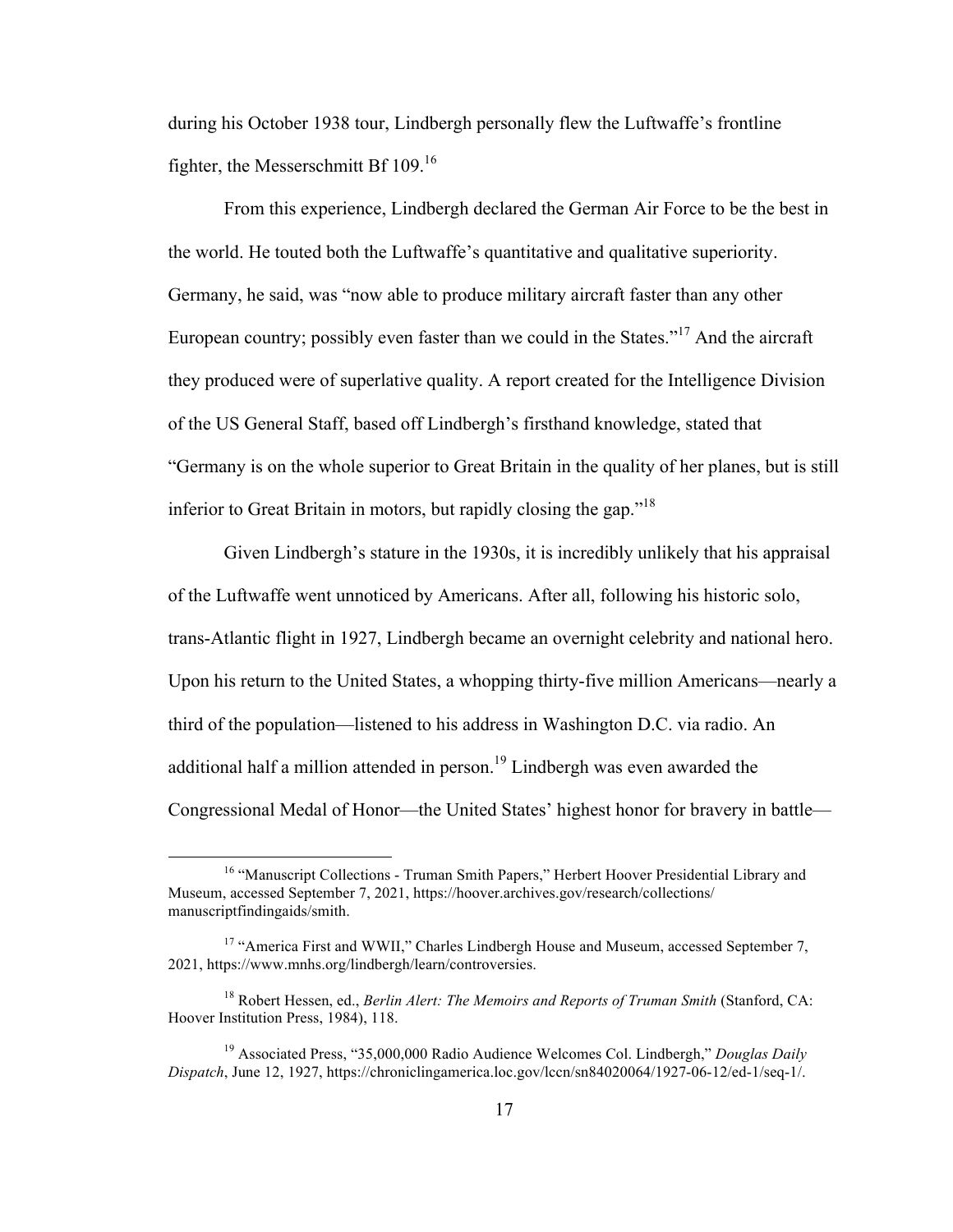for his civilian accomplishment.<sup>20</sup> Due to Lindbergh's unprecedented fame, his words on the Luftwaffe would certainly not have been lost on the young Eagles, many of whom specifically highlighted Lindbergh as an inspiration to them.

Jackson Mahon of No. 121 said that seeing Lindbergh and the *Spirit of St. Louis* as a young boy inspired him to learn to  $fly<sup>21</sup>$  Robert Priser concurred, as he remembered seeing the *Spirit of St. Louis* on a tour in his native Tucson, Arizona and resolving to become a pilot that day.<sup>22</sup> When Stephen Crowe heard the news of Lindbergh's trans-Atlantic flight, he told his mother, "I'm going to be a pilot."<sup>23</sup> LeRoy Gover likewise attested to Lindbergh's allure to aspiring pilots, as he noted that "everybody listened to the radio almost day and night  $[$  to  $]$  see how he was on that flight.<sup> $2<sup>24</sup>$ </sup>

While Lindbergh's words demonstrated the superiority of the Luftwaffe, the paradoxical outcome of the Battle of Britain, as well as the discourse surrounding it, demonstrated the inferiority of the RAF. Intended as a prelude to full-scale German invasion of the British Isles during the summer of 1940, the Battle of Britain certainly holds a glorified position in the annals of military history. Though England emerged victorious, the battle's outcome—many historians argue—came not from the superiority of its air force, but from misguided German strategy. Throughout the battle, the German

 <sup>20</sup> Stanley Shapiro, "The Celebrity of Charles Lindbergh," *Air Power History* 56, no. 1 (Spring 2009): 31.

<sup>&</sup>lt;sup>21</sup> Jackson "Barry" Mahon, interview by Philip D. Caine on September 4, 1987, in Hollywood, CA (Colorado Springs, CO: United States Air Force Academy Oral History Collection), 25.

 $22$  Robert Priser, interview by Philip D. Caine on October 2, 1993, in Las Vegas, NV (Colorado Springs, CO: United States Air Force Academy Oral History Collection), 2.

<sup>23</sup> Caine, *The RAF Eagle Squadrons*, 123.

<sup>&</sup>lt;sup>24</sup> LeRoy Gover, interview by Philip D. Caine on June 30, 1993, in Palo Alto, CA (Colorado Springs, CO: United States Air Force Academy Oral History Collection), 46.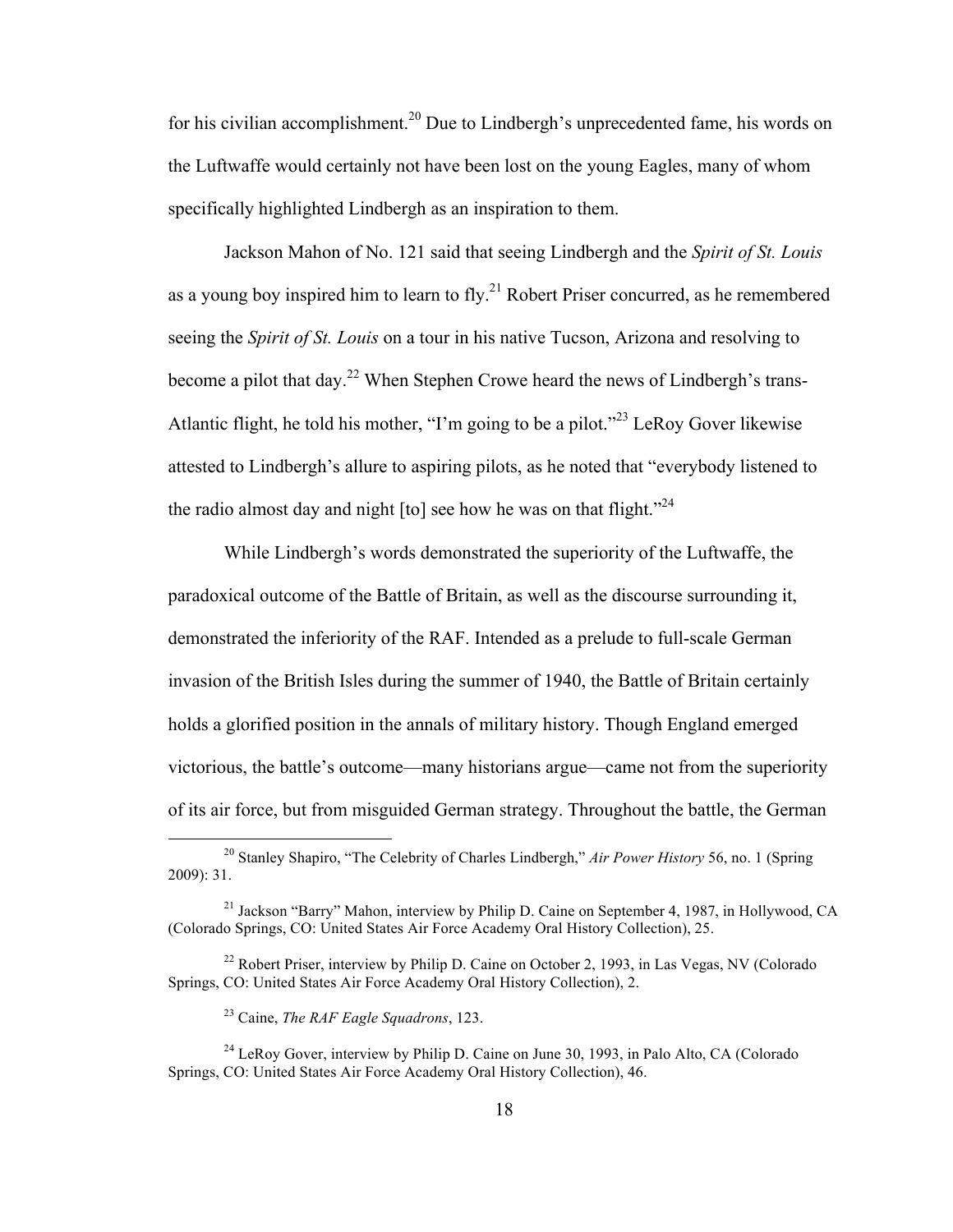high command regularly erred on intelligence estimates and too hastily abandoned its targets, but its specific decision to alleviate pressure upon the RAF Fighter Command in early September 1940, in favor of bombardment of London, ultimately doomed the Luftwaffe's prospects for success. Despite the RAF having "gravely impaired strength and efficiency" by the end of August, German leaders bizarrely opted to bombard London rather than eliminate its English foe once and for all. $^{25}$ 

In *The Narrow Margin: The Battle of Britain and the Rise of Air Power, 1930- 1940*, Derek Wood and Derek Dempster divided the battle into five distinct phases: first, German attacks on Channel convoys and ports; second, the offensive against RAF coastal airfields and radar stations; third, Luftwaffe assaults on major inland airfields and sector stations; fourth, the attack on London; and fifth, fighter-bomber attacks with the primary objective of drawing RAF fighters into battle. This third phase, which took place from August 24 to September 6, 1940, comprised "the most critical phase" of the battle in which the position of the RAF was "grim to the extreme."<sup>26</sup> During the month of August, persistent German bombardment had pushed the RAF to its limits by way of unsustainable losses dealt to its airfields, aircraft, and pilots. With "gravely impaired strength and efficiency," the RAF was braced for the worst as August turned into September, but—through no deliberate action of its own—avoided potential destruction when Luftwaffe bombers overflew English airfields en route to London.

The most visible destruction wreaked by the Luftwaffe during this time period was inflicted upon the RAF's airfields and accompanying operation rooms and radio

 <sup>25</sup> Wood and Dempster, *The Narrow Margin*, 333.

<sup>26</sup> Wood and Dempster, *The Narrow Margin*, 300, 330.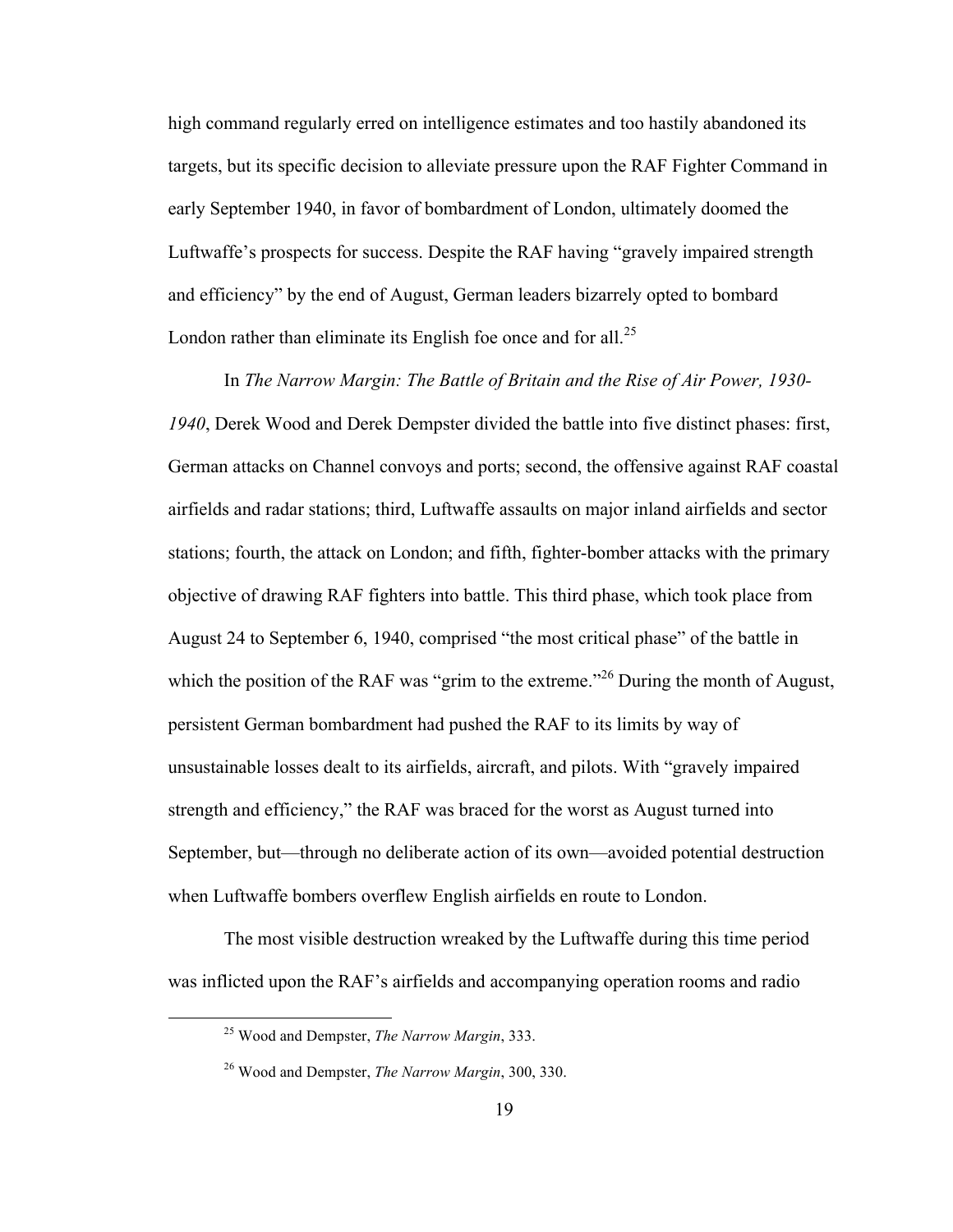stations. Air Vice-Marshall Keith Park—whose role as commander of 11 Group tasked him with the defense of England's most vulnerable airfields, as well as London declared in September that if the past month's losses to such airfield infrastructure were to continue, "the fighter defences of London would have been in a powerless state during the last critical phase, and unopposed heavy attacks would have been directed against the capital."<sup>27</sup> Five of his forward aerodromes had suffered "extensive damage," with two of them "quite unfit for fighters," and another "so severely damaged that only one squadron could operate from the airfield."<sup>28</sup>

Grievous harm was likewise done to the RAF's aircraft supply. Though English frontline fighters were in no danger of immediate destruction, Luftwaffe attacks on the production and supply of reserve fighters put the RAF inventory on a dangerously negative trajectory. Denis Richards, co-author of the official history of RAF operations during World War II, noted that "between 24 August and 6 September" the RAF lost 295 Hurricanes and Spitfires, with an additional 171 classified as "badly damaged," During this time, production and repairs could only total 269, putting the RAF at a net loss of 197 aircraft in just two weeks.29 So appalling was this trend that Hugh Dowding, the RAF's commander-in-chief, estimated his overall force would be exhausted in three weeks, assuming the Luftwaffe maintained its current pace of operations.<sup>30</sup>

 $27$  Ibid, 333.

 $28$  Ibid.

<sup>29</sup> Richard Hough and Denis Richards, *The Battle of Britain: The Greatest Air Battle of World War II* (New York: W.W. Norton & Company, 1989), 249.

<sup>30</sup> Michael Korda, *With Wings Like Eagles: The Untold Story of the Battle of Britain* (New York: HarperCollins Publishers, 2009), 251.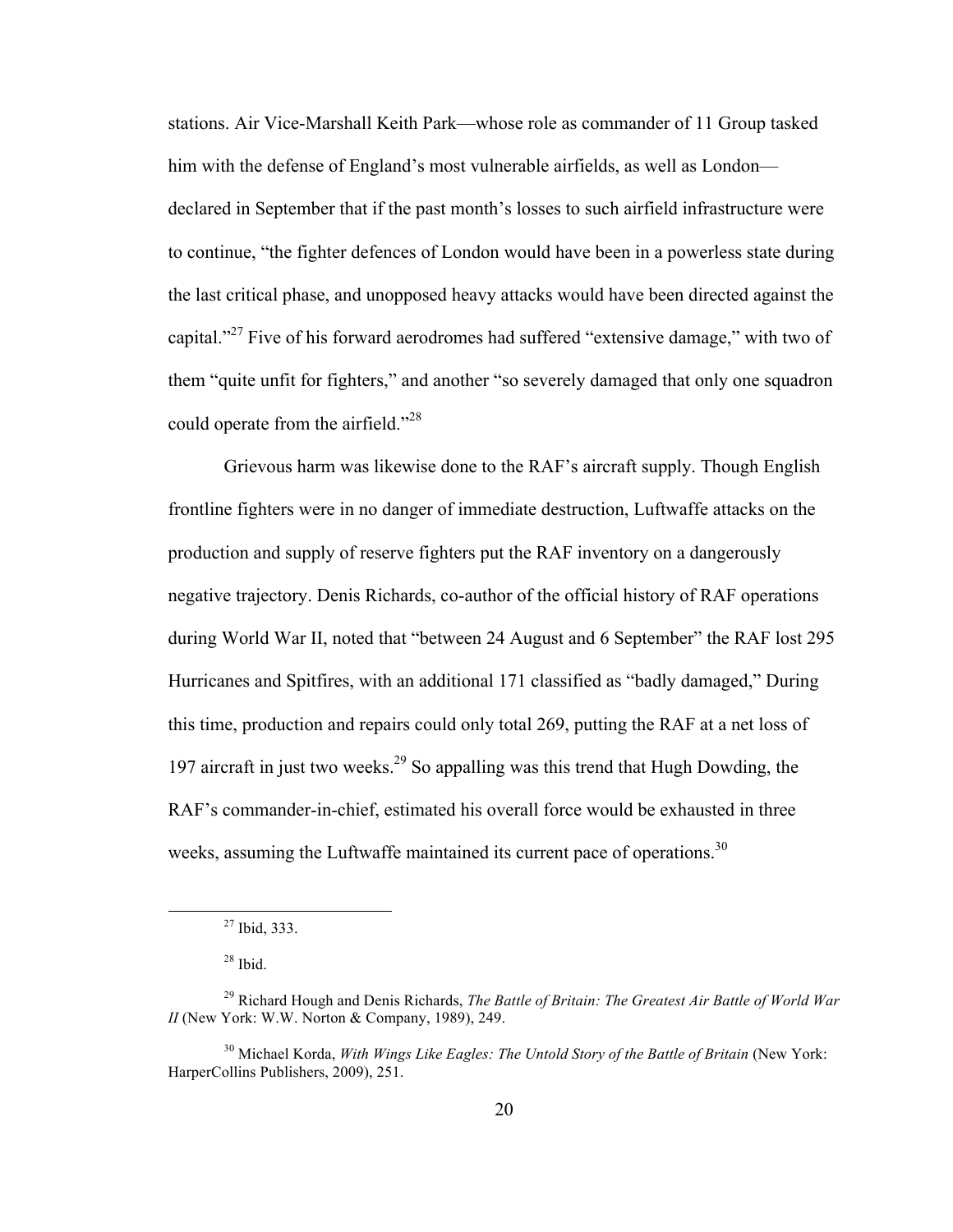As concerning as the RAF's airfield and aircraft situation was, the true crisis lay in its shortage of pilots. In the same 24 August to 6 September time frame, 103 RAF fighter pilots were killed and 128 wounded. This two-week casualty figure "nearly equalled an entire month's output of new fighter pilots from" training units, Richards noted.<sup>31</sup> By September, the average number of pilots in an RAF squadron had decreased by nearly 30 percent. Unlike destroyed aircraft, deceased pilots were not as readily replaceable. With the loss of each skilled pilot, a fresh and unexperienced pilot was forced to take his place—whether from a quiet sector of operations or from training. When replacements began to form significant portions of squadrons, the cost of inexperience truly revealed itself. For example, the battle-hardened 501 Squadron lost just nine aircraft and four pilots in a two-week span in August while stationed in 11 Group. In comparison, the fresh 253 Squadron lost thirteen aircraft and nine pilots during the same time span and operating from the same base, but in half the time.<sup>32</sup> This, Richards argued, "was Dowding's nightmare."<sup>33</sup>

With these factors put together, RAF Fighter Command "had approached the breaking point on September 6," as Michael Korda noted in *With Wings like Eagles: The Untold Story of the Battle of Britain*. <sup>34</sup> The next day, rather than continuing to exert this deadly pressure upon the RAF, the Luftwaffe's commander, Hermann Göring "threw

 <sup>31</sup> Hough and Richards, *The Battle of Britain*, 249.

<sup>32</sup> Ibid., 250.

<sup>33</sup> Ibid., 249. <sup>34</sup> Korda, *With Wings Like Eagles*, 255.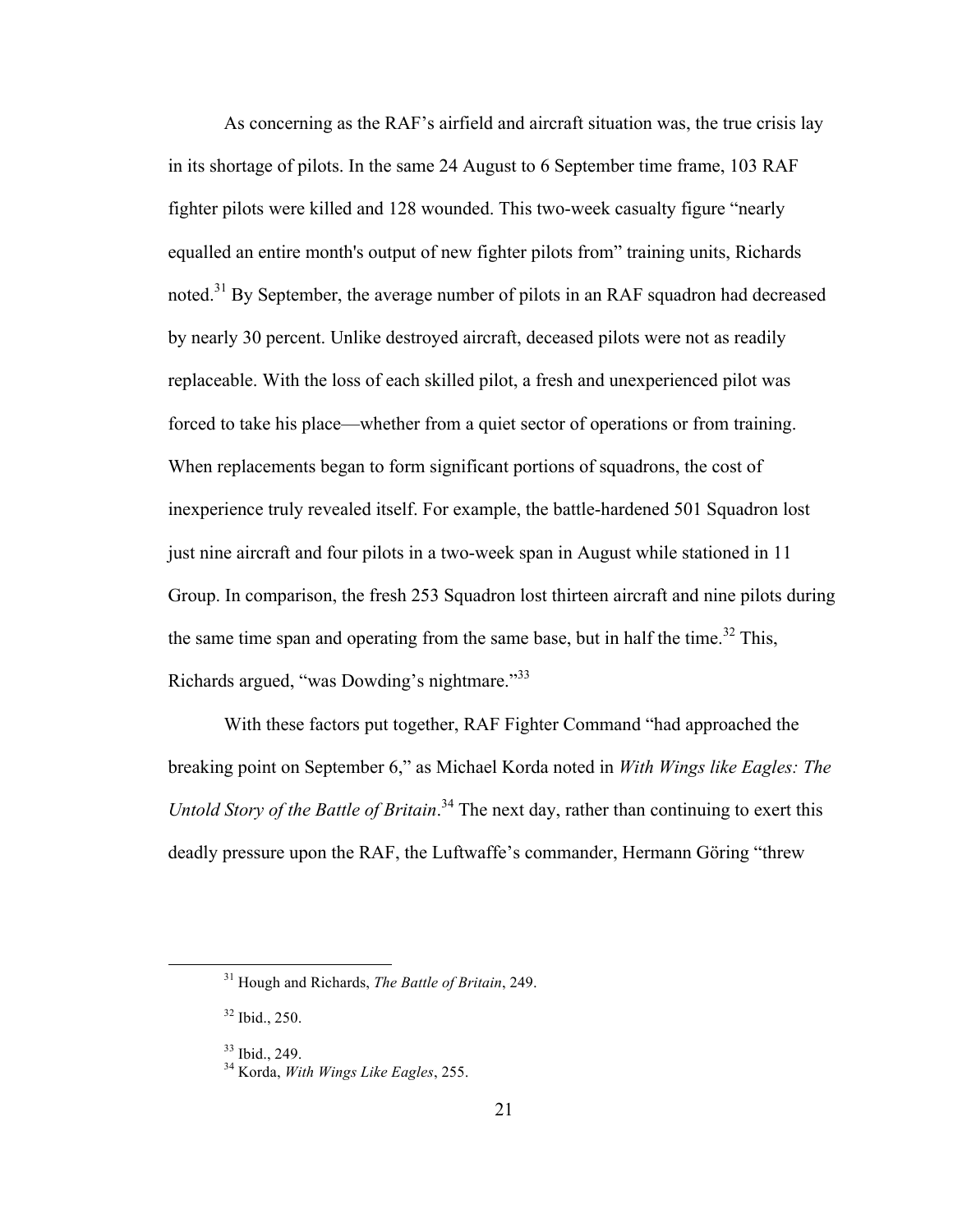victory away" by bombing London instead.<sup>35</sup> Motivated by a combination of an underestimate of RAF Fighter Command strength, the desire to avenge two bombing raids on Berlin in late August, and the continuation of the planned procedures for invasion, the German high command initiated the famed "Blitz."36 Historian James Stokesbury contended that, ironically, "the Blitz was the best thing that could have happened to the Royal Air Force, for respite meant survival."<sup>37</sup> With the reduced pressure on its airfields, aircraft supply, and pilot population, the RAF was able to recoup from its losses. Due to the unsustainable losses to his own air force; the coming of fall, which would bring dangerous Channel conditions for an invading force; and the desire to focus on increasing Lebensraum to the East, Adolf Hitler called off his plans for invasion of Great Britain. The RAF had survived, but a large measure of its success clearly rested in self-inflicted errors by its foe, not in its own superiority.

Beyond this military analysis of the Battle of Britain, however, it is further apparent that the RAF was the inferior force at the time when one considers the discourse that surrounded the battle—both at the time and thereafter. Recounts of the battle were replete with expressions such as "our darkest hour" and "the few against the many." Churchill's famous "We shall fight on the beaches" speech, for example, was simply not an address by a head of state possessing the superior military force. For Americans contemplating service in the RAF, such rhetoric surely did not go unnoticed, to which James Griffin of No. 121 attested. "It is doubtful that any American who was thinking of

 <sup>35</sup> James L. Stokesbury, *A Short History of Air Power* (New York: William Morrow and Company, 1986), 178.

<sup>36</sup> John Andreas Olsen, ed., *A History of Air Warfare* (Dulles, VA: Potomac Books, 2010), 31–32.

<sup>37</sup> Stokesbury, *A Short History of Air Power*, 179.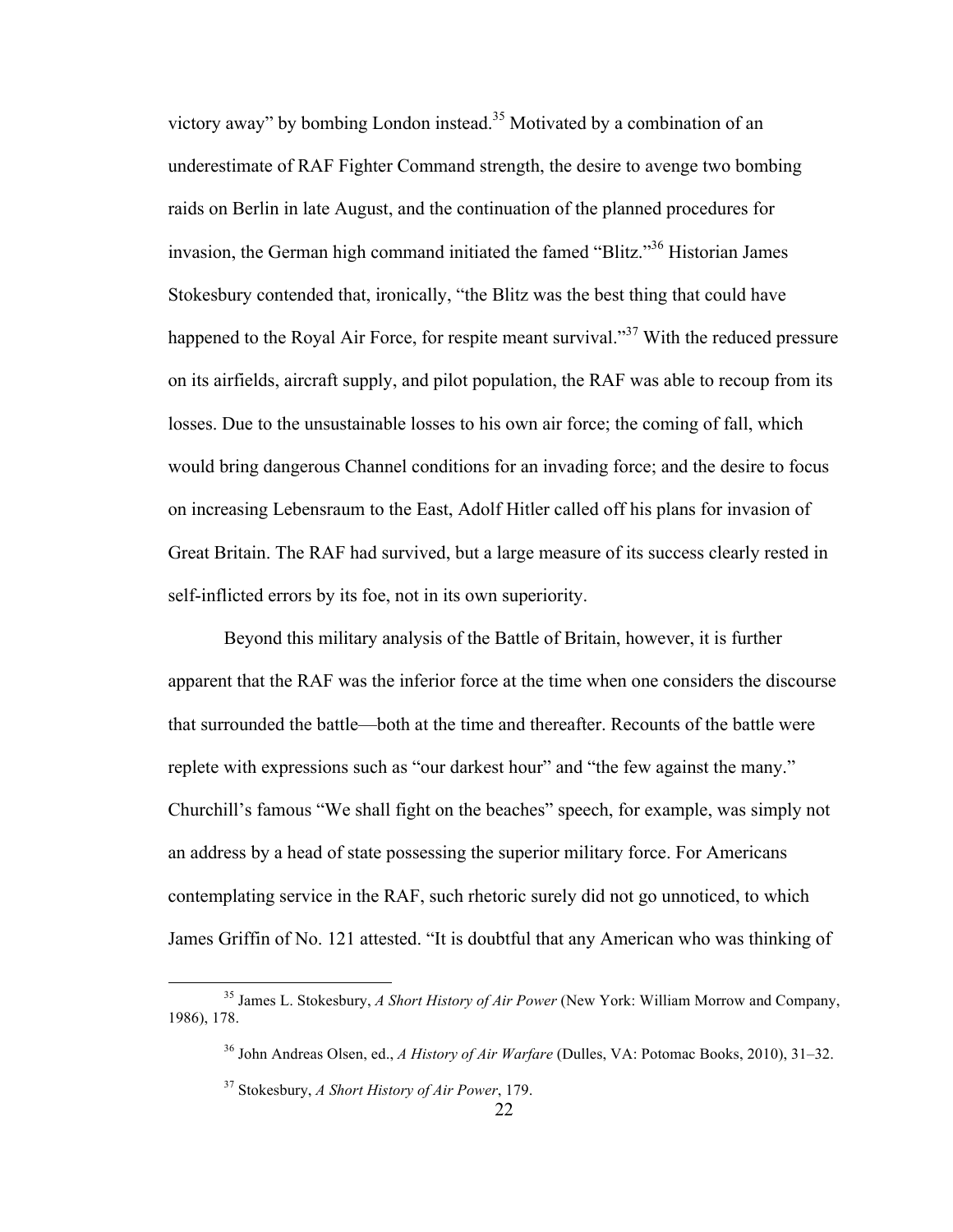volunteering for service with the RAF or RCAF at that time wasn't acutely aware of what he was getting into," he explained, "the Battle of Britain had just been fought, and radio and newspapers reported every detail."<sup>38</sup>

As future Eagles like Griffin heard such rhetoric, they could not have truly believed the RAF to be the superior force, fitted with the best aircraft of the time. Morris Fessler of No. 71 certainly recognized the balance of power in the early stages of the war, as he crudely put it, "oh, I was in sympathy for a country the size of England getting the shit beat out of it at that time."<sup>39</sup> If the Eagles did not notice this large-scale Luftwaffe superiority when they enlisted, they surely observed it while in England. It is significant that a number of Eagles did not shy away from admitting such a reality. James Goodson conceded that "you have to admire these Luftwaffe guys, because, between you and I, they were better than we were."<sup>40</sup> Paul Ellington was less secretive in his appraisal of the Luftwaffe. "I like to think of our Air Force as the cream of the crop, the Luftwaffe definitely was the cream of the crop."<sup>41</sup>

Alongside the Luftwaffe's military advantages, there were other reasons that flying for Germany would have been an appealing choice for prospective American pilots. For one, like many Americans, several Eagles were of German ancestry. Of the seventy Eagles who returned a questionnaire to Philip Caine, fourteen indicated some degree of German ancestry in their family. For context, that number would be sufficient

<sup>&</sup>lt;sup>38</sup> Griffin, response to questionnaire written by Philip D. Caine.

<sup>&</sup>lt;sup>39</sup> Morris Fessler, interview by Philip D. Caine on October 15, 1988, in San Diego, CA (Colorado Springs, CO: United States Air Force Academy Oral History Collection), 2.

<sup>40</sup> James Goodson, interview by Philip D. Caine on March 23, 1988, in London, England (Colorado Springs, CO: United States Air Force Academy Oral History Collection), 27.

<sup>41</sup> Ellington, interview by Philip D. Caine, 36.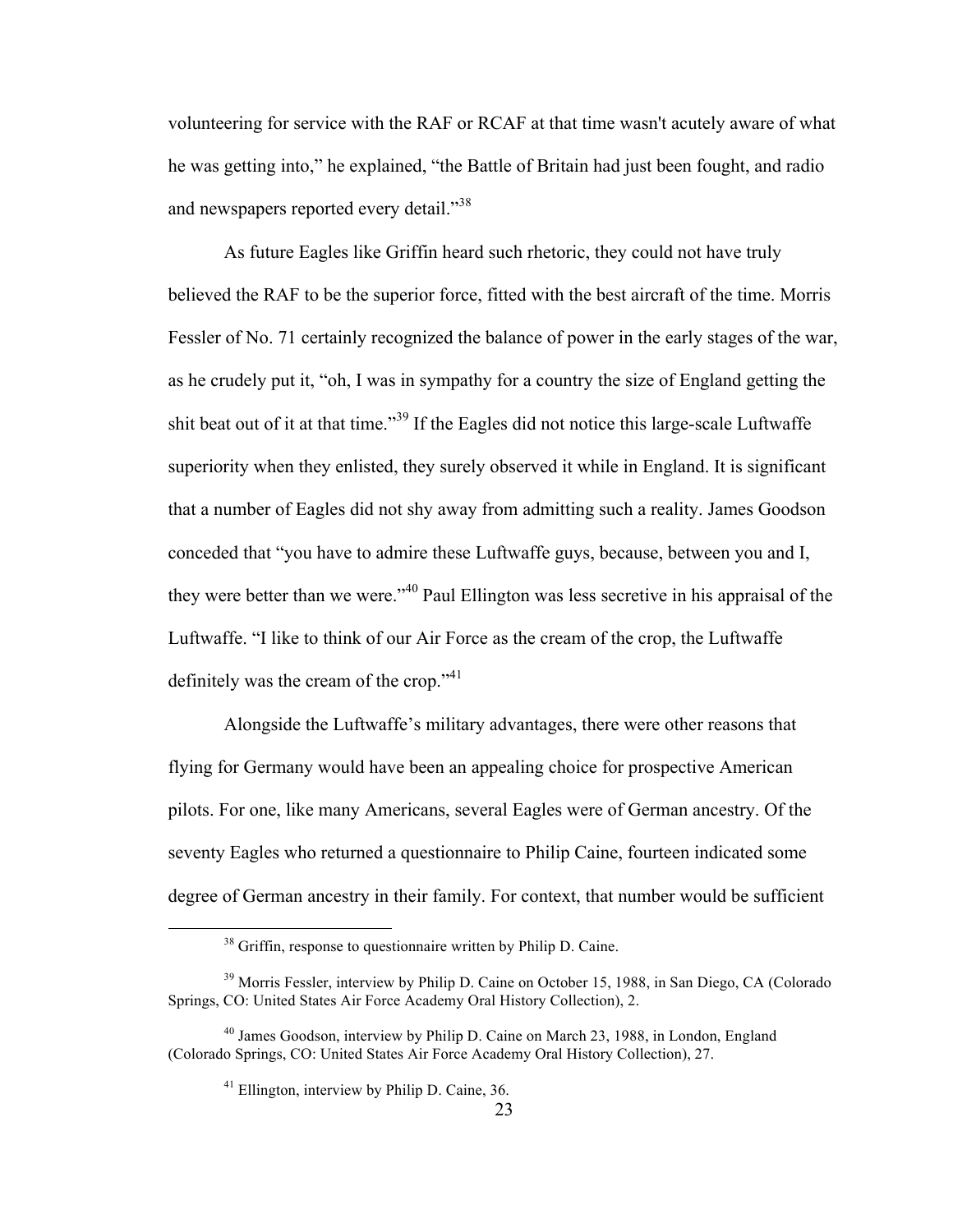to man an entire RAF squadron, which were typically composed of twelve to twenty-four pilots.<sup>42</sup> One of these Eagles, Gus Daymond, even had a close relative in the Luftwaffe, Alfred Kesilring, who he said was "a very high level man."<sup>43</sup> Despite this connection, Daymond chose to volunteer for the RAF, citing a desire to "leave this planet doing what I thought was right." $44$ 

In addition to the German heritage of many members of the Eagle Squadrons, it is important to note the significant presence of positive German sentiment within the United States' borders, before the latter's declaration of war on December 11, 1941. In the aftermath of four years of war, as well as the revelation of Nazi atrocities, it is easy to forget that "the German Bund was very strong," as John Campbell of No. 121 remembered, referencing the German American Bund. This organization, comprised of German-Americans, aimed to promote a favorable view of Nazi Germany and was very active in pre-war America. Its most notable demonstration of widespread support came on February 20, 1939, when the group held a rally at Madison Square Garden that drew more than twenty thousand people.<sup>45</sup> Gus Daymond specifically remembered that event, with Americans "marching around having big...swastikas all over the place."<sup>46</sup>

 <sup>42</sup> Ken Delve, *Fighter Command 1936-1968: An Operational and Historical Record* (Barnsley, UK: Pen & Sword Aviation, 2007), 33.

<sup>&</sup>lt;sup>43</sup> Gregory Daymond, interview by Philip D. Caine on July 2, 1994, in Newport Beach, CA (Colorado Springs, CO: United States Air Force Academy Oral History Collection), 2.

<sup>44</sup> Daymond, interview by Philip D. Caine, 35.

<sup>45</sup> Sarah Kate Kramer, "When Nazis Took Manhattan," National Public Radio, February 20, 2019, https://www.npr.org/sections/codeswitch/2019/02/20/695941323/when-nazis-took-manhattan.

<sup>46</sup> Daymond, interview by Philip D. Caine, 8.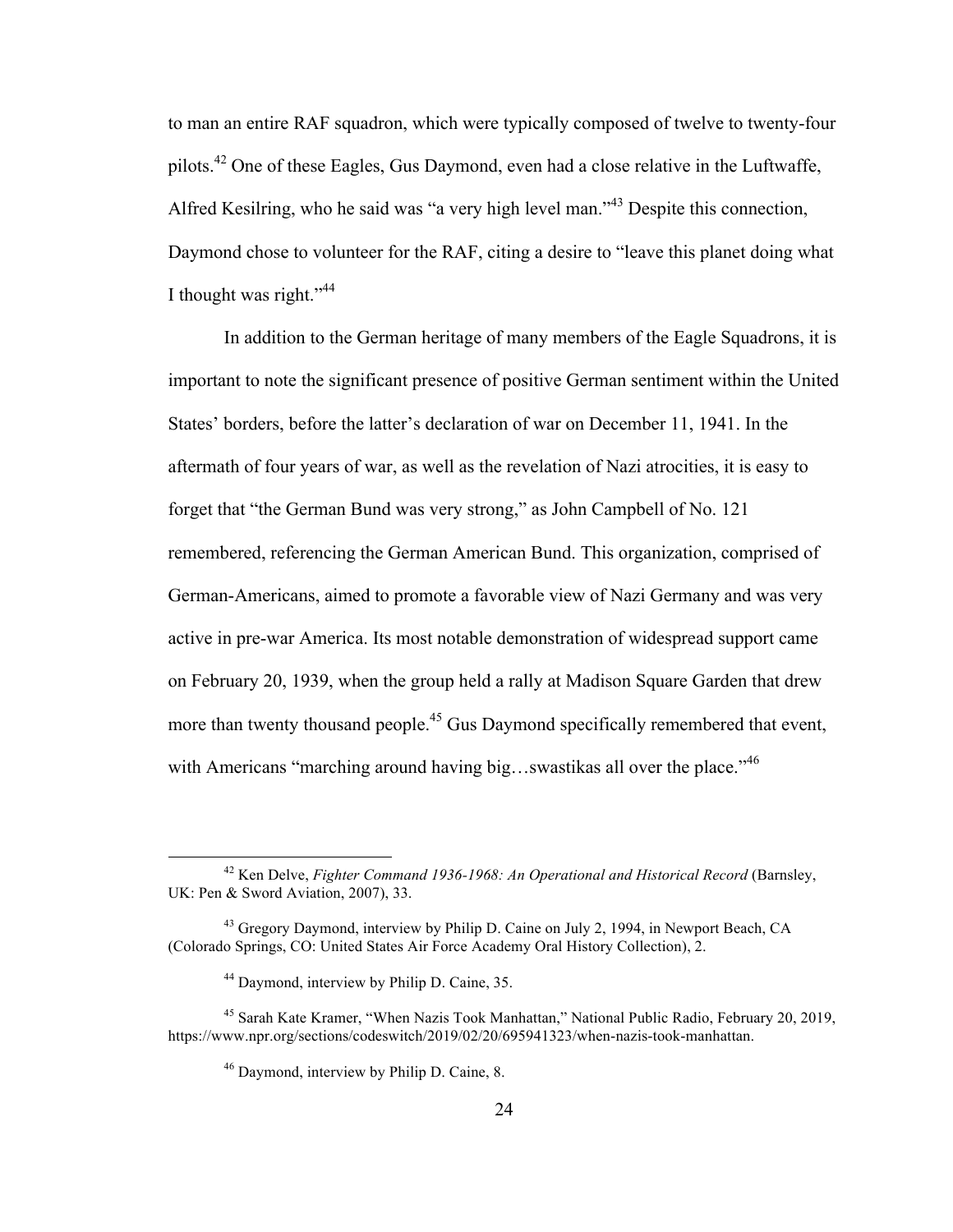While joining the Luftwaffe would seem unthinkable in post-Pearl Harbor America, it is necessary to point out that virtually every Eagle volunteered for the RAF before December 7, 1941. The lone exception, No. 133's John Mitchellweis, only joined after American opinion turned sharply against Germany because he had been in USAAF pilot training since late 1941. When he failed a check ride on April 5, 1942, he immediately signed up for RAF service.<sup>47</sup> The presence of positive German sentiment in America was even recognized by the Eagle Squadrons' RAF leaders. Hugh Kennard, commander of No. 121, noted that the disdain some of his American pilots had for their adversaries was "surprising in a way, because if you go up into parts of the States how many [are] actually full of Germans."<sup>48</sup>

When these large-scale factors are considered together—Charles Lindbergh's appraisal of the Luftwaffe's capabilities, the discourse and outcome of the Battle of Britain, and the Eagles' connections to Germany—it is difficult to conclude that the Eagles' initial motivation came from the desire to fly the best aircraft of their time. The world's most renowned pilot—and idol to many Eagles—famously declared that such aircraft belonged not to the RAF, but to the Luftwaffe. Then, once Germany brought the war to Great Britain in summer 1940, the superiority of the Luftwaffe was further demonstrated in the Battle of Britain, even in its strategic defeat. Given that the root cause of Great Britain's victory lay in strategic errors from German high command, and not in the inherent superiority of RAF fighters, it is clear which force possessed the best aircraft of the time. Lastly, many Eagles had familial connections that would have made

 <sup>47</sup> Caine, *The RAF Eagle Squadrons*, 302.

<sup>&</sup>lt;sup>48</sup> Hugh Kennard, interview by Philip D. Caine on March 24, 1988, in London, England (Colorado Springs, CO: United States Air Force Academy Oral History Collection), 23.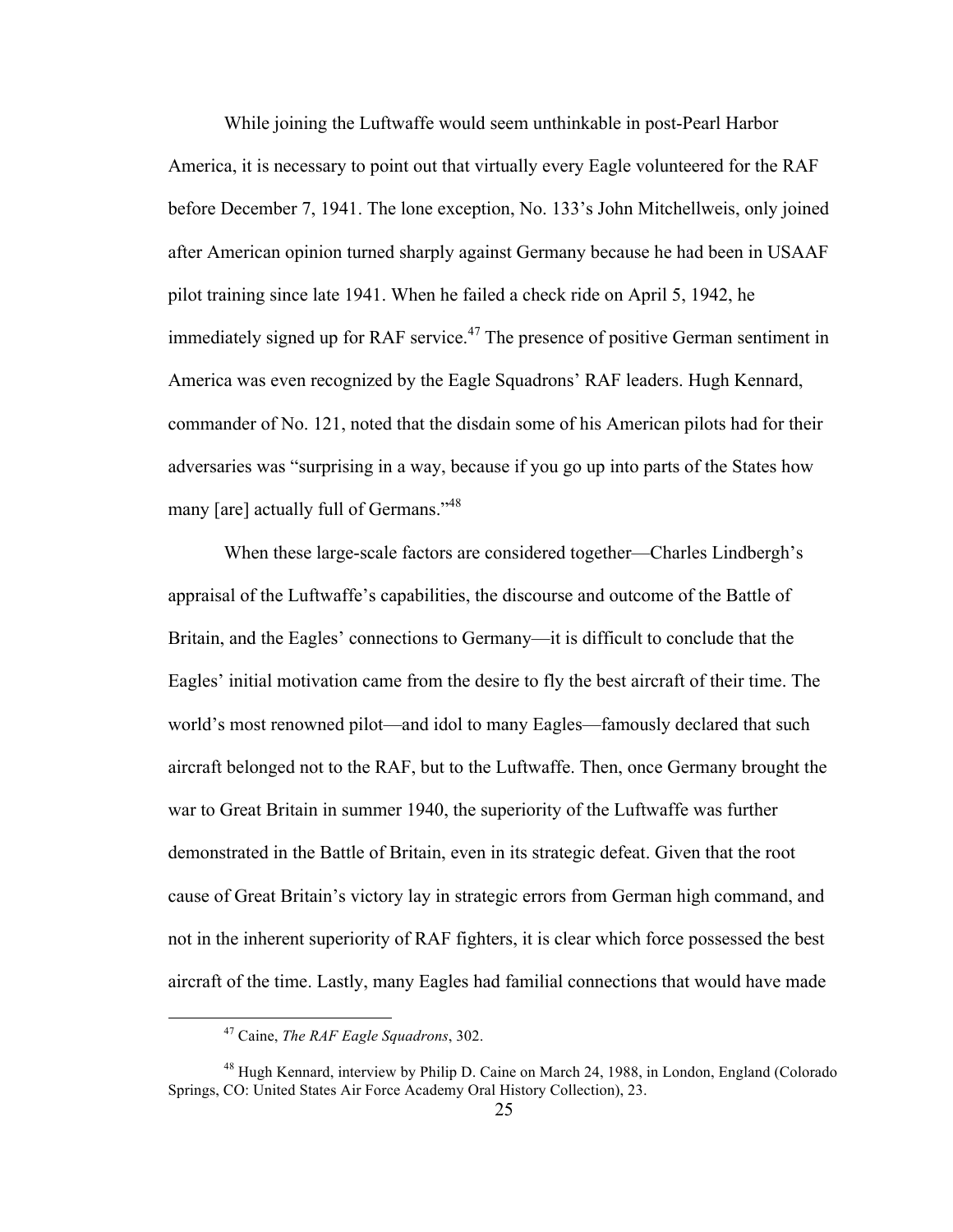Luftwaffe service more than logical—not to mention the significant positive sentiment towards Germany in the U.S. at large. On a small-scale level too, the superiority of German fighter aircraft was apparent, as indicated in a direct comparison between specific German variants and specific British variants.

While it is apparent that the Luftwaffe was superior to the RAF in a general sense, it is likewise apparent that the individual components that made up the Luftwaffe—its specific fighter aircraft—were superior as well. The backbone of the German fighter force was comprised of the Messerschmidt Bf 109 (Me 109) and Focke-Wulf 190 (Fw 190), two aircraft which even the Eagles themselves widely regarded as the superior fighter aircraft of World War II. This micro-level acceptance of German fighter superiority further disproves the idea that the Eagles were motivated to volunteer by a desire to fly the best aircraft of the time. This reality of Luftwaffe superiority was demonstrated by the game of engineering cat-and-mouse between German aircraft (the Me 109 and Fw 190) and British aircraft (the Spitfire and Hurricane), in which the former always remained a step ahead of the latter.

When comparing their Spitfires and Hurricanes against the German competition, many Eagles employed a metaphor of a cat-and-mouse game, referring to the regular upgrades that each aircraft received. With each successive model, denoted with an alphanumeric suffix attached to the aircraft name, the balance of power shifted slightly. For context, the Eagle Squadrons flew three variants of the Spitfire, the Mk IIa, Vb, and IX, and two variants of the Hurricane, the Mk I and IIb. The Hurricanes were primarily used in each squadron's buildup to initial operational status—from November 1940 to August 1941 for No. 71, from May to July 1941 for No. 121, and from August to October

26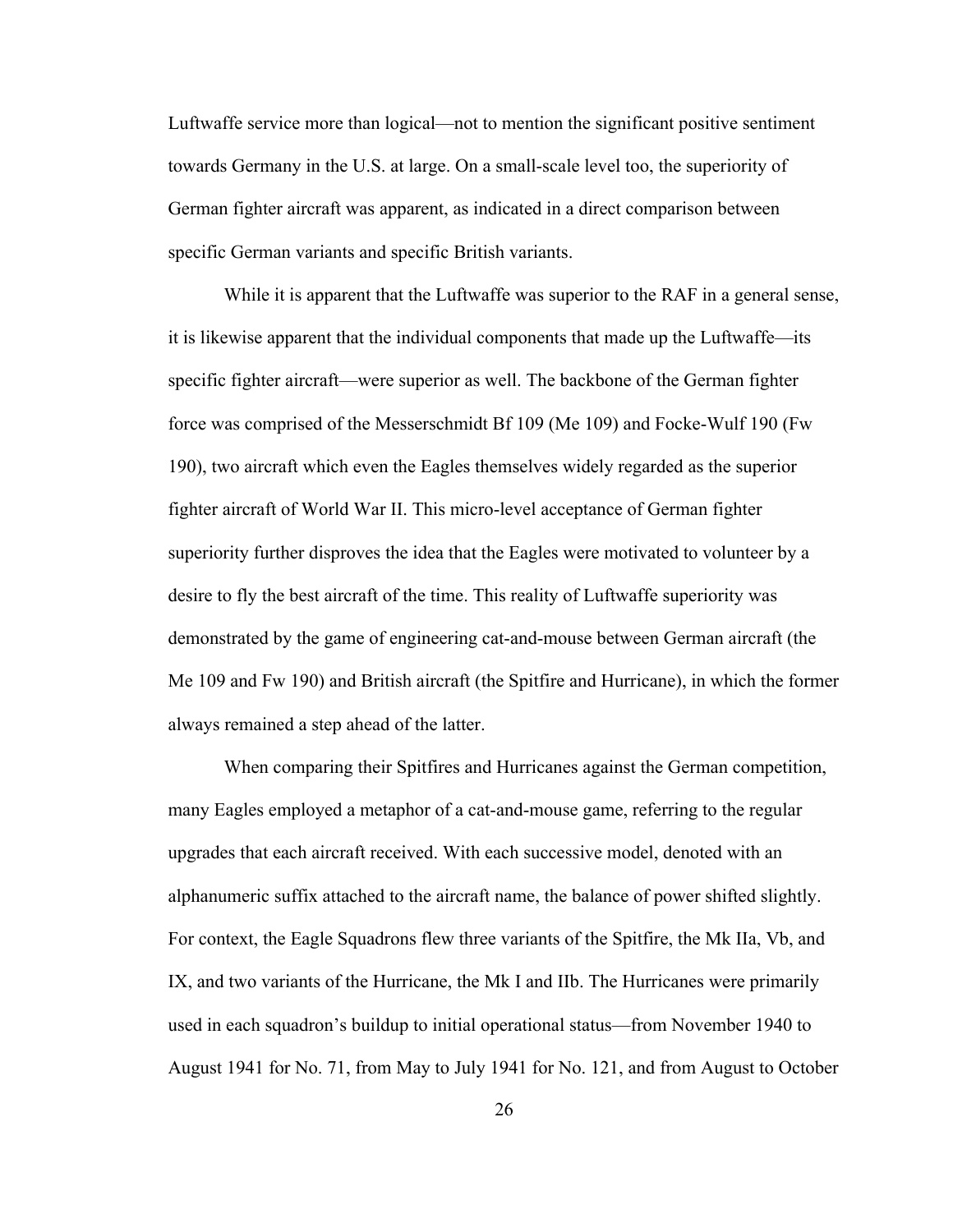1941 for No. 133—and only No. 71 flew the Mk  $I<sup>49</sup>$  As a result, most Eagles' experience with the Hurricane rested in the Mk IIb variant—and only for the first few months of their operational service. Likewise, a single model of the Spitfire, the Vb, comprised the majority of the Eagles' experience with that aircraft. The Spitfire Mk IIa was flown solely by No. 71 for a mere ten days in August 1941, whereas the Mk IX was flown by just No. 133 for only a few weeks before all three squadrons transferred to the USAAF in September 1942.<sup>50</sup> As a result, the Spitfire Vb was the model with which most Eagles were most familiar.

As for the Eagles' specific competition, they most frequently encountered the Me 109F and G, as well as the Fw 190. The Me 109F was introduced at the end of 1940 and, thus, was the first Me 109 model to face the Eagle Squadrons, though its E-model predecessor certainly remained in Luftwaffe squadrons.<sup>51</sup> For the duration of the war, however, the mid-1942 successor to the F-model, the Me 109G, was the most common variant in the Luftwaffe.<sup>52</sup> Rounding out the Eagles' aerial adversaries was the formidable Fw 190. First appearing in the skies over Europe in early 1941, the Fw 190 underwent fewer upgrades during the Eagles' existence—just three minor upgrades to its A-variant—but that did not take away from its lethality.<sup>53</sup> Though produced in lesser

 <sup>49</sup> Caine, *Eagles of the RAF*, 160, 172, 188, 194.

<sup>50</sup> Caine, 161, 122.

<sup>51</sup> Jochen Prien and Peter Rodeike, *Messerschmitt Bf 109 F, G, & K Series: An Illustrated Study*, trans. David Johnston (Atglen, PA: Schiffer Publishing, 1992), 8.

<sup>&</sup>lt;sup>52</sup> Prien and Rodeike, 56.

<sup>53</sup> Edward Shacklady, *Butcher Bird: The Focke-Wulf Fw190* (Bristol, UK: Cerberus Publishing, 2003), 57.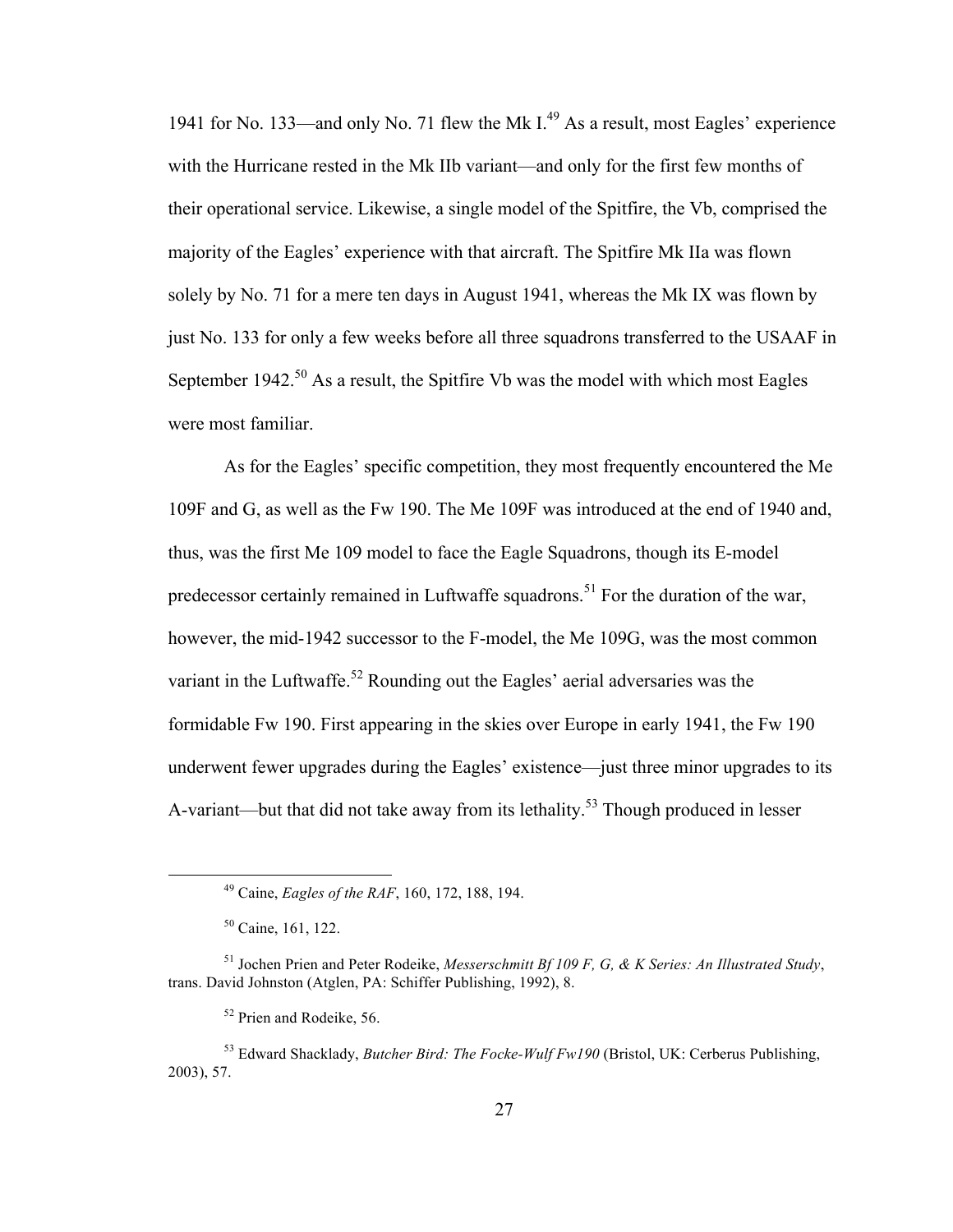numbers, many Allied pilots considered the Fw 190 to be superior to the workhorse Me 109, thanks to its superlative climbing and diving capabilities.

Whether it was a small increase in an engine's horsepower or a new armament system, both England and Germany continually altered their fighter aircraft to gain an advantage over their adversary. As William Dunn of No. 71 explained this game of catand-mouse, "the Spit II and 109E were pretty much the same. They came out with the F and we came out with the V. Then they came out with the G and we came out with the  $IX.$ <sup>54</sup> His squadron mate in No. 71, Gus Daymond, said that it was not until the Spitfire IV and V models, which first appeared in late 1941, that RAF pilots were able to hold their own against their German adversaries.<sup>55</sup> Up to that point, Daymond admitted, the Fw 190 "was clearly a superior plane.<sup>56</sup>

Charles Cook of No. 133 did not hold such an optimistic perception of the Spitfire. He admitted that Luftwaffe fighters were superior to the Spitfire until an even later, mid-1942 iteration became operational—the Spitfire IX. Until that time, its German counterpart could "turn and climb" better.<sup>57</sup> This view of the oscillating disparity between Spitfires and Me 109s was not just an Eagle Squadron observation, the Germans likewise recognized the back-and-forth nature of the evolution in fighter aircraft superiority. General Johannes Steinhoff, a highly-decorated Luftwaffe fighter pilot with 176 victories

 <sup>54</sup> William Dunn, interview by Philip D. Caine on April 26, 1990, in Colorado Springs, CO (Colorado Springs, CO: United States Air Force Academy Oral History Collection), 6.

<sup>55</sup> "Spitfire," The Spitfire Society, accessed September 7, 2021, https://www.spitfiresociety.org/content-Spitfire.

<sup>56</sup> Daymond, interview by Philip D. Caine, 30.

<sup>57</sup> Charles Cook, interview by Philip D. Caine on August 31, 1987, in West Covina, CA (Colorado Springs, CO: United States Air Force Academy Oral History Collection), 3.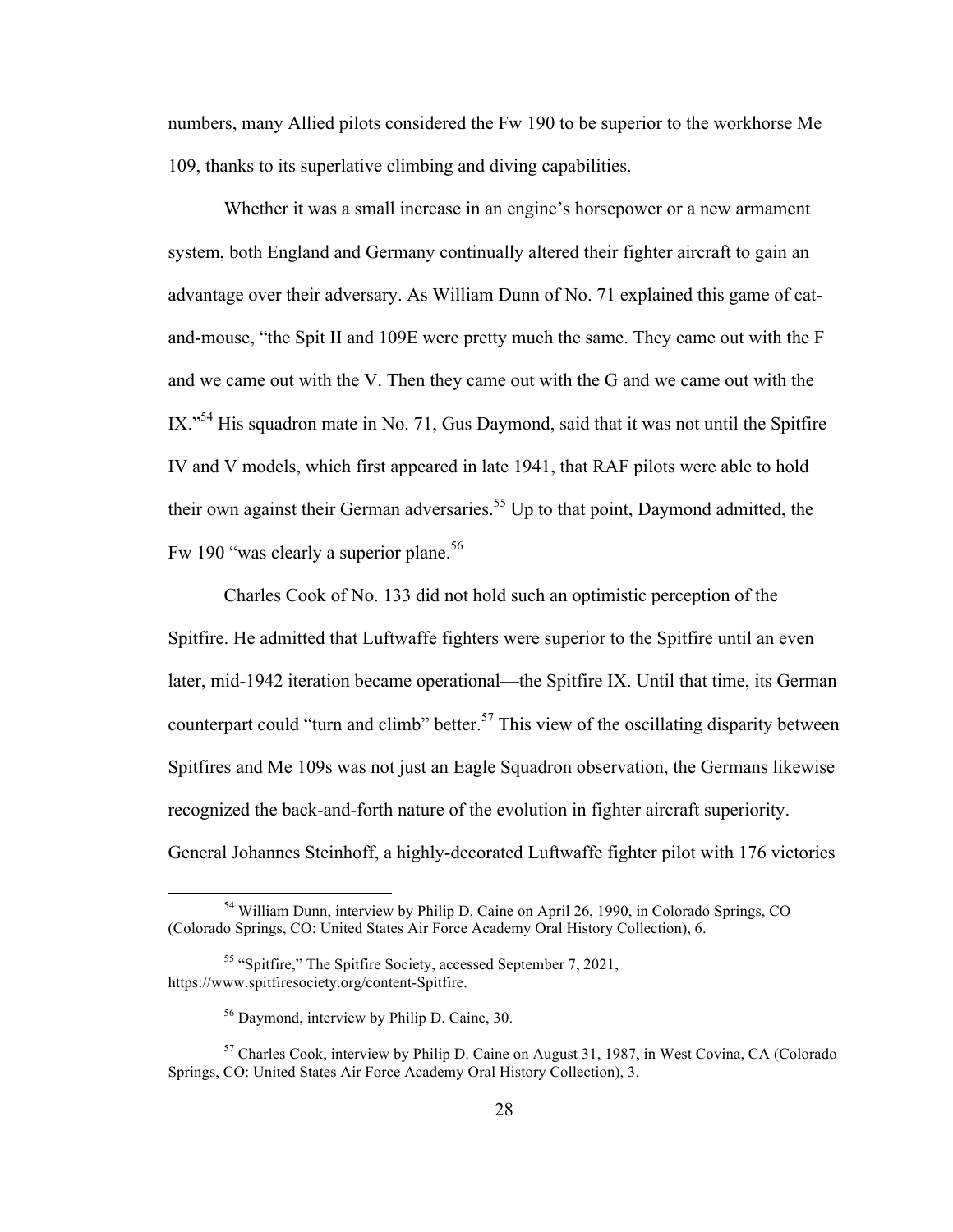to his name, explained the shifting balance of power between Me 109s and Spitfires in terms of a simple capped wingtip.<sup>58</sup> "As we entered the Battle of Britain we had the Messerschmitt 109E. They then added a rounded wingtip, like the Spitfire. We entered the Battle of Britain with the E without the wingtip. Then the wingtip was capped and suddenly we could climb better and turn better and it was more equal to the Spitfires."<sup>59</sup> Though he considered Me 109s and Spitfires to be roughly equal, he argued that Fw 190s surpassed them both. "The Focke-Wulf was a better aircraft. It had far more capability …  $, 60$ 

Despite this game of cat-and-mouse, most Eagle Squadron pilots—including some of the most combat-experienced among them—believed the Luftwaffe's fighters to be generally superior to their Spitfires in the long term. As James Goodson of No. 133 described this deadly game of back and forth, "the 109 was always faster than the Spit straight and level. When we got the Spit IX's, they came along with the 109G, the Gustav's they called them, which was a game better, were always one jump ahead."<sup>61</sup> Goodson's belief in the overall superiority of German fighters over British fighters is especially noteworthy when one considers his British upbringing and service in the RAF since 1939—predating the Eagle Squadrons. Therefore, Goodson had both emotional and practical reasons to prefer the Spitfire, yet he admitted to its inferiority.

 <sup>58</sup> Wolfgang Saxon, "Gen. Johannes Steinhoff, 80, Dies; Helped Rebuild German Air Force," The New York Times, February 23, 1994, https://www.nytimes.com/1994/02/23/obituaries/gen-johannessteinhoff-80-dies-helped-rebuild-german-air-force.html.

<sup>59</sup> Johannes Steinhoff, interview by Philip D. Caine on July 29, 1988, in Colorado Springs, CO (Colorado Springs, CO: United States Air Force Academy Oral History Collection), 3-4.

 $60$  Steinhoff, interview by Philip D. Caine, 7.

<sup>&</sup>lt;sup>61</sup> Goodson, interview by Philip D. Caine, 21.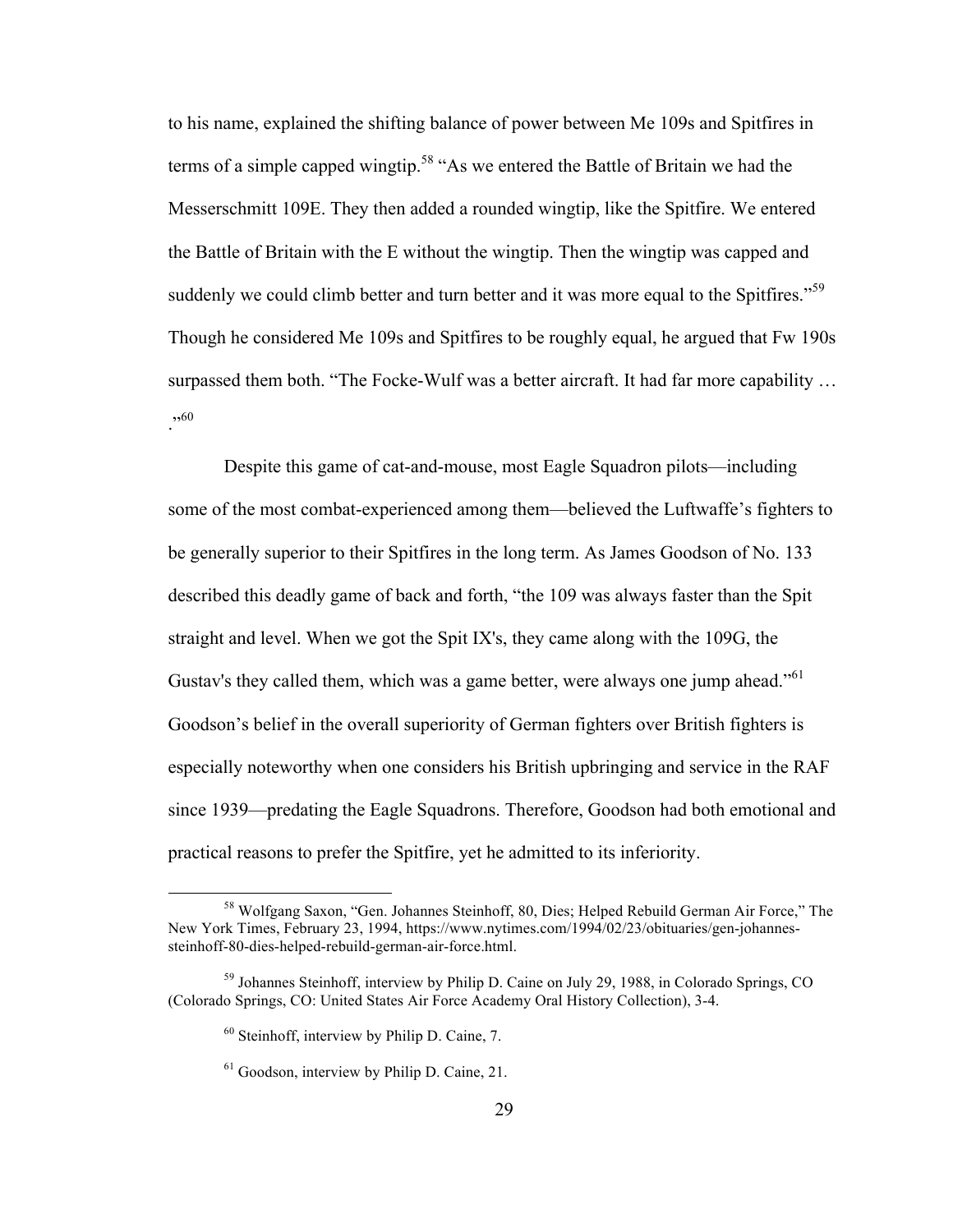As the first American to win the British Distinguished Flying Cross—awarded to pilots who achieved the venerated five aerial victories figure—No. 71's Gus Daymond was an expert on the combat capabilities of both his aircraft and those he battled. So, for him to proclaim that "a Spitfire V against a Focke-Wulf was not a good situation," speaks volumes to the gap that existed between German and British fighter aircraft.<sup>62</sup> Daymond's perception of the Fw 190 was not a personal opinion, however, as his squadron mate in No. 71, Morris Fessler, noted that even the Luftwaffe's second-rate fighter, Me 109, was widely recognized in the Eagle Squadrons as superior to the Spitfire and Hurricane. "It was an assessment of the pilots," Fessler declared, "that the 109 was an excellent aircraft and it had its attributes, it could climb higher, it could dive faster than a Spitfire or a Hurricane."63

Though edges in climbing in diving might seem trivial to the layman, these characteristics granted German fighter pilots important advantages in combat, chiefly in offering them more opportunities for offensive and defensive maneuvers. Fessler went on to explain,

The Germans had the ability of getting higher and choosing the attack and then diving away and escaping. We couldn't catch them. So that was really I think the upper most hand in choosing when to have combat and when not too. When they attacked us the only thing that we could do was to go into a real tight turn and out turn them and get out of their sights."<sup>64</sup>

This game of cat-and-mouse was especially pertinent to the Eagles' initial motivation because, in addition to the Spitfire's avowed inferiority to German aircraft in

 <sup>62</sup> Daymond, interview by Philip D. Caine, 30.

 $^{63}$  Fessler, interview by Philip D. Caine, 10.  $^{64}$  Ibid., 10.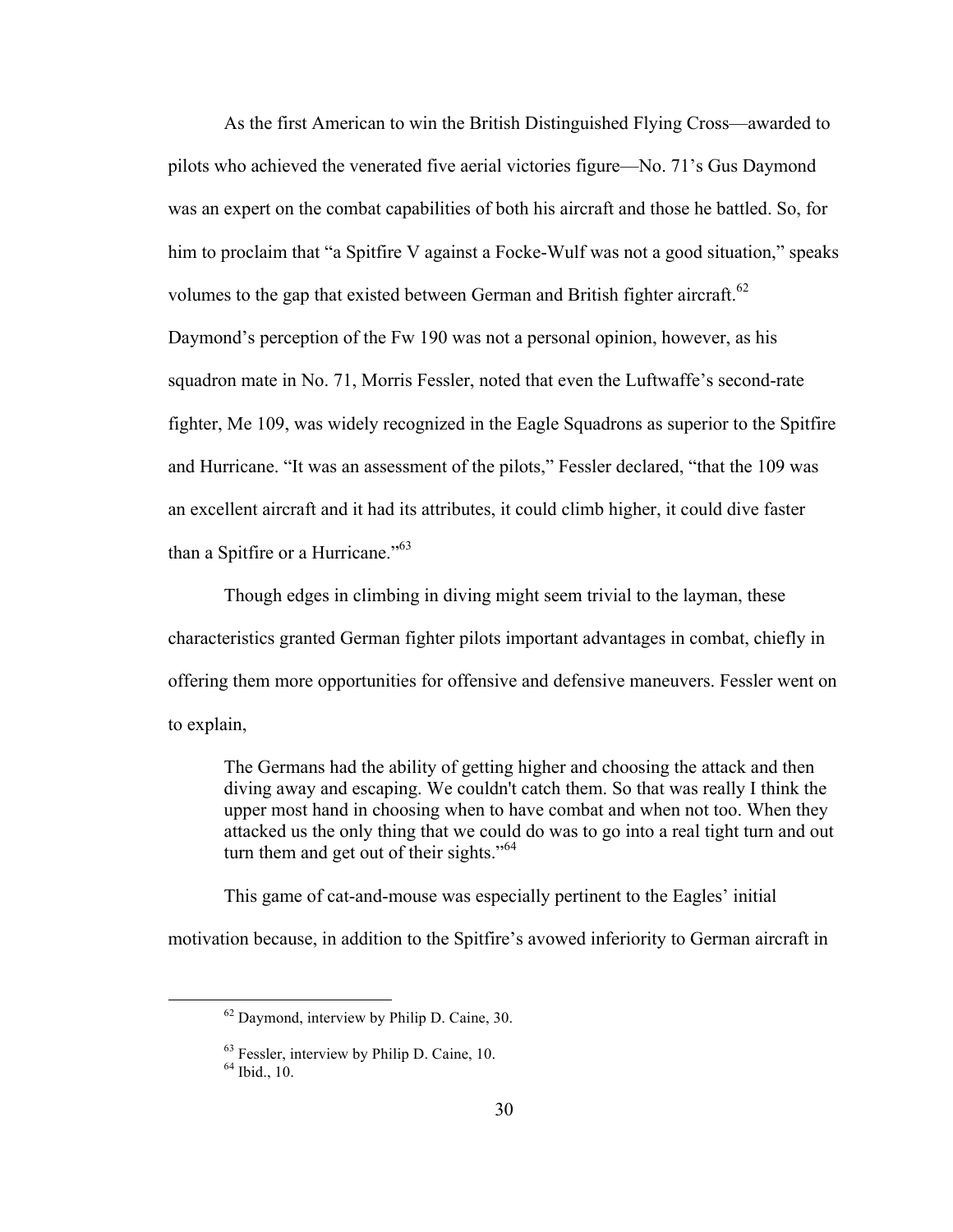the long term, most Eagles recognized the superiority of their competition in the early stages of the war—or, in other words, during the time frame in which Eagles were volunteering. As noted earlier, all but one Eagle volunteered before December 7, 1941, and—for a general understanding of their date of entry as relative to the ongoing game of aerial cat-and-mouse—the Eagles' average volunteer date was January 13, 1941.<sup>65</sup> It was in this early-1941 period that many Eagles attested to the superiority of Germany's fighter aircraft. For example, Chesley Peterson—another Distinguished Flying Cross recipient—said that, in early 1941,

When the 190 first came out, I think we looked on it with a little bit of awe. We knew damn well that it was a better airplane than we had. Of course, at that time we only had the Spit V. I remember, this sort of permeated throughout the RAF, enough so that Leigh-Mallory himself came down and visited each Squadron and assured us that we were going to get Spit IX in the next couple of months.<sup>66</sup>

It is especially noteworthy that an officer of Air Chief Marshall Trafford Leigh-Mallory's stature felt it necessary to personally assure "each Squadron" in the RAF that an improved Spitfire was on the way. As the commander of 11 Group, tasked with aerial defense of London, and soon to be head of RAF Fighter Command and the Allied Expeditionary Air Force, Leigh-Mallory's recognition of the Fw 190's unquestioned superiority in early 1941 spoke volumes to the initial gap between Spitfires and German

<sup>&</sup>lt;sup>65</sup> Statistical data on the Eagles' average volunteer date was obtained by cross-referencing two sources. Firstly, the Eagles' RAF personnel files (Forms 1406 and 543), housed in the Philip D. Caine Collection of the Clark Special Collections Branch at the United States Air Force Academy in Colorado Springs, CO. Secondly, Philip Caine's book *The RAF Eagle Squadrons: American Pilots Who Flew for the Royal Air Force.*

<sup>66</sup> Chesley Peterson, interview by Philip D. Caine on September 14, 1987, in Ogden, UT (Colorado Springs, CO: United States Air Force Academy Oral History Collection), 72.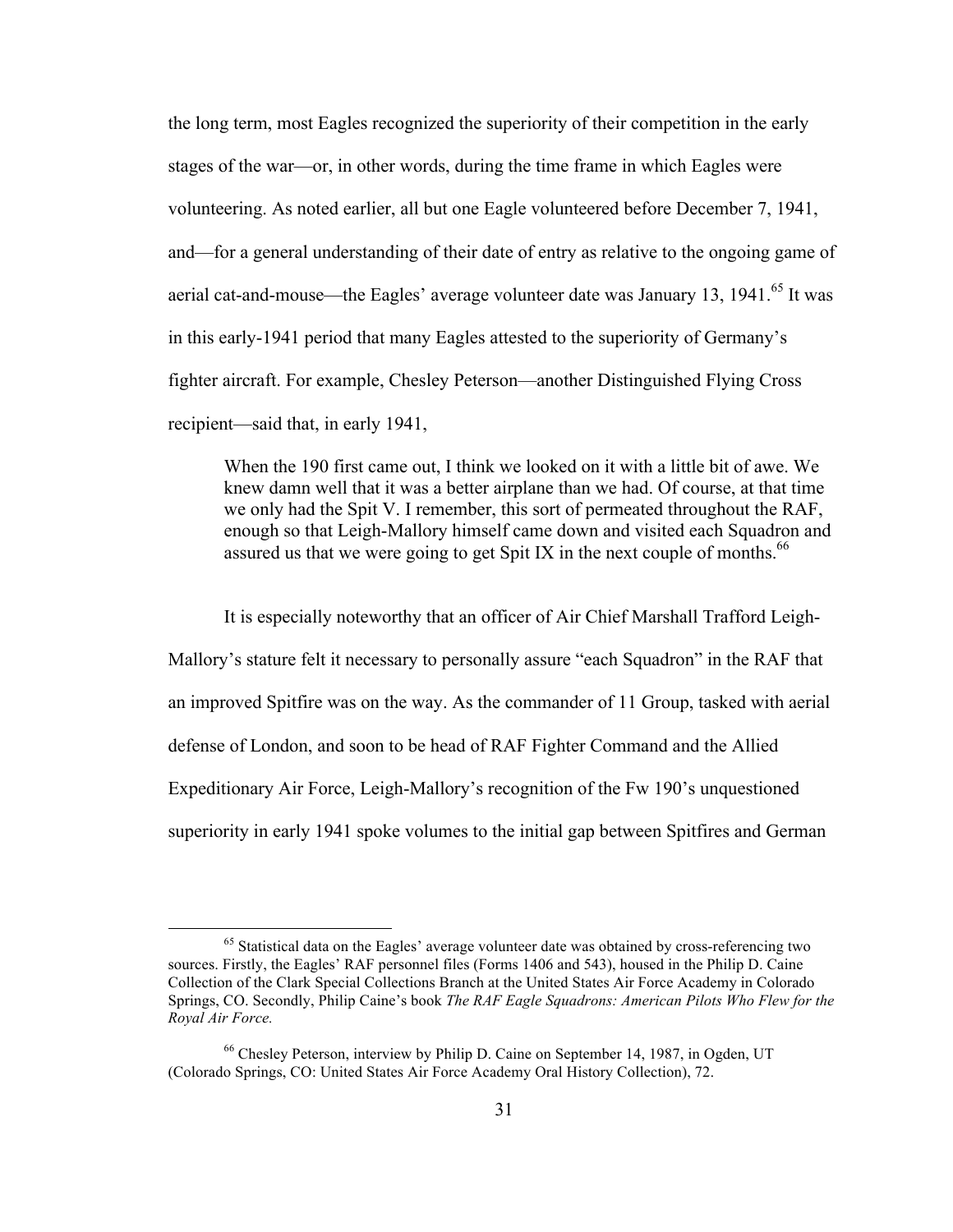fighter aircraft.<sup>67</sup> Edwin Taylor of No. 133, yet another Distinguished Flying Cross recipient—and therefore, another credible authority on combat performance of aircraft declared that Germany's fighters "were superior in the beginning."<sup>68</sup> Even Philip Caine admitted that it was not until late August 1941, with No. 71's issuance of the Spitfire Vb, that "for the first time," the Eagles held "a real edge over the Me  $109$ ."<sup>69</sup>

In summation, the reality of German fighter aircraft superiority was evident on both a macro and micro level during the time frame in which Eagles volunteered for the RAF. The Luftwaffe's general superiority was demonstrated in the words of Charles Lindbergh and the depiction and outcome of the Battle of Britain, while its specific superiority was apparent in the words of the Eagles themselves. Therefore, it is clear that the Eagles' choice of the RAF could not have been driven by the desire to fly the best aircraft of their time. The real difference between the RAF and Luftwaffe was the ideological principles for which each nation fought—freedom and independence for the RAF, tyranny and aggression for the Luftwaffe. To fully underscore the primacy of the Eagles' ideological motivation over a simple desire to fly the best fighters of their time, one needs only to note the time Reade Tilley made a joke to Bert Stewart about joining the Luftwaffe. As Stewart remembered the encounter,

We sit one night and, of course it was in jest and light, ... we'd seen the ME-109Es a couple of times and the damned airplane was faster and it could climb higher and everything else. And I think it was Reade brought it up…he said, 'Do you think we could get over to Germany and fly the ME-109s?' If we'd have been

 <sup>67</sup> "Subordinate RAF Commanders," Royal Air Force Museum, accessed September 7, 2021, https://www.rafmuseum.org.uk/research/online-exhibitions/history-of-the-battle-of-britain/subordinate-rafcommanders/.

<sup>68</sup> Edwin Taylor, interview by Philip D. Caine on September 1, 1987, in San Clemente, CA (Colorado Springs, CO: United States Air Force Academy Oral History Collection), 10.

<sup>69</sup> Caine, *Eagles of the RAF*, 161.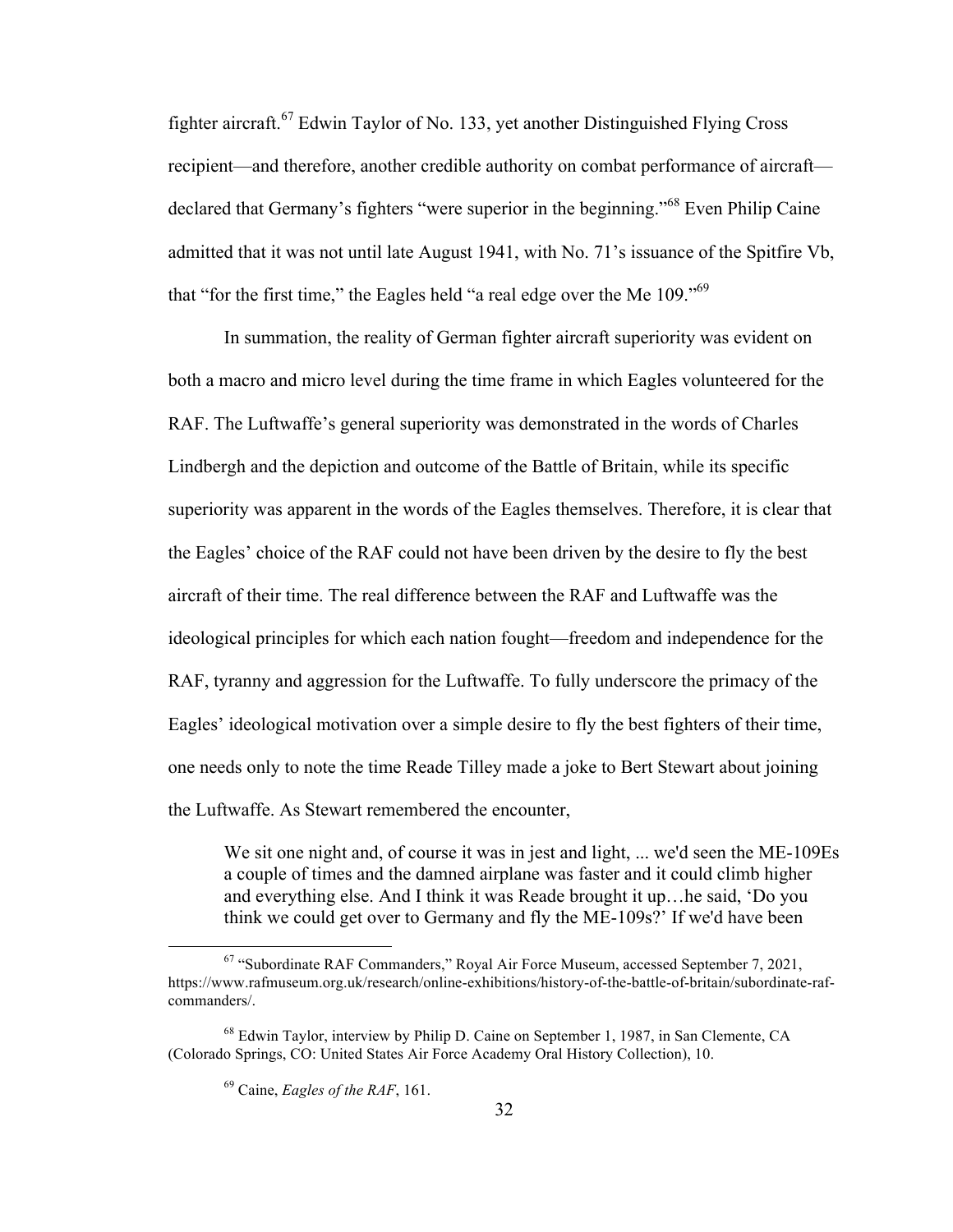heard we would have been shot as damned traitors. But of course it was all in  $iest.<sup>70</sup>$ 

Tilley's joke encapsulated the mindsets of most Eagles. The Spitfire, though beloved and more than capable in combat, was not the unquestioned ruler of the skies over Europe. Its appeal, therefore, lay not in its combat capabilities, but in the ideological principles for which its air force fought. The depth of the Eagles's ideological initial motivation is further evident in their relationship to their native air force, the United States Army Air Force.

In *Eagles of the RAF*, Philip Caine presented the Eagles as zealous pilots who, for factors outside their control, were unable to join their own nation's air force, and accordingly jumped at the opportunity to join the RAF, thanks to its possession of the world's so-called best fighter aircraft and its large recruiting network. Caine's assertion that "almost all of them were either ineligible for entry into the US military pilot training program or had entered it and been eliminated," belied the true nature of the Eagles' ineligibility for the USAAF.<sup>71</sup> While many Eagles could not join the USAAF for reasons outside their control—such as disqualifying medical conditions—most chose to not join the USAAF because they did not want to wait to complete the requisite two years of college. Motivated by various ideological factors, these Eagles felt that they could not remain in the United States and continue flying in noncombat capacities while a war raged in Europe. As LeRoy Gover put it, "I could see the war was just around the corner, so I said, 'Hell, I can't go to college for four years, it'll be all over.' They wouldn't take

 $^{70}$  Bert Stewart, interview by Philip D. Caine on October 2, 1993, in San Diego, CA (Colorado) Springs, CO: United States Air Force Academy Oral History Collection), 8.

<sup>71</sup> Caine, *Eagles of the RAF*, 330.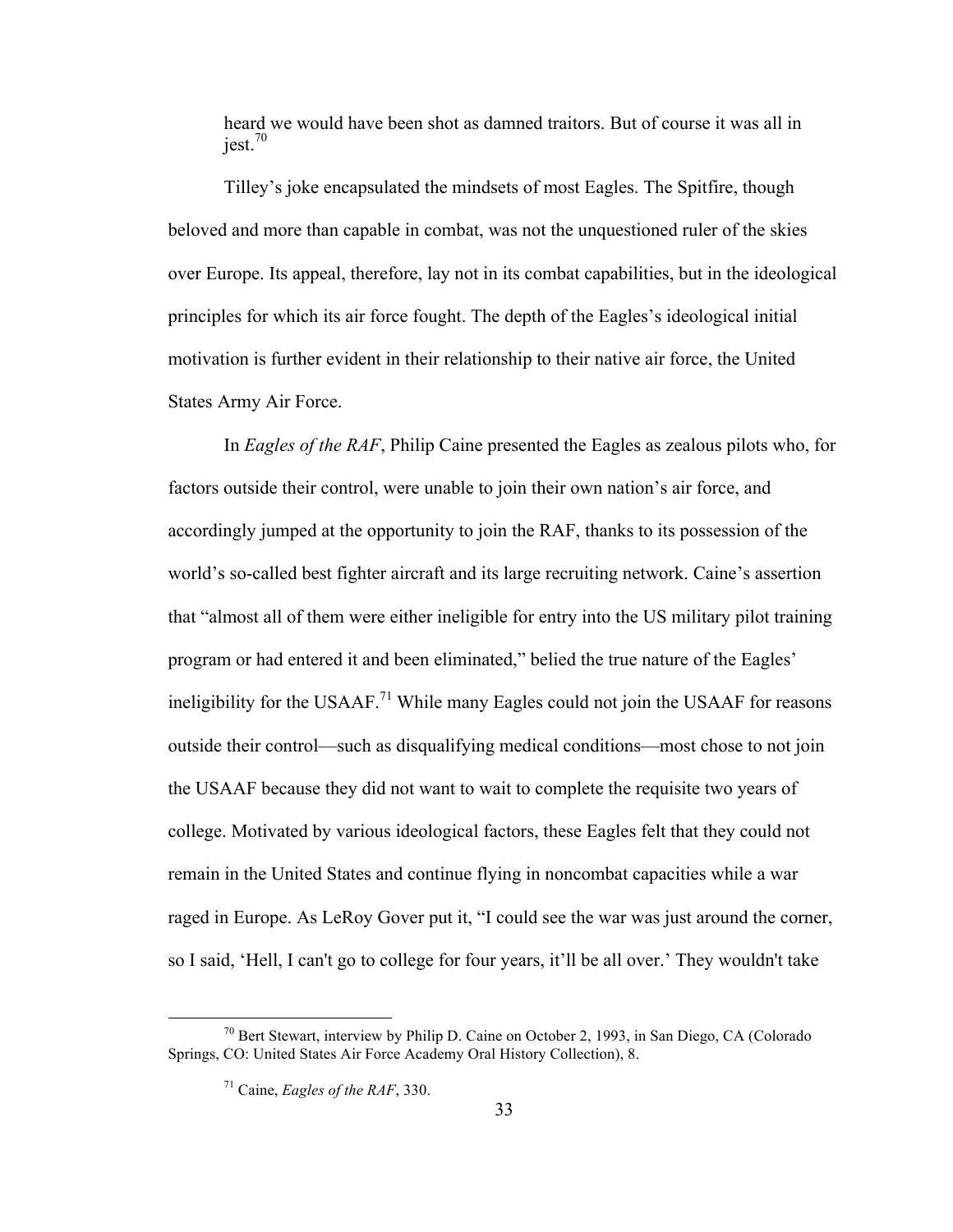anybody who went to college then. And it didn't have a damn thing to do with flying combat, having a college education."<sup>72</sup>

It is undeniable that the peacetime USAAF held notoriously stringent requirements for entry to pilot training. For example, applicants had to have near perfect vision, possess no physical abnormalities, and even be unmarried to enter USAAF pilot training. In 1939, 73.2 percent of applicants were denied for physical reasons.<sup>73</sup> It is also true that many Eagles were precluded from USAAF service due to these stringent requirements. George Carpenter had already begun USAAF pilot training, but after passing out from a routine tetanus shot, he was discharged.<sup>74</sup> Likewise, the USAAF denied Wilson Edwards the opportunity to serve his nation on the basis of his two missing teeth.<sup>75</sup>

In the realm of motivation analysis, however, it is vital to differentiate between two categories of factors that deemed one ineligible for USAAF service: factors outside one's control and factors within one's control. Treating these factors monolithically, though both contain similarly stringent requirements, occludes proper analysis. For example, most Eagles precluded from USAAF service simply lacked the two-year college requirement. Of the 245 men who flew in an Eagle Squadron, 139 expressed some indication of the unavailability of USAAF service. Of these 139, just thirty-one were

 $<sup>72</sup>$  LeRoy Gover, interview by Philip D. Caine on September 10, 1987, in Palo Alto, CA (Colorado</sup> Springs, CO: United States Air Force Academy Oral History Collection), 8.

<sup>73</sup> Wesley Frank Craven and James Lea Cate, eds., *The Army Air Forces in World War II: Men and Planes*, vol. 6 (Chicago: University of Chicago Press, 1955), 435.

<sup>&</sup>lt;sup>74</sup> George Carpenter, interview by Philip D. Caine on March 3, 1994, in Paris, TN (Colorado Springs, CO: United States Air Force Academy Oral History Collection), 1.

<sup>75</sup> Wilson Edwards, interview by Philip D. Caine on September 16, 1987, in Colorado Springs, CO (Colorado Springs, CO: United States Air Force Academy Oral History Collection), 7.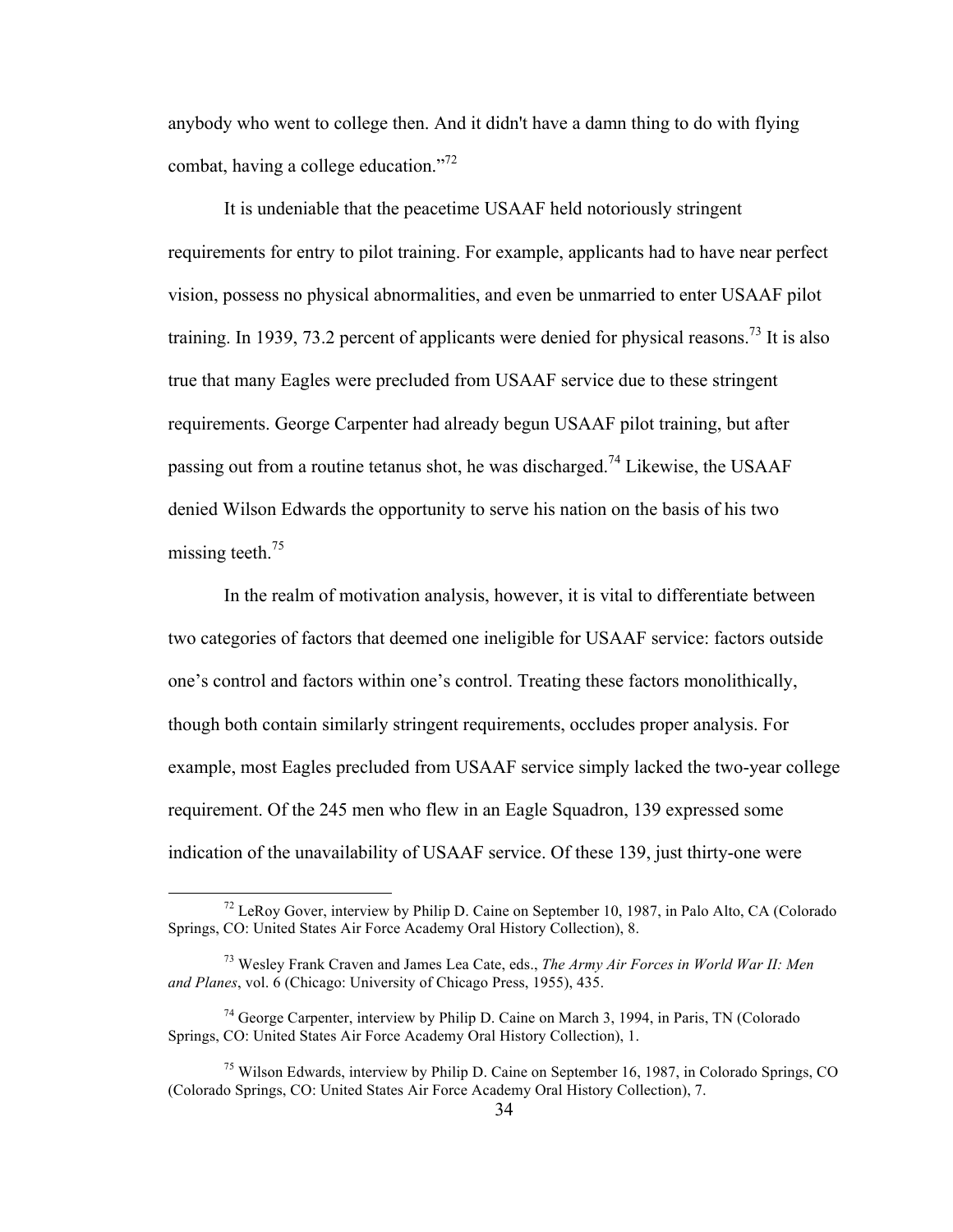medical turndowns or training washouts. This leaves 108 Eagles—78 percent of known USAAF turndowns—who merely lacked the requirement of two years.<sup>76</sup>

Ineligibility on this basis is very different from that of Carpenter or Edwards. An individual like Leo Nomis, who "would have loved to go into the Air Corps at the time, but they had the age limit, they had the two year college limit," could had reasonably attended college for two years, and then become eligible for USAAF pilot training, but instead chose not to, in favor of service with the  $RAF<sup>77</sup>$  Such a choice was nonexistent for Eagles whose ineligibility was due to factors outside their control.

Eagles like Nomis, who lacked the requisite college education, but chose to volunteer for the RAF instead, reveal important implications for their initial motivation. Since their path to the USAAF was not entirely blocked and their opportunity to continue flying—albeit, in a nonmilitary capacity—was still available at home, their decisions to volunteer for a beleaguered air force at war with a superior force, therefore, indicated a sense of ideological motivation. Rather than wait the mere two years to obtain the requisite college education, these Eagles were driven by a sense of duty to combat the enemy in the skies over Europe.

Additionally, many of the Eagles who fell into this insufficient education category were already college students at their time of volunteering. In other words, an Eagle like Douglas Booth, who had completed one year of college, simply had to wait one

 <sup>76</sup> Caine, *The RAF Eagle Squadrons*, bk.

 $77$  Leo Nomis, interview by Philip D. Caine on August 31, 1987, in Sherman Oaks, CA (Colorado Springs, CO: United States Air Force Academy Oral History Collection), 3.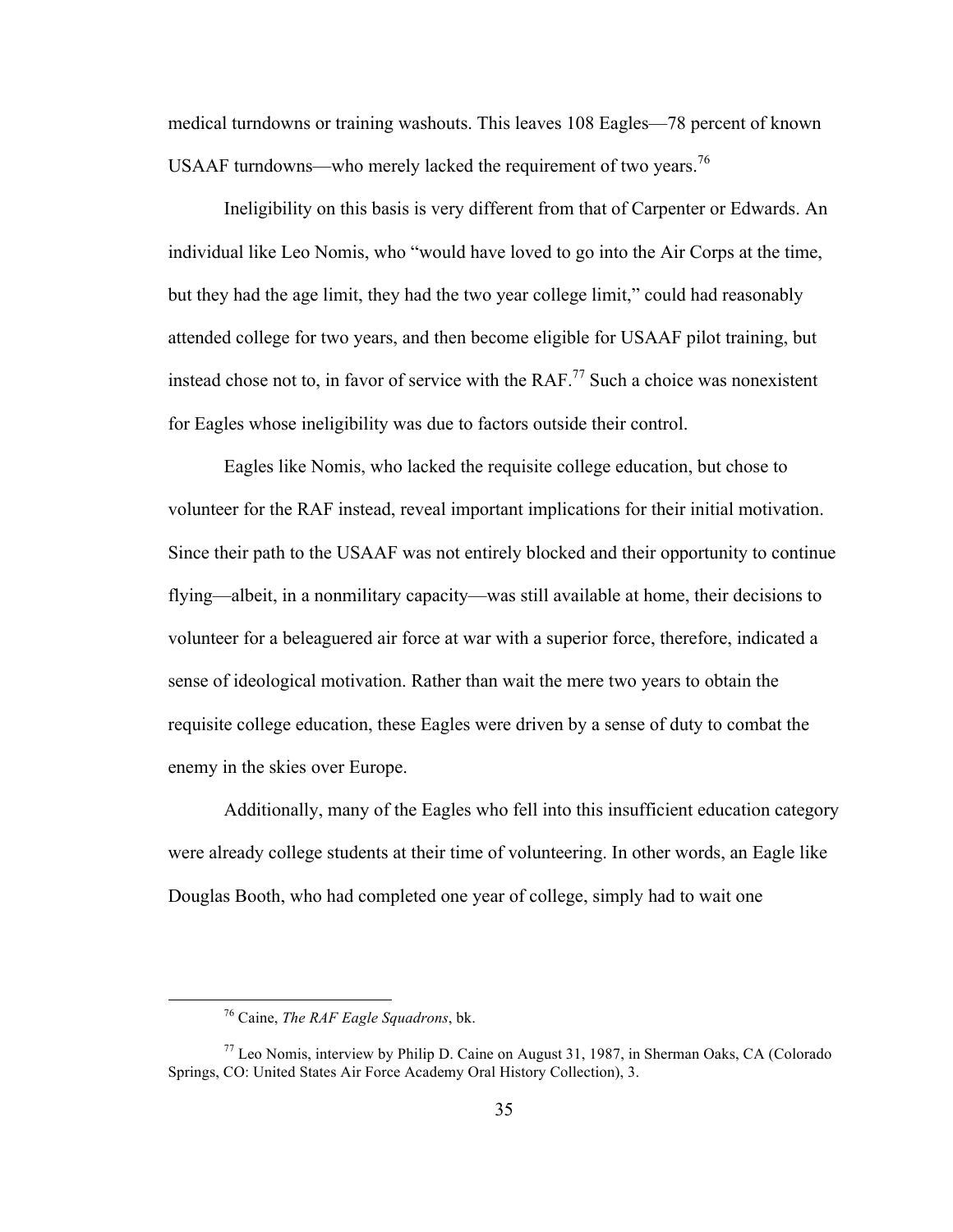additional year to be able to fly for his own country.<sup>78</sup> Instead, Booth offered his services to the RAF. Likewise, John Brown had just completed his freshman year at Cole College in Cedar Rapids, Iowa and obtained an excellent summer job as an inspector in a steel mill. Despite the benefits of his situation in November 1940, he volunteered for the RAF without even first pursuing the USAAF. He attributed his decision to sympathy for the British cause. He "didn't like what was going on" in Europe and took matters into his own hands, rather than wait for the war to reach the United States.<sup>79</sup>

Moreover, other Eagles even completed the two years of education—waiting, therefore, was not even required—but opted to join the RAF instead of the peacetime USAAF. Robert Priser, for example, had completed two years at the University of Arizona, but could not sit idly by with the USAAF as Europe descended into war.<sup>80</sup> He credited his decision to stopping the Luftwaffe. "It was about the Germans," he declared.<sup>81</sup> Ben Mays of No. 71 had even graduated from Southwestern University in Georgetown, TX, but decided to volunteer for the RAF instead of the USAAF because "he thought it would take too long to get accepted" by the latter. $82$ 

 <sup>78</sup> Douglas Booth, response to questionnaire written by Philip D. Caine, March 17, 1991, SMS 784, Philip D. Caine Collection, Clark Special Collections Branch, United States Air Force Academy Library, Colorado Springs, CO.

 $79$  John Brown, interview by Philip D. Caine on September 2, 1987, in San Diego, CA (Colorado Springs, CO: United States Air Force Academy Oral History Collection), 19-20.

<sup>80</sup> Robert Priser, response to questionnaire written by Philip D. Caine, March 22, 1991, SMS 784, Philip D. Caine Collection, Clark Special Collections Branch, United States Air Force Academy Library, Colorado Springs, CO.

<sup>81</sup> Priser, interview by Philip D. Caine, 3.

<sup>82</sup> Caine, *The RAF Eagle Squadrons*, 272.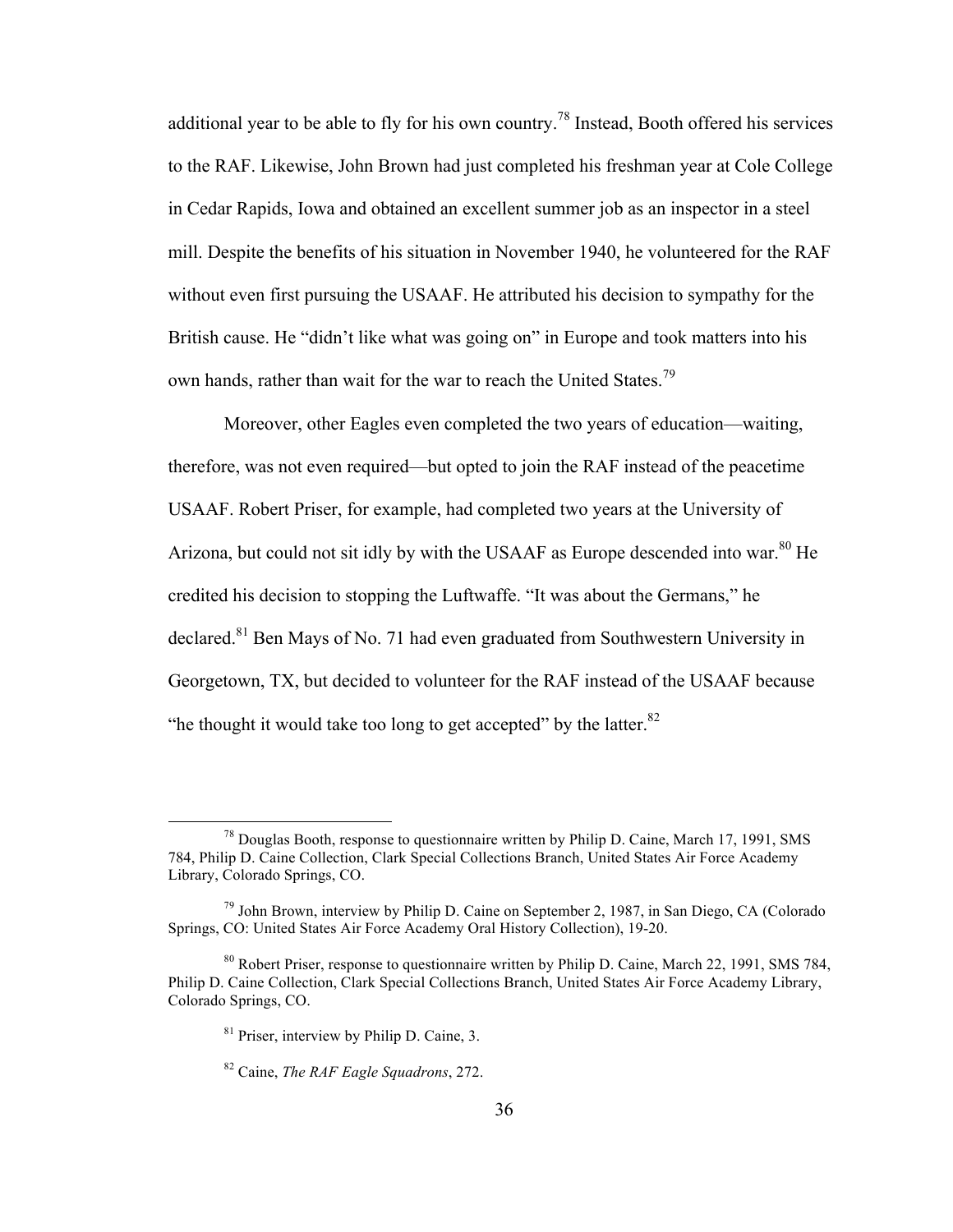A few Eagles were even in the USAAF and quit to pursue the opportunity for immediate combat with the RAF. Ervin Miller was stationed in Sacramento as a USAAF instructor pilot when he heard of the opportunity to join the RAF in October 1940. With the news of the Battle of Britain fresh in his mind, he opted to fly in combat, rather than peace time, even if that meant joining a foreign nation's air force.<sup>83</sup> When Wendell Pendleton heard by "word-of-mouth grapevine" that the RAF was seeking combat pilots, "I talked to the right people and decided I would step out of the American uniform and join the British."<sup>84</sup> In total, sixty-seven Eagles possessed at least some college education, yet did not apply for the USAAF.<sup>85</sup> This strongly indicates their ideological motivation, as they nearly, or in some cases actually, met USAAF entry requirements, but instead opted to fly for an air force at war.

These college-less and college-dropout Eagles could have omitted the story of the USAAF turning them down, perhaps stemming from a sense of embarrassment, but one must consider the fact that, upon American entry into the war, every Eagle who wanted to transfer into the USAAF, did so—regardless of prewar failed physicals or check rides. Therefore, every Eagle who wanted to serve their nation was eventually permitted to do so. With this fact in mind, there would be little reason for "embarrassed" Eagles to omit a prewar denial of USAAF service. Additionally, quotes from the Eagles themselves support the fact that their initial lack of USAAF service was primarily rooted in their

<sup>&</sup>lt;sup>83</sup> Ervin Miller, interview by Philip D. Caine on September 30, 2000, in Santa Monica, CA (Colorado Springs, CO: United States Air Force Academy Oral History Collection), 4.

<sup>&</sup>lt;sup>84</sup> Wendell Pendleton, "Arrival in England," February 1941, SMS 729, Wendell Pendleton Collection, Clark Special Collections Branch, United States Air Force Academy Library, Colorado Springs, CO, 16.

<sup>85</sup> Caine, *The RAF Eagle Squadrons*, bk.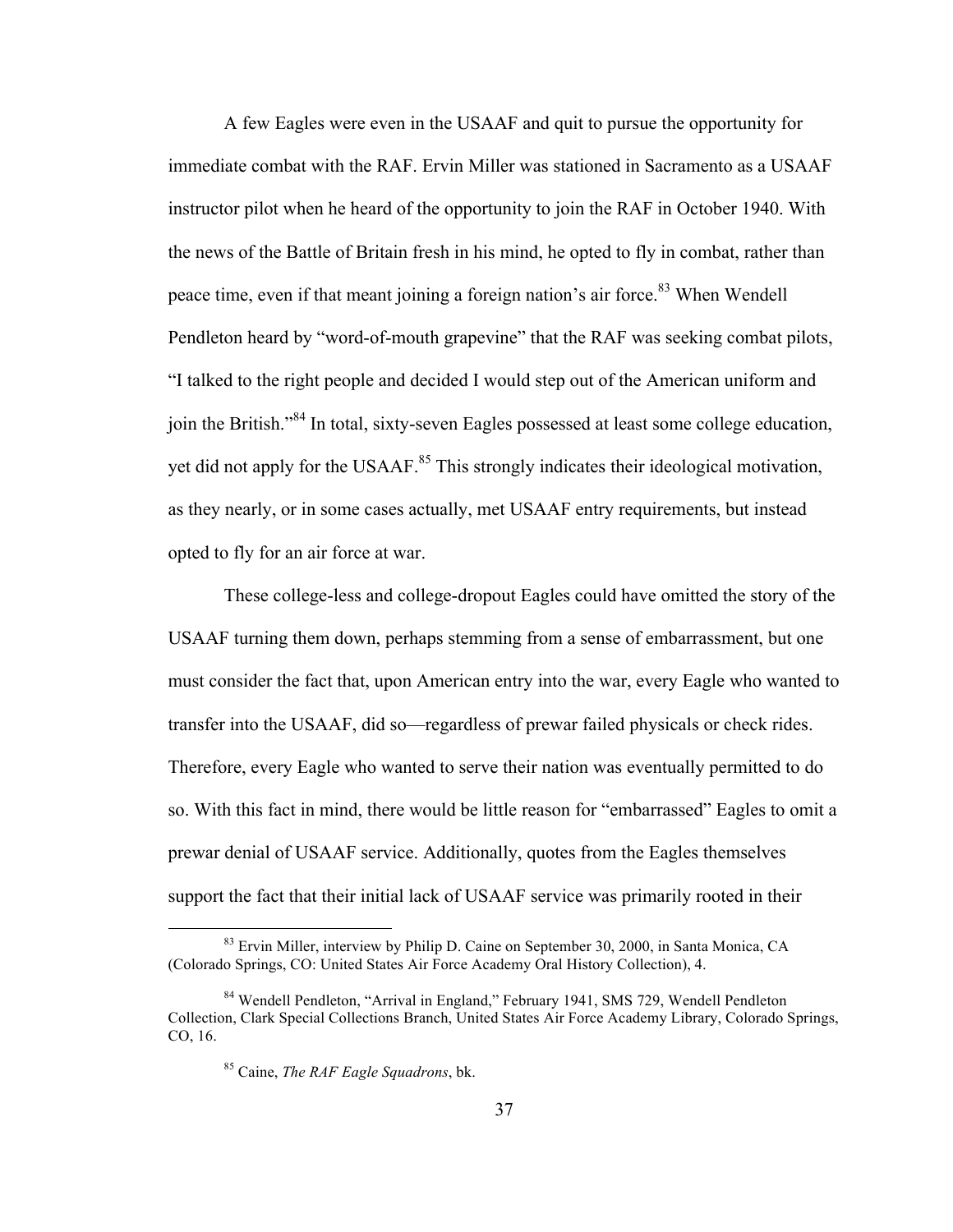unwillingness to wait two years and receive a college education. For example, Carroll McColpin remembered biased treatment from USAAF leaders shortly after the transfer, because he and his fellow Eagles had not passed through the same USAAF training pipeline. McColpin remarked that "in most cases," this failure to receive the same USAAF training was due the fact that the Eagles "didn't have a college education."<sup>86</sup>

Within this context of German aircraft superiority, both on a macro and micro scale, as well as the ability for most USAAF turndowns to eventually become eligible, it is evident that the Eagles were primarily motivated to volunteer for the RAF by ideological reasons. While an Eagle with no college education and an Eagle with deficient vision were both denied by the USAAF, only the latter Eagle was truly prevented from serving in his nation's air force. For the former, a mere two-year stint in college would grant them eligibility in the USAAF, yet such Eagles chose to volunteer for the RAF instead. Only by differentiating these two sources of USAAF ineligibility can the Eagles' ideological initial motivation be revealed. A final factor of Caine's argument in *Eagles of the RAF* remains, however, that further obscured the ideological motivation that drove the Eagles' decision to volunteer for the RAF: the presence of the proactive, large-scale recruiting organization known as the Clayton Knight Committee.

Conceived of by Canadian World War I fighter ace, Billy Bishop, but operated by his friend and aviation artist, Clayton Knight, the Clayton Knight Committee was an organization that aimed to tap into the American manpower pool to replenish the Royal Canadian Air Force (RCAF) and RAF's pilot supply in the wake of the Battle of

 <sup>86</sup> McColpin, interview by Philip D. Caine on September 8, 1987, 2.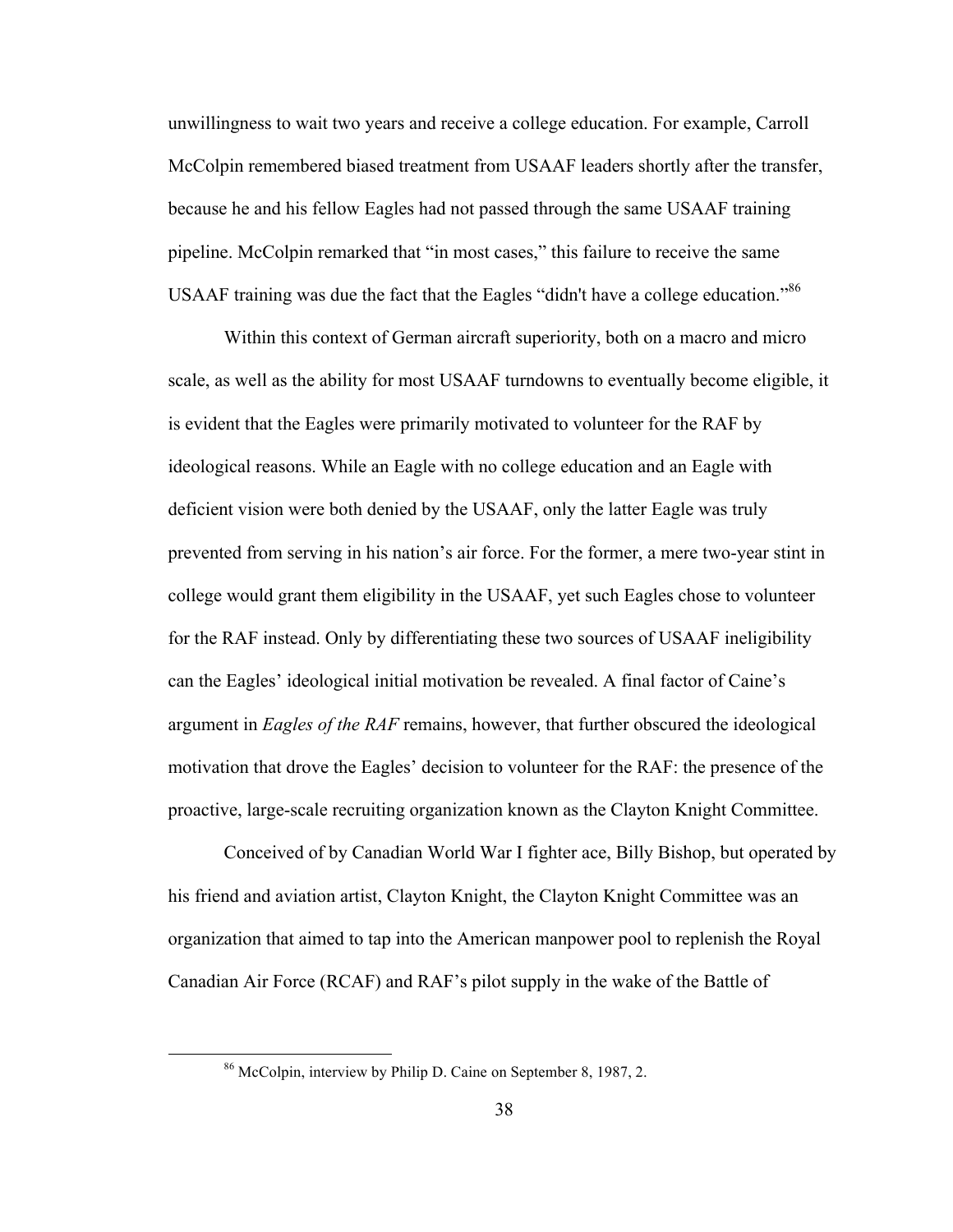Britain.<sup>87</sup> The Clayton Knight Committee represented a key component of Caine's argument, for he asserted that most Eagles volunteered for the RAF, not because of ideological principles, but because the committee proactively offered the American volunteers the quickest means of flying fighter aircraft by way of active recruitment.

In other words, the ideological implications of volunteering for the beleaguered RAF were irrelevant in the minds of most Eagles. Instead, Caine argued, service in the RAF was a mere coincidental outcome of the Clayton Knight Committee's active recruitment of prospective pilots. Its ability to quickly put volunteers in the cockpits of high-powered aircraft was the Clayton Knight Committee's primary appeal, not its ideological connection to the RAF, and since the majority of Eagles were recruited by the organization, it would reason that most Eagles lacked a significant degree of ideological initial motivation.

The statistics certainly seem to support Caine's argument, as he stated that 80 percent of Eagles entered RAF service via the supposedly ideologically-devoid Clayton Knight Committee.<sup>88</sup> But with regard to analysis of initial motivation, it is important to differentiate the ways by which so many Eagles became involved with the Clayton Knight Committee. In reality, many Eagles independently sought out service with the RAF, as they desired to assist England in its battle for survival, but were in turn directed to the Clayton Knight Committee, which finalized their volunteering process. As a result, their initial motivation rested within an ideological commitment to Great Britain, not

 <sup>87</sup> Caine, *Eagles of the RAF*, 38.

<sup>88</sup> Ibid., 39.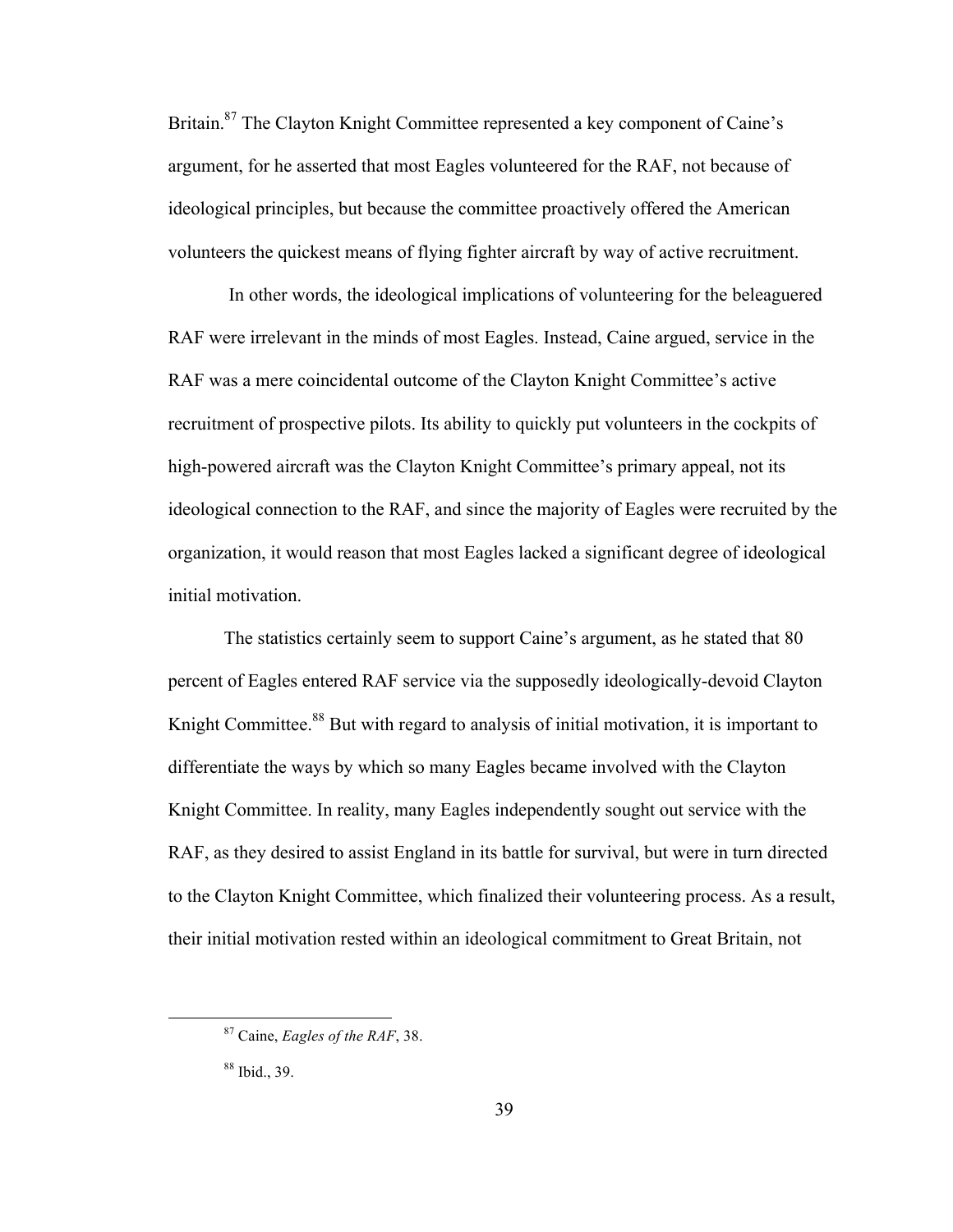within simply organizational recruitment, even though the committee ultimately facilitated their RAF enlistment.

Vivian Watkins of No. 121 was one such Eagle who initially sought out RAF service without Clayton Knight involvement but was ultimately directed to the recruiting organization. Having already made up his mind to join the RAF, Watkins wrote in his diary, "I inquired at the R.C.A.F. in Ottawa by mail, they in turn handed my name over to the Clayton Knight committee in Oakland, Calif., they in turn sending me an interview form to be filled out by myself."<sup>89</sup> Though Watkins, on paper, was a Clayton Knight Committee recruit, it is evident that he was motivated by the ideological desire to fight in England's war, rather than by the committee's proactive recruitment process.

Many other Eagles fell into this category, further diminishing the significance of Caine's 80 percent statistic. Wendell Pendleton and Joseph Durham of No. 71 and No. 121, respectively, wanted to specifically serve in the RAF, so they made direct contact with the Air Ministry in Canada. Before hearing back, however, a friend "gave us the low-down on how to get into the Royal Air Force. We were to contact the Clayton Knight company in the Baker hotel, Dallas, Texas."<sup>90</sup> As a result, these two Eagles fell into the 80 percent figure, despite the fact that they were not drawn to RAF service by the Clayton Knight Committee. In fact, the reality was just the opposite, as they were drawn to the Clayton Knight Committee by a desire for RAF service.

 <sup>89</sup> Vivian Watkins, diary of Vivian Watkins, n.d., SMS 784, Philip D. Caine Collection, Clark Special Collections Branch, United States Air Force Academy Library, Colorado Springs, CO, 1.

<sup>&</sup>lt;sup>90</sup> Wendell Pendleton, "I Flew with the Eagle Squadron," n.d., SMS 729, Wendell Pendleton Collection, Clark Special Collections Branch, United States Air Force Academy Library, Colorado Springs, CO, 1-2.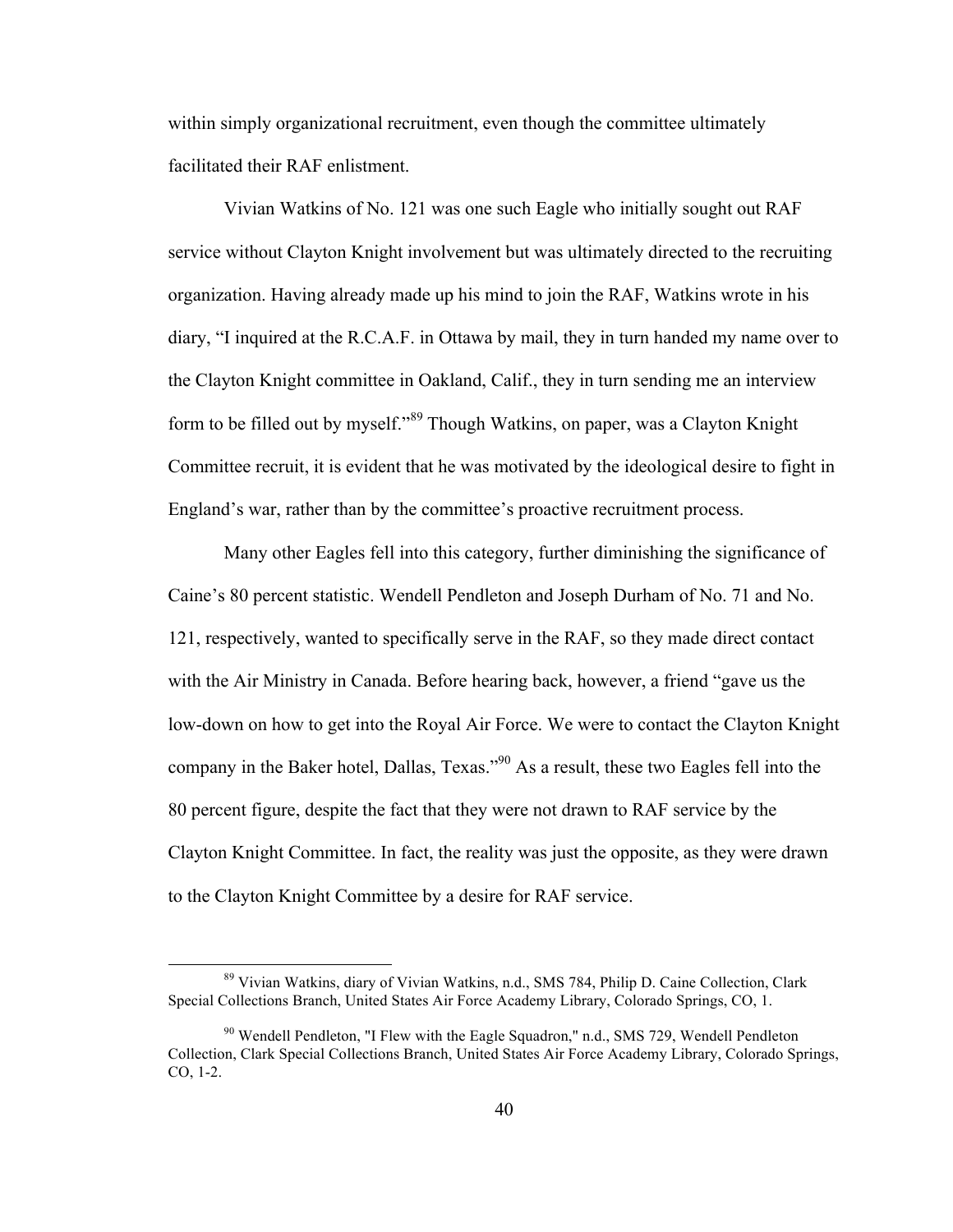When this caveat is applied to Caine's statistical analysis, along with updates to his original calculations, the percent of Eagles who directly volunteered via the Clayton Knight Committee wanes to 63 percent.<sup>91</sup> Therefore, more than a third of Eagle Squadron volunteers joined the RAF on their own volition—without external assistance from a well-connected recruiting organization—which further demonstrated their ideological initial motivation. The primary non-Clayton Knight avenue to RAF service was volunteering through the RCAF. For Eagles such as Gilmore Daniel, Chesley Robertson, and Leon Blanding, this meant travelling to Canada to pledge their services to a foreign air force at war. Since such a journey was unprompted by a proactive recruiting agency, their decision underlined the tremendous magnitude of their ideological initial motivation. Moreover, another RCAF-direct Eagle, James Griffin, noted that so many Eagles joined the RCAF from Texas that it was often referred to as "the Royal Canadian Air Force of Texas."<sup>92</sup> It is especially notable that such a large number of Eagles would voluntarily travel to Canada from Texas—one of the US states farthest in distance from its northern border—without any assistance or guidance from a recruiting agency.

Additionally, many Eagles considered joining non-British foreign air forces, such as those of France, China, Spain, and even Finland. Since the common factor among all these non-British air forces was their state of war against a belligerent invader, the

<sup>&</sup>lt;sup>91</sup> Following the 1991 publication of his *Eagles of the RAF*, Caine conducted additional research on the Eagle Squadrons for a compilation of biographical sketches of the pilots. The resulting work, *The RAF Eagle Squadrons* was therefore built upon additional evidence—such as new interviews and RAF records. From this additional research came a new figure for the number of Eagles who volunteered via the Clayton Knight Committee. Though not explicitly stated in the book, analysis of the biographies—which included the volunteer route of every pilot—yields the 63 percent figure, an apparent update of the original 80 percent figure of *Eagles of the RAF*.

 $92$  Griffin, response to questionnaire written by Philip D. Caine.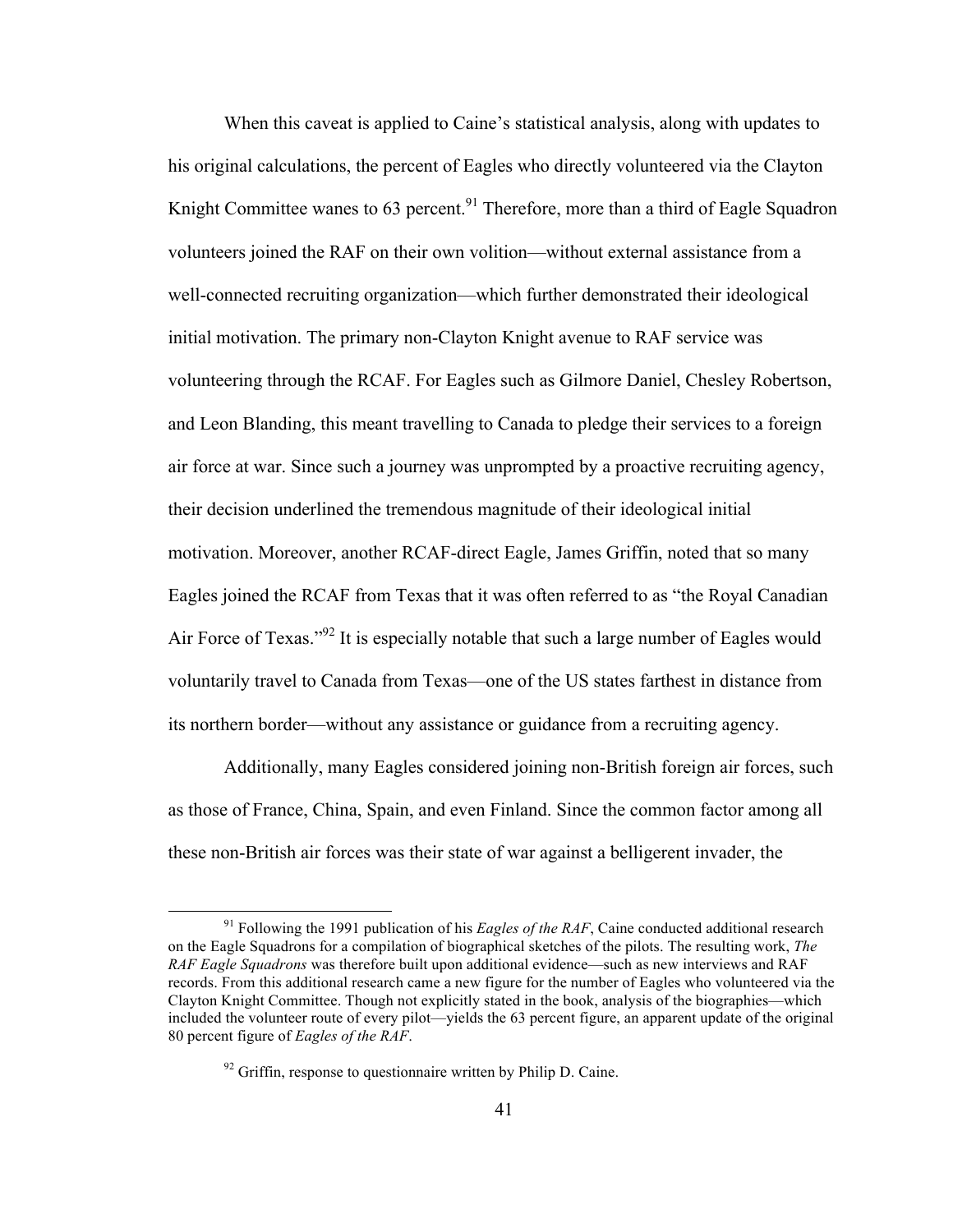Eagles' desire to volunteer for them further demonstrated their ideological initial motivation. They could have joined any air force in the world, yet no Eagle considered joining one of a hostile nation. For example, Fonzo "Snuffy" Smith of No. 121 first tried to join the famous Flying Tigers, a group of American volunteers flying for the Chinese Air Force against the Japanese. He only reached out to the Clayton Knight Committee afterwards when he was placed on a "back  $log$ " for his first choice.<sup>93</sup> Reade Tilley said he first tried to join the Spanish Air Force in their civil war, hoping to side with the Loyalists against their Nazi-supported Republican foe, but "that didn't work out." He instead made his way to Canada and volunteered for the RCAF.<sup>94</sup> Carroll McColpin tried both Smith and Tilley's route, as he attempted to join the Flying Tigers and the Spanish Air Force, but ultimately decided against it in favor of RAF service.<sup>95</sup>

Chesley Peterson—one of the rare Eagles who soldier of fortune, Colonel Charles Sweeny, recruited in mid-to-late 1940—volunteered under the assumption he would be joining the French Air Force in a reincarnation of the famed Lafayette Escadrille of World War I. Peterson said that Sweeny "was trying to reconstitute the Lafayette Escadrille in France so hell we just all volunteered and said let's go." His service for France did not materialize due to the nation's surrender a few days before he crossed the Atlantic. As a result, the RAF became his next, and last, option.<sup>96</sup> For other Eagles, such

<sup>&</sup>lt;sup>93</sup> Fonzo Smith, interview by Philip D. Caine on October 13, 1988, in San Diego, CA (Colorado Springs, CO: United States Air Force Academy Oral History Collection), 7.

<sup>&</sup>lt;sup>94</sup> Reade Tilley, interview by unknown party on unknown date, in Maxwell Air Force Base, AL (Colorado Springs, CO: United States Air Force Academy Oral History Collection), 1.

<sup>&</sup>lt;sup>95</sup> McColpin, interview by Philip D. Caine on September 8, 1987, 1.

<sup>96</sup> Peterson, interview by Philip D. Caine, 45.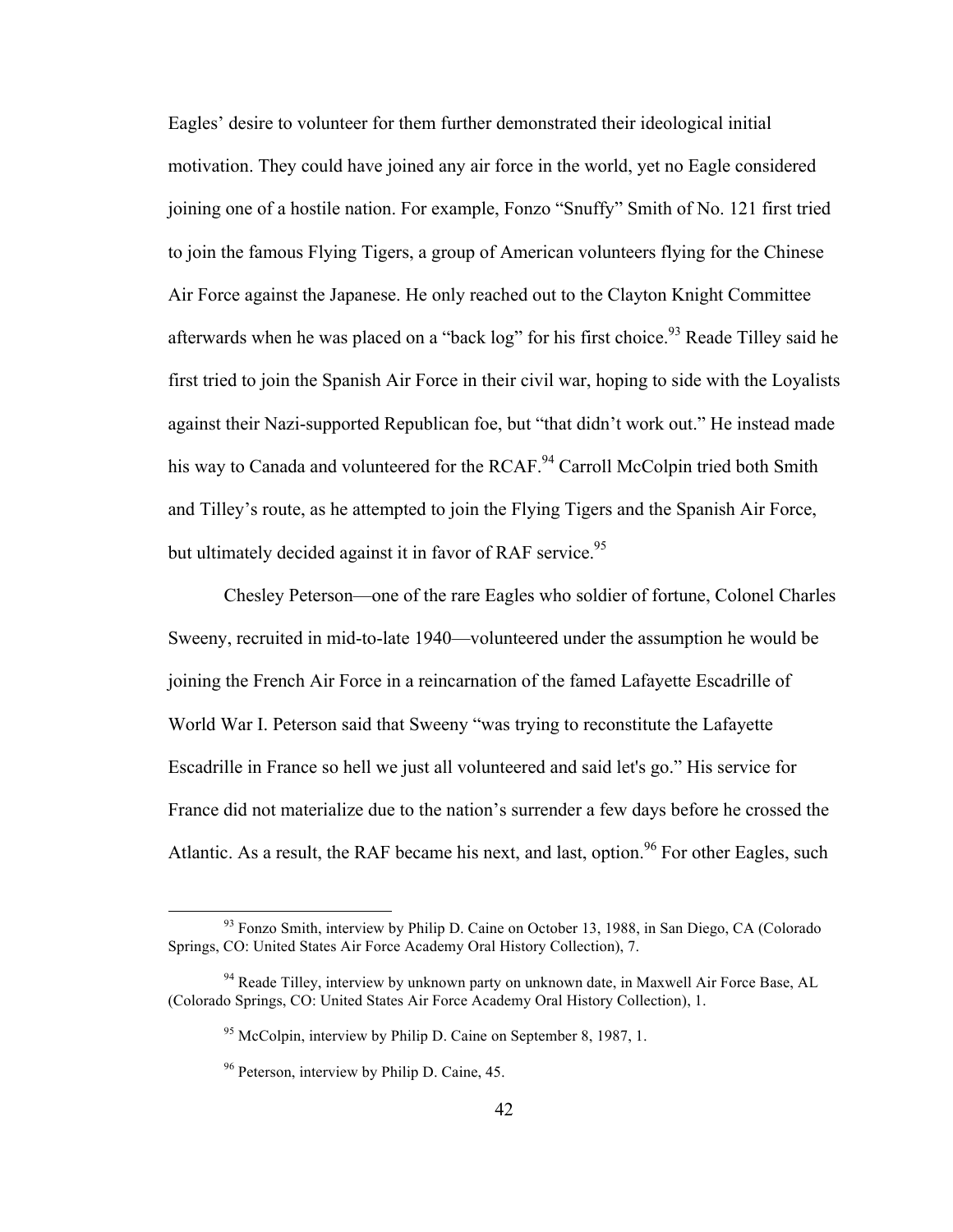as Eugene Tobin and Andrew Mamedoff, the RAF was actually their third choice. These two initially tried to join the Finnish Air Force, as it combatted Russian invasion, but their service was precluded with Finland's surrender on March 12, 1940. Tobin and Mamedoff, with the assistance of Charles Sweeny, then tried to join France's air force. Like with Chesley Peterson though, their hopes were dashed with yet another surrender in the face of foreign invasion. From there, the two future Eagles turned to the next European nation to face foreign invasion—Great Britain. $97$ 

In conclusion, Caine's utilization of the Clayton Knight Committee misrepresented the ideological initial motivation of the Eagles. Though the organization recruited the majority of Eagles, the percentage is greatly reduced when one accounts for the nuances of initial motivation—namely, that many Eagles were directed to the Clayton Knight Committee by alternate, and less proactive, recruiting sources. Additionally, more than a third of all Eagles—not an insignificant number—joined the RAF without depending upon a recruiting network. Instead, they proactively sought out RAF service, rather than letting RAF service seek them out. Furthermore, other Eagles were not initially drawn to RAF service, specifically, but rather to service in the air forces of other beleaguered nations. Since the common factor of these non-British air forces was their active opposition to a hostile outside force, such a decision further supports the idea that the Eagles were ideologically motivated in their decision to volunteer in World War II.

Given the recognized superiority of German fighter aircraft; the ability, for most Eagles, to wait for USAAF service; and the pursuit of other avenues to combat flying, aside from the easily accessible Clayton Knight Committee; it becomes clear—albeit

 <sup>97</sup> Caine, *The RAF Eagle Squadrons*, 437-438.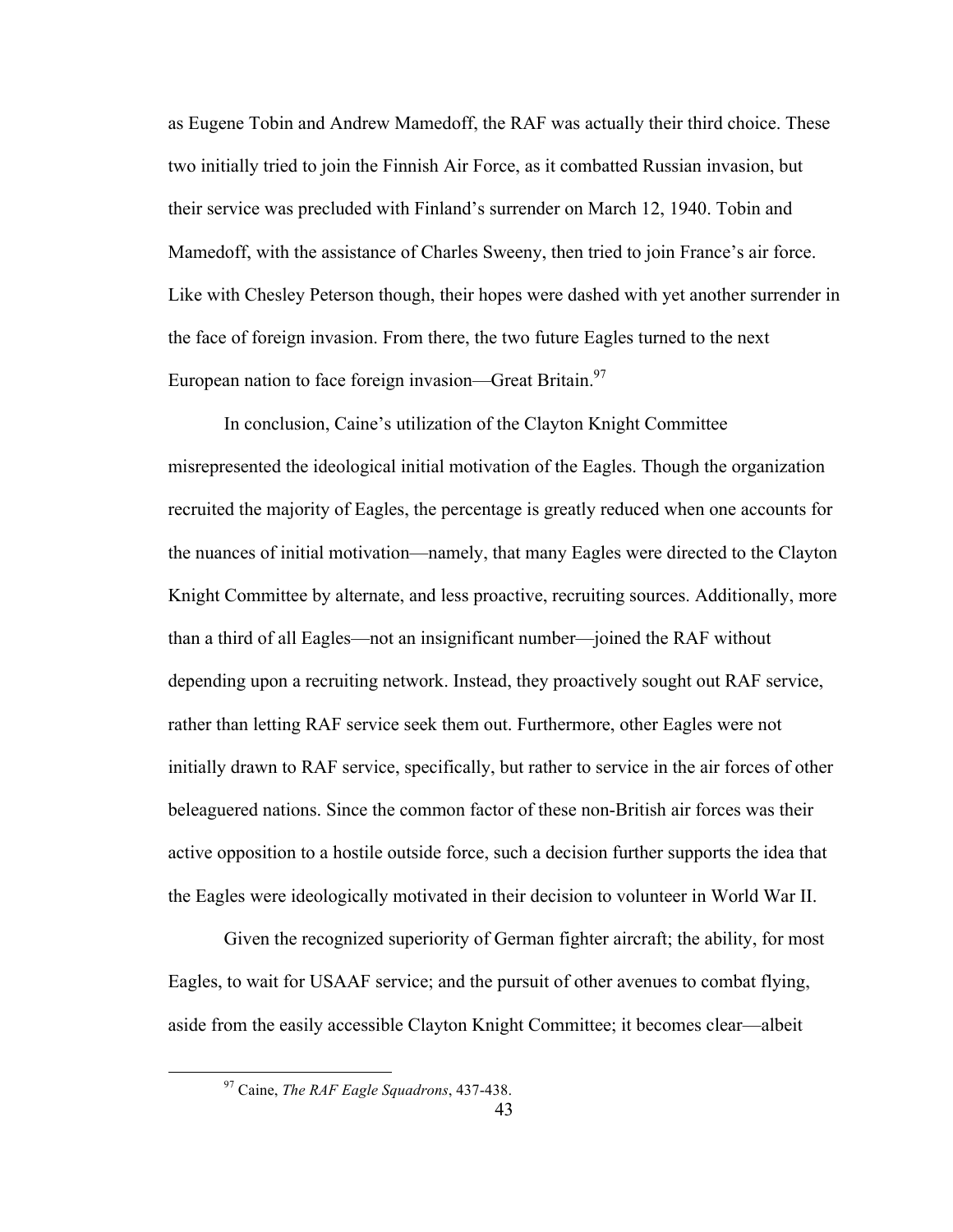indirectly—that ideological motivation trumped a simple love of flying and desire to fly RAF fighters. Many Eagles, however, were more direct in their profession of ideological motivation. The desires to defend Great Britain, halt German aggression, and eventually serve the United States were often-cited sources of initial motivation.

For many Eagles, the straightforward defense of Great Britain was their rallying cry. Morris Fessler said he was very sympathetic to the British cause, especially after the miraculous evacuation at Dunkirk. At the time, he was training to become an airline pilot, but immediately volunteered for the RAF due to the "historical conditions occurring at the time France fell."<sup>98</sup> Steve Pisanos of No. 71 felt that, on the whole, his training class was motivated by the idea of defending Great Britain. "I could see that we wanted to help the British because after all the British are our friends, they discovered this country and we need to help."<sup>99</sup> George Sperry found his sympathy to the British cause deepened by RAF's performance in the Battle of Britain. "I was very sympathetic to the British. During the Battle of Britain it really got exciting. The Royal Air Force was outnumbered ten to one, whipping the hell out of the Luftwaffe."<sup>100</sup>

Harold Strickland noted in his memoirs that "England, fighting alone, was frequently on my mind and on the minds of many Americans…."<sup>101</sup> These thoughts, greatly enhanced by the Battles of Dunkirk and Britain, along with Churchill's famous

<sup>&</sup>lt;sup>98</sup> Fessler, interview by Philip D. Caine, 2.

<sup>99</sup> Pisanos, interview by Philip D. Caine, 33.

<sup>&</sup>lt;sup>100</sup> George Sperry, interview by Philip D. Caine, September 11, 1987, in Pleasanton, CA (Colorado Springs, CO: United States Air Force Academy Oral History Collection), 11.

<sup>&</sup>lt;sup>101</sup> Harold Strickland, untitled memoirs, n.d., SMS 670, Harold H. Strickland Collection, Clark Special Collections Branch, United States Air Force Academy Library, Colorado Springs, CO, 14.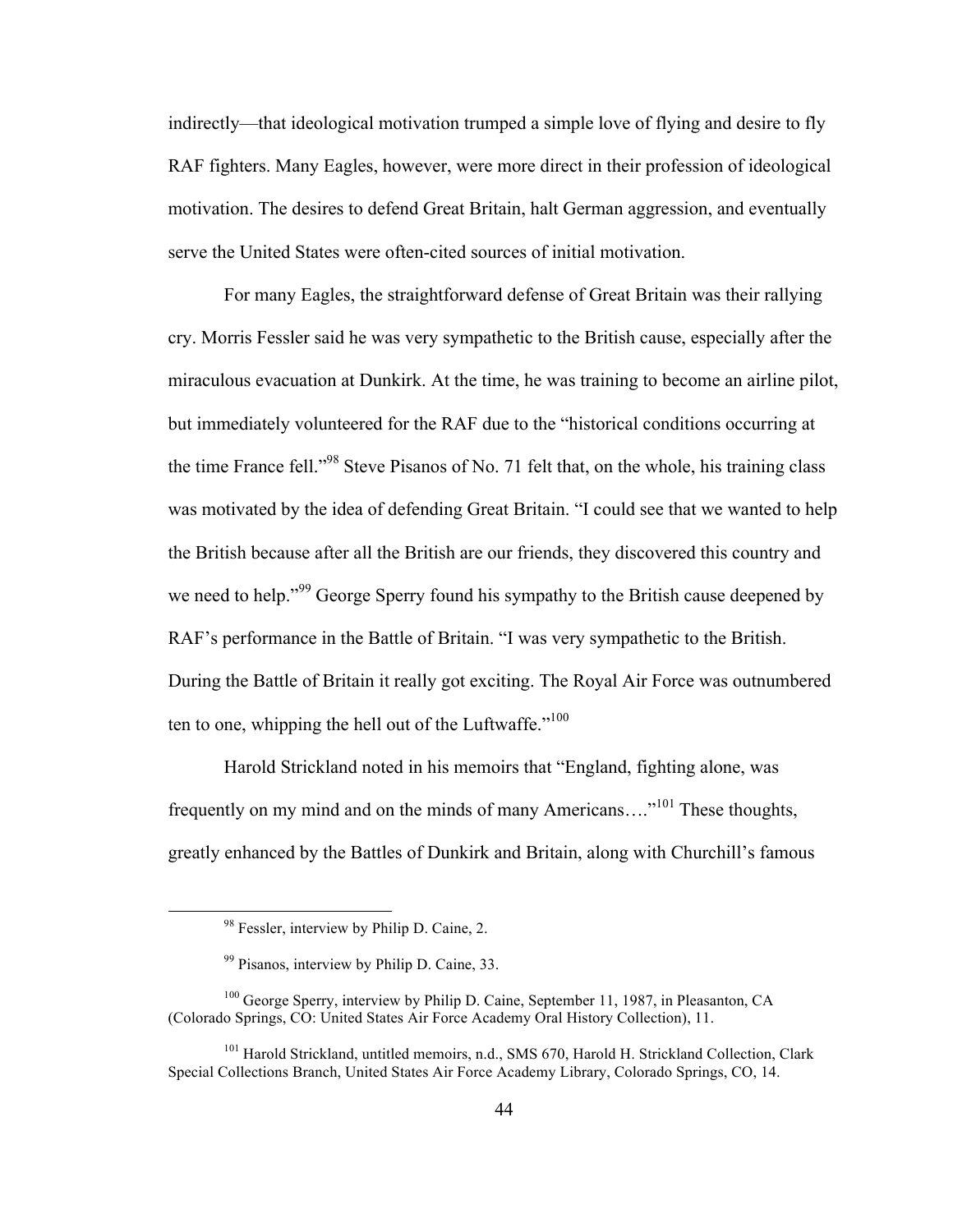"We shall never surrender" speech of June 4, 1940, inspired Strickland to volunteer his services to the RAF. In fact, Strickland believed that such ideological motivation was the common denominator among all Eagles, as he claimed that "however divergent our reasons for wearing the RAF uniform, every man in the three squadrons was ready and willing to fight the Luftwaffe."<sup>102</sup> Simply put, "the desire to aid Britain was strong" within the Eagle Squadrons.<sup>103</sup>

On the other side of the same coin, many Eagles were motivated to serve by stopping a potential German takeover of Europe. Ross Scarborough thought that "what was happening in Europe was terrible." In his opinion, "Hitler seemed like a mad man" who must be stopped.<sup>104</sup> Arthur Roscoe said that the desire to curtail German aggression transcended national lines within the RAF. "Everyone was there on a common cause, whether we're Americans or Poles or Czechs or Canadians or whatever, none of them wanted to see the spread of Fascism, Naziism."<sup>105</sup> Chesley Peterson agreed that such a spread would poison Europe, as he declared that "ideologically I just knew that things were just wrong in Europe and would be certainly under a Nazi regime."<sup>106</sup> Gus

 $103$  Ibid.

<sup>&</sup>lt;sup>102</sup> Strickland, untitled memoirs, 2.

<sup>&</sup>lt;sup>104</sup> Alida Adams, interview by Philip D. Caine on October 11, 1993, in Las Vegas, NV (Colorado Springs, CO: United States Air Force Academy Oral History Collection), 4.

<sup>&</sup>lt;sup>105</sup> Arthur Roscoe, interview by Philip D. Caine on September 4, 1987, in Hollywood, CA (Colorado Springs, CO: United States Air Force Academy Oral History Collection), 27.

<sup>106</sup> Chesley Peterson, narrative tape prepared for Philip D. Caine, June 10, 1987 (Colorado Springs, CO: United States Air Force Academy Oral History Collection), 16.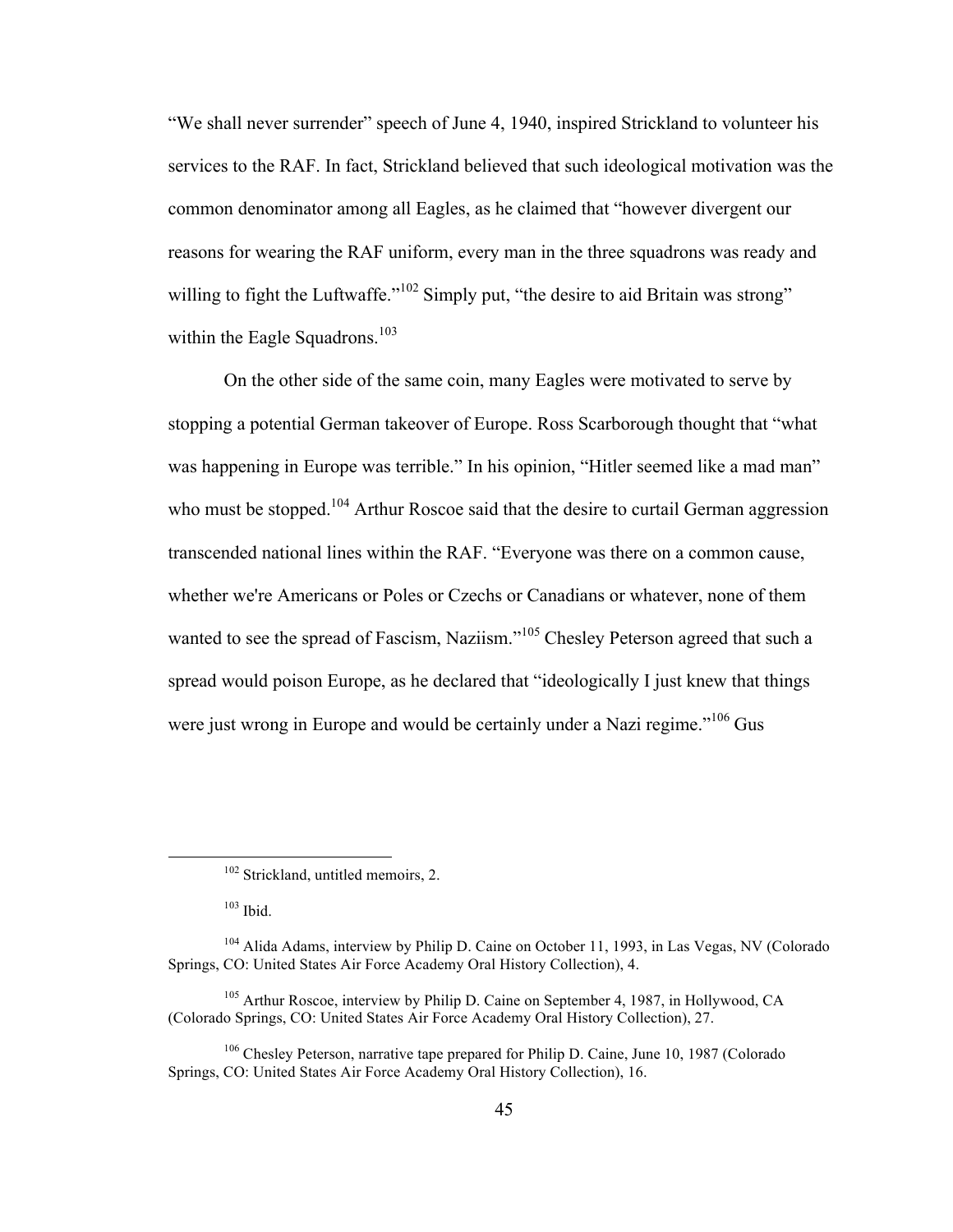Daymond explained his initial motivation very simply, "I just wanted to fly and make a contribution to something that was going to beat up on that Nazi thing."<sup>107</sup>

Interestingly, some Eagles viewed their British service in terms of American service. That is to say some, like James Goodson, viewed their RAF service as a steppingstone to future USAAF service. For example, Goodson stated that he was motivated by the "conviction that the U.S. would eventually enter the war and RAF experience would give me an advantage."<sup>108</sup> Walter Wicker felt that the war would soon involve the U.S., but since it remained "asleep," he instead volunteered for the RAF. In England, he saw his combat experience as an advantage to eventually offer the U.S., once they "awakened."109 Fred Almos expressed similar sentiments toward his native country, as he said, "I felt at that particular time…that I knew that the United States should be doing something more than what they were doing.<sup>110</sup> This belief that the United States would—and should—soon enter the war was widely-held in the Eagle Squadrons. William Geiger spoke for himself and his fellow Eagles when he declared, "a lot of us felt pretty certain that the United States was going to come into the war and all of us felt equally certain that when it did all of us were going to end up in the Army Air Corps."<sup>111</sup>

<sup>&</sup>lt;sup>107</sup> Daymond, interview by Philip D. Caine, 11.

<sup>&</sup>lt;sup>108</sup> James Goodson, response to questionnaire written by Philip D. Caine, August 18, 1987, SMS 784, Philip D. Caine Collection, Clark Special Collections Branch, United States Air Force Academy Library, Colorado Springs, CO.

<sup>&</sup>lt;sup>109</sup> Walter Wicker, response to questionnaire written by Philip D. Caine, October 3, 1991, SMS 784, Philip D. Caine Collection, Clark Special Collections Branch, United States Air Force Academy Library, Colorado Springs, CO.

<sup>110</sup> Fred Almos, interview by Philip D. Caine on October 15, 1988, in San Diego, CA, (Colorado Springs, CO: United States Air Force Academy Oral History Collection), 7.

<sup>&</sup>lt;sup>111</sup> Bill Geiger, interview by Philip D. Caine on September 3, 1987, in Pasadena, CA (Colorado Springs, CO: United States Air Force Academy Oral History Collection), 12.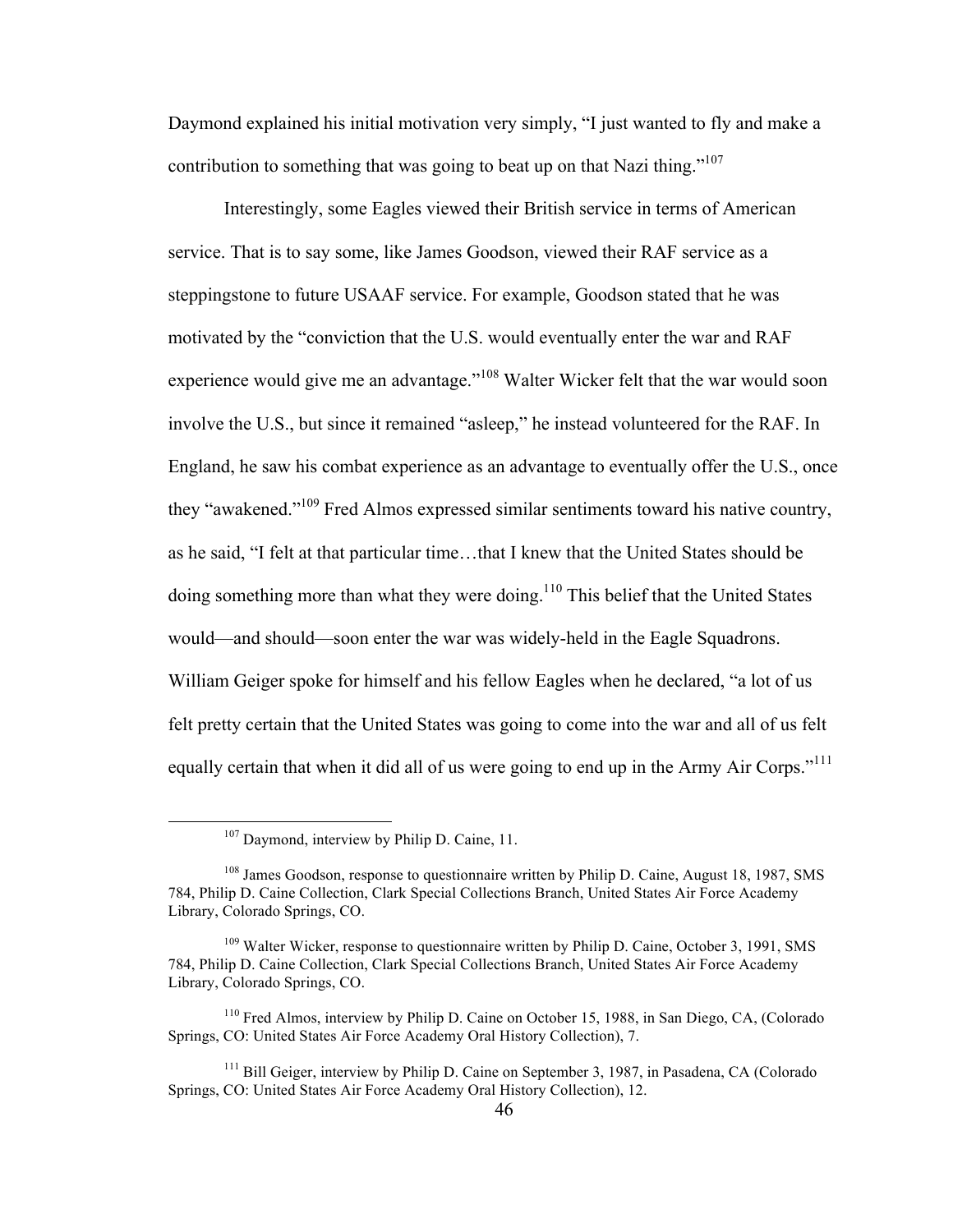The Eagles expressed this sense of American identity in other ways once established in Great Britain, which will be discussed in the next chapter.

As direct as many Eagles were in declaring their ideological initial motivation, there is evidence that a greater degree of such motivation bubbled beneath the surface. Chesley Peterson of No. 71 thought that his fellow Eagles were even more ideologically motivated than they professed to be. He believed that "deep down in these guys knew they were on the right side," but did not readily profess such sentiments because they were either too timid or unable to articulate their thoughts. "Most of them weren't very deep thinkers," Peterson remarked, but even though "you still can't get them to admit that they had any of these feeling on the war…I would still like to point out that none volunteered for the Luftwaffe."<sup>112</sup>

As an Eagle Squadron commander, Peterson's comments carry extra weight. One of Peterson's central tasks, as a leader, was to have a pulse on his men's morale and motivation; their hopes of survival in combat rested upon both remaining high and Peterson's leadership accomplishments certainly support the claim that he was proficient in such a task. Peterson was the first American to command an Eagle Squadron, his own No. 71.<sup>113</sup> His fellow Eagles raved about his natural leadership, even at his young age. In fact, Peterson's promotion to No. 71 commander made him the youngest squadron commander in the entire RAF. Moreover, once he transferred to his native air force, he continued to rise through the ranks, eventually becoming the youngest full colonel in the

 $\overline{a}$ 

<sup>&</sup>lt;sup>112</sup> Peterson, interview by Philip Caine, 46–47; Chesley Peterson, monologue prepared for Philip D. Caine on unknown date, (Colorado Springs, CO: United States Air Force Academy Oral History Collection), 2.

<sup>113</sup> Johnson, *Yanks in the RAF*, 125.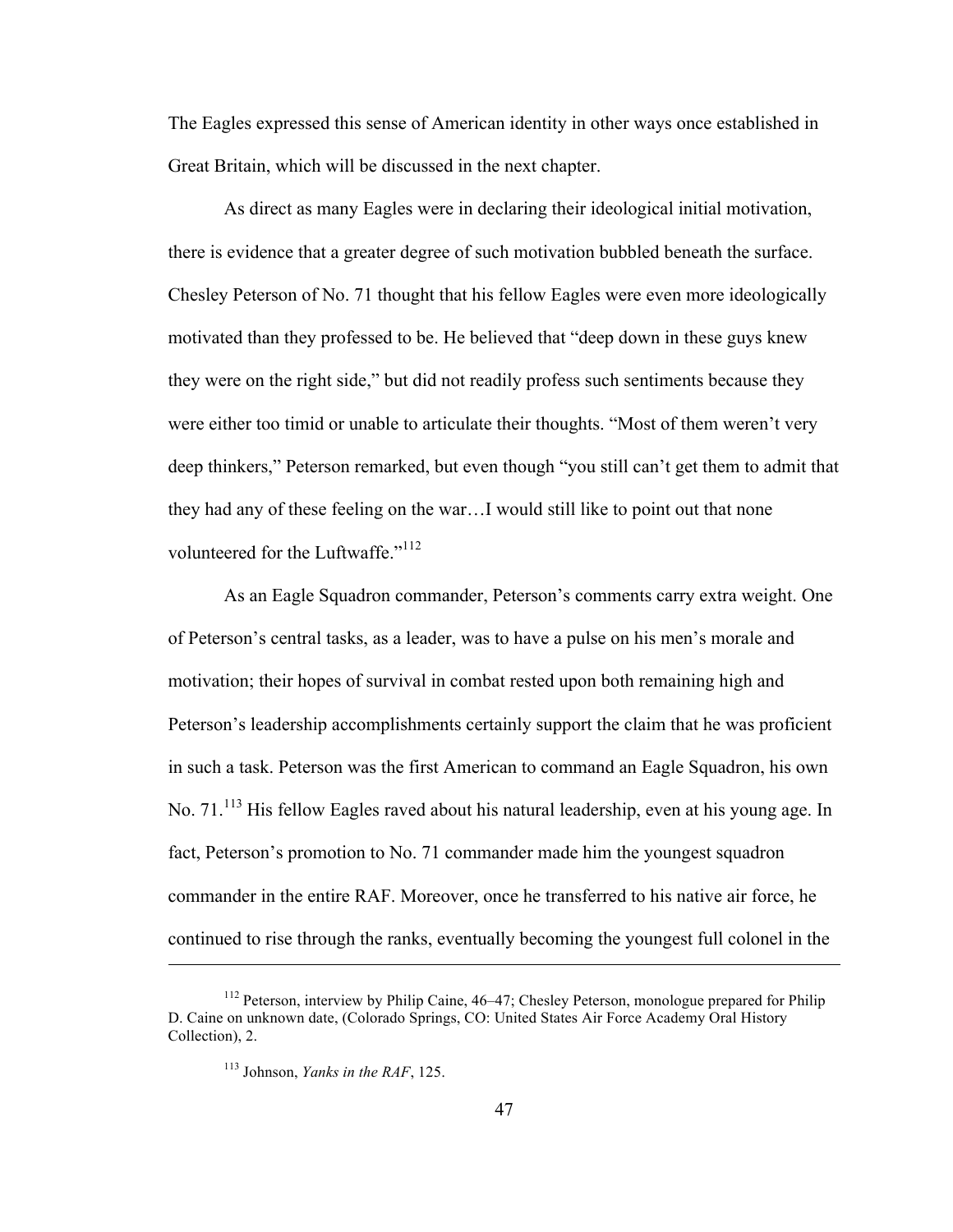USAAF.<sup>114</sup> Given the widespread approval of his leadership abilities, it would be safe to assume that his comments on the Eagles' ideological motivation were sound.

Additionally, Peterson's comments aligned with historian Peter Kindsvatter's assertion on ideological motivation of American soldiers, as laid out in his book, *American Soldiers: Ground Combat in the World Wars, Korea, and Vietnam*. In his analysis of American soldier motivation across four twentieth-century wars, Kindsvatter concluded that a sense of "latent ideology" was a powerful motivator. That is to say, American soldiers were strongly motivated by belief in cause and country, even if they did not readily profess such sentiments.

Kindsvatter supported his claim by using a quote from Ernie Pyle, the famous war correspondent. Though Pyle is noted for proclaiming the supposed lack of ideological motivation within American GIs in World War II—as he once said, "I believe our soldiers over here would have voted—if the question had been put—to go home immediately, even if it meant peace on terms of something less than unconditional surrender by the enemy."—Kindsvatter showed how Pyle soon realized their latent ideology. "Sure," Pyle added later, "they all still want to go home… . But there is something deeper than that… . I can't quite put it into words—it isn't any theatrical proclamation that the enemy must be destroyed in the name of freedom; it's just a vague but growing individual acceptance of the bitter fact that we must win the war or else."<sup>115</sup>

<sup>&</sup>lt;sup>114</sup> "Major General Chesley G. Peterson," U.S. Air Force, accessed September 7, 2021, https://www.af.mil/About-Us/Biographies/Display/Article/105911/major-general-chesley-g-peterson/.

<sup>115</sup> Peter Kindsvatter, *American Soldiers: Ground Combat in the World Wars, Korea, and Vietnam* (Lawrence: University Press of Kansas, 2003), 139.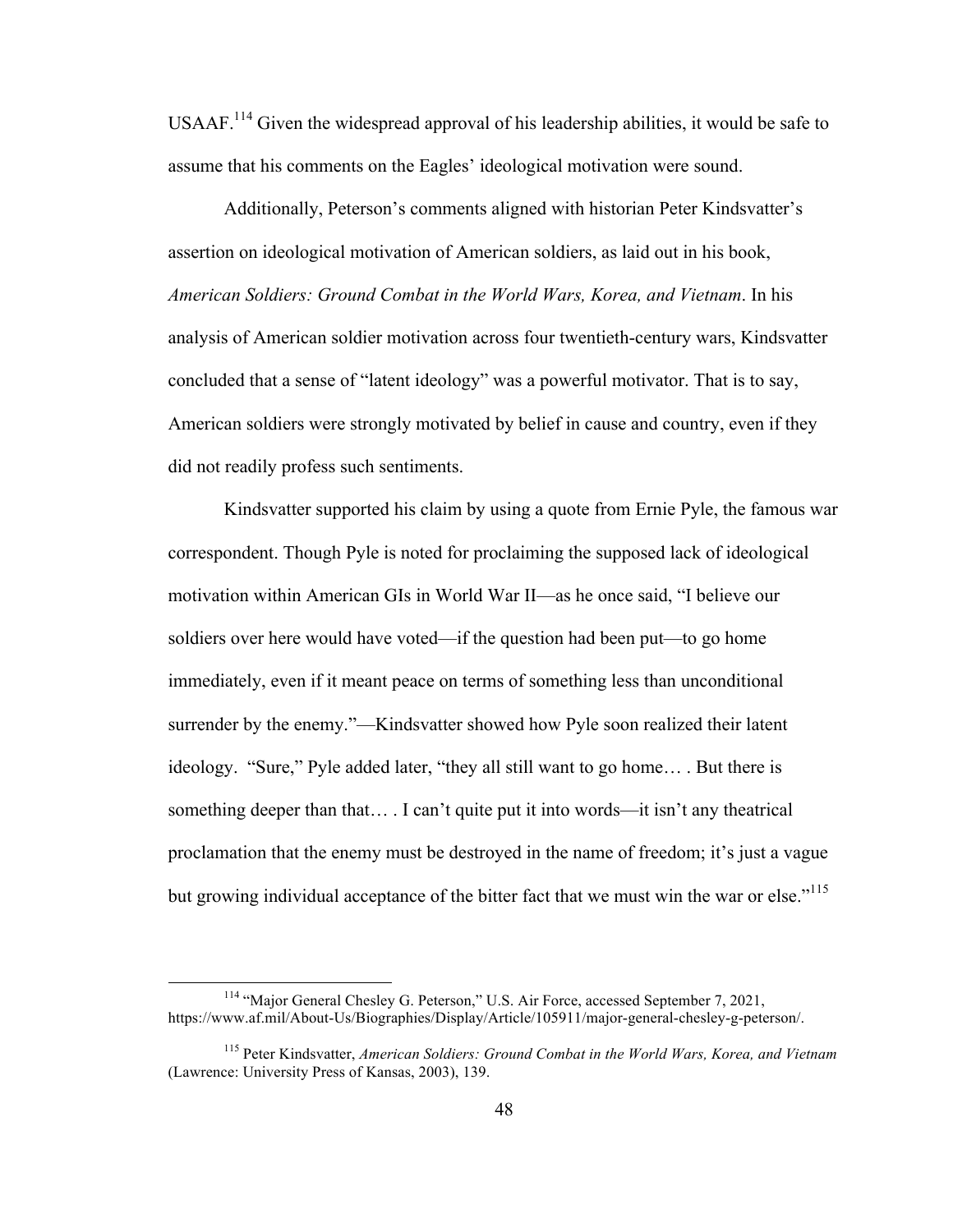An example in which one can witness the latent ideology of Eagle Squadron pilots occurred within the questionnaires Philip Caine provided to surviving Eagles. One question asked, "what was envisioned service in the RAF would involve?" Few Eagles replied with "stopping Hitler," or "saving the King," but the majority included some reference to flying in combat. Though not a clear proclamation of ideological motivation, their clear desires to engage the enemy in combat operations is an unmistakable indication of their belief in Great Britain's cause. Chesley Peterson, for example, said, "I certainly hoped that it would entail flying the best aircraft that they had as a front line pilot, a professional pilot and fighting the war." $116$ 

Karl Kimbro said he hoped his RAF service would include "flying Spitfires on combat missions."117 Bert Stewart did not mince his words, as he answered "Flying Spits. Fighting Germans."118 Donald Young's indirectly displayed his ideological motivation when he replied, "I knew the RAF wanted me strictly for combat duty against the Germans and I was well aware of the high risk involved."<sup>119</sup> When compared to the minority of Eagles—like Alfred Hopson, who answered, "first, I thought it was a ferry job…just before we went overseas I found out I was to be a fighter pilot"—it is clear that

 <sup>116</sup> Peterson, narrative tape prepared for Philip D. Caine, 16.

 $117$  Kimbro, response to questionnaire written by Philip D. Caine.

<sup>&</sup>lt;sup>118</sup> Bert Stewart, response to questionnaire written by Philip D. Caine, May 27, 1991, SMS 784, Philip D. Caine Collection, Clark Special Collections Branch, United States Air Force Academy Library, Colorado Springs, CO.

<sup>&</sup>lt;sup>119</sup> Donald Young, response to questionnaire written by Philip D. Caine, August 10, 1987, SMS 784, Philip D. Caine Collection, Clark Special Collections Branch, United States Air Force Academy Library, Colorado Springs, CO.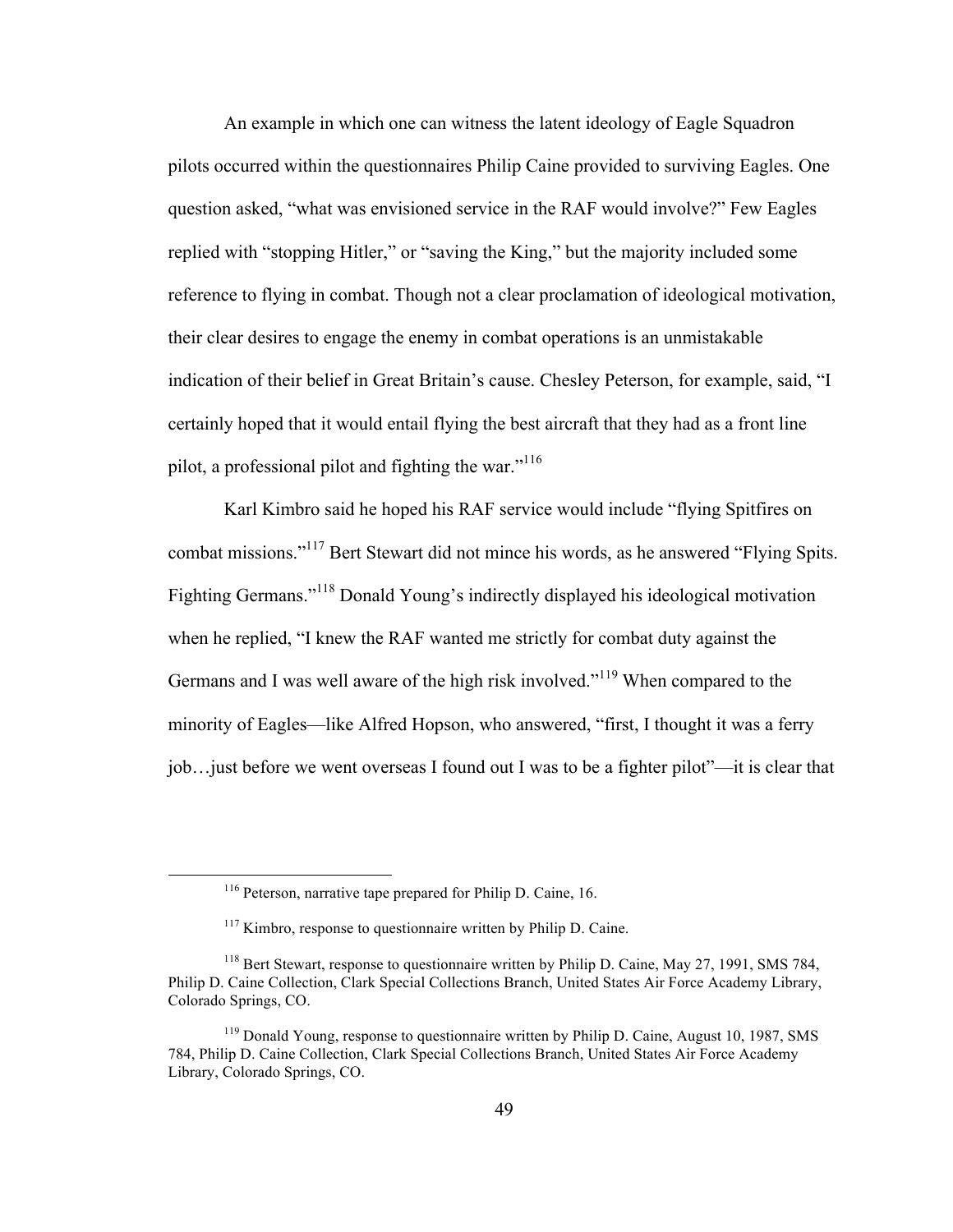the combat-oriented responses from most Eagles reflect their sense of ideological initial motivation.<sup>120</sup>

In conclusion, it is evident that the pilots of the RAF Eagle Squadrons were initially motivated by ideological principles, such as defense of Great Britain, rather than pragmatic factors, such as the desire to fly the best aircraft of the time. When contextualized by the widespread recognition of German fighter superiority, on a large and small scale, by the differentiation of sources of USAAF ineligibility, and by the pursuit of many avenues of foreign military service, pragmatic and nonideological explanations of the Eagles' initial motivation—as offered, most notably, by Philip Caine—appear unsound. Instead, such contextualization reveals the strength of the Eagles' ideological motivation behind their decision to volunteer for the RAF.

On the macro level of German fighter superiority, Charles Lindbergh's words and the discourse surrounding the Battle of Britain made it clear that Great Britain did not possess the greatest air force of the time. Given the Eagles' widespread love of flying, as evidenced by their immense flying experience, they certainly were not oblivious to these events. Lindbergh credibly testified to the qualitative and quantitative advantages that the Luftwaffe held over the RAF, yet no Eagles considered joining the German air force that their aviation hero so strongly endorsed. The depiction of the Battle of Britain as England's "darkest hour" gave no impression of outsized RAF superiority, but rather the opposite, as Britain's air force, in truth, was nearly defeated in the battle. Despite these very visible disadvantages that would be brought about by volunteering for the RAF,

 $120$  Alfred Hopson, response to questionnaire written by Philip D. Caine, August 17, 1987, SMS 784, Philip D. Caine Collection, Clark Special Collections Branch, United States Air Force Academy Library, Colorado Springs, CO.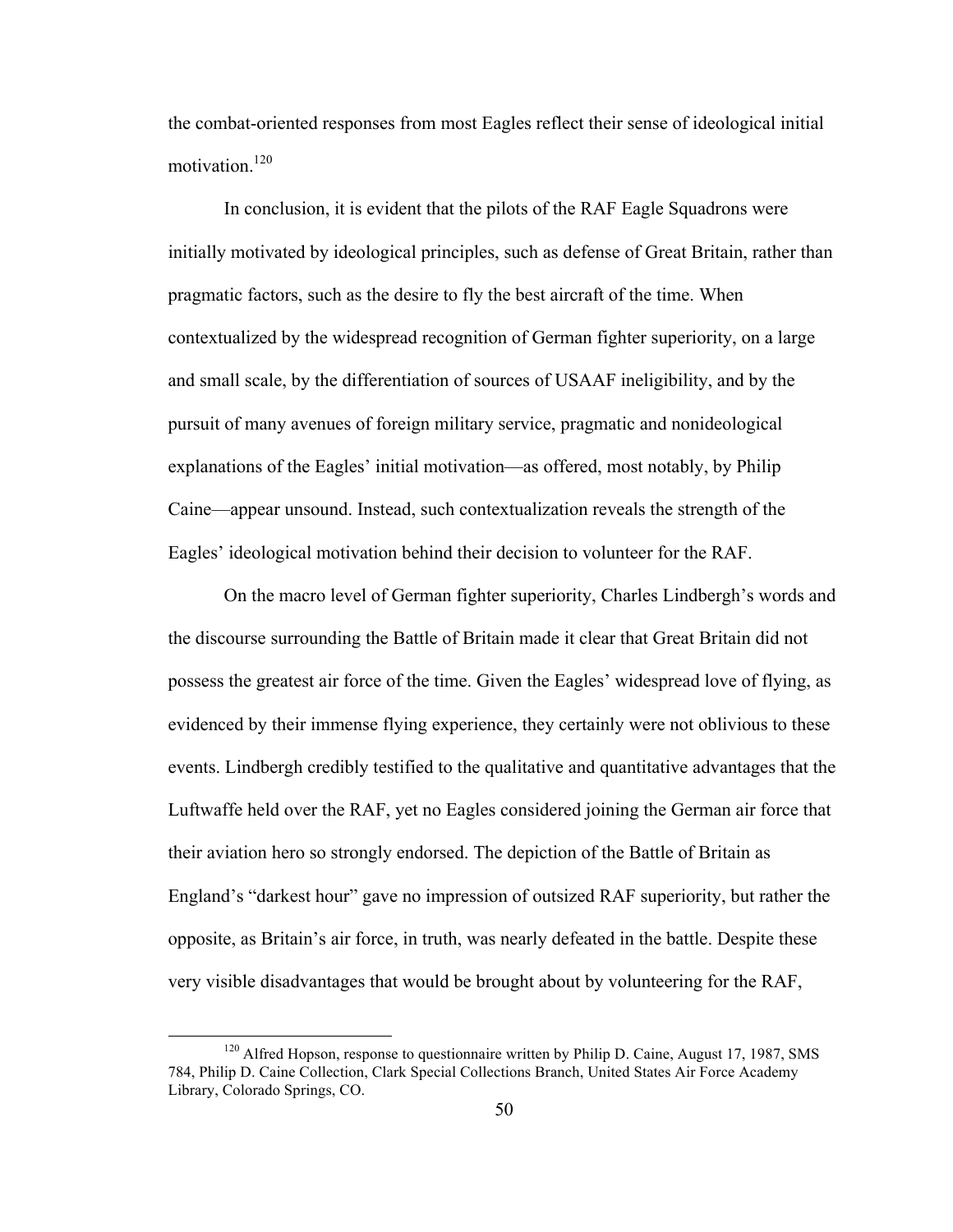these American volunteers enlisted in the RAF all the same, driven by an ideological desire to save one of Europe's last unconquered democracies.

On the micro level of German fighter superiority, the direct comparison of Luftwaffe and RAF fighter aircraft—the main driver behind the Eagles' decision to serve in the RAF, Caine argued—revealed that the Me 109 and Fw 190 routinely surpassed the Hurricane and Spitfire in combat capability and performance. Even in the eyes of the Eagles themselves, the engineering game of cat-and-mouse favored German fighter aircraft over those of Great Britain—both in the long-term and in its initial stages. This latter point is especially relevant in the discussion of initial motivation, as the early competition between Luftwaffe and RAF fighters was what informed the Eagles' decisions to volunteer. Since many recognized the superiority of German fighters in this early time period, it is clear that a desire to fly the best aircraft of their time was not what pushed the Eagles to RAF service. Instead, an ideological desire to join Great Britain in its battle against Nazi aggression motivated the Eagles to volunteer for the RAF.

By differentiating the sources of the Eagles' USAAF ineligibility, it becomes clear that they could not wait to participate in this ideological battle. Though Caine argued that "almost all of them were either ineligible for entry into the US military pilot training program or had entered it and been eliminated," such an assertion belied the nuances of their ideological initial motivation.<sup>121</sup> For one, most Eagles declared "ineligible for entry" into the USAAF simply lacked the two-year college requirement. Rather than obtain the necessary education, these Eagles enlisted in the RAF, thereby demonstrating their impatient desire to combat the superior Luftwaffe. Secondly, the vast

 <sup>121</sup> Caine, *Eagles of the RAF*, 330.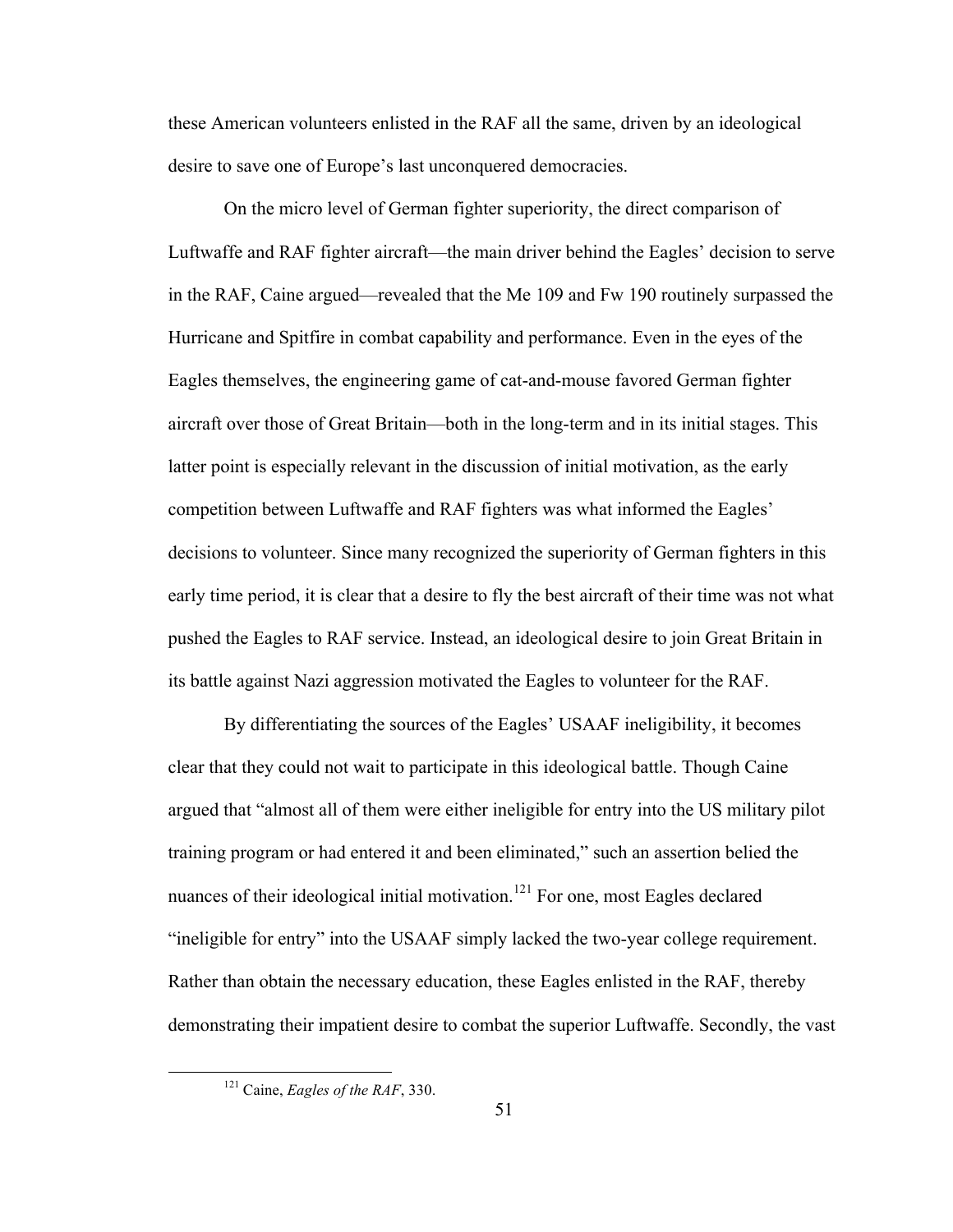majority of USAAF-ineligible Eagles were those without the requisite college education, rather than those who failed a physical or check ride—two circumstances that truly eliminated one from USAAF service. Some Eagles even had a year of college in their possession—or met the two-year requirement—and still chose to fly for the RAF, rather than the peacetime USAAF. Such a decision further supported the ideological basis of the Eagles' initial motivation.

The Eagles' pursuit of many avenues of military service also weakens pragmatic arguments for their initial motivation. A significant number of Eagles were not drawn to RAF service by the proactively recruiting Clayton Knight Committee, but rather to the Clayton Knight Committee by RAF service. The fact that many Eagles—far more than Caine calculated—first pursued RAF service without external assistance, such as volunteering through the RCAF, it becomes clear that the RAF's ideological contest with the Luftwaffe was the motivating factor for the Eagles to volunteer, not a simple ease of access to fighter aircraft. Moreover, other Eagles even pursued service in the air forces of other nations, such as France, Spain, China, and Finland. What these countries had in common was their battle against hostile invaders, which further indicated the Eagle's ideological initial motivation.

Lastly, many Eagles readily professed their ideological initial motivation. Driven by a desire to defend England, battle Germany, and even (eventually) serve the United States, many Eagles volunteered for the RAF. As significant as this is, there is further evidence that greater ideological motivation was hidden beneath the surface. The unquestioned leader of the Eagle Squadrons, Chesley Peterson, believed that a sense of latent ideological motivation drove the Eagles to join the RAF—an idea supported by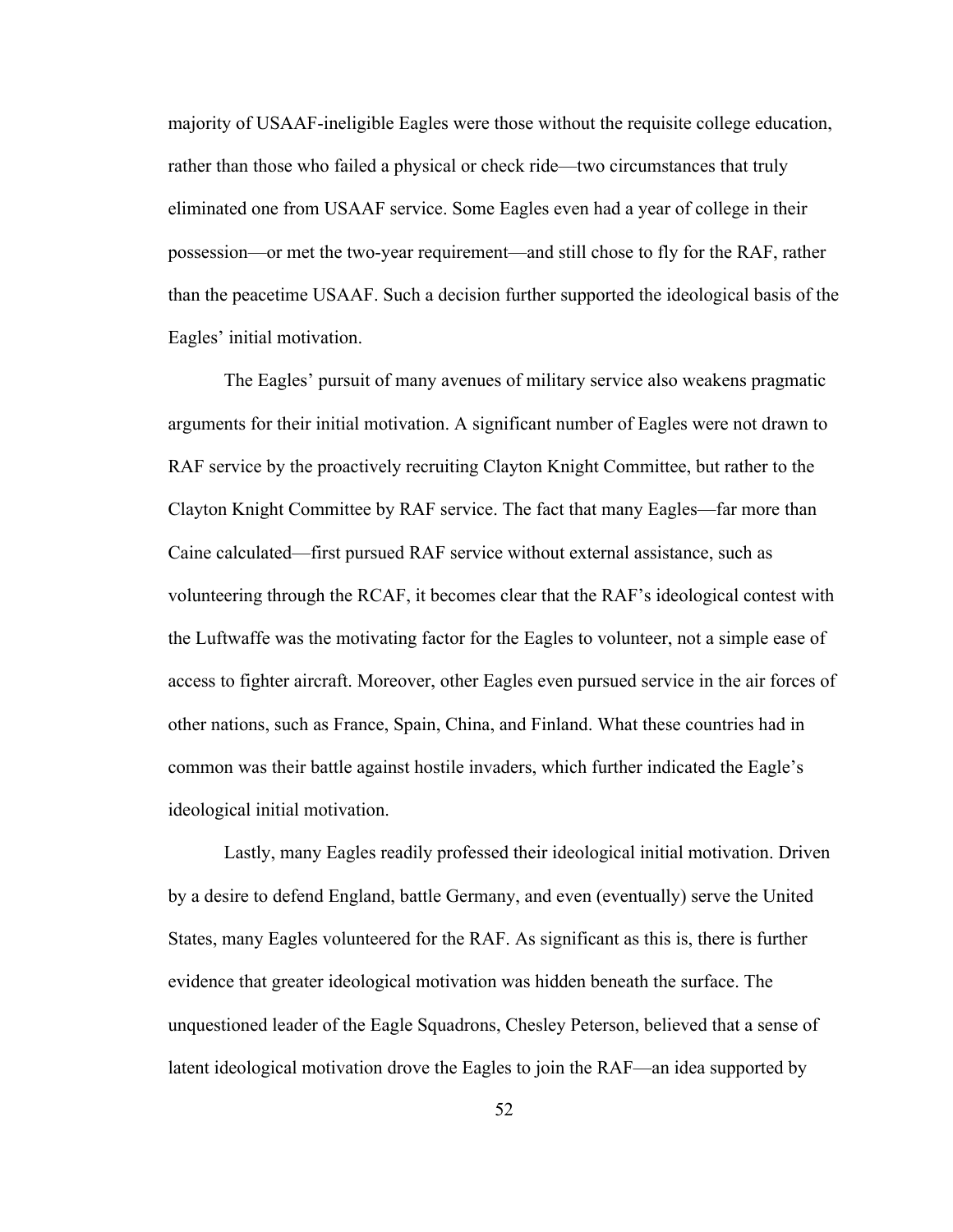historian Peter Kindsvatter. The Eagles' overwhelming desire to engage the enemy in combat operations—an indirect proclamation of ideological principles—certainly suggested that such latent ideological motivation existed in the Eagle Squadrons. In fact, once in England, this zealous yearning for combat fully materialized as the Eagles found themselves in the thick of the war. This ideological desire comprised the core of the next section of their motivation—sustaining motivation.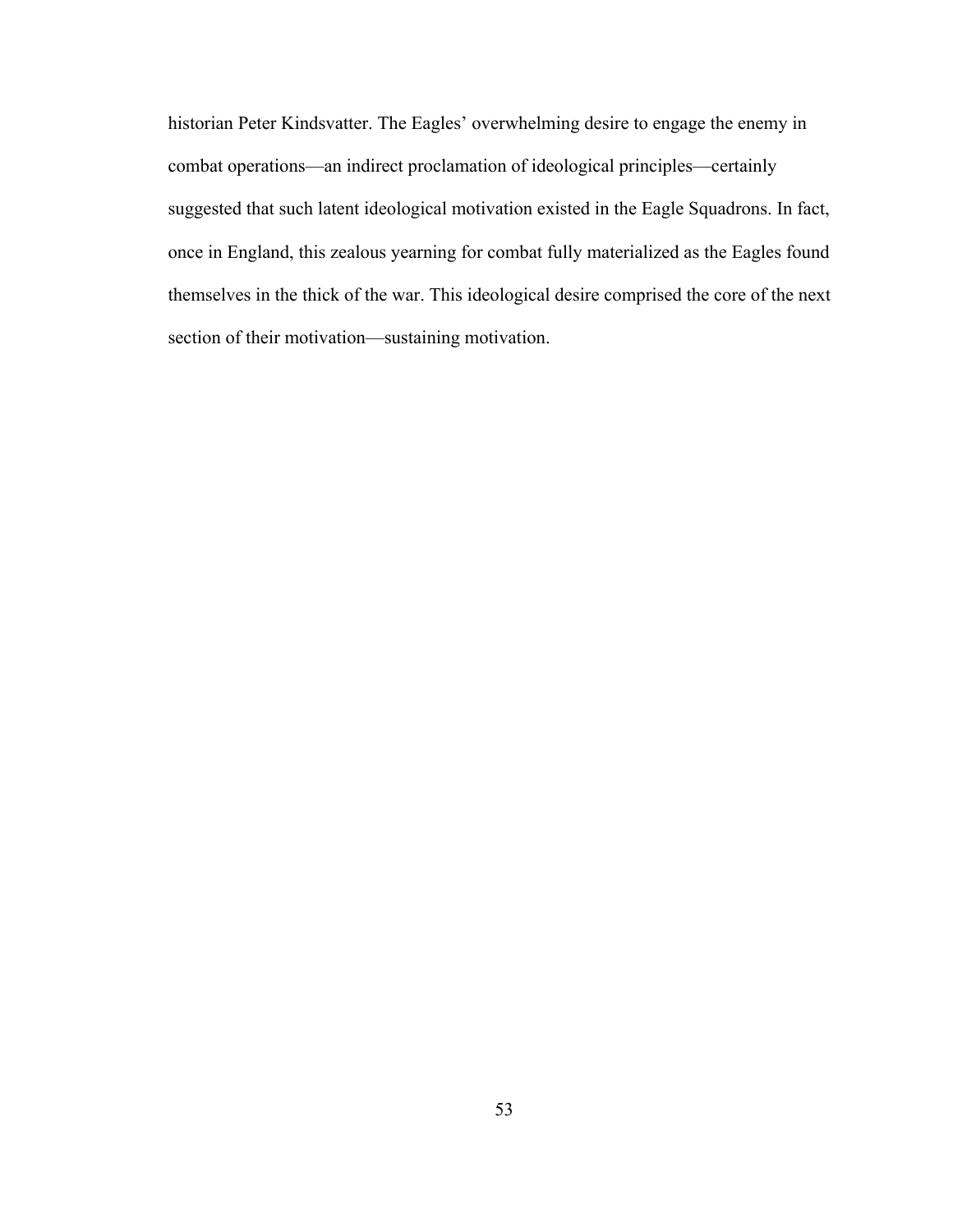## CHAPTER III – "LET US TO THE BATTLE": SUSTAINING MOTIVATION

As the volunteers for the Eagle Squadrons crossed the Atlantic and joined the Royal Air Force (RAF), they not only entered a new world, but also a new realm of motivation. Whereas their initial motivation concerned the factors that persuaded them to enlist, their sustaining motivation was defined by the factors that drove them to remain in RAF service and choose to fight its battles. In this second tier of soldier motivation, the Eagle Squadrons displayed a similar belief in ideological principles—perhaps to an even greater degree than in their decision to volunteer for the RAF.

In fact, the overall strength of the Eagles' sustaining motivation was particularly strong when one considers their status as foreign volunteers. To avoid stripping the Eagles of their US citizenship, RAF officials did not make the American pilots pledge allegiance to the king. As a result, there was a widespread acknowledgement that RAF service was not binding, as many Eagles noted the ability to quit. The fact that very few took advantage of such an opportunity, however, evidenced the profound strength of the Eagles' sustaining motivation.

The basis of this strength lay in the Eagles' continued pursuit of ideological principles, as demonstrated in their pronounced desire for combat. As the most direct, actionable means by which they could achieve the ideological principles that initially motivated them—namely, defending Great Britain from German aggression—combat flying became the core of the Eagles' sustaining motivation. They expressed their eagerness for such flying in a variety of ways, like with direct pleas for combat, avoidance of and displeasure with noncombat missions, requests for transfers to more

54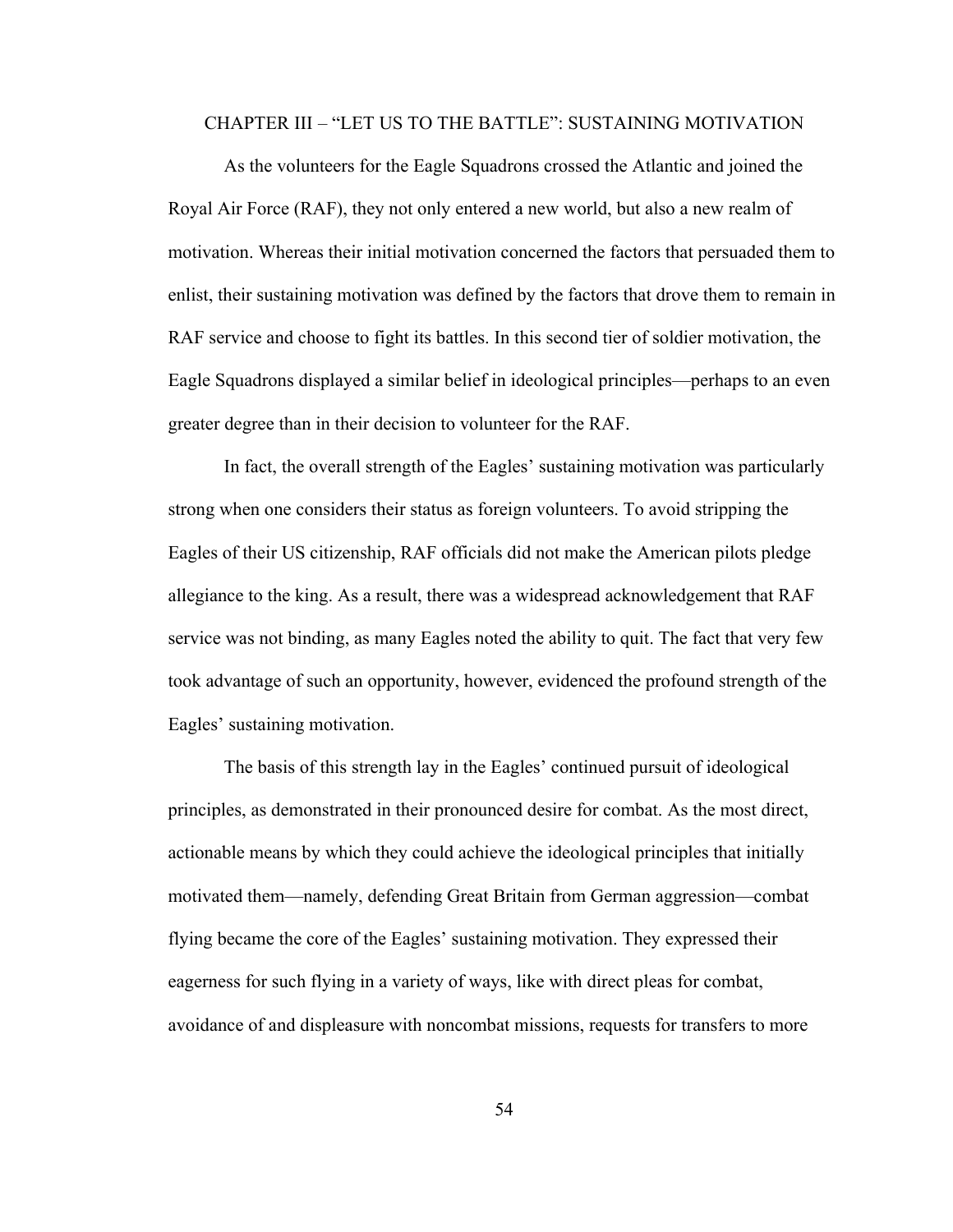active combat zones, perception of their friends' deaths as hindrances to the mission, and, in qualitative terms, their total combat hours and missions.

Their adherence to ideological principles while in England was further demonstrated by the quick adoption of such ideals from the few Eagles who did not cite them in their decisions to volunteer. Lastly, many Eagles expressed their ideological sustaining motivation, not in terms of RAF service, but of future United States Army Air Force (USAAF) service. By choosing to be in an Eagle Squadron, as opposed to an ordinary RAF squadron, and expressing an eagerness for a transfer to the USAAF, many Eagles displayed their American patriotism while in British service. Regardless of national identity, however, the common factor of the Eagles' sustaining motivation was its ideological basis of protecting Great Britain and defeating Germany.

Given the foreign-national composition of the Eagle Squadrons, the RAF was keen to avoid jeopardizing the Americans' citizenship. Gus Daymond of No. 71 remembered that "the British were very careful about that because the United States Embassy had warned us that if you sign allegiance to the King you would lose your citizenship. The RAF said that all you had to do was obey your superior officers. Don't sign anything just obey them."<sup>1</sup> This resulting workaround removed an important piece of sustaining motivation—obedience to the head of state.

As Daymond recounted, when soldiers enlist in a military, they take a pledge of allegiance to defend their state—whether it be to the Constitution, a king, or a dictator. This pledge forms the basis of the entire military system of discipline and order, as the nation's leader rests upon the top of their soldiers' chain of command. Therefore,

 $<sup>1</sup>$  Gregory Daymond, interview by Philip D. Caine on July 2, 1994, in Newport Beach, CA</sup> (Colorado Springs, CO: United States Air Force Academy Oral History Collection), 36.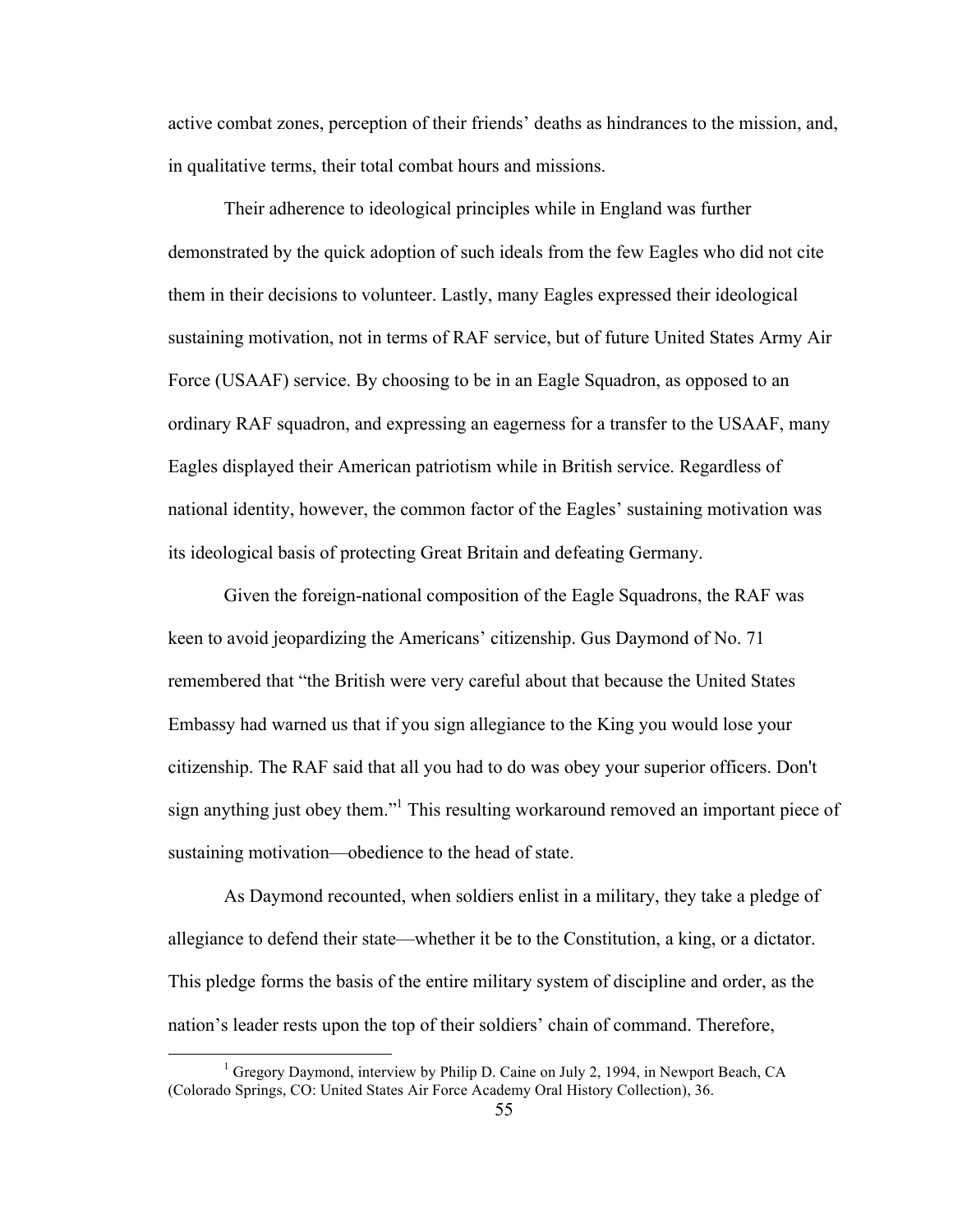obedience to the head of state comprises an essential source of sustaining motivation albeit in an extrinsic, even coercive, form. In fact, this motive can easily turn downright sinister; but, as historian Omer Bartov argued, it is no less effective in such a case.

In his work, *Hitler's Army: Soldiers, Nazis, and War in the Third Reich*, Bartov argued that the German Army in World War II displayed a powerful degree of sustaining motivation due to an unquestioned and total obedience to Hitler and his mandates. Reinforced with constant propaganda and years of Nazi indoctrination, the Wehrmacht remained a combat-capable force for the duration of hostilities. For six long years, German soldiers suffered from "tremendous losses in the fighting, the lack of replacements, and the rapid manpower turnover among combat units," yet they continued to fight with "extraordinary resilience."<sup>2</sup> Underpinned by draconian discipline, their belief in Hitler's ideology and German cause motivated Wehrmacht soldiers to remain in service even after "most infantry formations had lost half of their personnel" by November 1941.<sup>3</sup>

While the Wehrmacht relied on obedience to the head of state to keep its soldiers in service, such a motive was absent in the Eagle Squadrons. Despite this, the Eagles displayed a tremendous degree of sustaining motivation. Evidencing this powerful motivation was their ability to quit, yet most did not. Numerous Eagles mentioned that a handful of their comrades quit while on active service with the RAF. William Dunn noted that "there were several who returned home as they marked their papers. They didn't like

 <sup>2</sup> Omer Bartov, *Hitler's Army: Soldiers, Nazis, and War in the Third Reich* (New York: Oxford University Press, 1992), 5, vii.

<sup>3</sup> Bartov, *Hitler's Army*, 36.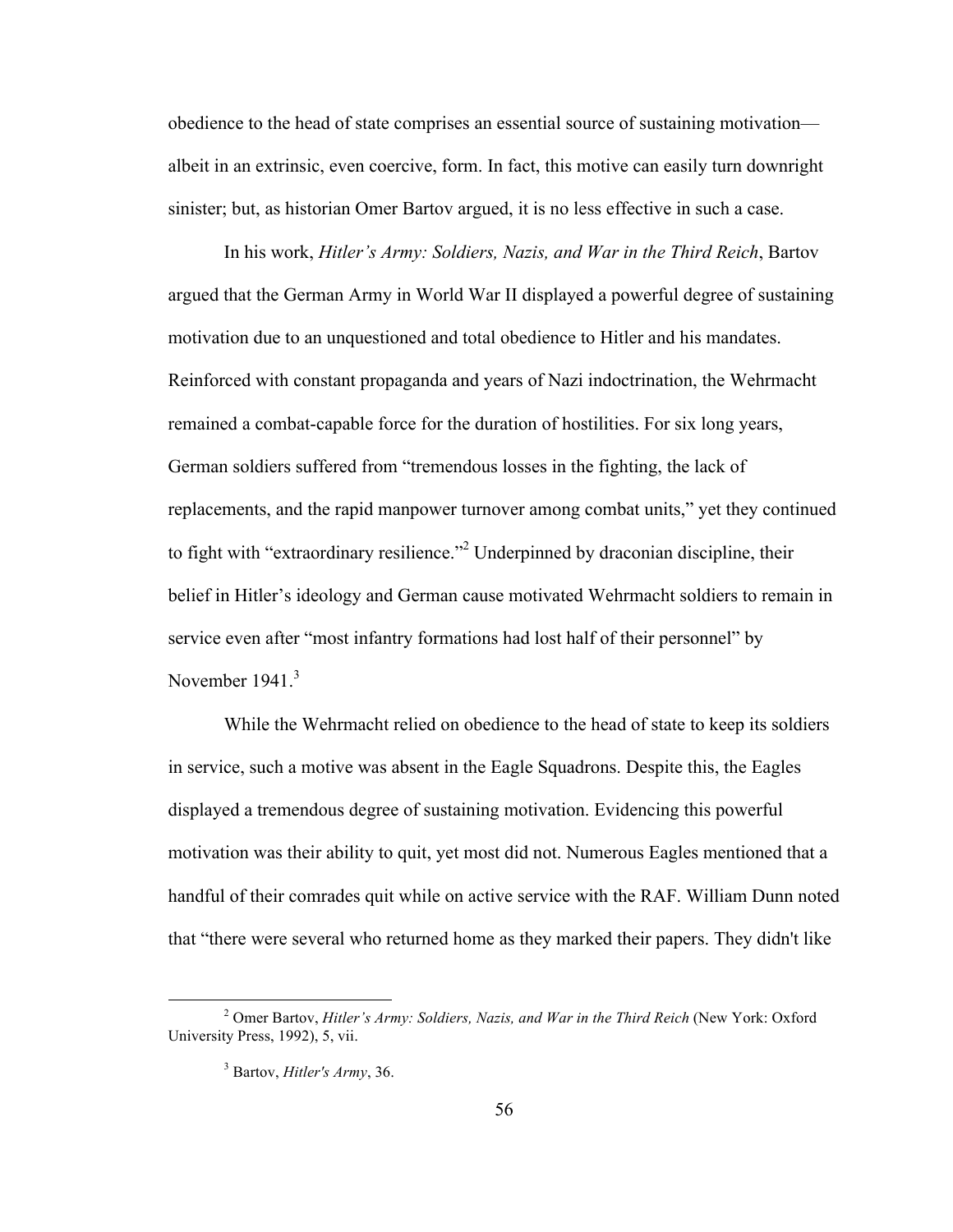the idea of a war after they got in it."<sup>4</sup> Carroll McColpin said some Eagles "just said to hell with it. This isn't what I thought it was going to be and sent them home.<sup>"5</sup>

Most Eagles said the quitters were unable to stomach the reality of combat. Chesley Peterson, describing the average quitter, said, "a guy would get shot up pretty badly and then he would say, 'This is the end. Let's try and find something else."<sup>56</sup> Morris Fessler was gentler in his description of discharged Eagles: "They just hadn't thought things out."<sup>7</sup> Though there was a clear ability to quit RAF service, the Eagles were sure to point out that few did so, thus indicating the strength of their sustaining motivation. Peterson said that "not very many of them" quit; "I can only remember one or two."<sup>8</sup> Wilson Edwards mentioned that there were only "a few" that quit.<sup>9</sup> Carroll McColpin said that he could only remember "four or five" comrades.<sup>10</sup> Don Nee remembered just one, Bill Hunt, who had not shirked his duty, but instead decided to fly for the US Navy.<sup>11</sup>

 <sup>4</sup> William Dunn, interview by Philip D. Caine on April 26, 1990, in Colorado Springs, CO (Colorado Springs, CO: United States Air Force Academy Oral History Collection), 12.

<sup>5</sup> Carroll W. McColpin, interview by Philip D. Caine on September 8, 1987, in Novato, CA (Colorado Springs, CO: United States Air Force Academy Oral History Collection), 22.

<sup>6</sup> Chesley Peterson, interview by Philip D. Caine on September 14, 1987, in Ogden, UT (Colorado Springs, CO: United States Air Force Academy Oral History Collection), 58.

<sup>7</sup> Morris Fessler, interview by Philip D. Caine on October 15, 1988, in San Diego, CA (Colorado Springs, CO: United States Air Force Academy Oral History Collection), 9.

<sup>8</sup> Peterson, interview by Philip D. Caine, 58.

<sup>9</sup> Wilson Edwards, interview by Philip D. Caine on September 16, 1987, in Colorado Springs, CO (Colorado Springs, CO: United States Air Force Academy Oral History Collection), 12.

<sup>&</sup>lt;sup>10</sup> McColpin, interview by Philip D. Caine on September 8, 1987, 22.

<sup>&</sup>lt;sup>11</sup> Donald Nee, interview by Philip D. Caine on April 15, 1993, in Las Vegas, NV (Colorado Springs, CO: United States Air Force Academy Oral History Collection), 5.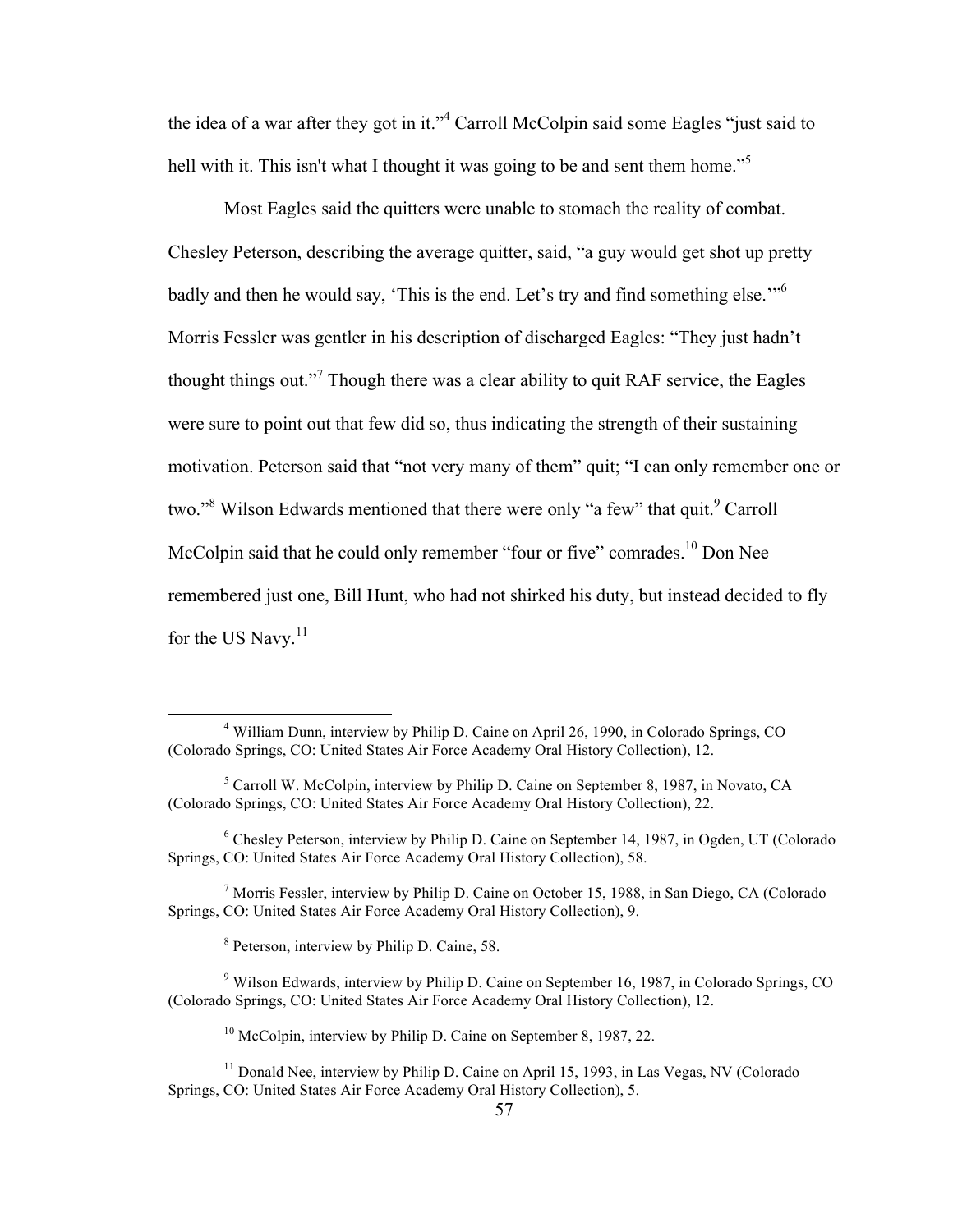Given the strength of the Eagles' sustaining motivation, it is no surprise that the same principles that comprised their initial motivation—ideological factors like the defense of Great Britain against German aggression—were carried over in their sustained RAF service. While in Great Britain, such principles became even more apparent because, as trained fighter pilots, the Eagles had an actionable means by which they could attain such ideological principles—flying in combat operations. After all, only by engaging the enemy in battle could the Eagles truly "defend Great Britain." If the Eagles were only motivated by a love of flying and cared little for such ideological principles, as past historians like Philip Caine have argued, it would reason that they would seek out relatively safe assignments. For example, by flying as an instructor or on convoy patrol, Eagle Squadron pilots would still be flying Spitfires and Hurricanes, but with minimal risk of bodily harm or death.

Analysis of the Eagles' motivation while in England, however, suggests the exact opposite. In fact, most Eagles eagerly sought combat, while deliberately eschewing "safe" and "boring" missions—like instructor or convoy duty. Furthermore, many Eagles even requested transfers to the most active combat zones, such as Great Britain's 11 Group and Malta. Additionally, other Eagles went as far as to view the death of their comrades, not as an unfortunate tragedy, but as a hindrance to the mission. Of the handful of Eagles who expressed little ideological initial motivation, many of them came to adopt such principles into their sustaining motivation. Lastly, the Eagles' zeal for combat was quantified in the extraordinary number of combat missions and hours they amassed during World War II, which far exceeded the average for American fighter pilots. In all,

58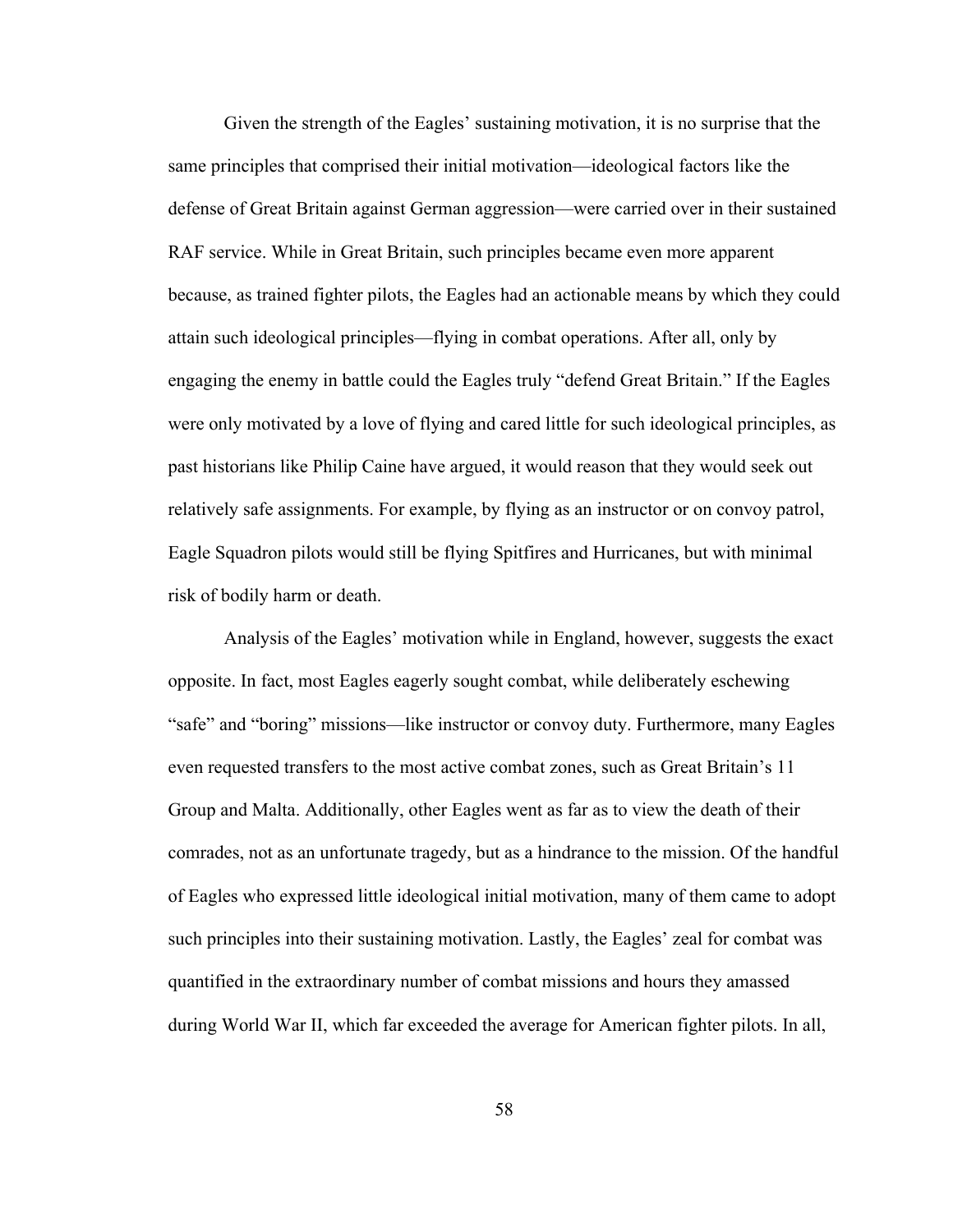such eagerness for combat reflected the depth of the Eagles' ideological sustaining motivation.

Once in England, the Eagles quickly expressed their desire for combat. No. 133 even chose "Let us to the battle" as its official motto the very day RAF Fighter Command established the squadron on August 1,  $1941$ <sup>12</sup> Unfortunately for its initial cadre, No. 133 did not immediately experience combat, a fact that dissuaded some from joining the squadron. For example, LeRoy Gover declined an assignment to the Eagle Squadrons because "the Eagles weren't doing a hell of a lot, truthfully, at that time. They were just piddling around, training and so forth. So I went to a British squadron, 66 Squadron."<sup>13</sup> There, Gover remained for several months because "I liked this outfit I was in. God, we were getting a lot of combat. I was eager as hell and wanted to get in all these missions and things, going out and shooting up boats and stuff. I enjoyed all that."<sup>14</sup>

Gene Fetrow seconded Gover's desire for combat. He was even content with his minimal flight training because "I was anxious to get into the scraps."<sup>15</sup> Marion Jackson had a similar outlook on prioritizing flying in combat over training. "We did think that we were ready," Jackson said, "Get us in combat, we're ready. Give us the Spitfire."<sup>16</sup> Robert Pewitt excitedly wrote his mother as he finished training and neared combat-ready

 <sup>12</sup> Caine, *Eagles of the RAF*, 188.

<sup>&</sup>lt;sup>13</sup> LeRoy Gover, interview by Philip D. Caine on September 10, 1987, in Palo Alto, CA (Colorado Springs, CO: United States Air Force Academy Oral History Collection), 18.

<sup>&</sup>lt;sup>14</sup> Gover, interview by Philip D. Caine on September 10, 1987, 19.

<sup>&</sup>lt;sup>15</sup> Gene Fetrow, interview by Philip D. Caine on October 15, 1988, in San Diego, CA (Colorado Springs, CO: United States Air Force Academy Oral History Collection), 12.

<sup>&</sup>lt;sup>16</sup> Marion Jackson, interview by Philip D. Caine on September 10, 1987, in Aptos, CA (Colorado Springs, CO: United States Air Force Academy Oral History Collection), 20.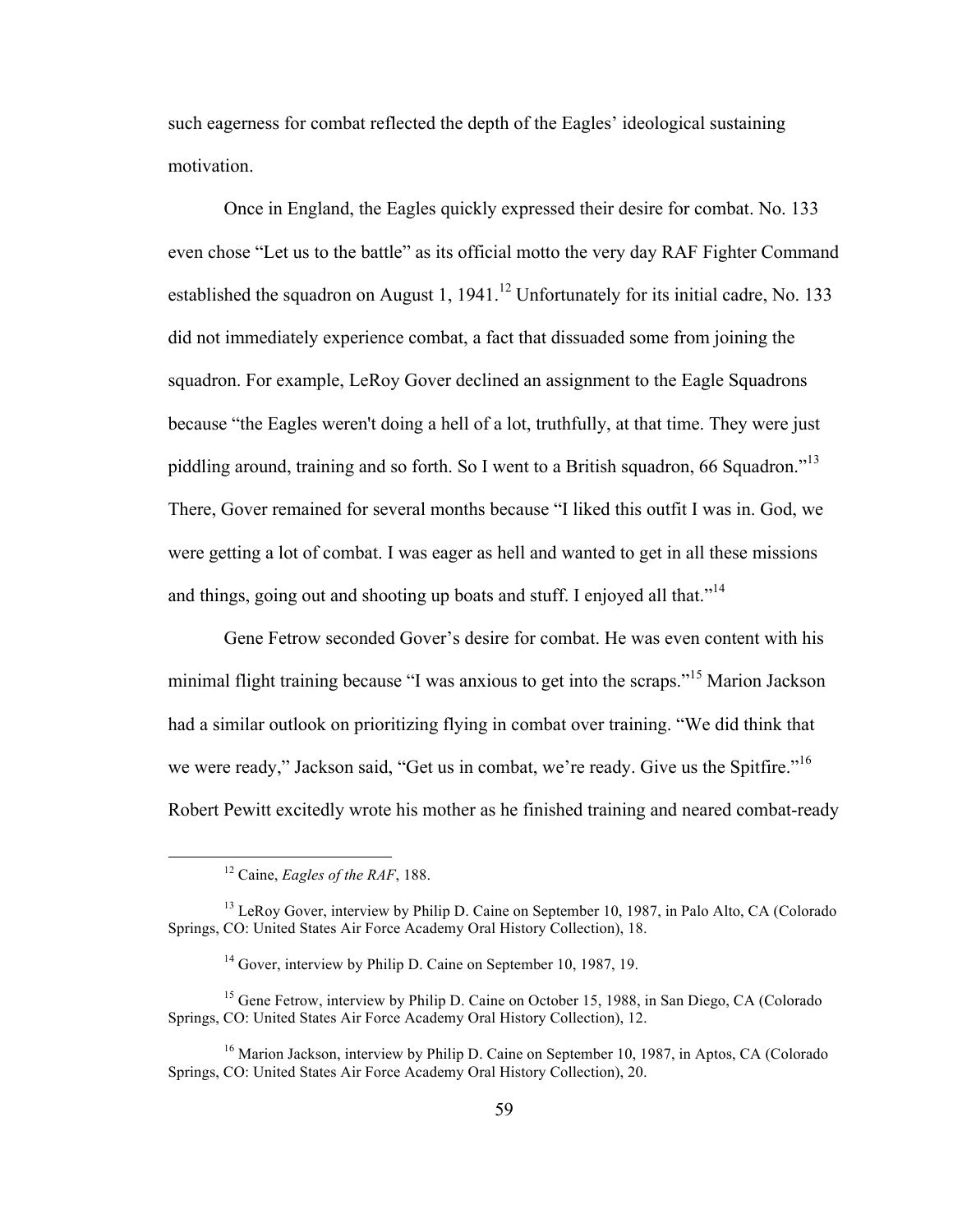status. "I will probably start actual operations in about two or three weeks," he stated, "and I am really looking forward to it. I really want to get a crack at those Heinies."<sup>17</sup> Roy Evans of No. 121 could barely contain his excitement before his first combat sortie. "I was just tickled pink," Evans said, "when I knew I was going on my first mission and every mission after that. I was just elated over it because I had finally arrived at the point which I was seeking. That was the job I went over to do and now I was there to do the best that I could with it." $18$ 

Evans was so eager for combat that he would frequently volunteer for one of the more dangerous sorties of the time—low-level strafing missions—often times by himself. These solo combat missions became so frequent that Evans said his commanders eventually ordered him to fly in a group. "You have to take somebody with you," Evans was told, "if you go down maybe this fellow can tell what happened so we have it in our record, otherwise you just disappear and nobody knows anything about you."<sup>19</sup> Such zeal for low-level strafing missions apparently transcended Eagle Squadron boundaries, as No. 133's George Sperry noted that his squadron was banned from such missions, as they too frequently "engaged in unauthorized attacks on ground targets."<sup>20</sup>

Aside from No. 133's squadron-wide ban on strafing missions, there is further evidence that such a fervor for combat did not just occur on an individual basis but

 $17$  Robert Pewitt, letter to "Junior," August 7, 1941, Private collections of Pam Chatagnier, Goldsboro, NC.

<sup>&</sup>lt;sup>18</sup> Roy Evans, interview by Philip D. Caine on October 13, 1988, in San Diego, CA (Colorado Springs, CO: United States Air Force Academy Oral History Collection), 12.

<sup>19</sup> Evans, interview by Philip D. Caine, 20.

 $20$  George Sperry, monologue prepared for Vern Haugland on August 21, 1980 (Colorado Springs, CO: United States Air Force Academy Oral History Collection), 44.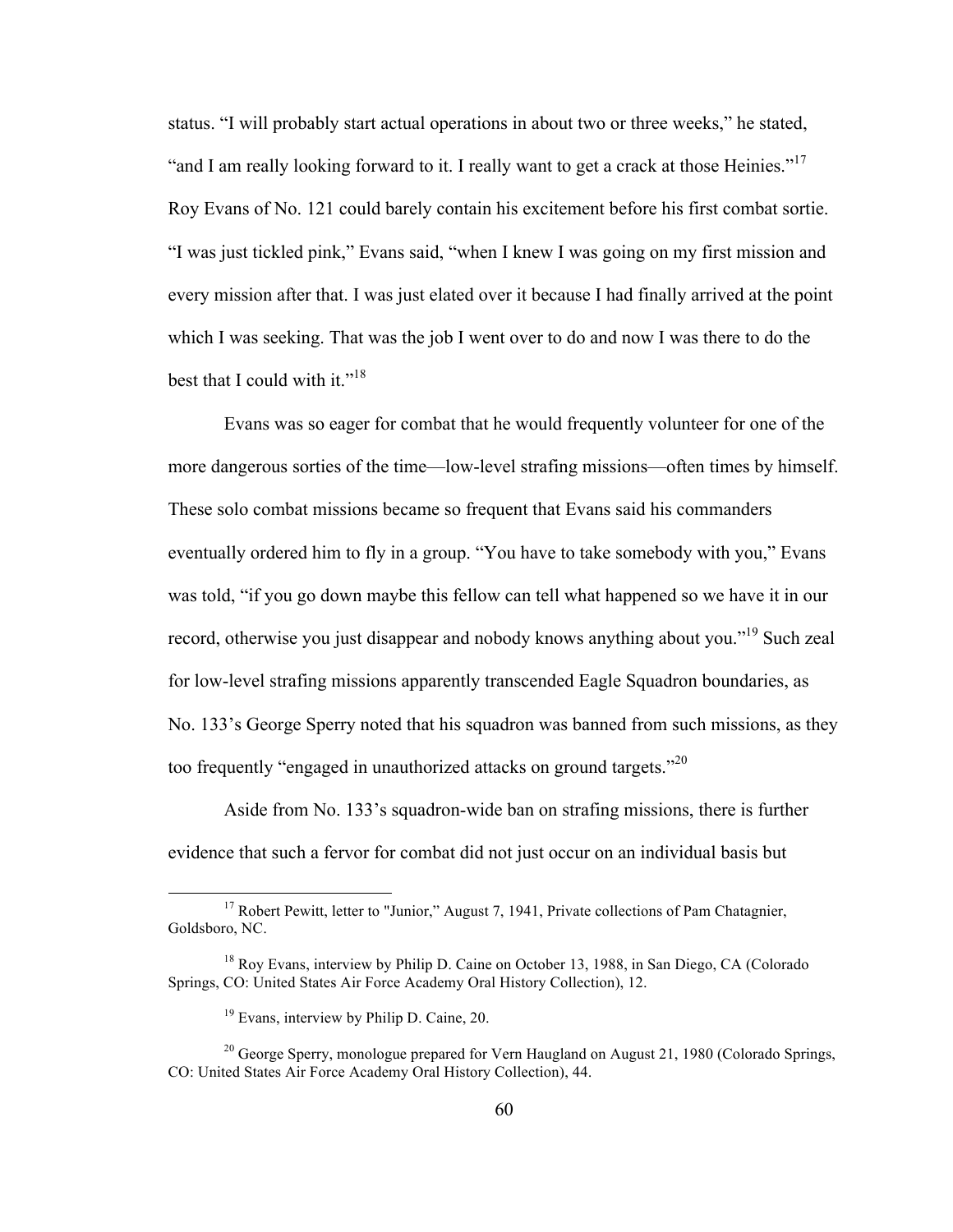permeated through each of the three Eagle Squadrons. James Goodson asserted that Gordon Brettell, a British officer, was given command of No. 133 on the basis that his own desire for combat would mesh well with that of his pilots. "Well here's the Englishman that would fit in with the Americans," Goodson explained, "They want action, he wants action  $\dots$ <sup>21</sup> Don Nee claimed that the desire for combat was nearly universal. "At the time in the RAF," Nee said, "I think we were all eager. I think everybody wanted to go. It didn't make any difference what kind of a mission it was you just wanted to go." $^{22}$ 

Hugh Kennard, the British commander of No. 121, said that the Americans in his squadron were so eager for combat that they would try to fly on scheduled off days. "I mean it used to infuriate me," Kennard complained, "because I'd like a day off you know, but no you can't have a day off. They wanted to go and do something. So we used to go to, when we'd get permission, go to off the coast of Holland…and shoot up, I think they were armed trollers ...."<sup>23</sup> The Eagles' pleas for combat were sufficiently widespread that even the chief of RAF Fighter Command, Air Marshal Sir William Sholto Douglas, was aware of them. Marion Jackson remembered Douglas visiting his squadron and informing everyone "since you are complaining [of] the little combat, we'll see that you get combat."<sup>24</sup> Douglas was true to his word, as Jackson confirmed that "they shipped us out

 $21$  James Goodson, interview by Philip D. Caine on March 23, 1988, in London, England (Colorado Springs, CO: United States Air Force Academy Oral History Collection), 33.

 $22$  Nee, interview by Philip D. Caine, 36.

 $^{23}$  Hugh Kennard, interview by Philip D. Caine on March 24, 1988, in London, England (Colorado) Springs, CO: United States Air Force Academy Oral History Collection), 10.

<sup>24</sup> Jackson, interview by Philip D. Caine, 24.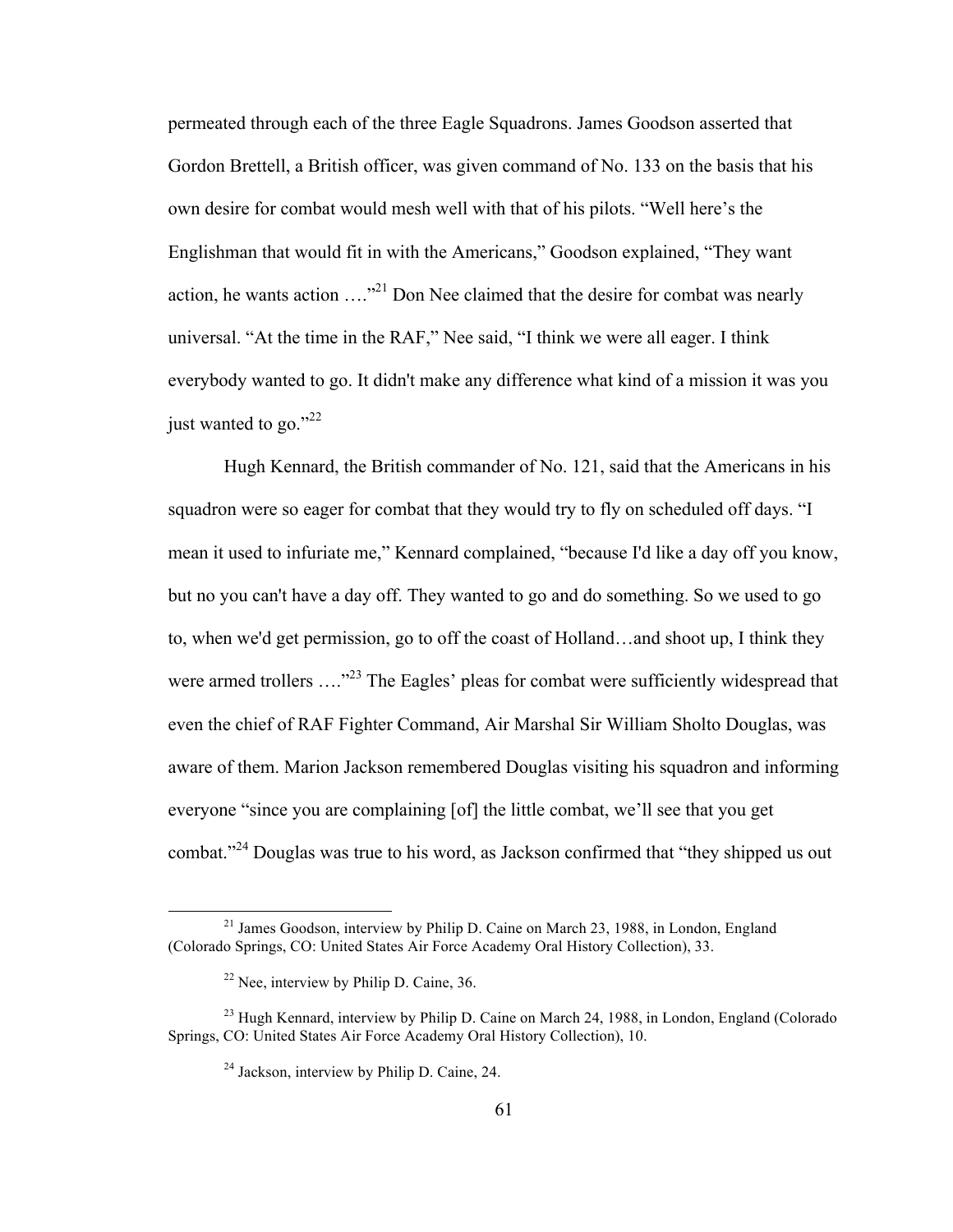of there right away. We went to Kirton-in-Lindsey up in the Midlands and within two weeks we had Spitfires, Mark I Spitfires."<sup>25</sup>

When sorties failed to produce opportunities for combat, the Eagles loudly voiced their displeasure. Michael Miluck was a member of No. 71 but requested a transfer during the winter of 1941-1942 that greatly precluded combat operations.<sup>26</sup> The RAF, in turn, sent him to Egypt to combat General Erwin Rommel's fearsome Afrika Korps. When the tide of the campaign shifted to the Allies favor, Miluck was disappointed by the lack of combat that resulted from Germany's retreat and poor weather. "The bastards have done it again. They just won't fight," he complained, "Can't even strafe the galloping Hun because of the weather and probably won't catch up with him again for a long time."<sup>27</sup>

Harold Strickland was similarly frustrated with a lack of combat opportunities. A frequent complaint in his memoirs was his poor luck in finding enemy aircraft on combat missions, relative to his comrades in No. 71. "It seemed that when I was on any kind of operational mission," he wrote, "enemy aircraft could not be engaged or did not appear. When I wasn't on a mission, engagements or dogfights occurred, or all Hell broke loose."<sup>28</sup> He continued, "after 16 missions and only one dogfight I began to wonder

 $^{25}$  Ibid.

<sup>26</sup> Caine, *The RAF Eagle Squadrons*, 297.

<sup>27</sup> Michael Miluck, diary of Michael Miluck, October 1, 1942, SMS 784, Philip D. Caine Collection, Clark Special Collections Branch, United States Air Force Academy Library, Colorado Springs, CO, 30.

<sup>&</sup>lt;sup>28</sup> Harold Strickland, untitled memoirs, n.d., SMS 670, Harold H. Strickland Collection, Clark Special Collections Branch, United States Air Force Academy Library, Colorado Springs, CO, 21.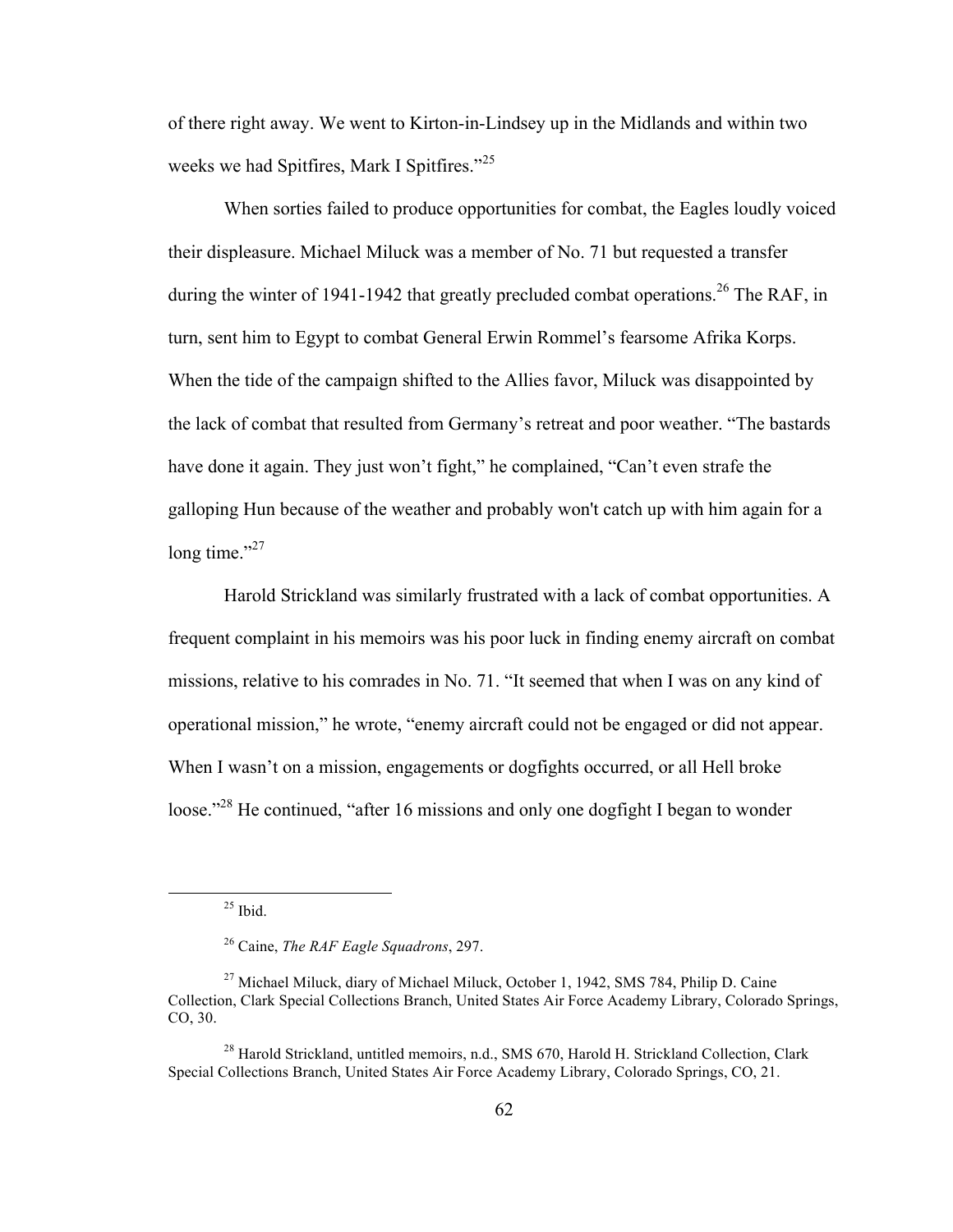where the hell were the 109's."<sup>29</sup> Strickland was so frustrated with the lack of combat that he blindly volunteered for an unknown assignment, solely on the promise of increased aerial action. No. 71's commander, Chesley Peterson, withheld details of the mysterious assignment, only asking Strickland if he "wished to volunteer for an overseas assignment with the squadron where there would be some action." Upon hearing this promise for combat, Strickland "volunteered immediately," and he added that "most of the other 71 pilots" followed suit, thus demonstrating the widespread desire for combat within the squadron.<sup>30</sup>

To the Eagles, the only mission more frustrating than an unfulfilled combat sortie was one that had little promise for combat at all. These missions, such as convoy patrol and instructor duty, were widely resented and considered "boring" by the Eagles. As Ernest Beatie of No. 121 explained, "We'd fly out these convoys going up and down the English Channel. And it was boring, my God was it boring."31 Michael Miluck described convoy patrols as "detestable" in his diary and upon hearing a rumor that his squadron was to "spend the next ten days" flying such missions, hoped it was "merely talk."<sup>32</sup> Nicholas Sintetos of No. 133, while stationed in Scotland, even questioned his decision to initially volunteer due to the scarcity of combat at his remote base. He wrote in his

<sup>&</sup>lt;sup>29</sup> Strickland, untitled memoirs, 21.

<sup>30</sup> Ibid., 29.

 $31$  Ernest Beatie, monologue prepared for Philip D. Caine on unknown date, (Colorado Springs, CO: United States Air Force Academy Oral History Collection), 8.

<sup>32</sup> Miluck, diary of Michael Miluck, 22.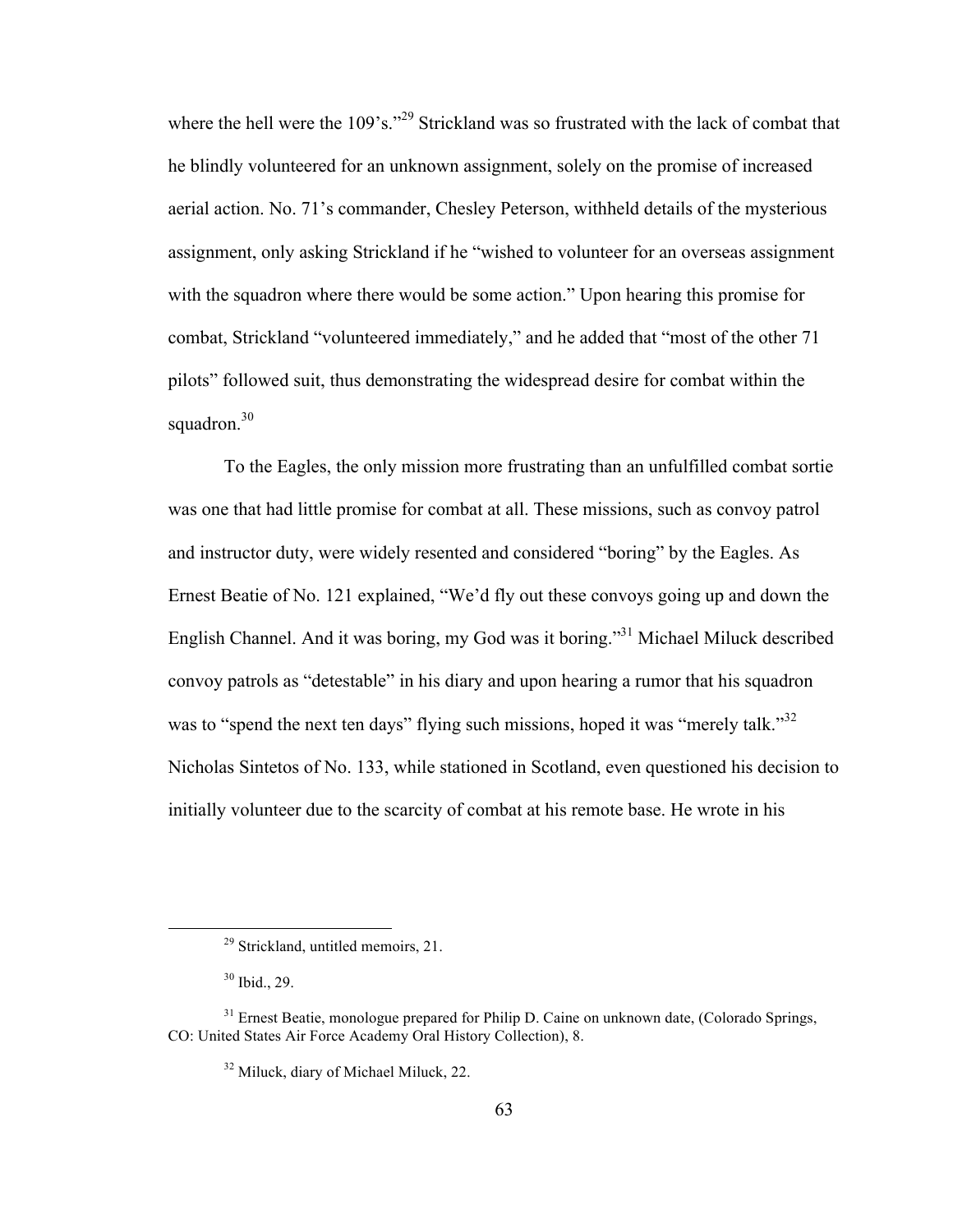memoirs, "I wondered what I had gotten into. This was not Eleven Group…where I would have plenty of action...but here, with boring convoy patrols!"<sup>33</sup>

Sintetos' No. 133 comrade, George Sperry, offered a similar appraisal of their convoy-ridden Scotland assignment. "We flew Hurricanes on long cold uneventful patrols over the North Atlantic, and grew resentful of this type of duty. In between patrols we flew our beat up old Spitfires and dreamed of future action."<sup>34</sup> The Eagles were so keen on combat flying that boring assignments, like convoy duty, were often used as a form of punishment. For example, No. 133's Don Blakeslee, one of the Eagle Squadrons' more maverick personalities, was caught entertaining two Women's Auxiliary Air Force personnel one night, so his RAF superiors sent him to Wick, Scotland. Far removed from mainland Europe, and thus the most active combat areas, Blakeslee was ordered to fly target drones "back and forth for a couple of weeks as punishment."<sup>35</sup>

Another mission the Eagles considered to be boring was that of instructor duty. Entirely removed from combat—and, therefore, the opportunity to pursue the Eagles' ideological principles—instructor duty was actively avoided by most Eagles. Marion Jackson turned down an opportunity for an instructor assignment because "I signed up for the RAF and that's what I wanted."<sup>36</sup> After making the trek from Washington D.C. to Canada to volunteer for the RAF, George Maxwell declined the official's offer after they

<sup>&</sup>lt;sup>33</sup> Nicholas Sintetos, "Getting to the Eagle Squadron the Long Way," n.d., SMS 784, Philip D. Caine Collection, Clark Special Collections Branch, United States Air Force Academy Library, Colorado Springs, CO, 2.

<sup>&</sup>lt;sup>34</sup> George Sperry, typed untitled memoirs, n.d., SMS 1210, George O. Sperry Collection, Clark Special Collections Branch, United States Air Force Academy Library, Colorado Springs, CO, 24.

<sup>&</sup>lt;sup>35</sup> LeRoy Gover, interview by Philip D. Caine on April 25, 1993, in San Carlos, CA (Colorado) Springs, CO: United States Air Force Academy Oral History Collection), 26. <sup>36</sup> Jackson, interview by Philip D. Caine, 8.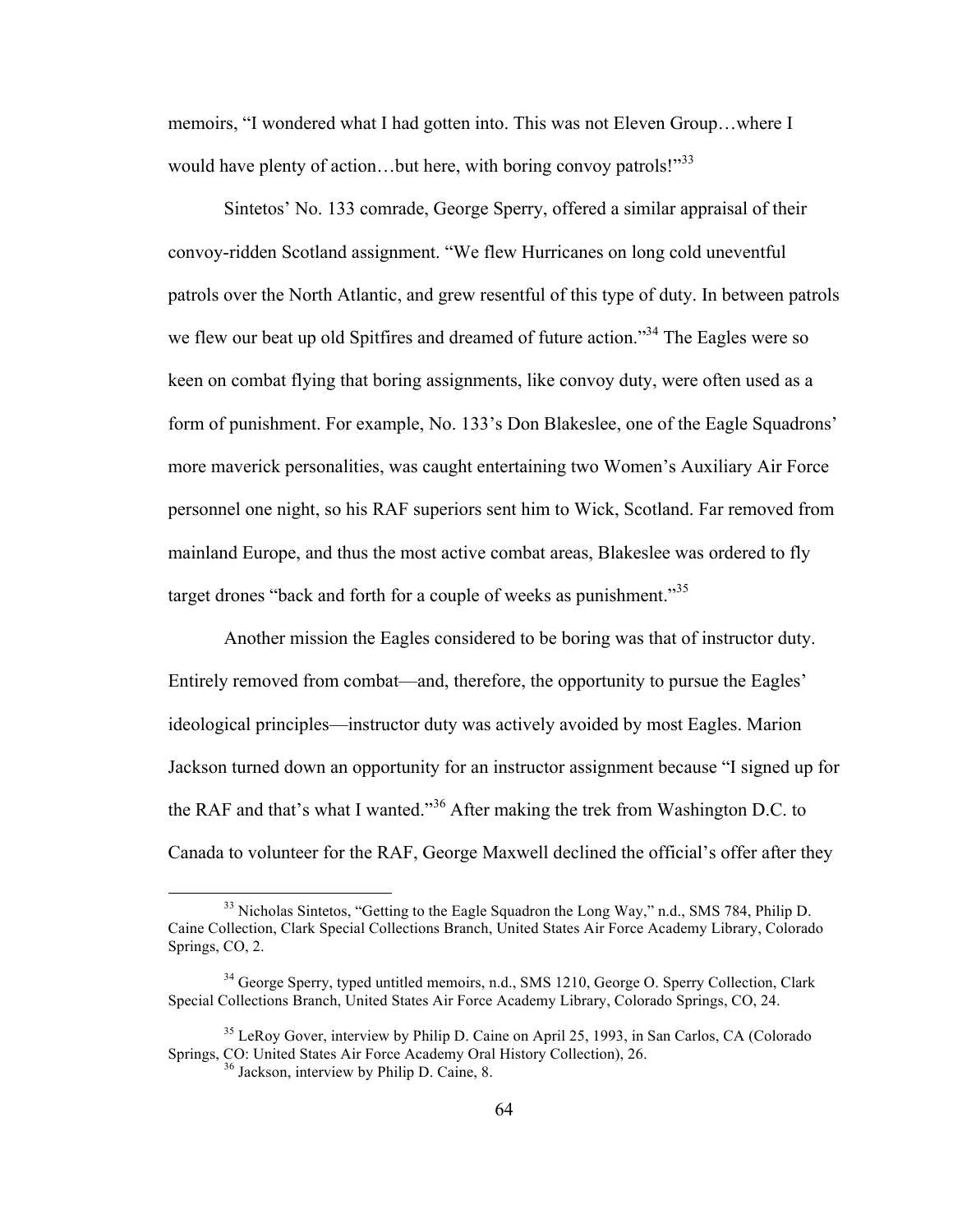informed him that he would be an instructor. He only returned to pledge his services when he learned he would train to be a combat pilot. $37$ 

Dominic Gentile was so frustrated after being initially assigned as an instructor pilot that he made a deliberate low pass over his base's control tower, knowing that such a prohibited act would result in a court martial. Since he had a stellar flying record, he reasoned that his punishment would be a transfer to a different unit, rather than a return to the United States. Fortunately for him, his logic proved sound, as the RAF transferred him to No. 133 which brought with it the increased likelihood of combat.<sup>38</sup> Arthur Roscoe noted that he was glad he did not volunteer through the Royal Canadian Air Force (RCAF), because he had heard that those who did were often assigned to instructor duty, or as Roscoe delicately put it, were "stuck" in Canada.<sup>39</sup>

Bert Stewart of No. 71 was one such pilot who was nearly "stuck" with instructor duty in Canada. Instead, the combat-motivated volunteer did everything in his power to avoid the assignment, even going so far as to stowing himself away on the next ship bound to England.<sup>40</sup> Despite being declared away without leave—a severely punishable offense—Stewart exclaimed, "I didn't want to be an instructor that wasn't why I went up

 <sup>37</sup> Caine, *The RAF Eagle Squadrons*, 270.

<sup>38</sup> Ibid., 190.

<sup>&</sup>lt;sup>39</sup> Arthur Roscoe, interview by Philip D. Caine on September 4, 1987, in Hollywood, CA (Colorado Springs, CO: United States Air Force Academy Oral History Collection), 6.

<sup>40</sup> Caine, *The RAF Eagle Squadrons*, 417.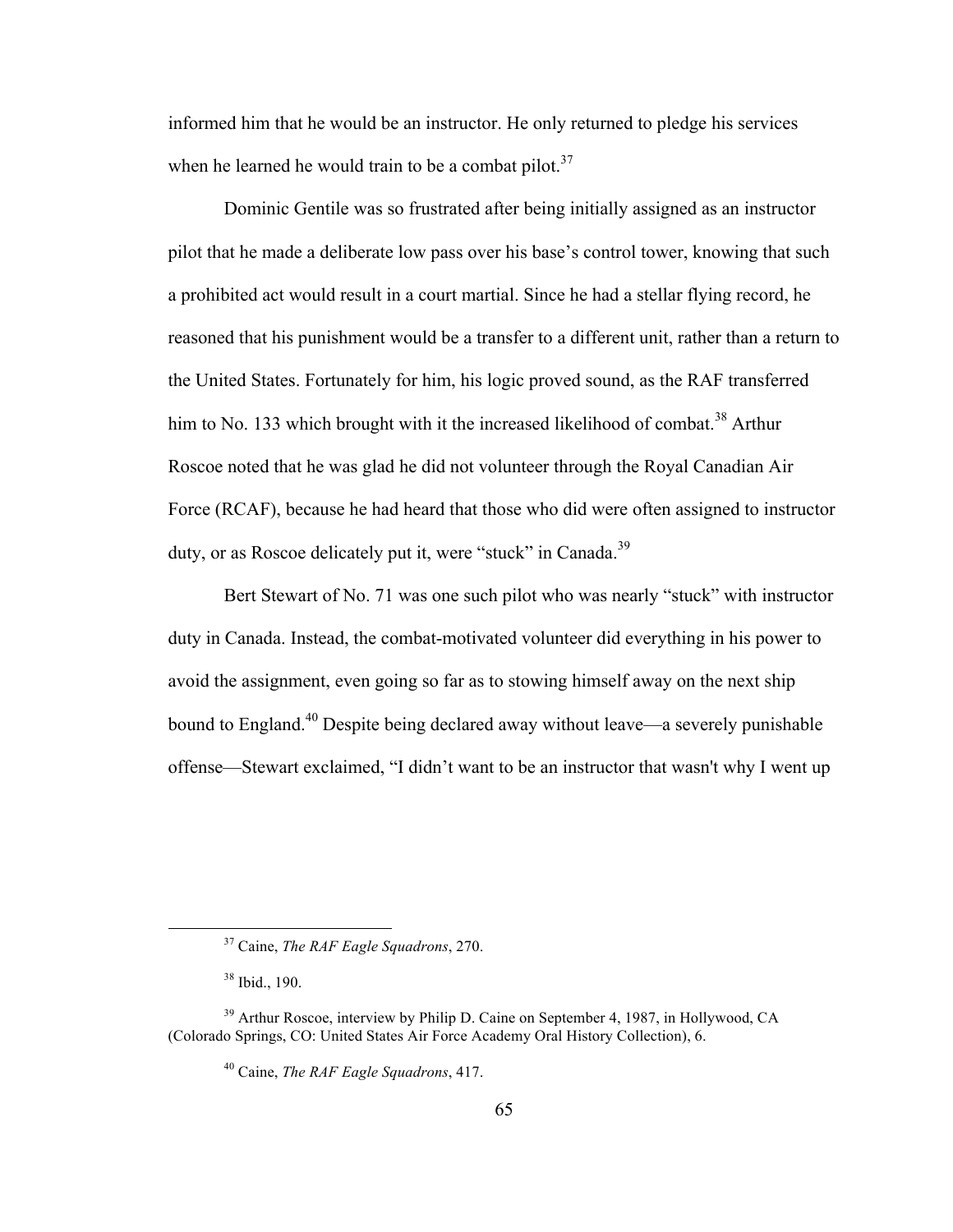there in the first place. I wanted to get in the Spits or Hurricanes, or some damn thing that would fly."<sup>41</sup> Fortunately for him, the RCAF declined to punish the American volunteer.

Carroll McColpin told his superiors that if he was not assigned to an operational fighter squadron, he would have preferred to "be sent home pronto."42 LeRoy Gover declined instructor duty, even when it was accompanied by a promotion to captain. The assignment "sounded O.K.," he wrote to his parents, "until I realized I would be off of operations and no more fighting."43 The ability to directly pursue ideological goals by way of combat operations was more important to Gover than an increase in pay and responsibility. "I'd rather be a captain of a fighter squadron than a general in a soft job," he declared.<sup>44</sup>

The Eagles' avoidance of and displeasure with noncombat missions especially undermines the notion that their initial motivation was primarily based on flying Spitfires and Hurricanes. If that were the case, it would reason that the Eagles would widely desire "boring" missions, such as convoy and instructor duty, because they would provide the same opportunity to fly Spitfires and Hurricanes, but without the inherent dangers of flying in combat. In fact, convoy and instructor duty would have granted the Eagles even more time in Spitfires and Hurricanes. Combat flying, in comparison, is characterized by

<sup>&</sup>lt;sup>41</sup> Bert Stewart, interview by Philip D. Caine on October 2, 1993, in San Diego, CA (Colorado Springs, CO: United States Air Force Academy Oral History Collection), 3.

 $42$  Carroll McColpin, response to questionnaire written by Philip D. Caine, March 20, 1991, SMS 784, Philip D. Caine Collection, Clark Special Collections Branch, United States Air Force Academy Library, Colorado Springs, CO.

<sup>&</sup>lt;sup>43</sup> LeRoy Gover, letter to Roy Gover, December 4, 1942, RAF Eagle Squadrons Collections, SMS 803, LeRoy Gover Collection, Clark Special Collections Branch, United States Air Force Academy Library, Colorado Springs, CO.

<sup>&</sup>lt;sup>44</sup> Gover, letter to Roy Gover.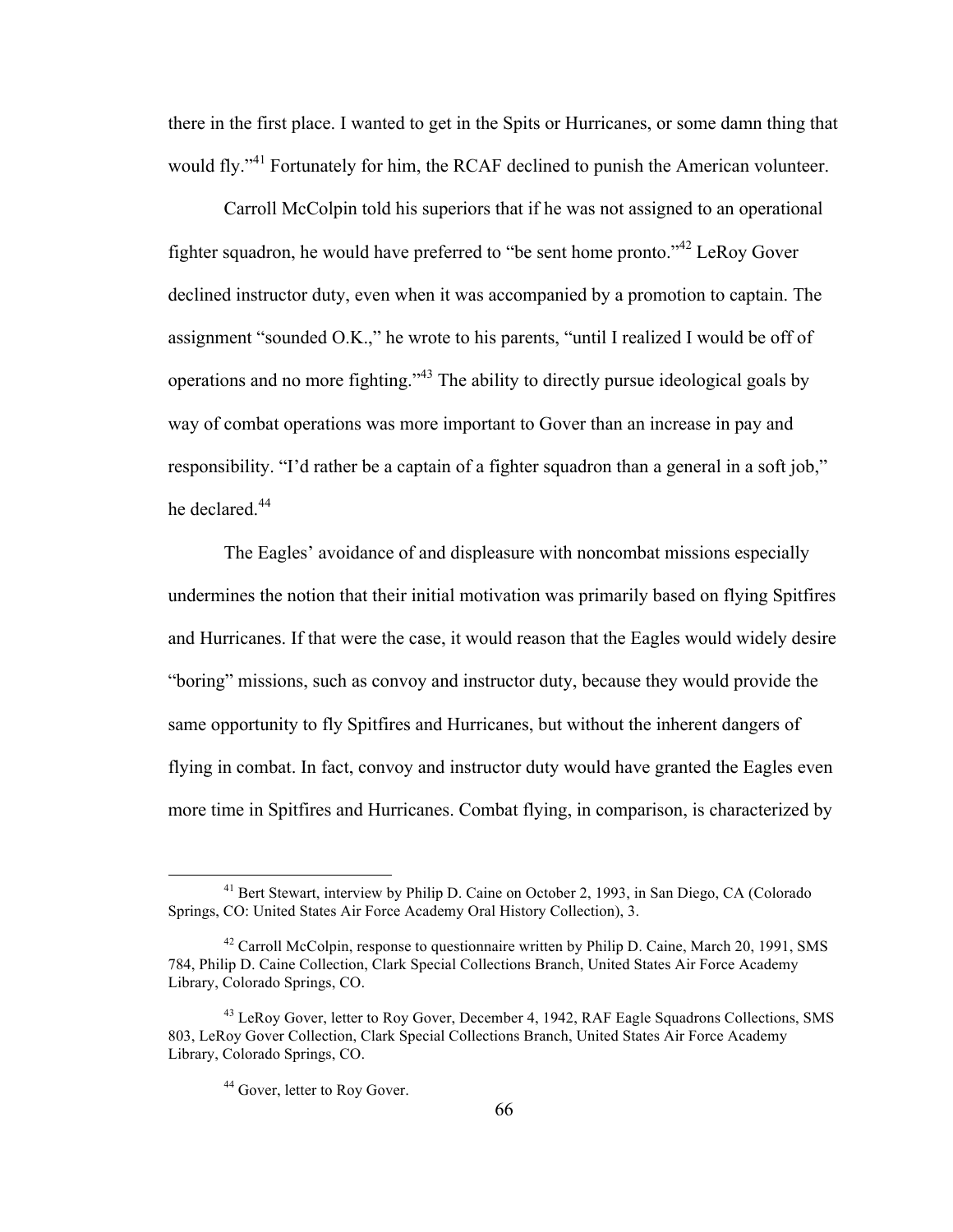high speeds, fast turns, and evasive maneuvers—all of which burn fuel at a higher rate that straight-and-level flying. As a result, combat sorties were typically shorter than convoy sorties, which consisted of flying at moderate speeds, and therefore, permitted longer, more fuel-efficient flights. Furthermore, many combat sorties were classified as scrambles, or last-minute attempts to intercept invading German aircraft. Often times, the Eagles were unable to make the intercept in time, resulting in a short flight.

The logbook of No. 121's Douglas Booth evidenced the disparity in flight hours between convoy and combat sorties. Beginning with his posting to No. 121 on August 25, 1941, continuing through his service in Malta, and then ending with his transfer to the USAAF, Booth flew a combined seventy-four convoy patrol and combat sorties. The average duration of his convoy patrols was 1 hour and 34 minutes, whereas the average duration of his combat sorties was just 1 hour and 6 minutes.<sup>45</sup> Given that convoy patrol offered Eagle Squadron pilots 50 percent more flying time, with significantly less risk to their lives, one would reason that they would prefer such missions—especially if one believes they were primarily motivated by a love of flying. In reality, however, the Eagles despised such missions, instead opting to risk their lives in the pursuit of ideological principles by engaging the enemy in combat. Their commitment to such principles was evident not only in their avoidance of noncombat flying, but also in their requests for transfers to more active combat zones when their units hit lulls in operations.

Arthur Donahue was one such Eagle who requested a transfer when combat became scarce. An early member of No. 71, joining the squadron in September 1940, Donahue's early admittance came as a result of his pre-existing RAF service. He was so

 <sup>45</sup> Douglas Booth, pilot logbook, July 17, 1941, MS 34, Douglas E. Booth Collection, Clark Special Collections Branch, United States Air Force Academy Library, Colorado Springs, CO.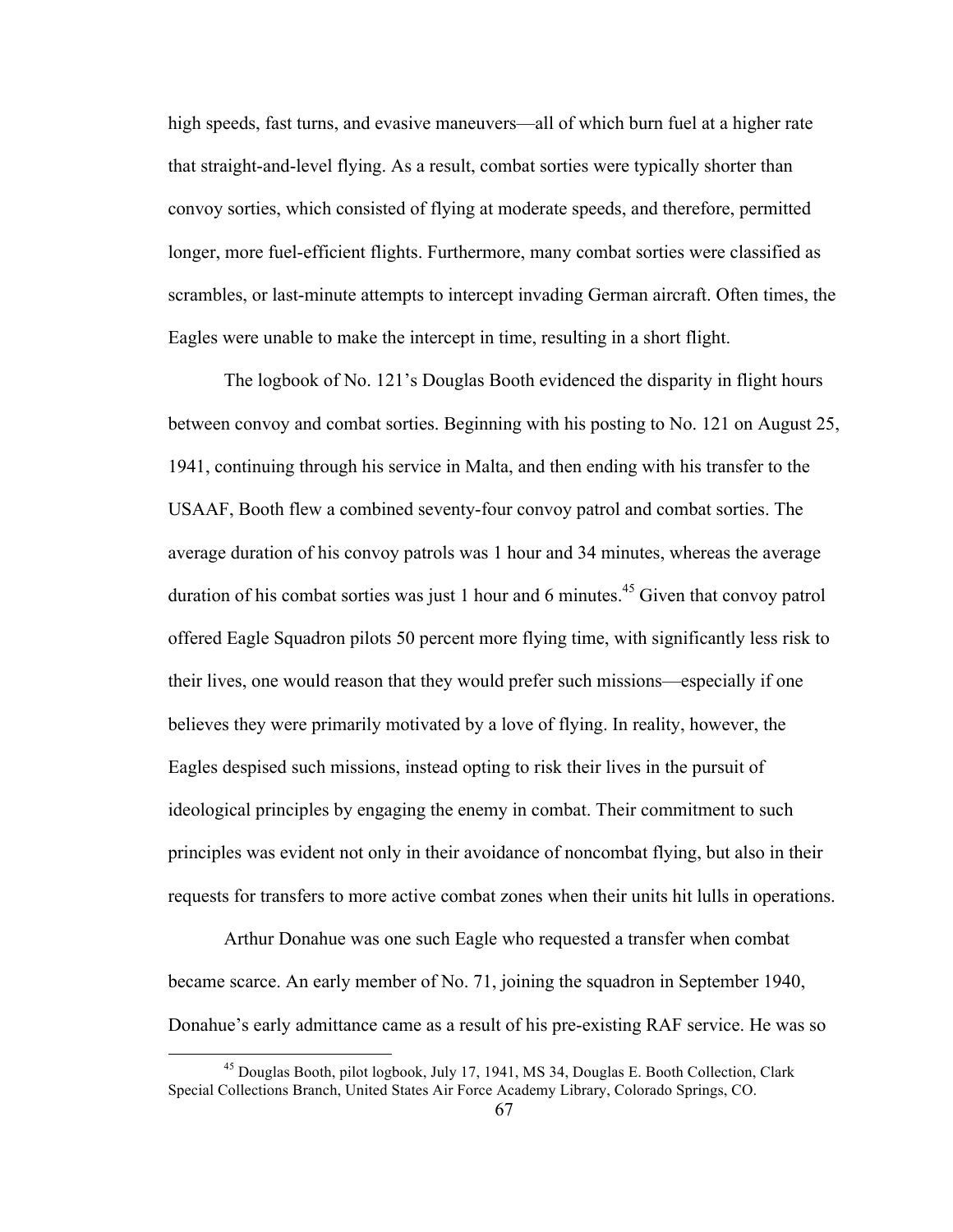eager to "fight Nazis over Europe" that he volunteered for the RAF before the Eagle Squadrons even existed—making sure to tell the RAF that "enlisted on the condition he would be a fighter pilot."<sup>46</sup> As a result, Donahue had weeks of combat experience before becoming an Eagle. Given that the No. 71 was in its nascent stage when he joined, the squadron was not quite ready for combat operations. This was unacceptable to the ideologically-motivated Donahue, however, so he almost immediately put in for a transfer to "a more active unit."<sup>47</sup> He was sent to Singapore, where he served honorably, before returning to England and tragically losing his life in 1942.<sup>48</sup>

In the wake of Pearl Harbor, many Eagle Squadron pilots requested a transfer to the Pacific, hoping to combat the Japanese. This patriotic fervor was evidently widespread in No. 121, as Gene Fetrow noted that "all the guys" in his squadron wanted to be transferred to "Japan or to the East."<sup>49</sup> But, in a reaction that perhaps suggests the primacy of combat flying over patriotism—in the realm of sustaining motivation—the concerns of Fetrow and his comrades were only eased when they were promised "to get plenty of action here." $50$ 

While No. 121, having been declared operational just seven months ago, needed promises of combat in December 1941, the older No. 71 had been regularly flying

 <sup>46</sup> Arthur Donahue, response to questionnaire written by Philip D. Caine, December 19, 1991, SMS 784, Philip D. Caine Collection, Clark Special Collections Branch, United States Air Force Academy Library, Colorado Springs, CO.

<sup>47</sup> Donahue, response to questionnaire written by Philip D. Caine.

<sup>48</sup> Caine, *Eagles of the RAF*, 73.

<sup>49</sup> Fetrow, interview by Philip D. Caine on October 15, 1988, 3.

 $^{50}$  Ibid.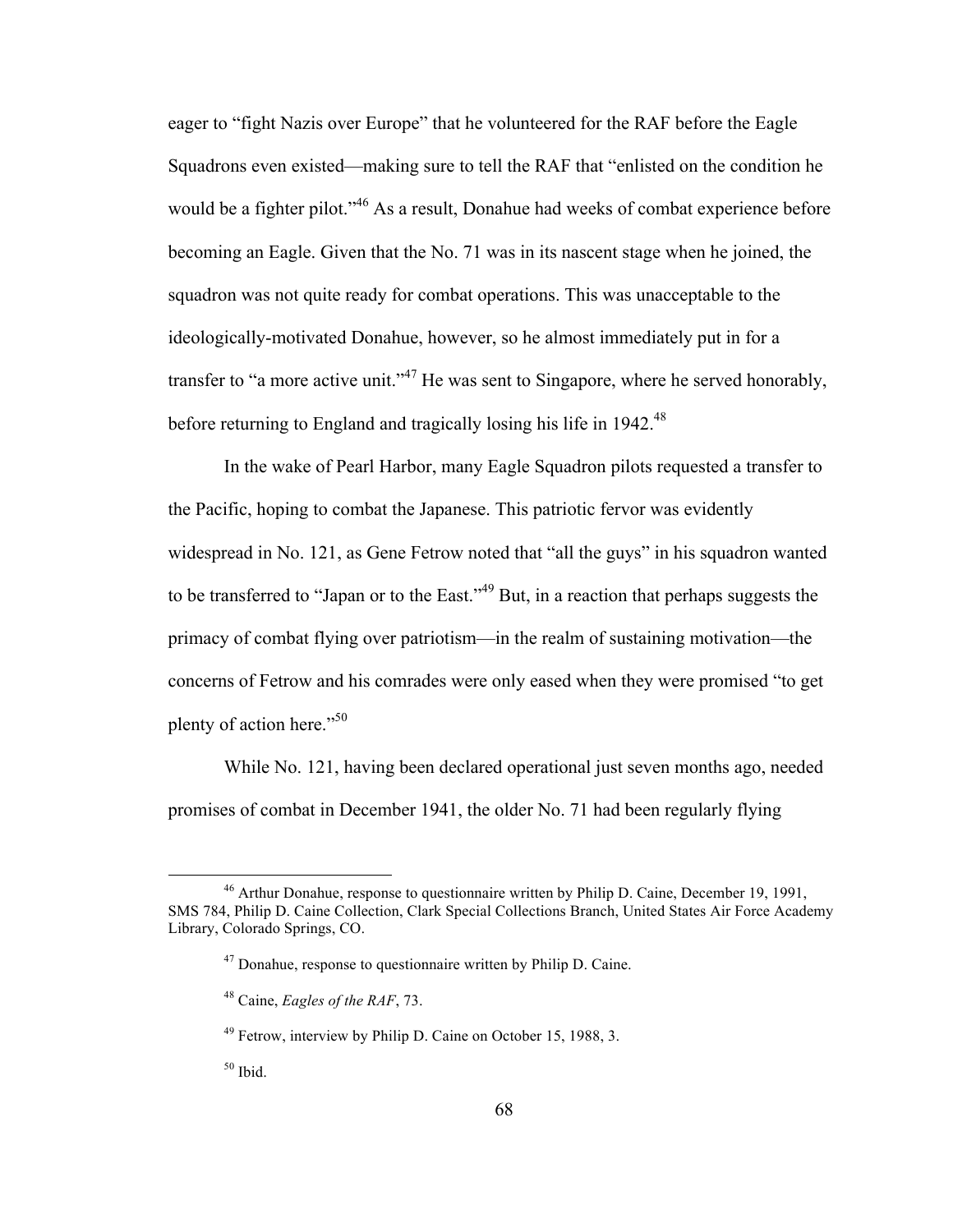combat sorties in 11 Group—the sector tasked with the defense of southeast Britain. As this area was the nearest to mainland Europe—and, not to mention, contained London— 11 Group was the most active combat zone in the RAF. In accordance with RAF policy that intended to mitigate aircrew combat fatigue, Fighter Command ordered No. 71 to transfer to the quieter 12 Group in late 1941. Despite having already exceeded the maximum six-month period in combat, the pilots of No. 71 refused. Acting upon the wishes of his men, Chesley Peterson—now commanding the squadron—personally appealed to 11 Group's commander, Air Vice-Marshall Trafford Leigh-Mallory, to continue fighting in Great Britain's most vital sector. Unfortunately for the Eagles, Leigh-Mallory "was absolutely adamant and he wouldn't do it."<sup>51</sup>

Further underscoring the depth of their ideological sustaining motivation, Peterson did not take no for an answer. In a flagrant breach of basic military customs and courtesies, Peterson skipped the chain of command and "went over to Fighter Command and asked to see Sholto," referring to Air Marshal William Sholto Douglas, commander of all RAF Fighter Command.<sup>52</sup> There, Peterson pleaded to one of the RAF's highestranking officers that "these were American pilots that had come over here to fight and they wanted to stay in the fighting area."<sup>53</sup> Surprisingly, Douglas permitted No. 71 to remain in 11 Group, where the ideological Eagles were able to continue their desired combat operations.

 <sup>51</sup> Peterson, interview by Philip D. Caine, 14–15.

 $52$  Ibid., 15.

<sup>&</sup>lt;sup>53</sup> Chesley Peterson, narrative tape prepared for Philip D. Caine on June 10, 1987, (Colorado Springs, CO: United States Air Force Academy Oral History Collection), 6.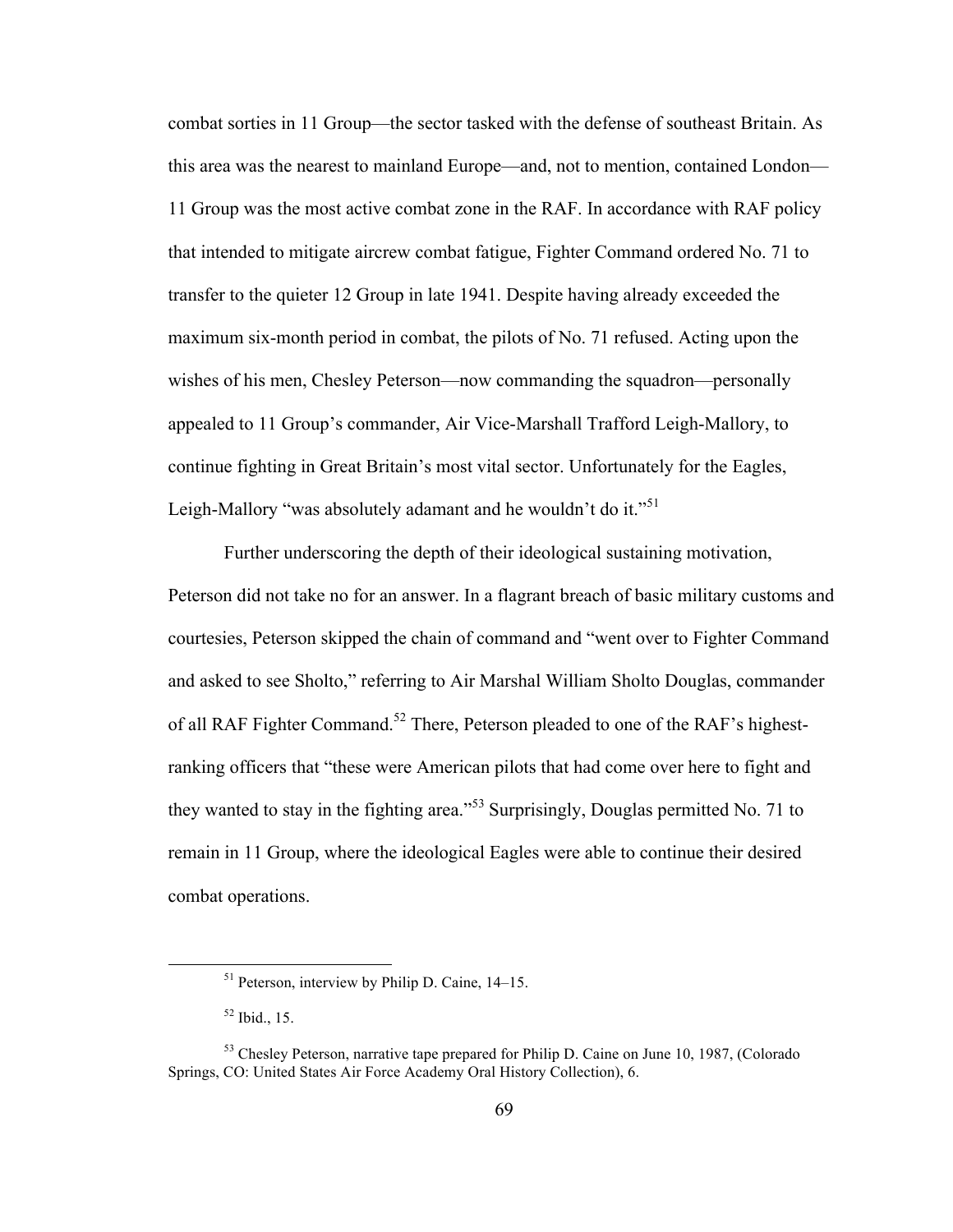For some Eagles, not even the defense of Great Britain offered them the combat operations they desired. After all, in the period between the Battle of Britain and Operation Overlord, Germany was on the defensive in Western Europe. Having given up hope of invading Great Britain, Hitler's forces directed the bulk of their attention eastward, toward the Russian threat. But while Me 109s dueled Spitfires over the English Channel and while German infantrymen fought through the streets of Stalingrad, an equally fierce war was being waged on a small island in the Mediterranean—Malta.

With its centrally-located position in the Mediterranean, the island of Malta was one of the most important strategic points in Europe. Its aircraft were in range of "every theatre of war in the Mediterranean," thus granting the British a base from which vital supply, interdiction, and reconnaissance missions could be operated.<sup>54</sup> From an interdiction standpoint, Malta-based aircraft wreaked havoc on Axis shipping, which was direly needed for their North African campaigns. From May to November 1941, RAF Swordfish torpedo bombers flown from Malta destroyed 110,000 tons of enemy shipping, on top of a further 130,000 tons damaged.<sup>55</sup> Royal Navy submarines joined in the damage inflicted to the Axis supply campaign. Due to their operations, Axis "supplies to Libya wilted and for a time virtually ceased.<sup>56</sup> The Italian Navy was even forced to utilize "almost their entire battle fleet to escort one important convoy across" the Mediterranean.<sup>57</sup>

 <sup>54</sup> Air Ministry, *The Air Battle of Malta: The Official Account of the R.A.F. in Malta, June 1940 to November 1942* (London: His Majesty's Stationery Office, 1944), 7.

<sup>55</sup> Air Ministry, *The Air Battle of Malta*, 39.

<sup>56</sup> Ibid., 40.

 $57$  Ibid.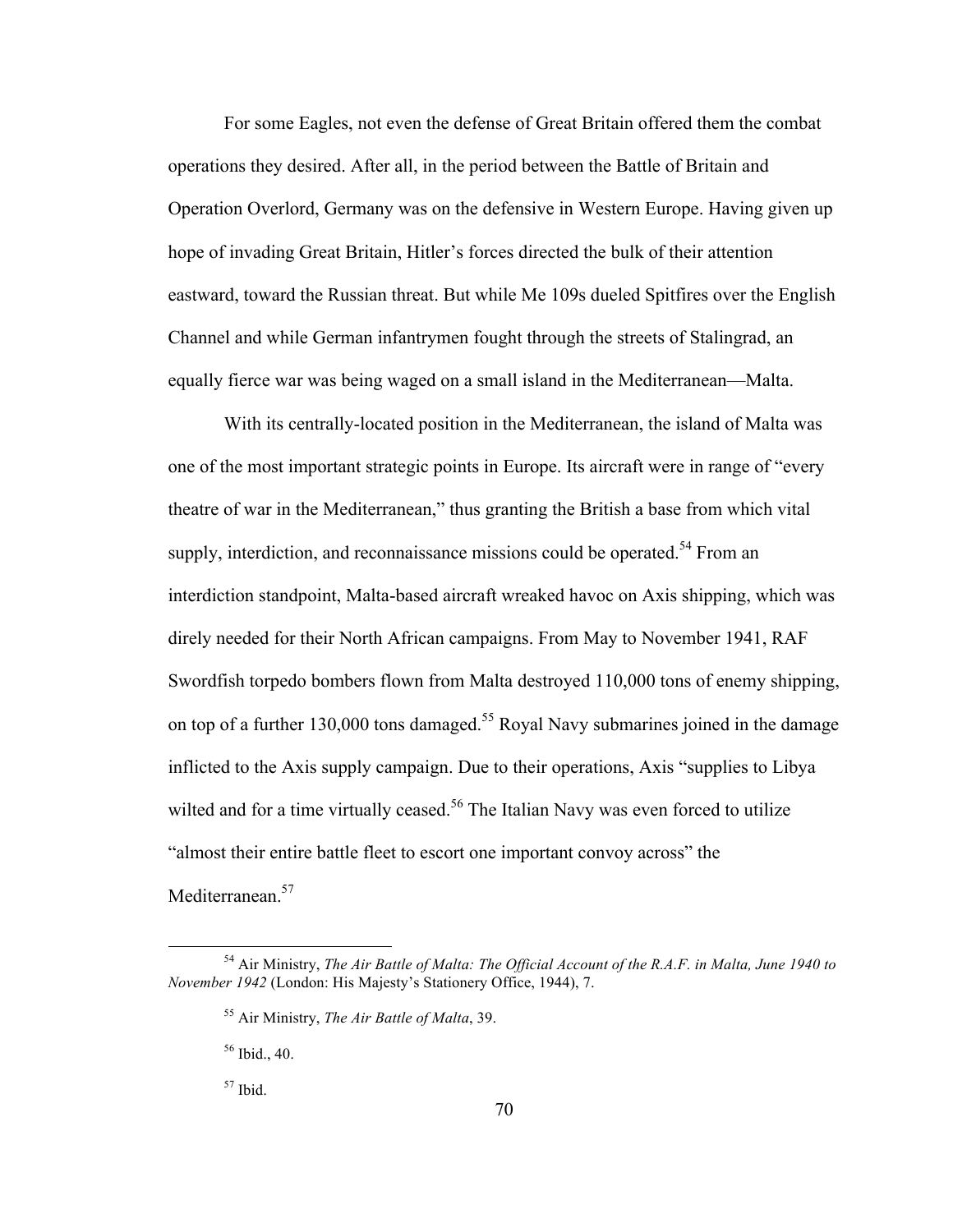Within the realm of reconnaissance as well, Malta offered Great Britain an immense strategic advantage. Malta-based aircraft were capable of reconnoitering enemy forces in "Italy, Sicily, North Africa and the Greek Archipelago," which was especially valuable when the focus of the Allied war was in those exact areas, as was the case before Operation Overlord.<sup>58</sup> In fact, tactical reconnaissance for the Allied campaign in North Africa was solely supplied by Malta-based aircraft. Since the island was the only Allied base from which such reconnaissance and interdiction raids could be flown, Malta's strategic impact upon World War II was immense. In fact, the RAF's official account on the Battle of Malta, *The Air Battle of Malta*, argued that had it not been for the British colony, "Rommel in 1942 might well have pressed on to Alexandria."<sup>59</sup>

Given the strategic value of Malta to the Allies, the Axis powers devoted considerable time and energy towards neutralizing the Mediterranean island. Beginning on January 16, 1941, Italian and German forces battered Malta almost continuously until Field Marshal Erwin Rommel was ejected from El Alamein in November 1942. According to the RAF, over 14,000 tons of bombs were dropped in that time frame.<sup>60</sup> In fact, Malta was bombarded so heavily that King George VI awarded the entire island the George Cross—the civilian equivalent to the Victoria Cross, the nation's highest military award for gallantry in battle.<sup>61</sup> In April 1942 alone, the peak of German bombardment,

 $\overline{a}$ 

 $60$  Ibid., 8.

 $61$  Ibid., 61.

<sup>58</sup> Ibid., 7.

 $59$  Ibid., 9.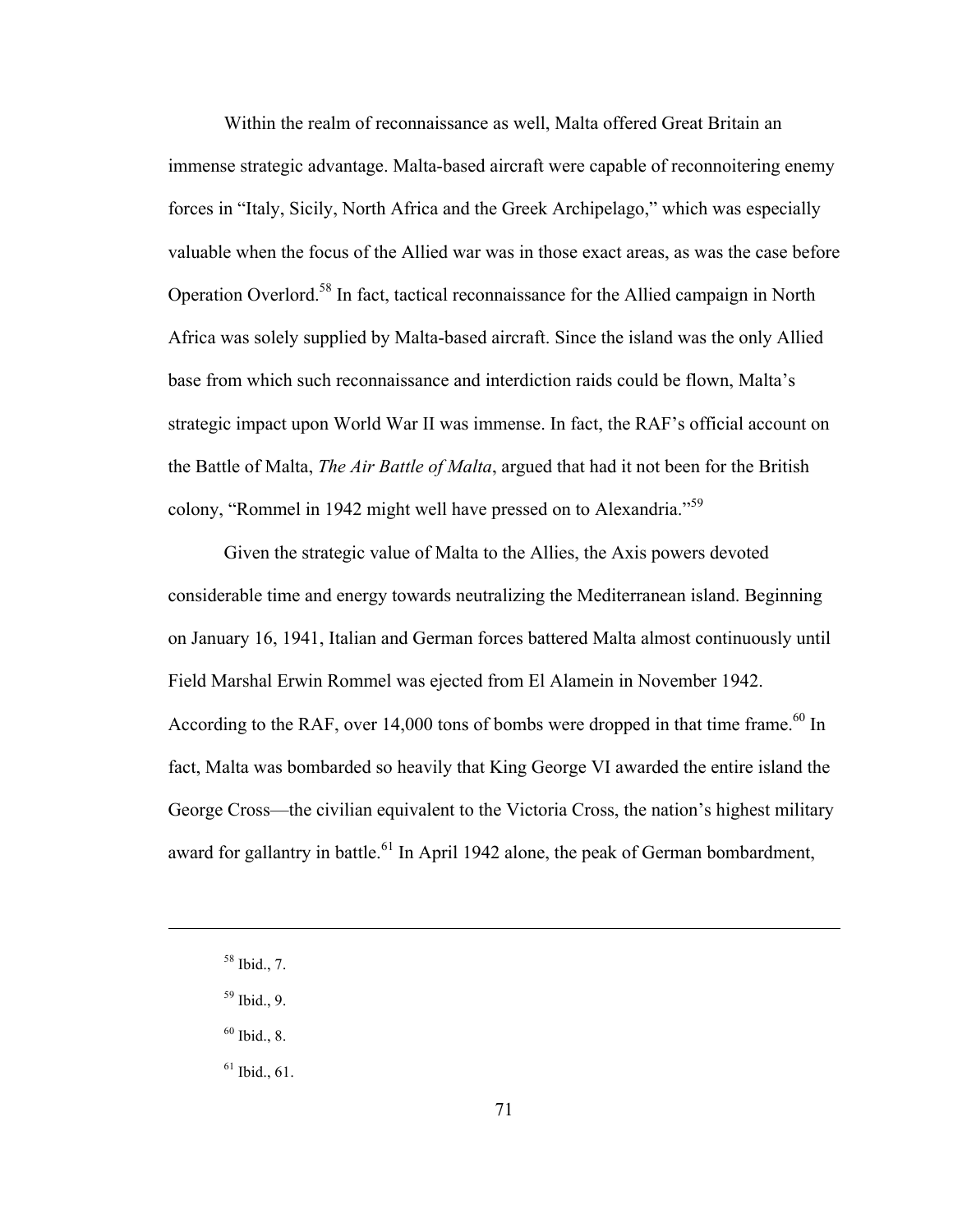the Luftwaffe flew as many as four hundred sorties a day en route to dropping 6,278 tons of bombs in total. 62

Further evidencing the Eagles' desire for combat, it was at this peak of April 1942 when many of the Malta transfers arrived on the island. The Eagles immediately noticed the rapid pace of operations. After taking off from the deck of the USS *Wasp* and landing on the besieged island, Reade Tilley and Douglas Booth were greeted by 306 Luftwaffe bombers, which quickly rendered their Spitfires unserviceable.<sup>63</sup> A British pilot, attempting to describe the "tempo of life" in Malta, encapsulated the reason so many Eagles transferred to the strategic stronghold of the Mediterranean. "One lives here only to destroy the Hun and hold him at bay," the pilot remarked, "everything else, living conditions, sleep, food, and all the ordinary standards of life have gone by the board. It all makes the Battle of Britain and fighter sweeps seem like child's play in comparison but it is certainly history in the making, and nowhere is there aerial warfare to compare with this." $64$ 

This pilot's description of Malta captured the essence of the Eagles' sustaining motivation. They were driven to remain in RAF service by the opportunity to combat Great Britain's enemies in the air—the greater the significance to the war effort, the greater their motivation. Within this context, the fourteen Eagles who requested transfers to Malta did not do so accidentally. In fact, the Eagle Squadrons had a widespread understanding of Malta's strategic significance and concomitant high operations tempo.

 $62$  Ibid., 40.

 $63$  Ibid., 61.

 $64$  Ibid., 67.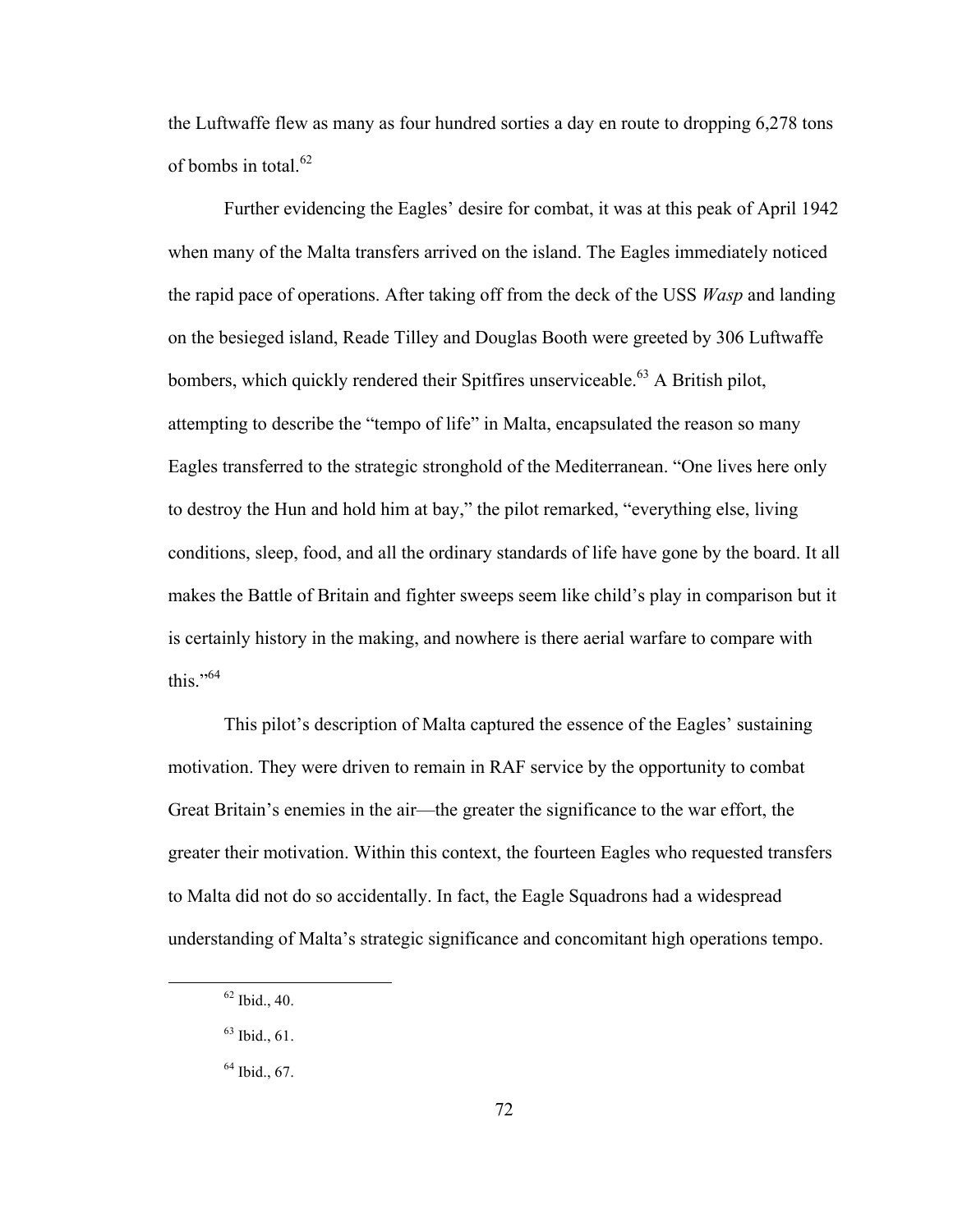Leo Nomis declared that "if you wanted some action, you'd just go to Malta. You didn't have to do anything except go there."<sup>65</sup> Jackson Mahon of No. 121 likened operations in Malta to those of the Battle of Britain. He credited such constant combat as the reason that "quite a number of our squadron signed up to go down there."<sup>66</sup> Arthur Roscoe understood how Malta's strategic implications led to intense combat. Since "everything in between, on both sides, was all Axis controlled," Roscoe explained, any Allied force "that came into the Mediterranean was automatically under attack."<sup>67</sup> Such constant pressure exerted upon the RAF made for high casualties. Roscoe heard that "three months was the average life span of a fighter pilot" in Malta, but he requested the assignment all the same.<sup>68</sup>

For the Eagles who volunteered to serve in Malta, their decisions were centered on the desire for combat. "I was anxious to get more action," Reade Tilley of No. 121 said, "and Malta was where it was. I volunteered and so did my buddy, Tiger Booth."<sup>69</sup> In England, Tilley was frustrated with the combat formation employed by the RAF, called the line astern. Consisting of four aircraft aligned single-file along their longitudinal axes, the line astern was a "strictly defensive formation," Tilley argued.<sup>70</sup> "You were so busy"

<sup>&</sup>lt;sup>65</sup> Leo Nomis, interview by Philip D. Caine on August 31, 1987, in Sherman Oaks, CA (Colorado Springs, CO: United States Air Force Academy Oral History Collection), 27.

<sup>66</sup> Jackson "Barry" Mahon, interview by Philip D. Caine on September 4, 1987, in Hollywood, CA (Colorado Springs, CO: United States Air Force Academy Oral History Collection), 5.

<sup>67</sup> Roscoe, interview by Philip D. Caine, 12.

 $68$  Ibid., 12.

 $69$  Reade Tilley, interview by Philip D. Caine on unknown date, in Colorado Springs, CO (Colorado Springs, CO: United States Air Force Academy Oral History Collection), 37.

 $70$  Tilley, interview by Philip D. Caine, 20.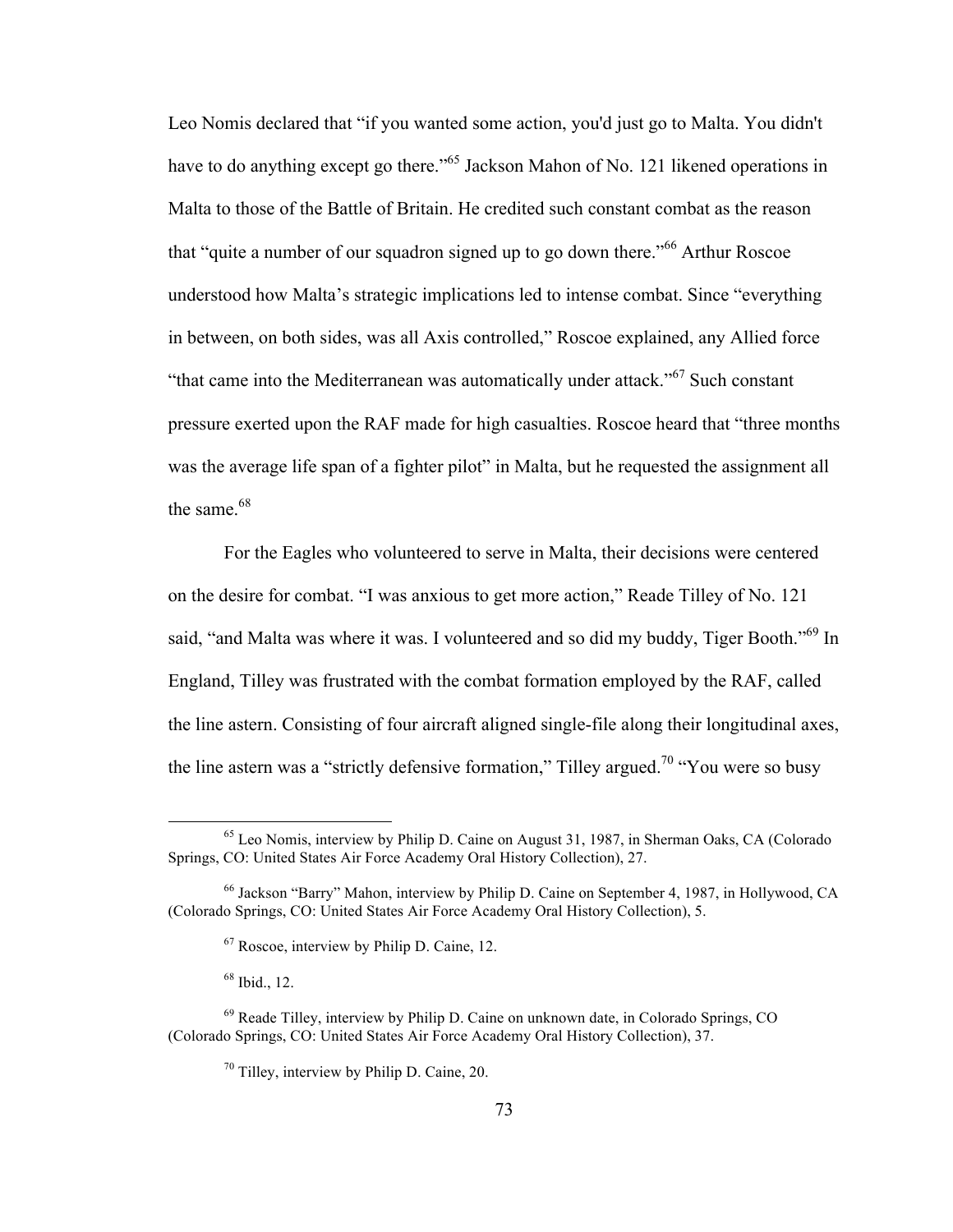trying not to run into the guy ahead of you," he explained, "that you didn't have much time to look around for the enemy."<sup>71</sup> The resulting lack of combat, combined with the stories of hundreds of German aircraft taking to the skies over Malta, was enough to convince Tilley to transfer.

Leo Nomis requested a transfer during a lull in No. 71's combat operations. His squadron was stood down in preparation for a transfer to Russia—the mysterious assignment for which his squadron-mate, Harold Strickland, volunteered—but when a German U-boat sunk the ship carrying their Spitfires, the RAF cancelled the assignment and No. 71 was left without any aircraft.<sup>72</sup> Despite this lull occurring in summer  $1942$ just before the USAAF arrived in Europe, which almost assuredly promised continued combat in the near future—Nomis requested a transfer so that he could resume combat operations. Harold Strickland said his friend, Arthur Roscoe, volunteered for Malta because he was "keenly disappointed by the absence of 109's" and was unmistakably aware that such enemy aircraft were plentiful in Malta.<sup>73</sup> George Sperry offered similar insight into the motivation of his Malta-bound friends, as he noted that "Fred Scuddy and Putnam requested transfers to Malta—where the action was centered, and received their posting within a few days."<sup>74</sup>

 $71$  Ibid.

<sup>72</sup> Nomis, interview by Philip D. Caine, 25.

<sup>&</sup>lt;sup>73</sup> Strickland, untitled memoirs, 22.

<sup>74</sup> George Sperry, letter to Vern Haugland, March 10, 1975, SMS 1210, George O. Sperry Collection, Clark Special Collections Branch, United States Air Force Academy Library, Colorado Springs, CO, 6.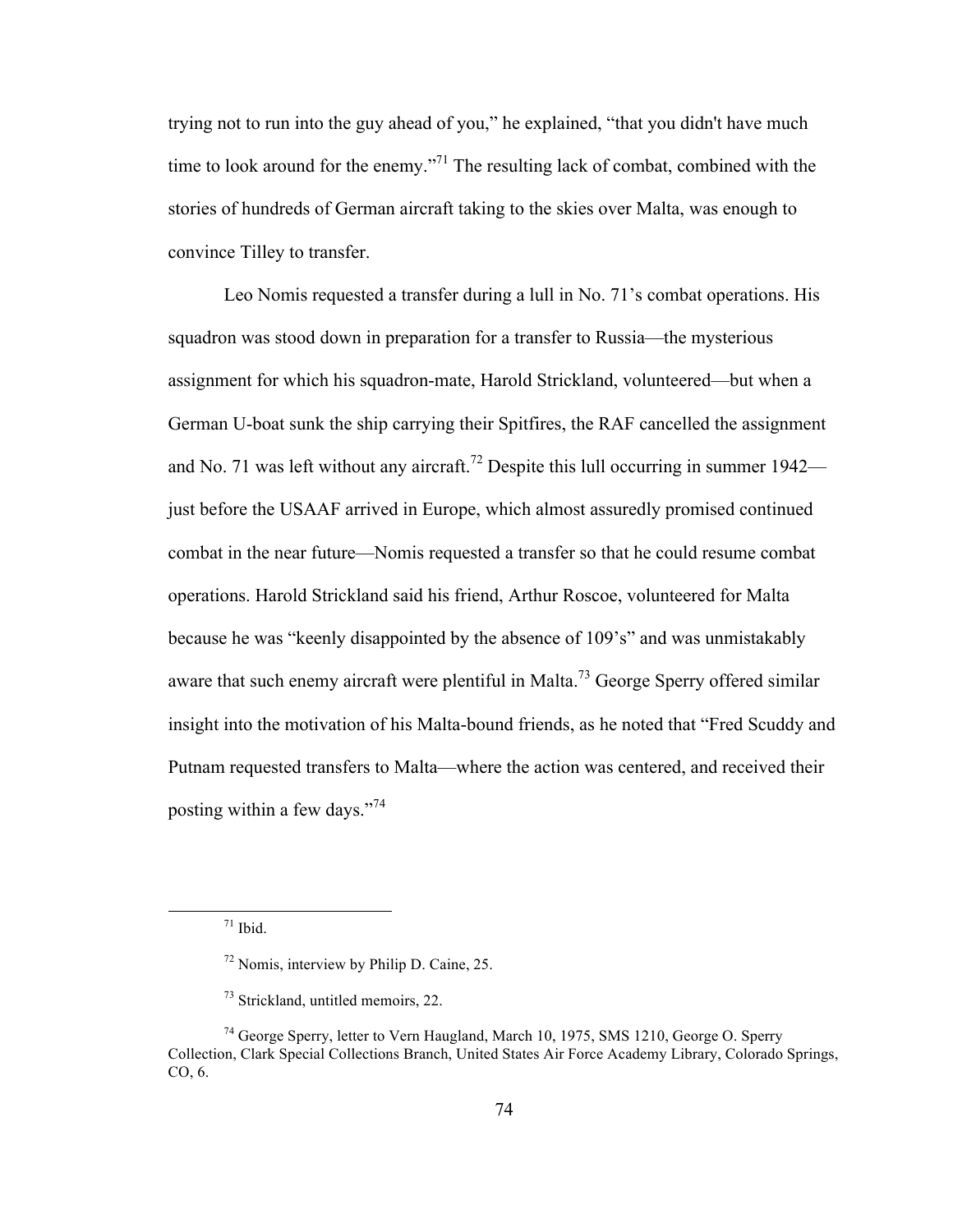Once in Malta, these Eagles personally attested to the frenetic pace of operations on the island. Arthur Roscoe said that, in response to the German bombers that came in "40 and 50 plus raids a day, seven or eight times a day," he and his fellow RAF pilots flew "four or five times" a day.75 Nicholas Sintetos' decision to transfer to Malta proved worthwhile, as he declared that he saw much more combat on the island than in Great Britain.<sup>76</sup> In his diary, Reade Tilley described operations as "gloriously hectic" on the island.<sup>77</sup> "Malta is undoubtedly the hot spot for air war," he continued, "the greatest air battles in the history of the world have been going on over the Island  $\ldots$  .<sup>78</sup>

Tilley even said that combat in Malta was so manic, the RAF was forced to change its tactics on attacking bombers. The existing plan was to attack in the previouslymentioned line astern formation, but since this single-file shape limited offensive fire to just the lead aircraft, the RAF needed an alternate plan. It simply took too long for a single Spitfire to shoot down a Junker 88—"four or five seconds, or six maybe," Tilley claimed—when surrounded by German fighters that outnumbered it "five or ten, occasionally twenty to one."79 Opting instead for a line abreast formation, with four Spitfires aligned wingtip-to-wingtip, the RAF fighters were better able to concentrate their fire "and this worked very effectively," Tilley confirmed.<sup>80</sup>

 <sup>75</sup> Roscoe, interview by Philip D. Caine, 14, 15.

<sup>76</sup> Nicholas Sintetos, interview by Philip D. Caine on April 17, 1993, in San Bernardino, CA (Colorado Springs, CO: United States Air Force Academy Oral History Collection), 25.

<sup>77</sup> Reade Tilley, diary of Reade Tilley, April 20, 1942, MS 58, Reade F. Tilley Collection, Clark Special Collections Branch, United States Air Force Academy Library, Colorado Springs, CO, 7.

<sup>&</sup>lt;sup>78</sup> Tilley, diary of Reade Tilley, 7.<br><sup>79</sup> Reade Tilley, interview by unknown party on unknown date, in Maxwell Air Force Base, AL (Colorado Springs, CO: United States Air Force Academy Oral History Collection), 12.

<sup>80</sup> Tilley, interview by unknown party, 12.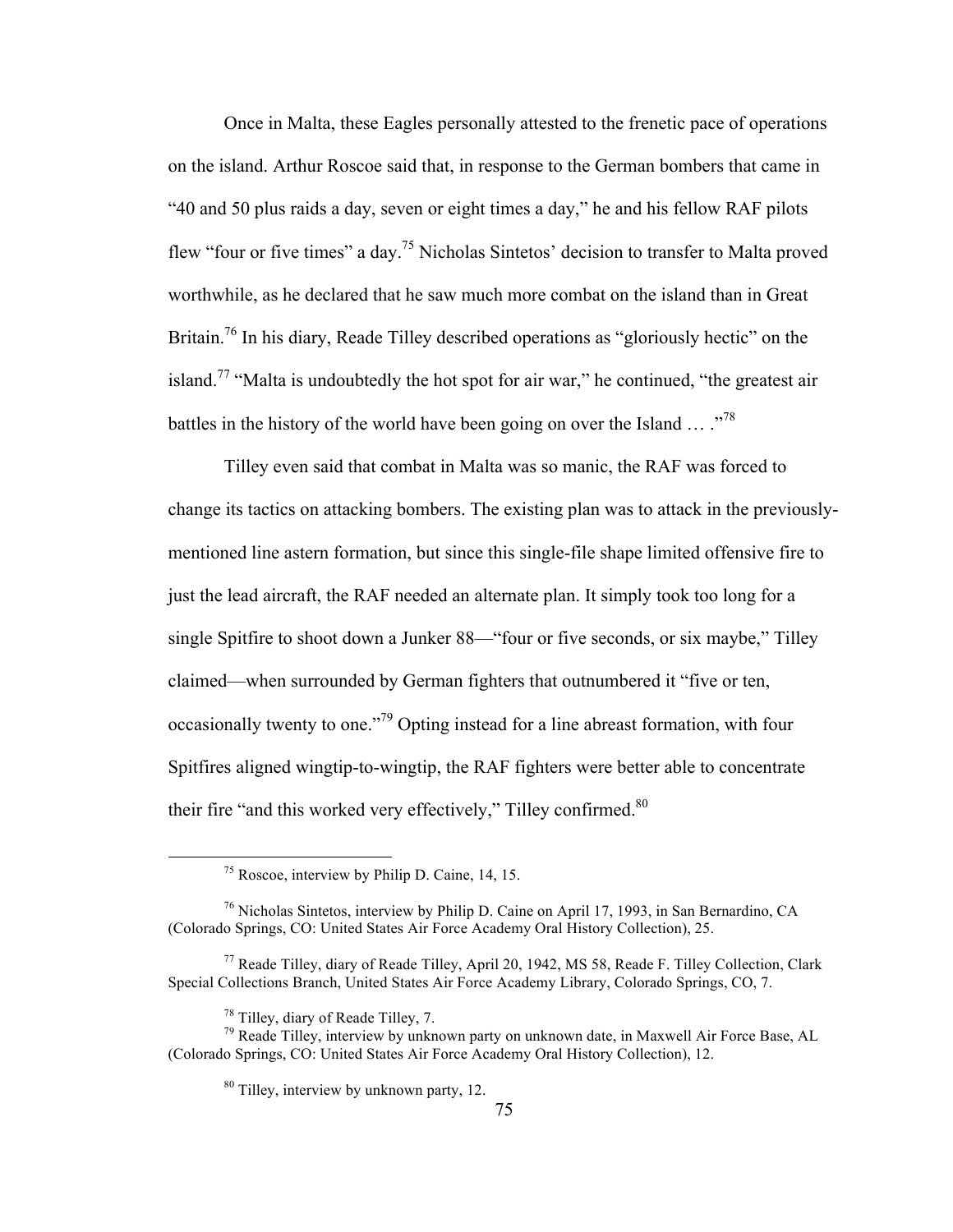Given that Malta was the most active combat zone within the RAF's area of operations—not to mention one of the most strategically important areas in Europe at the time—these Eagles' voluntary decisions to fly there represented an especially profound desire to engage their enemy. Furthermore, as the most direct means available to defending Great Britain and defeating Germany, such a desire indicated the depth of these Eagles' ideological sustaining motivation. Arthur Roscoe demonstrated this mindset when he explained the challenge of confirming aerial kills in Malta.

With hundreds of aircraft engaged in chaotic maneuvering, and seldomly in concerted squadron action, aerial combat in Malta was not conducive to diligently tracking kill counts. "If an enemy plane was seen to go in, who knew whose it was, you could only report the time and place," Roscoe explained in his memoirs.<sup>81</sup> As a result, it was difficult for pilots to amass kill counts, but he cared little for such superficial rewards. "Our job was to defend the island," Roscoe wrote, "not to worry about big scores."<sup>82</sup> In all, thirty-four Eagles requested transfer to more active combat zones. Frustrated by their first winter in Great Britain, which precluded combat operations, more than an entire squadron's worth of Eagles volunteered to relocate to areas of increased action.

A profound, if not alarming, demonstration of the Eagles' dedication to combat was the way some viewed the death of their comrades. Rather than expressing sadness when their friends were killed, some Eagles viewed the tragedy as a hindrance to the

 $\overline{a}$ 

<sup>81</sup> Arthur Roscoe, "Reflections on Malta," summer 1942, SMS 784, Philip D. Caine Collection, Clark Special Collections Branch, United States Air Force Academy Library, Colorado Springs, CO, 10.

<sup>82</sup> Roscoe, "Reflections on Malta," 10.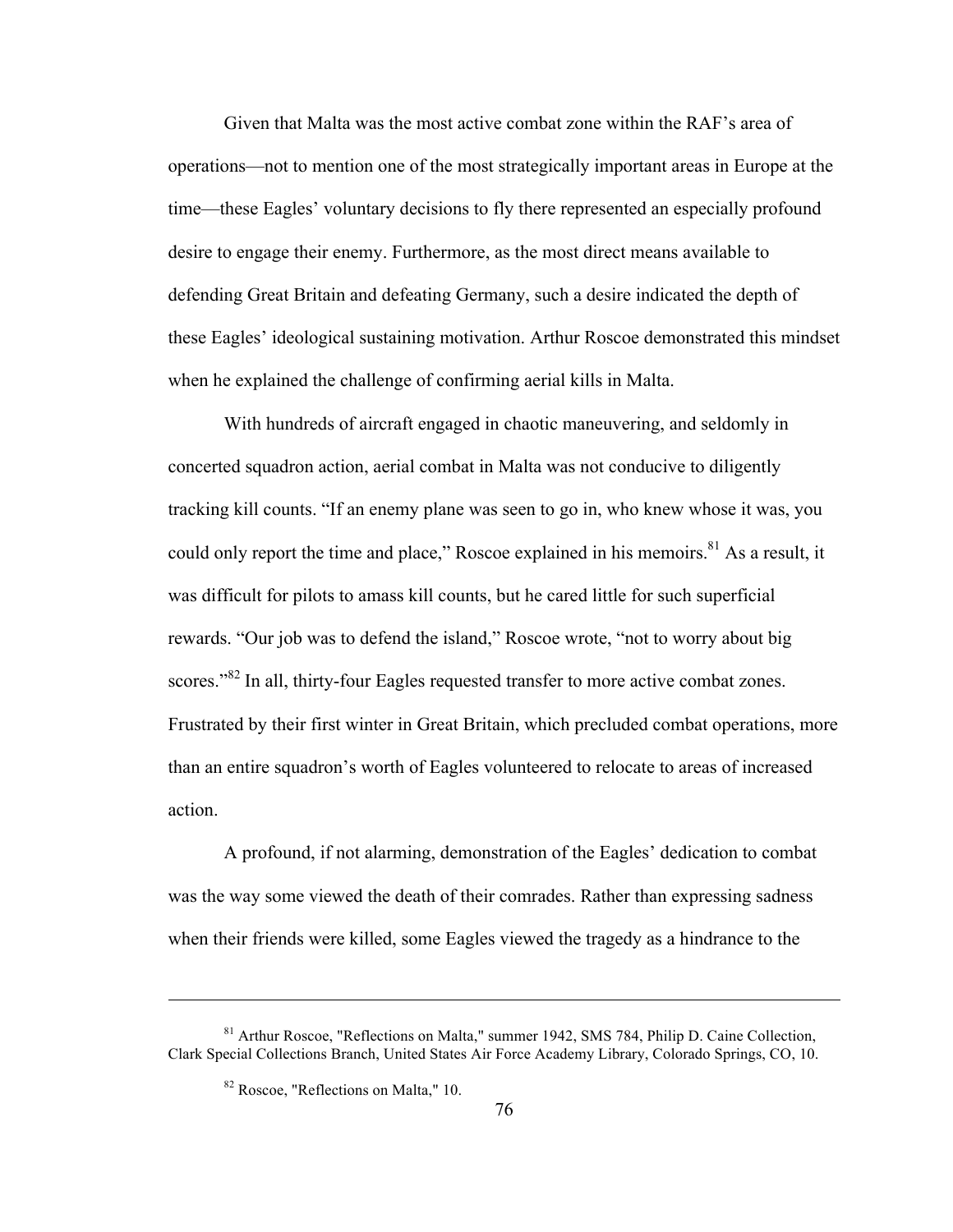mission. "You have got to really forget about" the death of a friend, Steve Pisanos said. He continued, "It is going to affect your aggressiveness, your attitude against the enemy; by getting involved with some folks like that you could really not act properly up there $"3$ 

Along the same vein, many Eagles even considered attendance at funerals to be an unnecessary distraction from the mission. LeRoy Gover of No. 133 despised the RAF's mandatory funeral attendance for causing him to dwell on the losses of his friends. "You all had to go to a goddamn funeral and all this solemn marching and all this stuff," Gover complained.<sup>84</sup> "That'd get you thinking," he continued, which he considered to be a distraction from his job as a fighter pilot. He contrasted the RAF's approach to funerals with that of the USAAF, which he said "did it right."<sup>85</sup> When a pilot was killed in American service, "that was the end of it. There was no funeral, there was nothing," Gover explained, "they had them but you didn't go. They didn't tell you where or when or nothing else."<sup>86</sup> Edwin Taylor shared in Gover's outlook on funerals. "I didn't want to do that anymore," Taylor said. "I just didn't think it was necessary to do it." $87$ 

Aside from their professed desires for combat—even to the extent of requesting transfers to Europe's most active combat zone—many Eagles directly cited ideological

<sup>&</sup>lt;sup>83</sup> Steve Pisanos, interview by Philip D. Caine on September 2, 1987, in San Diego, CA (Colorado Springs, CO: United States Air Force Academy Oral History Collection), 65.

<sup>&</sup>lt;sup>84</sup> Gover, interview by Philip D. Caine on April 25, 1993, 15.

<sup>85</sup> Ibid.

<sup>86</sup> Ibid.

<sup>&</sup>lt;sup>87</sup> Edwin Taylor, interview by Philip D. Caine on April 20, 1993, in San Clemente, CA (Colorado Springs, CO: United States Air Force Academy Oral History Collection), 44.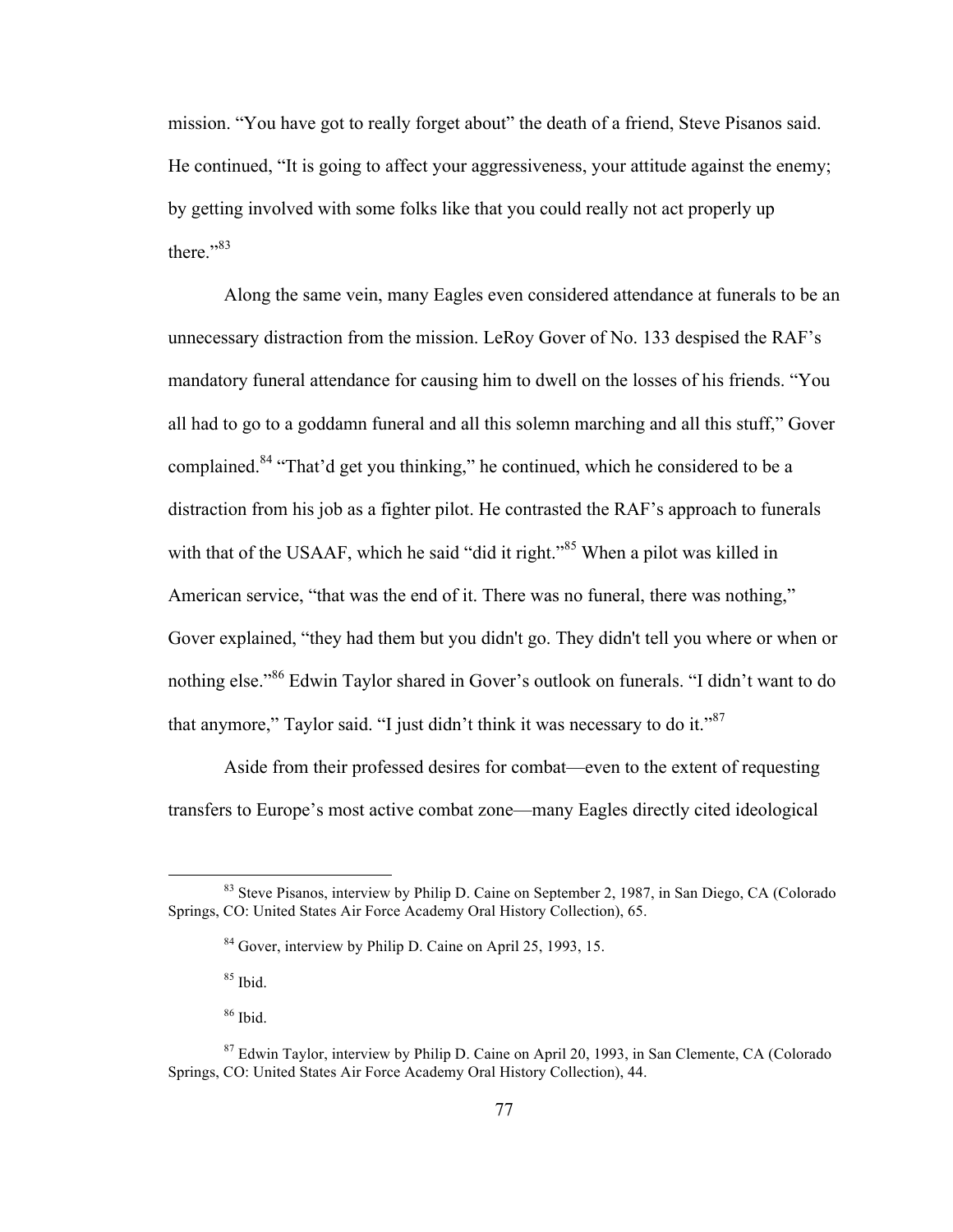principles as sources of their sustaining motivation. Wilson Edwards refused an opportunity to return to the United States. because "I was over there to do a mission and whatever I could."<sup>88</sup> When questioned by his mother on his feelings toward an eventual transfer to the USAAF, Robert Pewitt of No. 133 cited ideological principles as the reason for his indifference toward the subject. "No one knows how or when it will be done," Pewitt replied, "in the meantime, I will stay in the R.A.F. because, after all, we are after a common enemy."<sup>89</sup> "The sacrifice may be great," Pewitt continued, "but then we can enjoy pleasures even more if we have a few hardships to make us appreciate freedom."90 Pewitt eventually made the ultimate sacrifice, as the ideologically-motivated pilot was killed in action just two months after writing that letter.

Additionally, many Eagles who did not initially display ideological motivation came to adopt such principles as reasons to remain in RAF service. Chesley Peterson, for example, said that he "absolutely" came to see England's war as his war.<sup>91</sup> "I will tell you what had happened," Peterson explained, "When Churchill got on the 6:00 news and made his little speeches I decided I was an Englishman right behind him."<sup>92</sup> Fonzo Smith of No. 121 said that the British people were the catalyst for him adopting ideological sustaining motivation. "When I got over there and got acquainted with those people. I

 <sup>88</sup> Edwards, interview by Philip D. Caine, 32.

<sup>&</sup>lt;sup>89</sup> Robert Pewitt, letter to Ruth Pewitt, March 27, 1942, Private collections of Pam Chatagnier, Goldsboro, NC.

<sup>&</sup>lt;sup>90</sup> Pewitt, letter to Ruth Pewitt, March 27, 1942.

 $91$  Peterson, interview by Philip D. Caine, 56.

<sup>92</sup> Ibid., 57.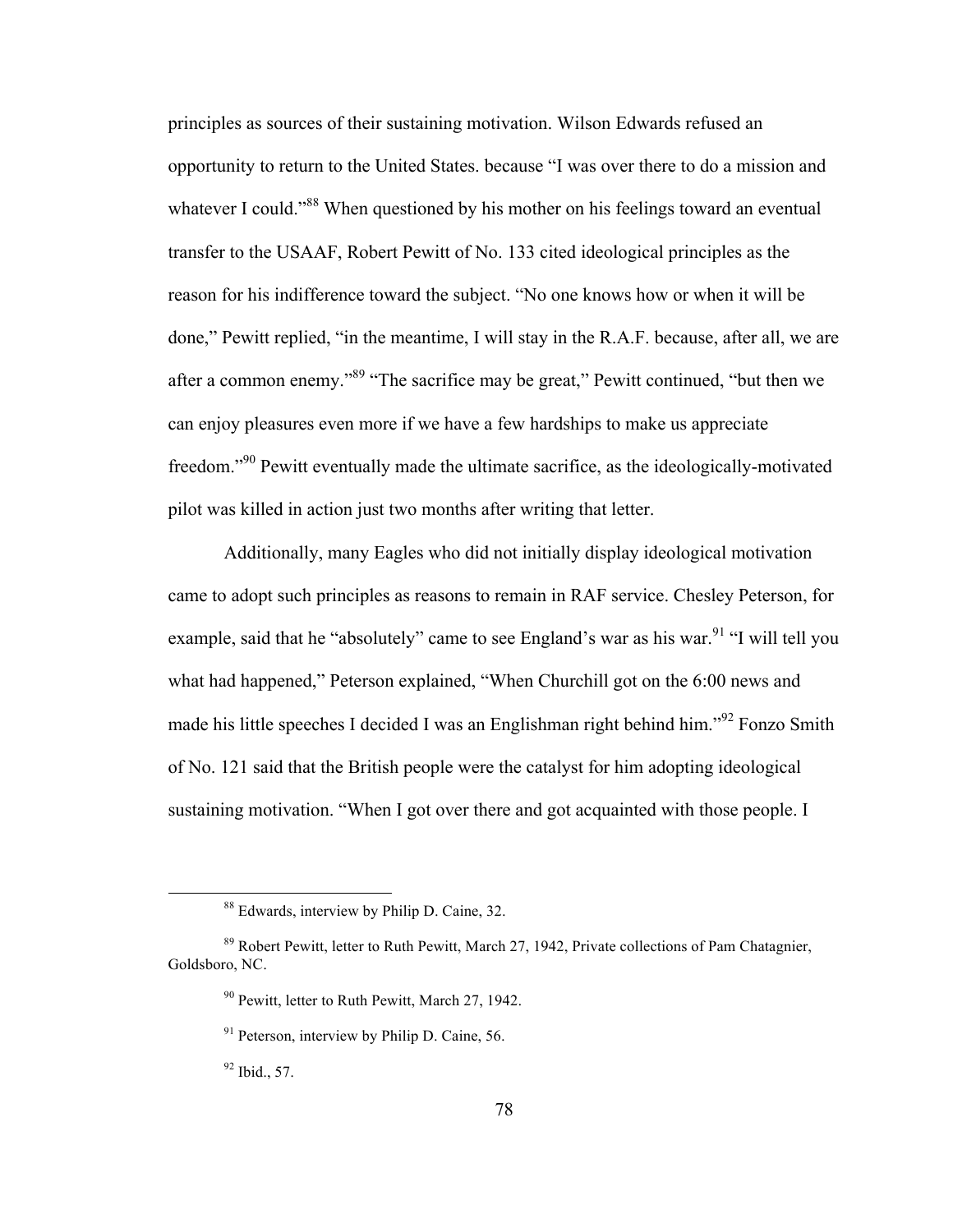found out the war was real and they were real," he said.<sup>93</sup> Robert Pewitt wrote his mother that "I think I did the right thing in coming over because we are fighting for a wonderful cause and the more I see over here the better I realize it."<sup>94</sup>

LeRoy Gover said he "wasn't gung ho against" the Germans when he initially volunteered for the RAF, but that changed "at the end of 1940, right after the Battle of Britain."<sup>95</sup> The perilous situation in Europe, Gover said, led to him adopting ideological principles into his sustaining motivation. "The Germans had run everybody out of France, Belgium, Holland and everyplace else," he explained, "it was just a matter of time, if we didn't help them, Hitler would have the whole damn world."<sup>96</sup> Don Nee likewise expressed a change in sources of motivation once in England. In terms of what drove him to enlist in the RAF, Nee said that he "wasn't gung ho, wanted to be a war hero or anything like that," but then noted that, while in England, flying in combat "was really what we had been waiting for."<sup>97</sup>

Wendell Pendleton was initially prompted to volunteer by the promise of adventure and excitement, but then said his motivation—and that of his fellow pilots in No. 71—transformed once in England. "As the weeks passed and as planes failed to return, a change came over all of us," he declared, "we were fighting not so much for

<sup>&</sup>lt;sup>93</sup> Fonzo Smith, interview by Philip D. Caine on October 13, 1988, in San Diego, CA (Colorado Springs, CO: United States Air Force Academy Oral History Collection), 17.

 $94$  Robert Pewitt, letter to Ruth Pewitt, July 4, 1941, Private collections of Pam Chatagnier, Goldsboro, NC.

<sup>&</sup>lt;sup>95</sup> Gover, interview by Philip D. Caine on September 10, 1987, 26.

<sup>&</sup>lt;sup>96</sup> Ibid.

 $97$  Nee, interview by Philip D. Caine, 14, 2.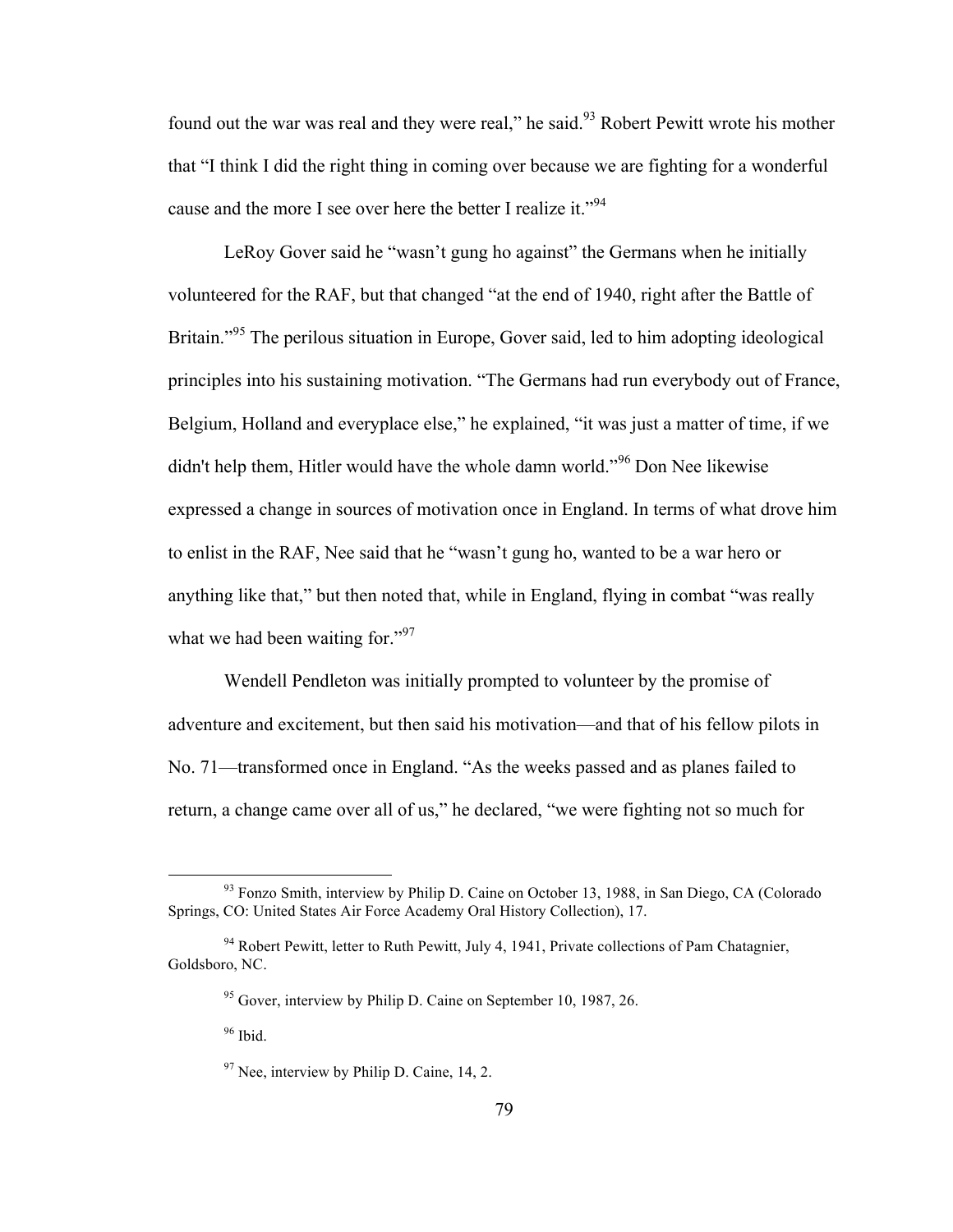excitement now—but for a cause, for the dignity of man, for the freedom of peoples wherever they might live."<sup>98</sup> While the glamour of becoming an ace was an initial motive for Pendleton, once in England he realized that "confirmed victories or downed planes wasn't important. The really important thing was to live, to drive Jerry back home, and to protect the helpless down there in London and the other English towns that Jerry hit."<sup>99</sup>

A squadron-mate of Pendleton in No. 71, Gilmore Daniel, expressed a similar ideological shift in motivation. He noted that, in the beginning, "I just wanted to fly." Only later, in England, did he get "involved in the patriotic side of it.<sup>100</sup> Hugh Kennard, the British commander of No. 121, agreed that "the love of flying was the first thing" to motivate his American pilots, but "to be able to fly in combat was just another bit added to it," once in sustained service with the RAF. Additionally, Kennard was sure to point out that it was not just a generic love of flying that provided the Eagles with sustaining motivation, but rather the pursuit of ideological principles inherent to flying in combat. In his words, the Eagles were not content "just flying around in a little airplane in the States," but rather flying and "doing something worthwhile, I suppose, when they do it."<sup>101</sup>

 <sup>98</sup> Wendell Pendleton, "Arrival in England," February 1941, SMS 729, Wendell Pendleton Collection, Clark Special Collections Branch, United States Air Force Academy Library, Colorado Springs, CO, 35.

<sup>99</sup> Pendleton, "Arrival in England," 39.

<sup>&</sup>lt;sup>100</sup> Gilmore Daniel, response to questionnaire written by Philip D. Caine, July 28, 1987, SMS 784, Philip D. Caine Collection, Clark Special Collections Branch, United States Air Force Academy Library, Colorado Springs, CO.

<sup>&</sup>lt;sup>101</sup> Kennard, interview by Philip D. Caine, 23.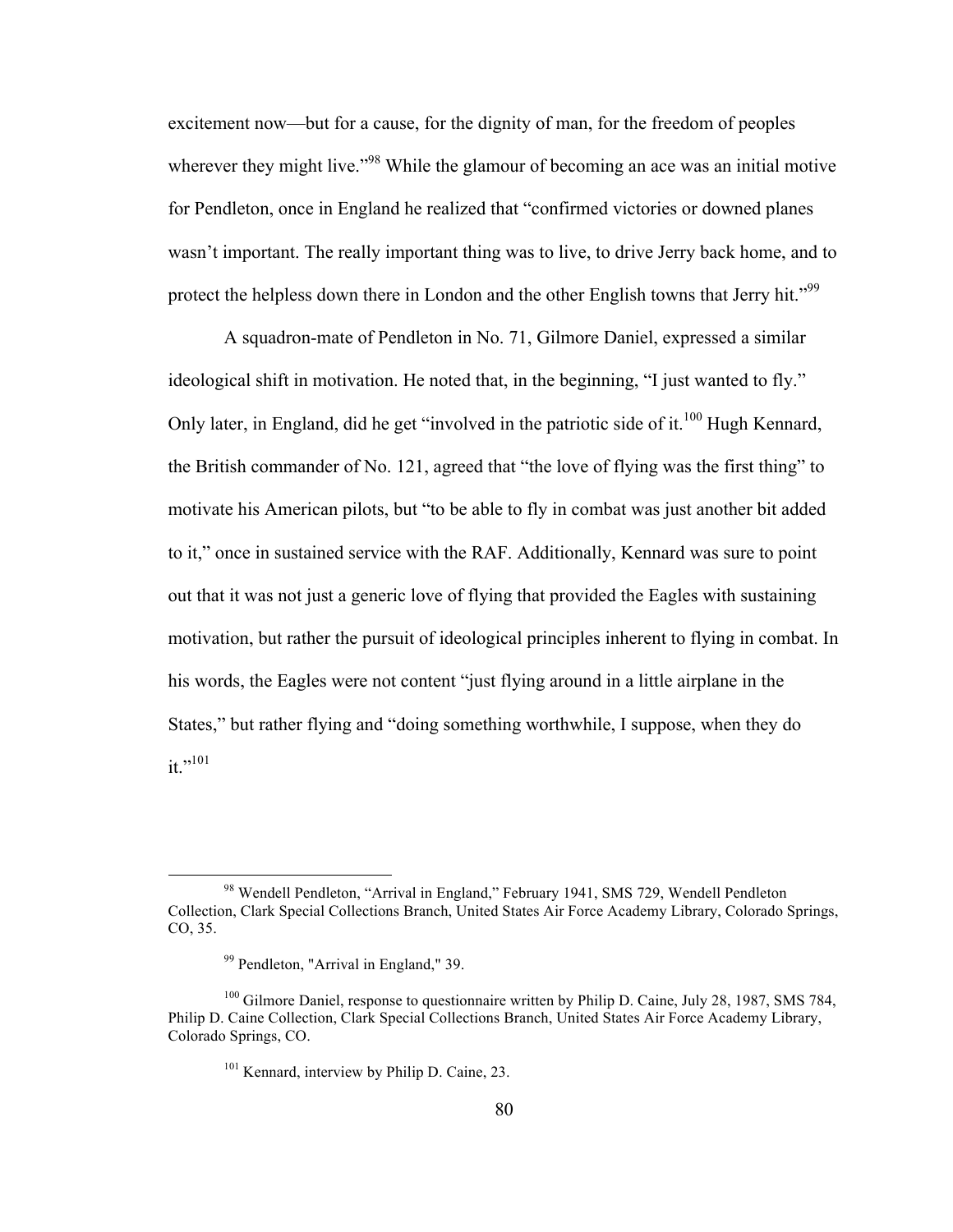Even in quantitative terms, the Eagles' ideological sustaining motivation was apparent. By so fervently pursing combat sorties as their most direct means to defending Great Britain and curbing German aggression, many Eagles amassed an extraordinary number of combat missions and hours. In fact, many Eagles far surpassed what the USAAF considered the "end of limit effort" for fighter pilots. To mitigate combat fatigue among its air crews, USAAF headquarters issued a rotating leave policy. The schedule stipulated that air crew should receive one-half day of leave every three or four days of combat, a forty-eight hour pass every two weeks, and a seven-day pass at the "end of limit of effort." For fighter pilots, this limit was considered reached between ninety to one hundred hours.<sup>102</sup> Not only did many Eagles reach this "end of limit effort," several greatly exceeded it.

For example, Dixie Alexander flew 168 combat missions over the course of World War II, which amounted to  $450$  hours.<sup>103</sup> Fonzo Smith of No. 121 accumulated more than 250 combat hours and 113 combat missions during his service.<sup>104</sup> Don Gentile, who General Dwight D. Eisenhower described as a "one-man Air Force," flew more than 300 combat hours on his way to becoming the first American to eclipse Eddie

<sup>&</sup>lt;sup>102</sup> USAF Historical Division, Historical Studies Branch, "Combat Crew Rotation: World War II and Korean War" (Maxwell Air Force Base, AL: Air University, Aerospace Studies Institute, January 1968), 3.

 $103$  Richard Alexander, response to questionnaire written by Philip D. Caine, March 21, 1991, SMS 784, Philip D. Caine Collection, Clark Special Collections Branch, United States Air Force Academy Library, Colorado Springs, CO.

<sup>&</sup>lt;sup>104</sup> Fonzo Smith, response to questionnaire written by Philip D. Caine, March 11, 1991, SMS 784, Philip D. Caine Collection, Clark Special Collections Branch, United States Air Force Academy Library, Colorado Springs, CO.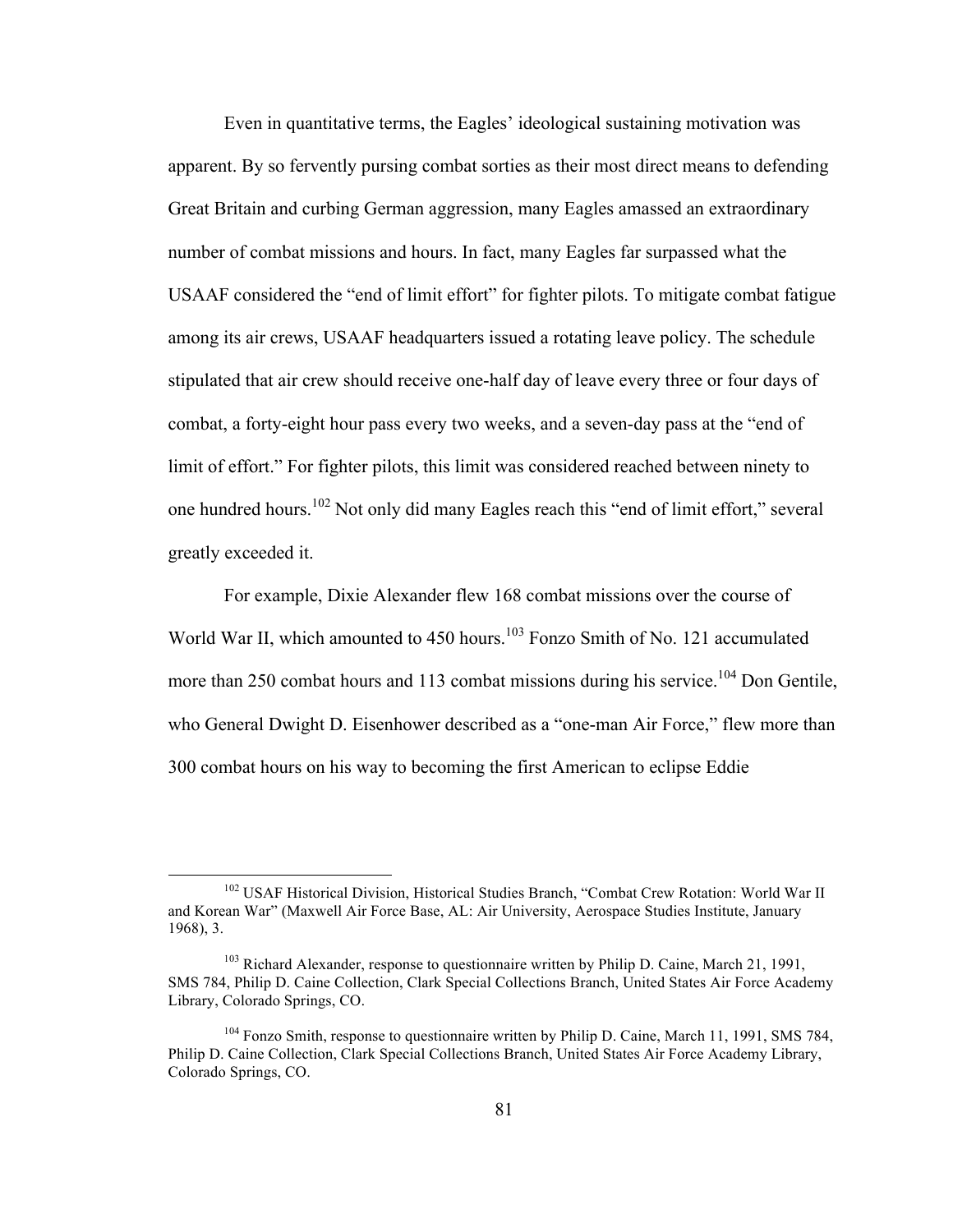Rickenbacker's twenty-six aerial victories. The new "Ace of Aces" finished the war with thirty kills to his name.<sup>105</sup>

Though Gentile finished as the Eagle Squadrons' top ace, his No. 133 squadronmate Don Blakeslee was not far behind him with seventeen. And what Blakeslee lacked in aerial victories, he more than made up for in combat experience, as he finished the war with more than five hundred missions and one thousand hours. Barrett Tillman, a former executive secretary of the American Fighter Aces Association, believed Blakeslee's figures to exceed those of "any other American fighter pilot of World War II."<sup>106</sup> Though no Blakeslee, John Brown flew an impressive 142 combat sorties during the war, just below his No. 121 comrade Leon Blanding's 188.<sup>107</sup>

In sum, the Eagles were dedicated fighter pilots who went above and beyond the call of duty in the pursuit of ideological principles. By demonstrating such a committed devotion to flying in combat, the Eagles revealed that defending Great Britain from German aggression was what motivated them to remain in RAF service—even when it was clear that they were not bound by British regulations. As Donald Young said, "it was just strictly an oral obligation," yet the vast majority of the Eagles continued their RAF

<sup>&</sup>lt;sup>105</sup> "Gentile, Salvatore Dominic," The National Aviation Hall of Fame, accessed September 7, 2021, https://www.nationalaviation.org/our-enshrinees/gentile-salvatore-dominic/.

<sup>&</sup>lt;sup>106</sup> Dennis Hevesi, "Col. Donald Blakeslee, Decorated World War II Flying Ace, Dies at 90," The New York Times, October 3, 2008, https://www.nytimes.com/2008/10/03/us/03blakeslee.html.

 $107$  John Brown, response to questionnaire written by Philip D. Caine, October 12, 1991, SMS 784, Philip D. Caine Collection, Clark Special Collections Branch, United States Air Force Academy Library, Colorado Springs, CO; Leon Blanding, response to questionnaire written by Philip D. Caine, December 19, 1991, SMS 784, Philip D. Caine Collection, Clark Special Collections Branch, United States Air Force Academy Library, Colorado Springs, CO.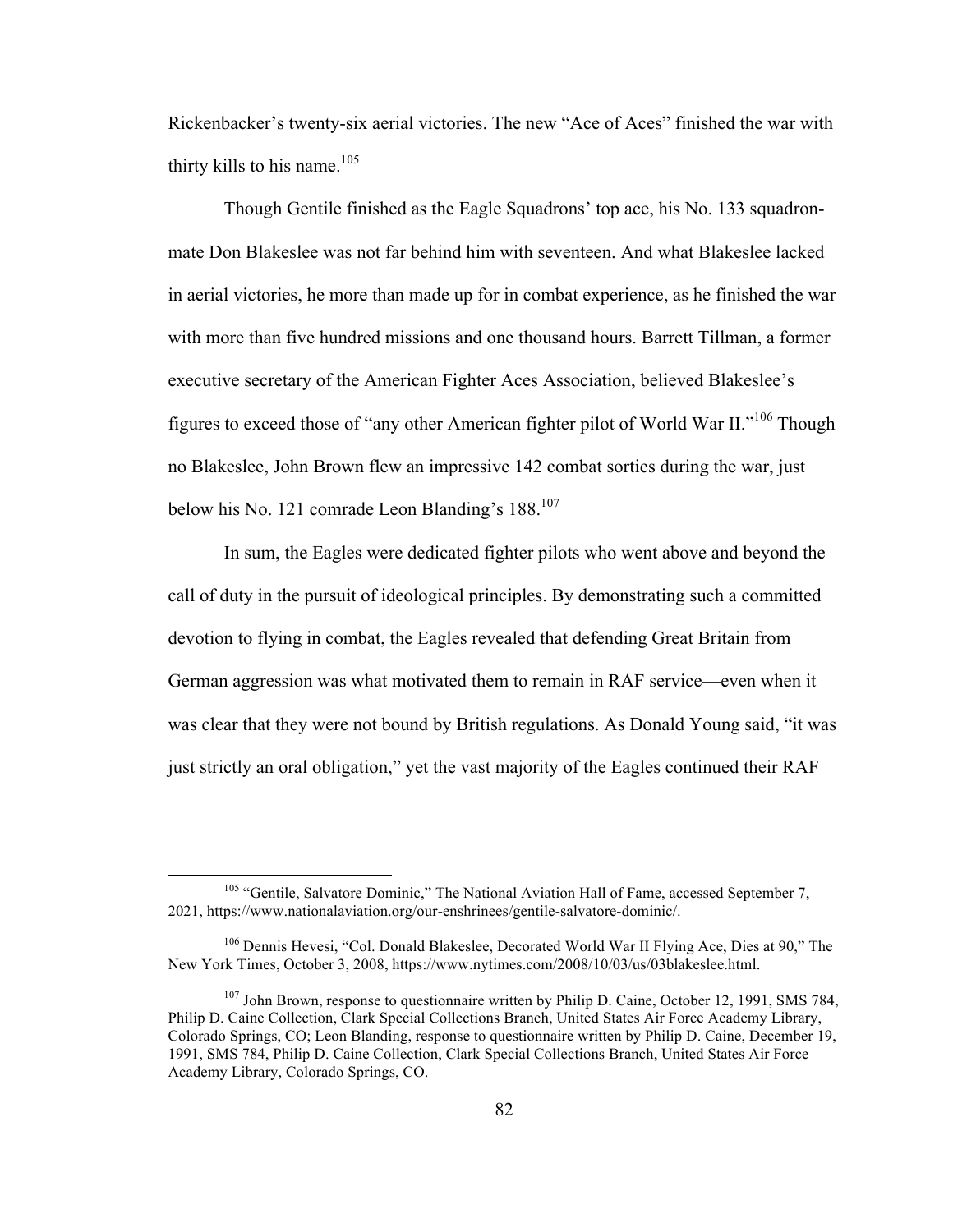service to the very end—when they transferred to the USAAF.<sup>108</sup> In fact, the transfer to American service provides an interesting avenue of analysis for the Eagles' sustaining motivation, as many of the ideological principles that motivated them to remain in service with the RAF were just as connected to the United States as they were to Great Britain.

For some Eagles, flying in combat with the RAF was seen as an ideological means to a different ideological end—flying in combat for the USAAF. As detailed in the previous chapter, many Eagles were initially precluded from USAAF service. Though most USAAF rejects were able to wait two years to receive a college education, they were spurred to join the RAF by the desire to fly in combat in furtherance of ideological principles. Despite their status as RAF pilots, many of these men retained a sense of American identity and the pursuit of related ideological principles—such as US patriotism—factored largely into their sustaining motivation. As Harold Strickland wrote in his memoirs, "Eagle Squadron members…were, in fact, fighting for the United States whether we realized it or not, but that did not become fully apparent until December, 1941, when Pearl Harbor was attacked."<sup>109</sup> This US-focused sense of ideological sustaining motivation was evident in their desire to specifically serve in an Eagle Squadron and their eagerness to transfer to the USAAF.

It is important to note that Americans recruited to join the RAF, even by the Clayton Knight Committee, were not universally assigned to one of the three Eagle Squadrons. Many, like LeRoy Gover, James Goodson, and Arthur Donahue, were

<sup>&</sup>lt;sup>108</sup> Donald Young, interview by Philip D. Caine on October 14, 1988, in San Diego, CA (Colorado Springs, CO: United States Air Force Academy Oral History Collection), 4.

<sup>&</sup>lt;sup>109</sup> Strickland, untitled memoirs, 3.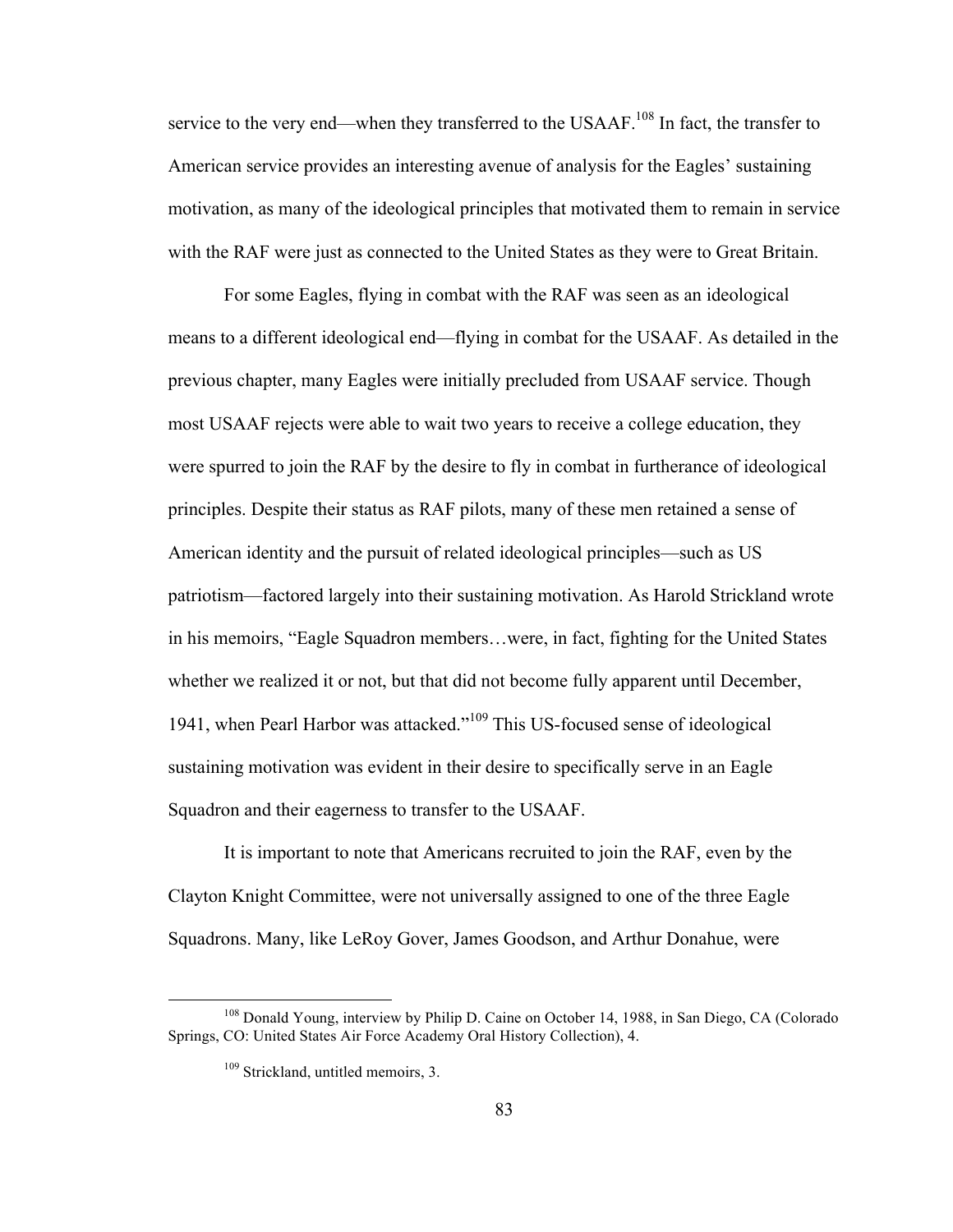members of ordinary RAF squadrons before they joined an Eagle Squadron. Moreover, some Eagles did not even know that the Eagle Squadrons existed when they initially volunteered. Roy Evans, for example, was rather surprised when he was assigned to a British squadron full of Americans because "I never knew. I didn't know anything about the Eagle Squadrons. I had no choice in it. I was assigned there."<sup>110</sup>

Regardless of specific individuals' awareness of the Eagle Squadrons, it is undeniable that RAF Squadrons No. 71, 121, and 133—comprised entirely of Americans—represented the United States while in England. The squadrons' communal patch, an eagle derived from the front of a US passport, was a clear symbol of its members' American identity. Service in any RAF squadron afforded these men the opportunity to defend Great Britain against German aggression, but only service in an Eagle Squadron provided them with a sense of American identity. For many of these pilots about to enter an operational squadron, sharing in this sense of American identity was an important motivator.

No. 133's Michael Sobanski, a first-generation Polish-American, clearly recognized the direct connection of American identity with the Eagle Squadrons, even through broken English. In his diary, he wrote, "I would like to join Eagle Squadron in future. Is nothing better than like being American. I can see how Americans have good organization and they take care about their citizens wherever they are."<sup>111</sup> In fact, the sense of American identity that Sobanski derived from Eagle Squadron service was so

<sup>&</sup>lt;sup>110</sup> Evans, interview by Philip D. Caine, 5.<br><sup>111</sup> Mike Sobanski, diary of Mike Sobanski, November 21, 1941, SMS 784, Philip D. Caine Collection, Clark Special Collections Branch, United States Air Force Academy Library, Colorado Springs, CO, 2.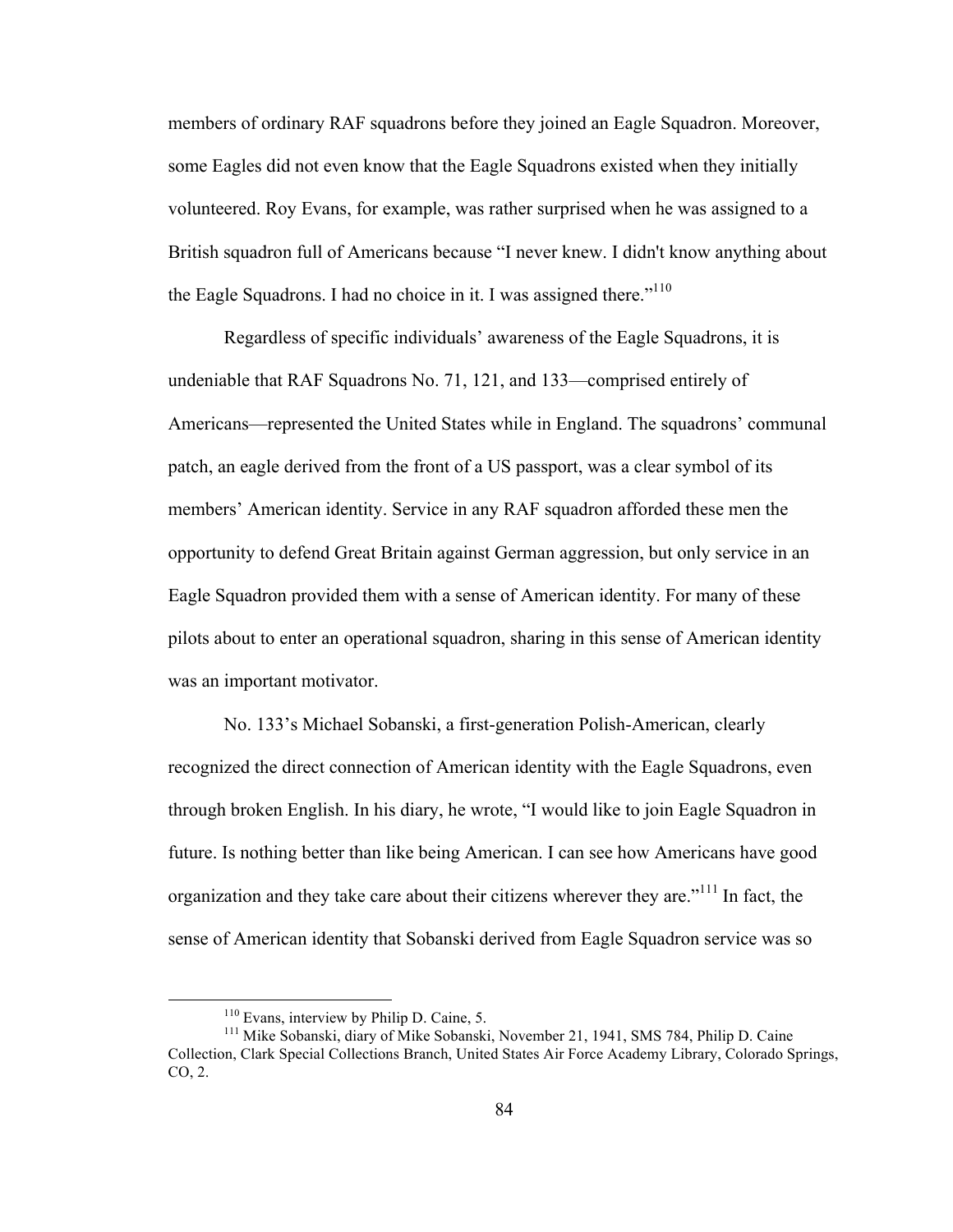profound that he declined an opportunity to fly for his native Polish Air Force. "I feel American. I feel like one and I'm happy to live in the States. The US are very great country and I am proud to belong to it. I am Polish patriot too but my mind was always attracted to America to style of American life."<sup>112</sup>

Walter Wicker's sister said that the No. 133 pilot "wanted to become a member of the American Eagle Squadrons, that was his only goal."113 Chesley Robertson was another Eagle who was "very proud" of serving in an all-American RAF squadron.<sup>114</sup> Chesley Peterson noted that, while serving as No. 71's commander, non-Eagle Americans "fought like hell to get into the Eagle Squadrons."<sup>115</sup> In an act that demonstrated his understanding of the significance of serving in an Eagle Squadron, Peterson told prospective Eagles that he "would make damn sure that you get here. I will give you priority over" a pilot awaiting his initial assignment.<sup>116</sup>

Of the seventy Eagles to respond to questionnaires written by Philip Caine, thirtyone said they specifically requested assignment to an Eagle Squadron—nearly half. Aside from their national make-up, RAF Squadrons No. 71, 121, and 133 were no different from the rest of those in the RAF. They flew the same aircraft—Hurricanes and Spitfires—and fought the same enemy, but assignment to an Eagle Squadron had

 $116$  Ibid.

 <sup>112</sup> Sobanski, diary of Mike Sobanski, 7.

<sup>113</sup> Walter Wicker, response to questionnaire written by Philip D. Caine, October 3, 1991, SMS 784, Philip D. Caine Collection, Clark Special Collections Branch, United States Air Force Academy Library, Colorado Springs, CO.

<sup>&</sup>lt;sup>114</sup> Chesley Robertson, response to questionnaire written by Philip D. Caine, May 13, 1991, SMS 784, Philip D. Caine Collection, Clark Special Collections Branch, United States Air Force Academy Library, Colorado Springs, CO.

<sup>115</sup> Peterson, interview by Philip D. Caine, 22.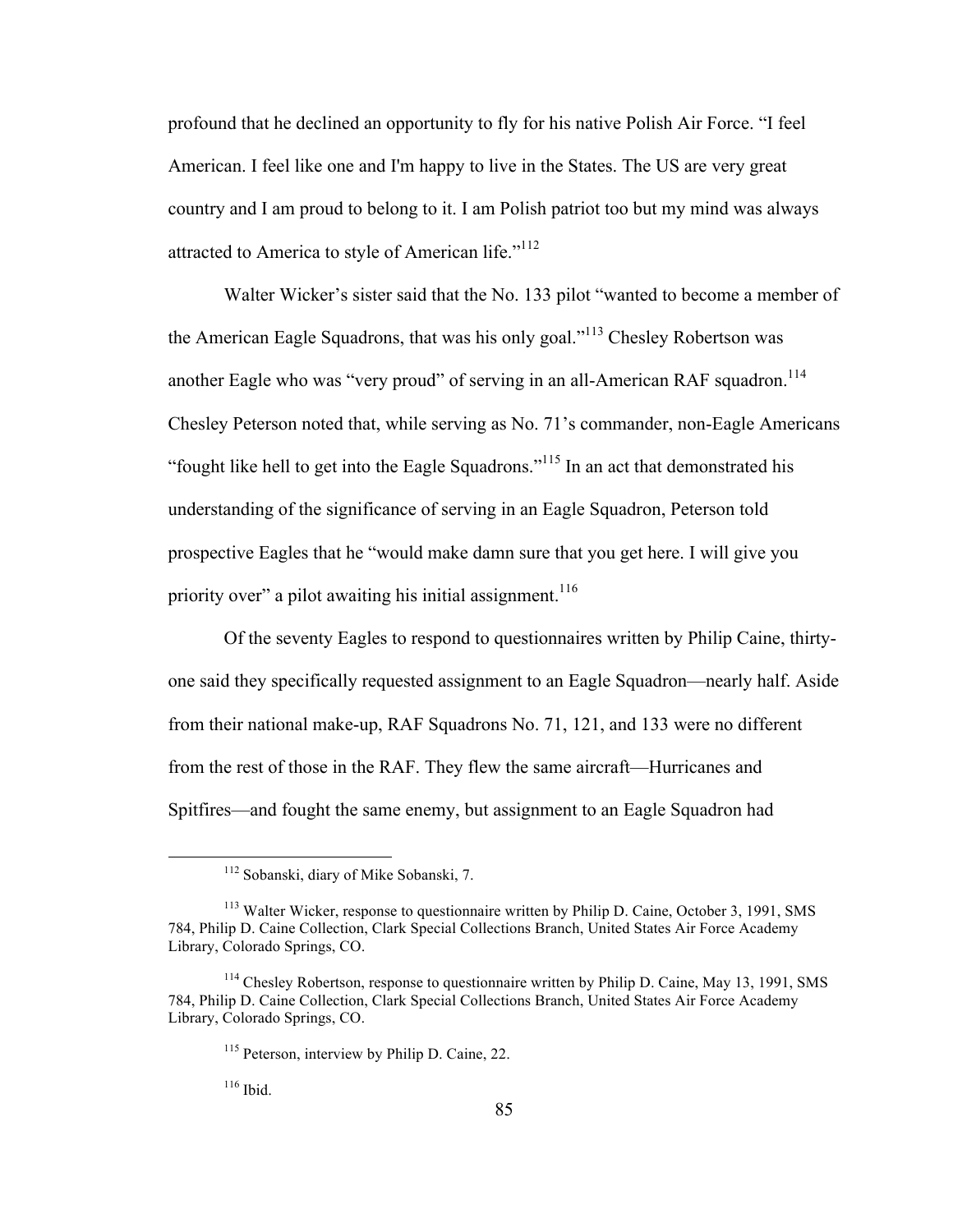important ideological implications for many Eagles. James Goodson, for example, said that the greatest contribution he made with his RAF service was "gaining experience, which enabled me to become commanding officer of 336 Sq. of the 4th Fighter Gp. Which became the leading Allied Fighter Group (over 1000 enemy a/c destroyed) and formed the nucleus and led the long-range (and decisive) operations of the 8th U.S.A.A.F Fighter Command."<sup>117</sup> By viewing his RAF service as a benefit for his own country, Goodson demonstrated his US-focused sense of ideological sustaining motivation.

William Geiger was similarly motivated by a sense of American patriotism. He viewed his Eagle Squadron service as a means to providing the USAAF with a combatexperienced pilot. "When the United States got into the war," Geiger said, "I would already have combat experience. Now I would be a plus instead of struggling up. I would be what they got."<sup>118</sup> Laddie Lucas was a British ground crew member in No. 249—the squadron that Reade Tilley transferred to in Malta—and was thus far removed from Eagle Squadron operations, but even he recognized that "they had a very strong patriotism."<sup>119</sup> Lucas said this sense of patriotism was evident in their desire to specifically serve in an Eagle Squadron.<sup>120</sup> Additionally, William Slade noted that "I

<sup>&</sup>lt;sup>117</sup> James Goodson, response to questionnaire written by Philip D. Caine, August 18, 1987, SMS 784, Philip D. Caine Collection, Clark Special Collections Branch, United States Air Force Academy Library, Colorado Springs, CO.

<sup>&</sup>lt;sup>118</sup> Bill Geiger, interview by Philip D. Caine on September 3, 1987, in Pasadena, CA (Colorado Springs, CO: United States Air Force Academy Oral History Collection), 14.

<sup>&</sup>lt;sup>119</sup> Laddie Lucas, interview by Philip D. Caine on March 24, 1988, in London, England (phone interview), (Colorado Springs, CO: United States Air Force Academy Oral History Collection), 4.

 $120$  Lucas, interview by Philip D. Caine, 4.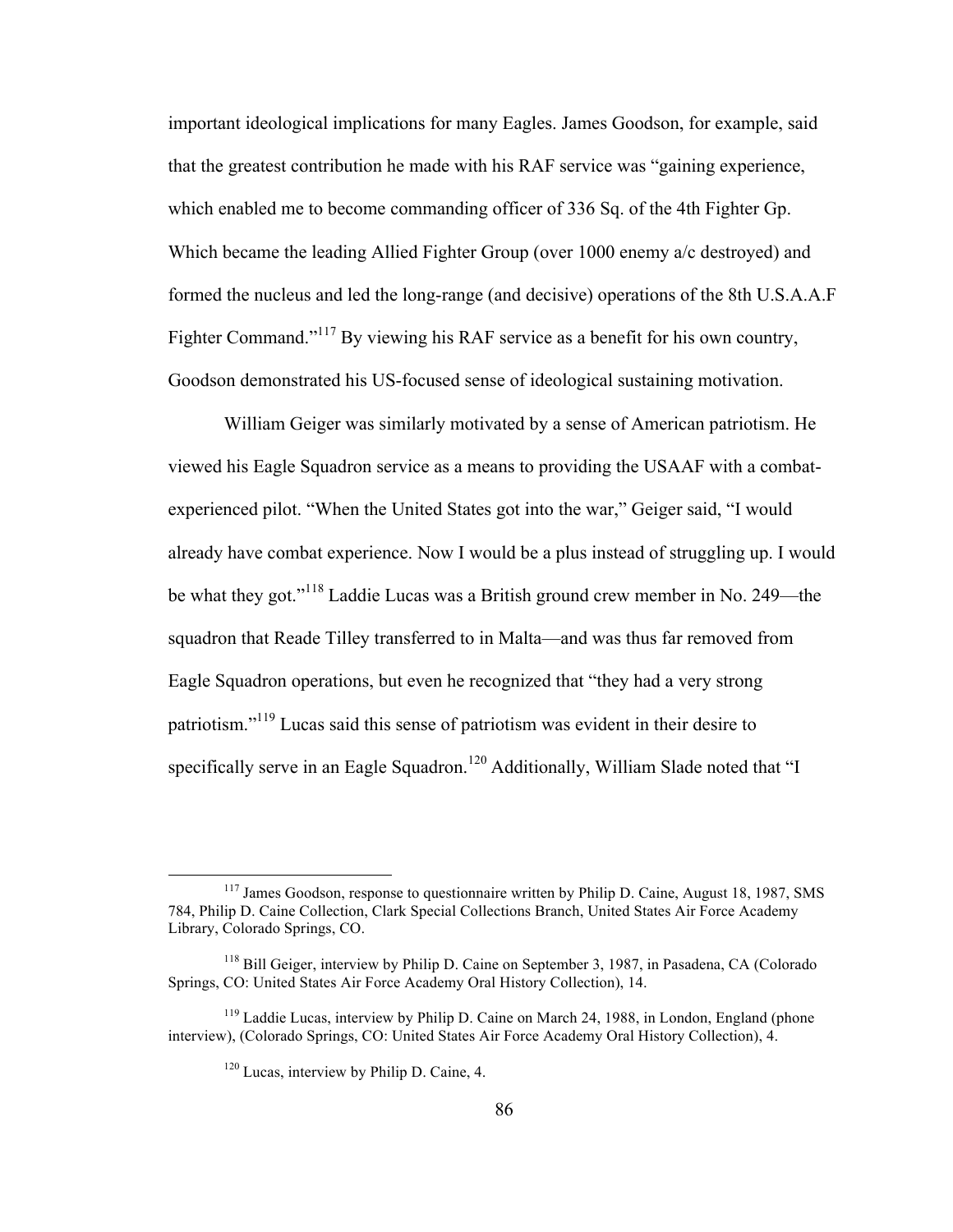liked that I was going to be with other Americans. You might say that I was pretty happy about that."<sup>121</sup>

Once in an Eagle Squadron, many Eagles further demonstrated their American patriotism by expressing an eagerness for transfer to the USAAF. Donald Young said that it was only right that he and his fellow Eagles, "since we were at war," fought "under the U.S. flag."<sup>122</sup> Gene Fetrow was thankful for the "opportunities and flying experience I had in the Eagle Squadron but when the U.S. got into it I wanted to fly for my country."<sup>123</sup> Once in USAAF service, George Carpenter was happy to be surrounded by his fellow countrymen again. "You were back with your own people, so to speak. Back to your ground crews who were American boys and all of the pilots were American boys."124

Steve Pisanos' sense of American identity—even as a non-US citizen—captured the overall strength of patriotism within the Eagle Squadrons. Like Sobanski with the Polish Air Force, Pisanos declined an opportunity to fly for his native Greek Air Force. "I had made up my mind that I was going to be an American," Pisanos proclaimed, "because that is what I elected to do when I left the country."<sup>125</sup> When Pisanos ultimately transferred to the USAAF, he made history by becoming the first American citizen to be

<sup>&</sup>lt;sup>121</sup> William Slade, interview by Philip D. Caine on October 5, 1995, in Colorado Springs, CO (Colorado Springs, CO: United States Air Force Academy Oral History Collection), 36.

<sup>122</sup> Young, interview by Philip D. Caine on October 14, 1988, 29.

<sup>&</sup>lt;sup>123</sup> Gene Fetrow, response to questionnaire written by Philip D. Caine, March 24, 1991, SMS 784, Philip D. Caine Collection, Clark Special Collections Branch, United States Air Force Academy Library, Colorado Springs, CO.

 $124$  George Carpenter, interview by Philip D. Caine on March 3, 1994, in Paris, TN (Colorado) Springs, CO: United States Air Force Academy Oral History Collection), 35.

 $125$  Pisanos, interview by Philip D. Caine, 21.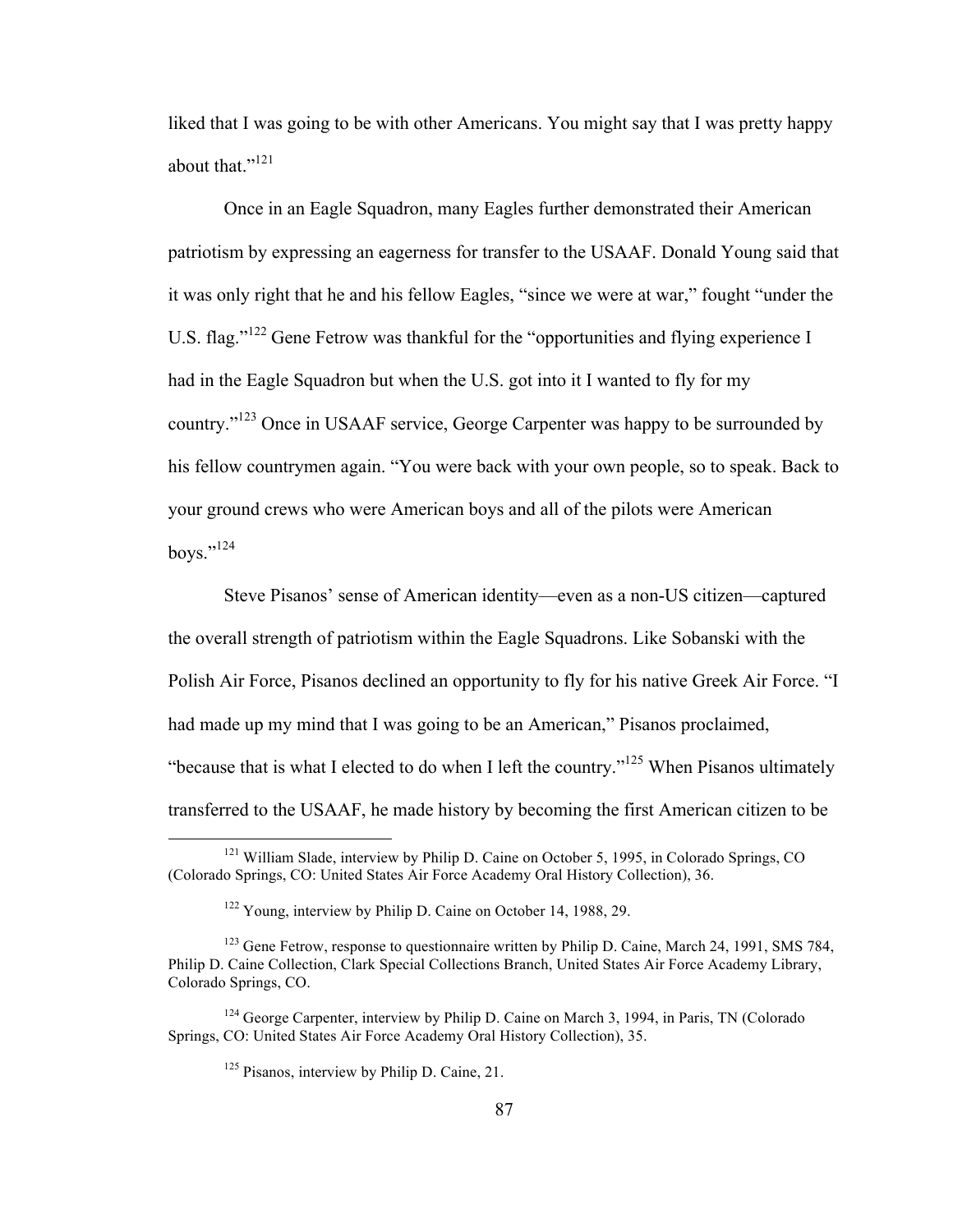naturalized outside the continental United States.<sup>126</sup> Jackson Mahon shared Pisanos' American patriotism, as he said that "we were stumbling all over ourselves to get into" the USAAF. "Mainly for the pay," he added, "but I just wanted to come home as an American officer."<sup>127</sup>

On the topic of pay, this factor was too significant to ignore when analyzing the Eagles' decision to transfer to the USAAF. Most Eagles cited the increased USAAF pay as a major incentive for the transfer. Donald Ross of No. 121 explained it in terms of standard of living. With USAAF second lieutenant pay, he and his fellow Eagles "progressed from buses and tubes to taxis, from beer to scotch. Living got considerably better."<sup>128</sup> LeRoy Gover was sure to point out that "it wasn't that we were mercenaries or anything. We thought, 'Geez, we can date more dollies and buy more beer with that kind of bucks."<sup>129</sup>

Gover's comment, though a little crude, illustrated an important point. Though pay was a vital factor in the Eagles' decision to transfer to the USAAF, it would be difficult to use it as a means of diminishing their sense of patriotism. This is simply due to the fact the Eagles did not receive a minor pay increase—their salaries nearly tripled. As junior officers in the RAF—either pilot or flying officers—the Eagles made a little more than \$80 a month. Despite this figure already being fairly meager—for reference,

<sup>&</sup>lt;sup>126</sup> "Col Steve N. Pisanos, USAF (Ret.)," Smithsonian National Air and Space Museum, accessed September 7, 2021, https://airandspace.si.edu/support/wall-of-honor/col-steve-n-pisanos-usaf-ret.

 $127$  Mahon, interview by Philip D. Caine, 32.

<sup>&</sup>lt;sup>128</sup> Donald Ross, response to questionnaire written by Philip D. Caine, March 15, 1991, SMS 784, Philip D. Caine Collection, Clark Special Collections Branch, United States Air Force Academy Library, Colorado Springs, CO.

<sup>&</sup>lt;sup>129</sup> Gover, interview by Philip D. Caine on September 10, 1987, 20.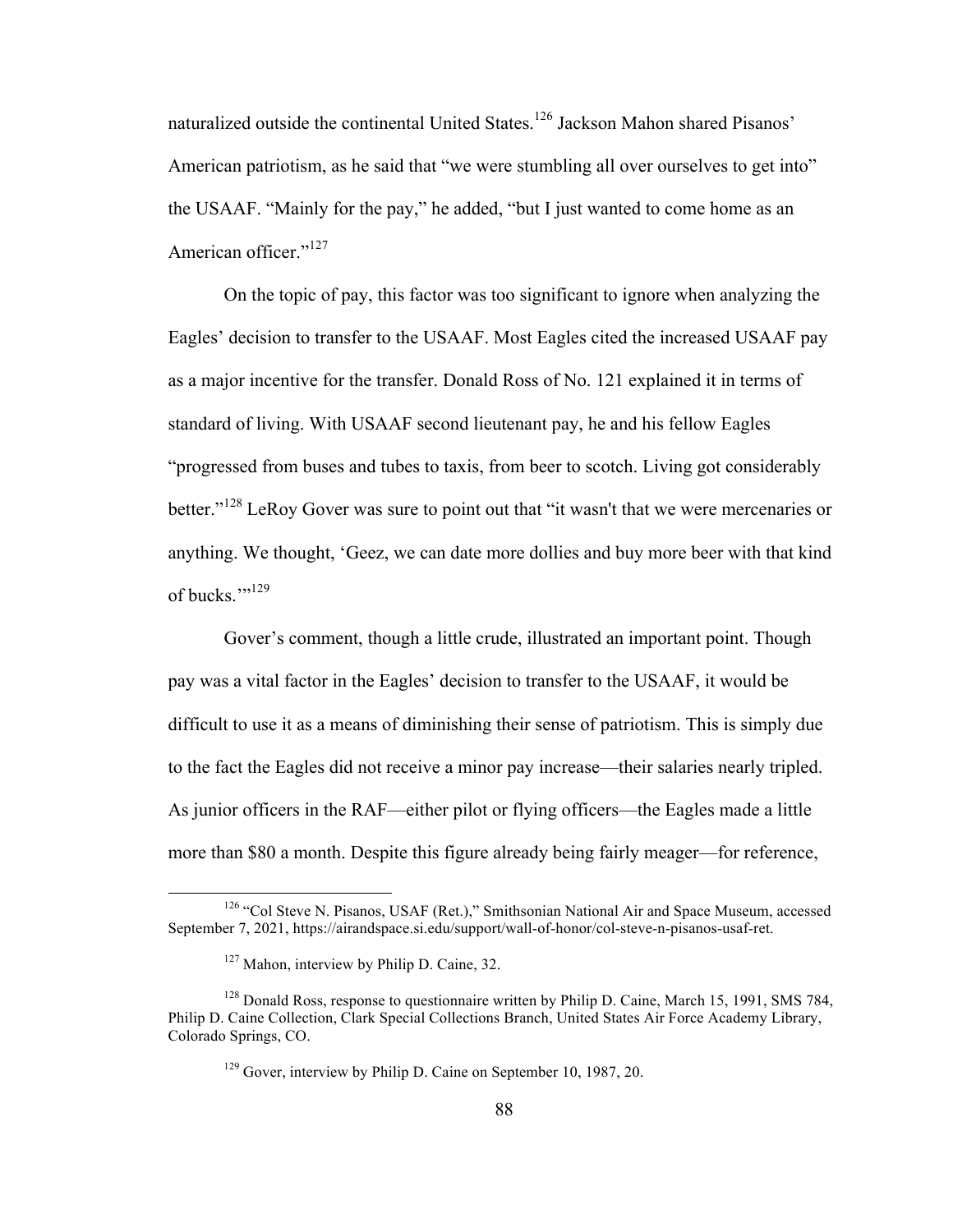\$80 in 1942 is the equivalent to \$1,333 in 2021—the Eagles' take-home income was even less.<sup>130</sup> As Carroll McColpin explained, "they took away \$18.00 income tax, \$15.00 mess bill, and \$4.00 for your batman and you paid for your library and all those things."<sup>131</sup> He added that due to such deductions, most prewar RAF officers needed outside income to survive.<sup>132</sup> Robert Pewitt agreed that such deductions essentially negated their RAF paychecks, as he sarcastically told his mother, "I could make more at home digging ditches."<sup>133</sup>

When compared to USAAF pay, one can see how transferring to American service was an easy decision. USAAF second lieutenants made a minimum of \$240 a month—the equivalent of \$4,000 in 2021—which did not even include flight pay.<sup>134</sup> This massive gap in pay between RAF pilots and USAAF pilots could easily obscure the patriotic incentives for transferring to American forces, so it is important to note the sheer magnitude of the difference when considering the factors that influenced the Eagles' decisions. Royce Wilkinson, the British commander of No. 71, probably said it best when he broke down the factors that influenced the Eagles' widespread decisions to join the USAAF—"I think it was fifty percent [pay] and fifty percent patriotism."<sup>135</sup>

<sup>&</sup>lt;sup>130</sup> "Inflation Calculator," US Inflation Calculator, accessed September 7, 2021, https://www.usinflationcalculator.com/.

<sup>&</sup>lt;sup>131</sup> Carroll W. McColpin, interview by Philip D. Caine on April 28, 1993, in Novato, CA (Colorado Springs, CO: United States Air Force Academy Oral History Collection), 21.

<sup>132</sup> McColpin, interview by Philip D. Caine on April 28, 1993, 21.

<sup>&</sup>lt;sup>133</sup> Robert Pewitt, letter to Ruth Pewitt, February 2, 1942, Private collections of Pam Chatagnier, Goldsboro, NC.

<sup>134</sup> Caine, *Eagles of the RAF*, 284.

<sup>&</sup>lt;sup>135</sup> Royce Wilkinson, interview by Philip D. Caine on March 22, 1988, in Minster, England (Colorado Springs, CO: United States Air Force Academy Oral History Collection), 19.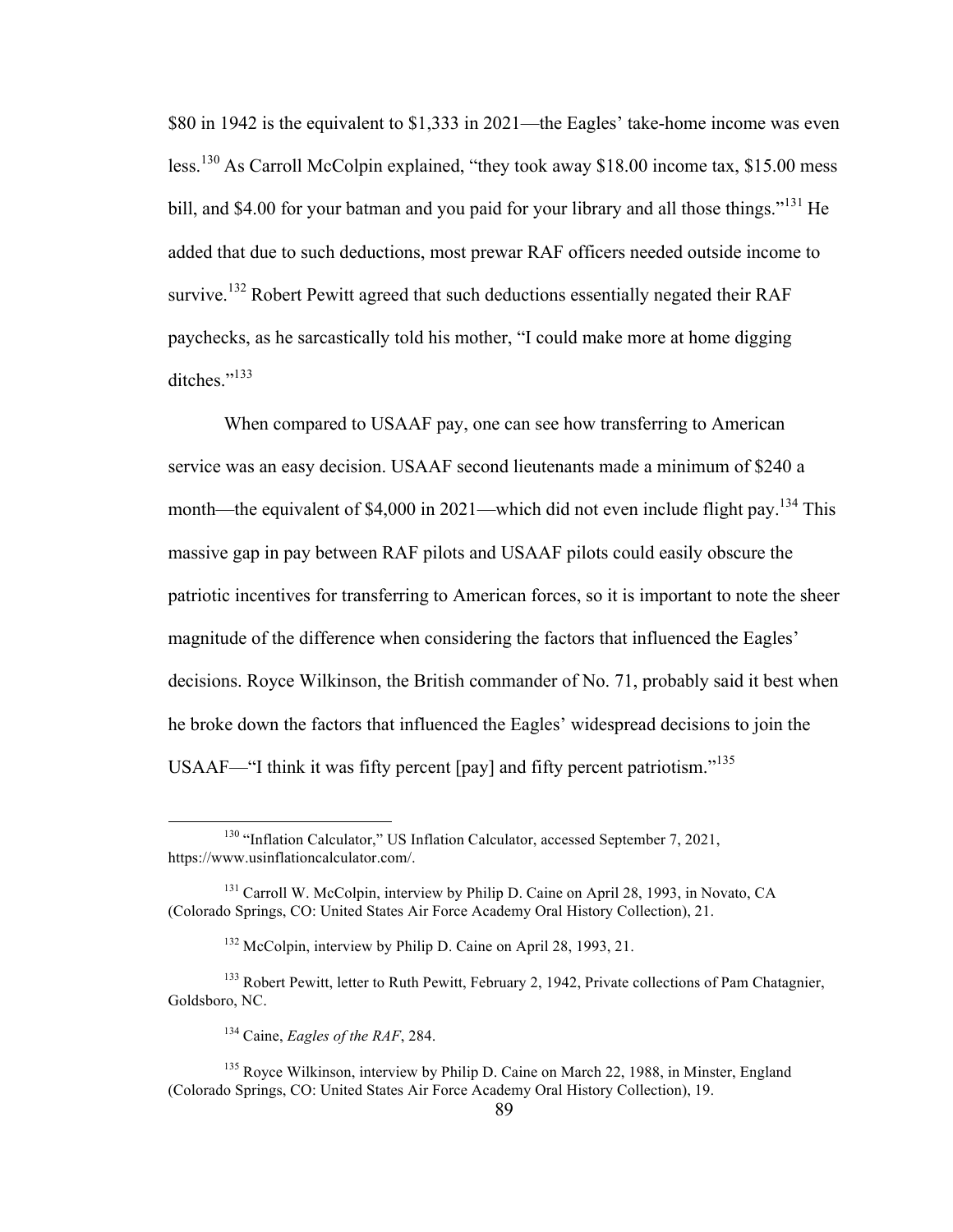The Eagles' eagerness for the USAAF transfer, not surprisingly, reached its apex in the immediate wake of Pearl Harbor. Royce Wilkinson said, "when America did come into the war, they all cheered. I remember exactly as if it was one second ago, as fresh as yesterday. They were all as pleased as punch."<sup>136</sup> Harold Strickland of No. 71 said that the "date which will live in infamy" transformed the Eagles' perception of their RAF service. "Now there was no question in any of our minds," he wrote, "that we had been fighting for the United States as well as Britain."137 His mindset was clearly shared in his squadron because No. 71 was so enthusiastic to join the USAAF that they convinced their commander, Chesley Peterson, to request an immediate transfer to the USAAF—or at the very least, to Singapore, where they could combat the Japanese. "So I went down to see Sholto Douglas," Peterson dutifully noted, and "I explained that I had some guys that all want to go fight in their own country, in their own service, but if not they certainly want to be fighting what we consider our enemy. What about sending us to Singapore?"<sup>138</sup> Peterson said his request was denied on the grounds that Singapore was not "going to last six months," which turned out be the case, as the British colony surrendered on February 15, 1942. 139

Such patriotism in the aftermath of Pearl Harbor was not just limited to Peterson's squadron. No. 121's Reade Tilley noted that "the uppermost thought in everybody's

 $\overline{a}$ 

<sup>&</sup>lt;sup>136</sup> Wilkinson, interview by Philip D. Caine, 10.

<sup>&</sup>lt;sup>137</sup> Strickland, untitled memoirs, 2.

<sup>&</sup>lt;sup>138</sup> Peterson, interview by Philip D. Caine, 19.

<sup>139</sup> Stephen Wynn, *The Surrender of Singapore: Three Years of Hell 1942-45* (Barnsley, UK: Pen & Sword Books, 2017), 30.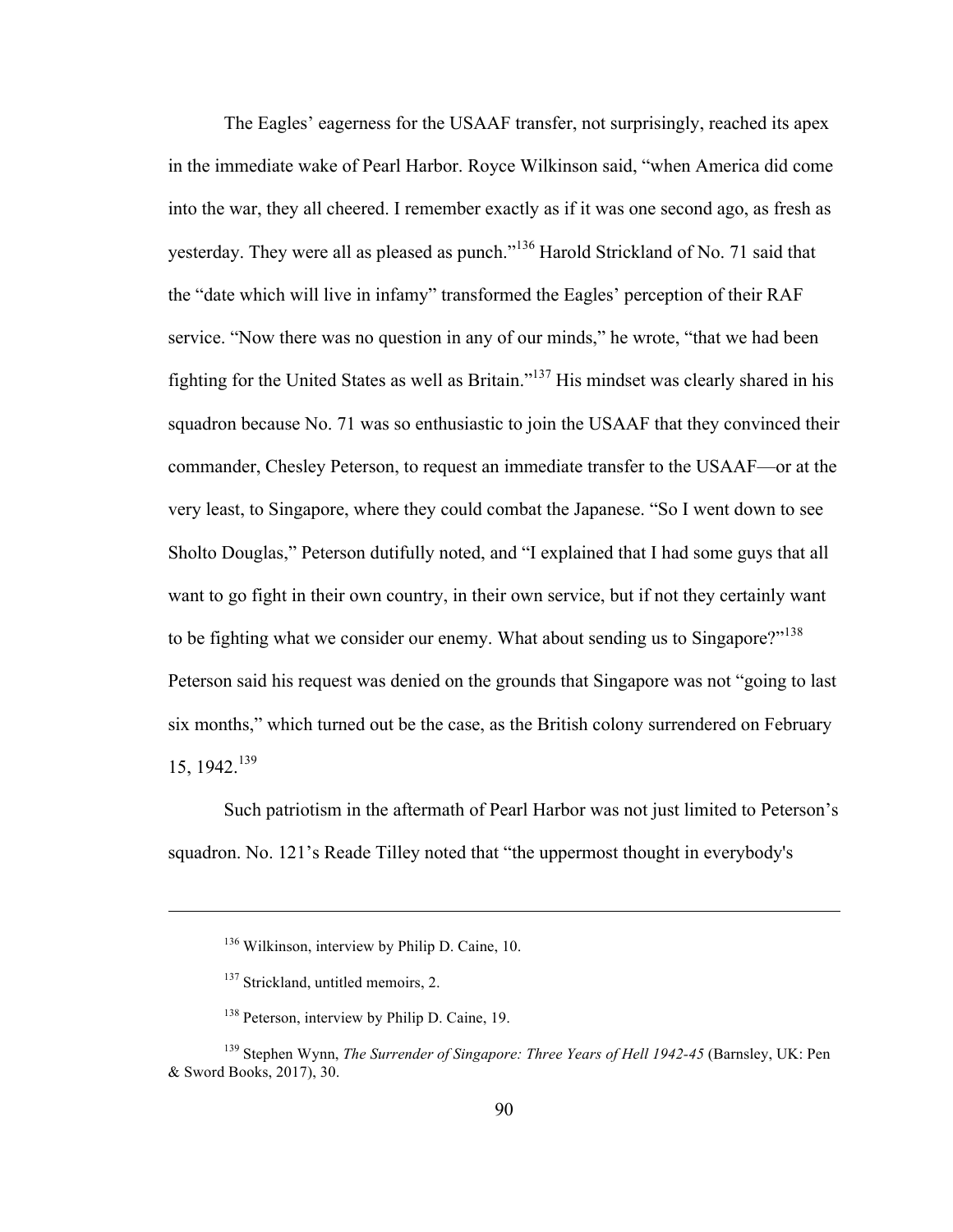mind" after Pearl Harbor "was it is our job to fight for our own country."140 Such a sentiment was clearly widespread in No. 121 because Vernon Parker, acting as a "representative of 121 Sqdn.," met with "Ambassador John Winant in London immediately following Pearl Harbor, to offer our service and effect transfer."<sup>141</sup> Robert Priser was still stateside on December 7, 1941—a rare occurrence among the Eagles—as the future No. 71 pilot was at Polaris Flight Academy in California for refresher flight training. Upon hearing the news, he and his other classmates immediately "tried to fly, enlist, or get in the Marines."<sup>142</sup> Priser only remained in the RAF training pipeline when he was told that he would have to complete boot camp, thus delaying his entry into the war.

In conclusion, the strength of the Eagle Squadron pilots' sustaining motivation was undeniable, if not surprising. As a unit of foreign volunteers, the Eagles were exempt from pledging allegiance to Great Britain's head of state. Such an oath normally constitutes a powerful source of sustaining motivation, as demonstrated in Omer Bartov's analysis of the Wehrmacht in World War II, but it was noticeably absent in the Eagle Squadrons. Despite this, the Eagles' strength of sustaining motivation was evidenced by the known ability to quit, yet virtually none did.

The source of the Eagles' powerful sustaining motivation was unmistakably rooted in ideological principles. Their adherence to these principles, like defending Great

<sup>&</sup>lt;sup>140</sup> Tilley, interview by Philip D. Caine, 36.

<sup>141</sup> Vernon Parker, response to questionnaire written by Philip D. Caine, March 9, 1991, SMS 784, Philip D. Caine Collection, Clark Special Collections Branch, United States Air Force Academy Library, Colorado Springs, CO.

<sup>&</sup>lt;sup>142</sup> Robert Priser, interview by Philip D. Caine on October 2, 1993, in Las Vegas, NV (Colorado Springs, CO: United States Air Force Academy Oral History Collection), 6.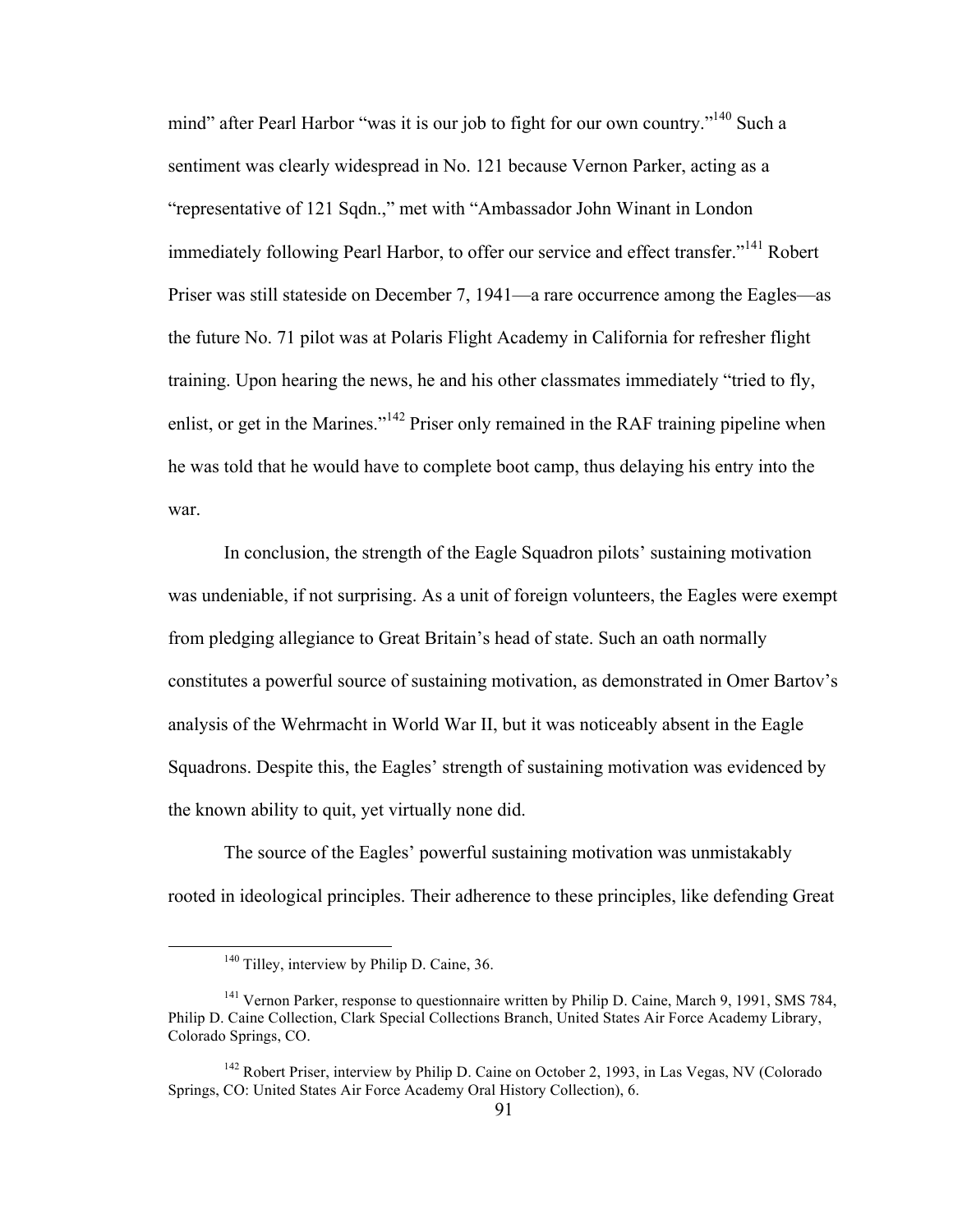Britain and curbing German aggression, was revealed by their zealous desire for combat. Specifically, they expressed this desire in the five ways: direct quotes to that effect, displeasure with noncombat missions, requests for transfer to areas with greater combat, a mission-focused perception of the death of their friends, and amassed combat hours and missions.

Many Eagles could barely contain their excitement for combat. Despite minimal training, they felt they were ready to confront the world's foremost air force. They were so eager for combat that their commanders had to ban them from embarking upon dangerous, low-level strafing missions—a punishment meted out in more than one Eagle Squadron. When sorties failed to produce the combat for which they yearned, the Eagles were keenly disappointed.

Along the same vein, the Eagles expressed widespread resentment toward missions that had little promise for combat. The dreaded convoy patrol was one such mission and despite being dangerous in its own right—flying miles over water in the notoriously difficult to ditch Spitfire was indeed hazardous—the Eagles considered such flying to be boring and avoided at all costs. Likewise, instructor duty—which totally precluded opportunities for combat—was also avoided by the Eagles.

The only type of flying Eagles despised more than combat-less missions was the total lack thereof. Thanks to traditionally poor English weather, the Eagle Squadrons would often go weeks at a time without flying—especially in the winter. Starved of combat, many Eagles went so far as to request transfer overseas. Malta was the prized destination, and not because it was a balmy Mediterranean getaway. In fact, it was just the opposite, as the island's strategic significance brought to it prodigious amounts of

92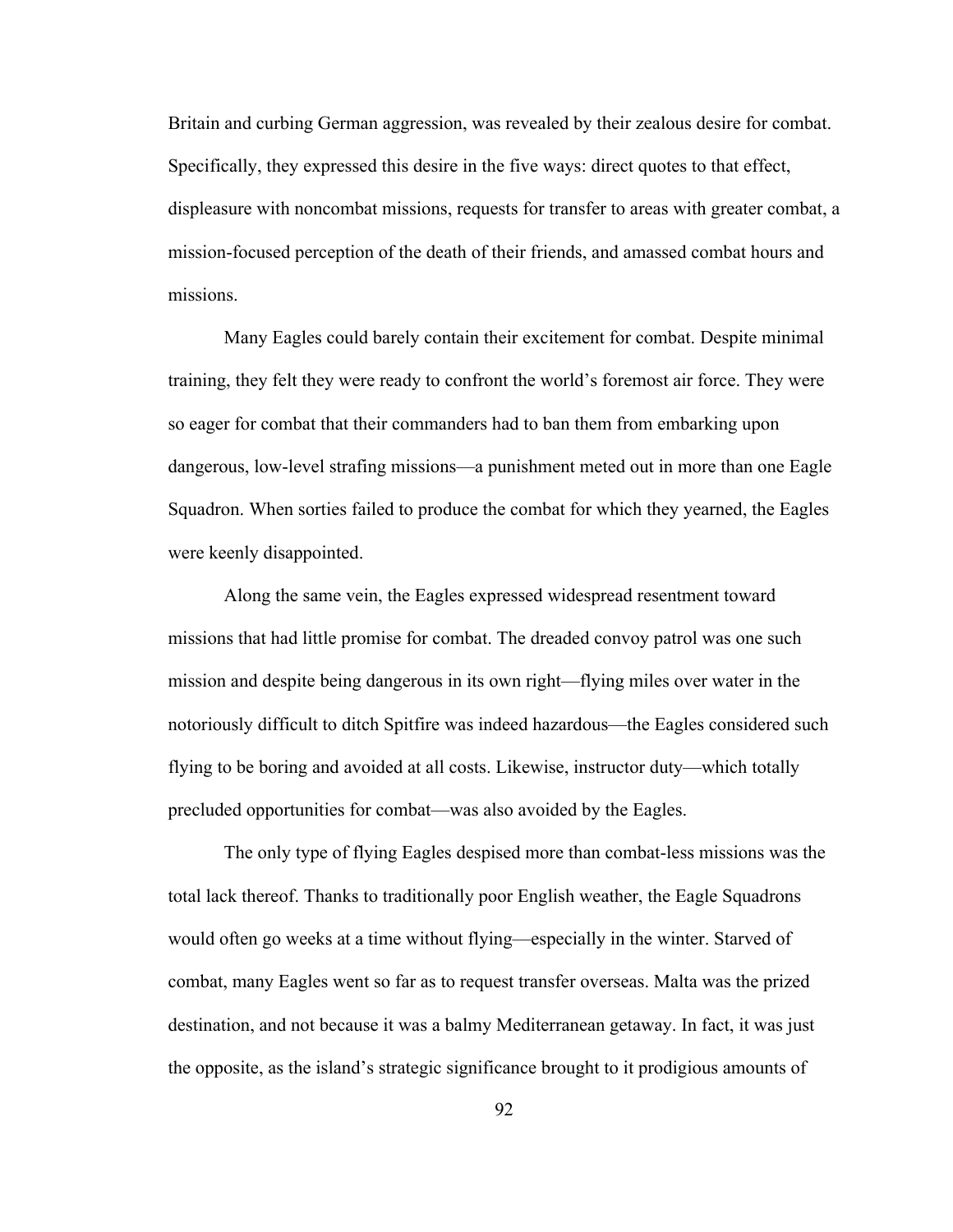German bombardment. With such high enemy activity in the area, dozens of Eagles requested transfer to the besieged island, hoping to contribute to the RAF's most intense combat sector of the time.

The Eagles even perceived the death of their friends in terms of combat. Rather than mourn the loss of their comrades in arms, many Eagles viewed the tragedy as a hindrance to their mission. They deliberately avoided dwelling on casualties in their units, lest their sadness impair their combat capability. The Eagles even considered attending the funerals of their fallen comrades to be an unnecessary distraction from their duty.

Lastly, the Eagles' fervor for combat could be quantitatively expressed in their total combat hours and missions. Many Eagles went far beyond what the USAAF considered to be maximum effort for fighter pilots. They routinely eclipsed the one hundred mission mark and, especially in the cases of Don Blakeslee and Don Gentile, became some of the United States' most experienced and deadliest fighter pilots in the entire war.

Additionally, the Eagles often expressed their ideological motivation in American terms, as demonstrated in their desire to specifically serve in an Eagle Squadron and eagerness for the transfer to the USAAF. Though the RAF made a deliberate effort to place American volunteers in the Eagle Squadrons, the individual pilots generally had a say in their initial squadron assignment. With so many Eagles specifically requesting assignment to RAF squadrons No. 71, 121, or 133, it is clear that a sense of American patriotism pervaded the units. Though other squadrons offered the same opportunity to fly in combat with the same aircraft, only the Eagle Squadrons offered its pilots a sense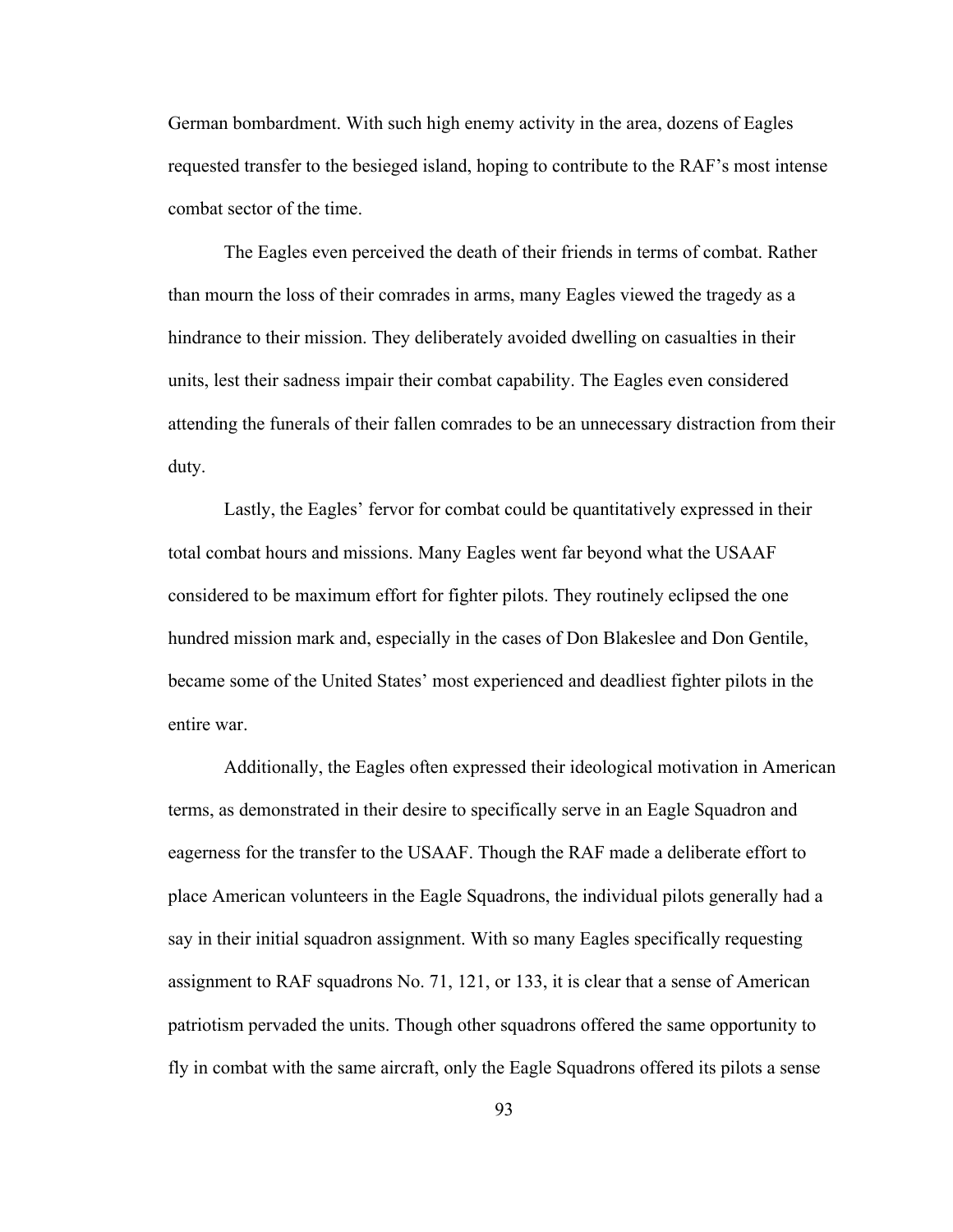of US identity. While easily glossed over by the stark difference in pay, the Eagles' eagerness for the transfer to USAAF service was significant. Especially in the wake of Pearl Harbor, the Eagles were enthusiastic about the opportunity to fly for their home nation's air force. Ultimately, all but seven Eagles opted to transfer to the USAAF—an authoritative demonstration of their sense of American identity.

Finally, it is important to reiterate that their desire for combat was inextricably linked to ideological principles. Only through combat flying could such principles—like defending Great Britain and curbing German aggression—be attained and the Eagles displayed a particular passion for such flying. As such, attributing a love of flying to the Eagles' sustaining motivation is unfounded. Though some conceived of their combat service in American terms—whether through their desire to specifically serve in an Eagle Squadron or through their eagerness for a transfer to the USAAF—virtually all Eagles' sustaining motivation was rooted in ideological principles that transcended nationality. Through combat, the Eagles expressed their sustaining motivation, but the question remains, what motivated them while in combat? That is the question to be addressed in the next chapter, which centers around the final component of soldier motivation: combat motivation.

94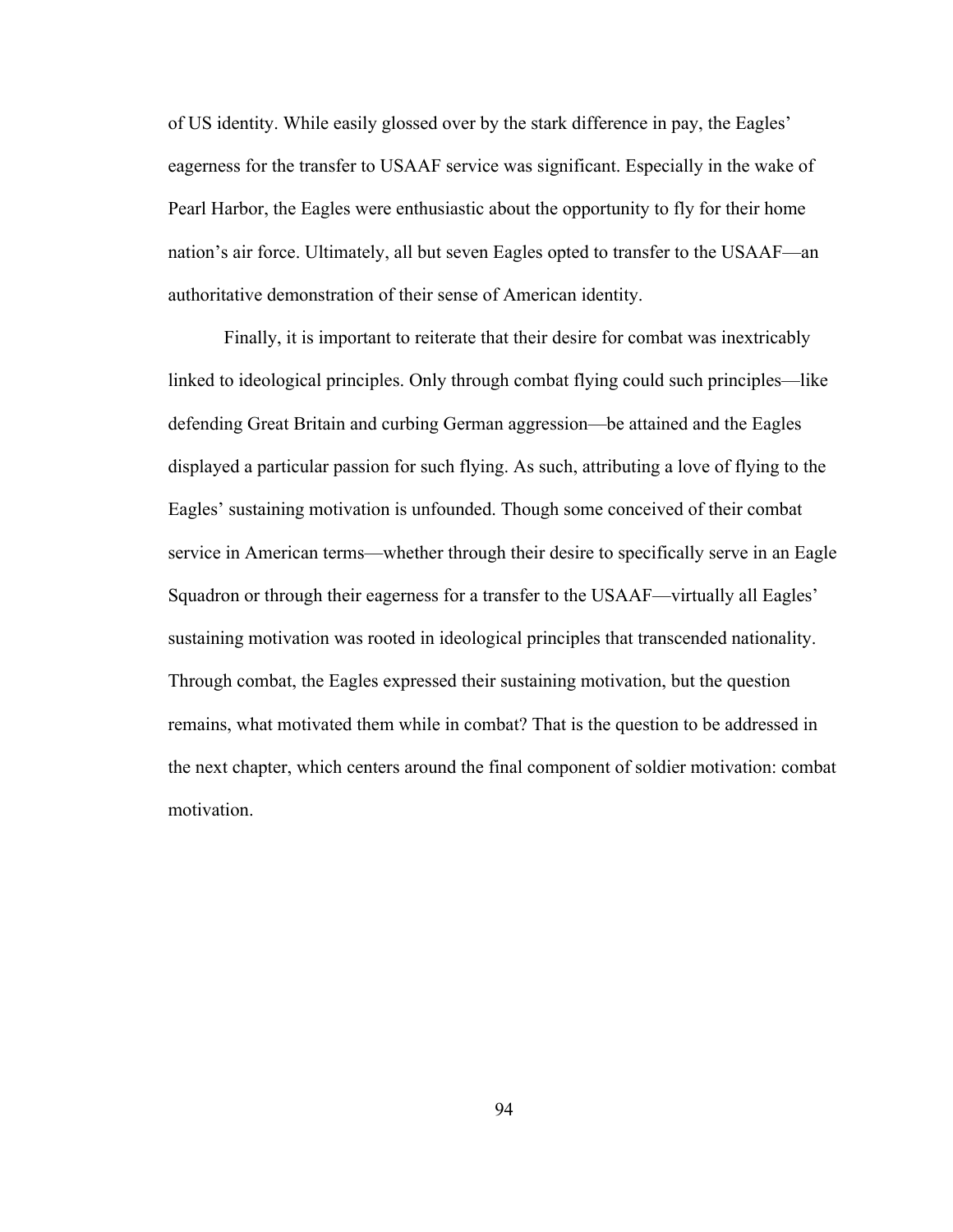## CHAPTER IV – LEADERSHIP, FEAR, AND DUTY: COMBAT MOTIVATION

Of the three types of soldier motivation, combat motivation is perhaps the most compelling. Understanding what causes a human to ignore his or her most basic survival instinct of self-preservation is an intriguing, but difficult endeavor when one considers the nature of combat. Chaotic, loud, and dangerous, combat is a frenzied moment for most soldiers. As a result, it is often difficult for them to express in words what motivated them through the pandemonium. Some historians, such as Christopher Hamner, believe that combat motivation is derived from nothing more than self-preservation.<sup>1</sup> The Eagle Squadron pilots were no different, as George Sperry of No. 133 noted that "my greatest concern" in combat "was to keep alive."<sup>2</sup>

Despite this fear that Sperry and other Eagles felt in combat, they continually and willingly engaged their enemy in the skies over Europe, thus demonstrating the strength of their combat motivation. This strength was primarily evidenced by the dearth of instances in which Eagles shirked combat, despite having a feasible excuse for doing so. As pilots, the Eagles relied upon imperfect technology—their aircraft—to perform their combat duties. Given the unreliability of aircraft technology of the time, it was not an uncommon occurrence for World War II pilots to feign mechanical problems in order to avoid combat. In the Eagle Squadrons, however, such a display of low combat motivation was exceedingly rare.

 <sup>1</sup> Christopher H. Hamner, *Enduring Battle: American Soldiers in Three Wars, 1776-1945* (Lawrence: University Press of Kansas, 2011), 5.

<sup>&</sup>lt;sup>2</sup> George Sperry, "It Started with Visitors," n.d., SMS 1210, George O. Sperry Collection, Clark Special Collections Branch, United States Air Force Academy Library, Colorado Springs, CO, 5.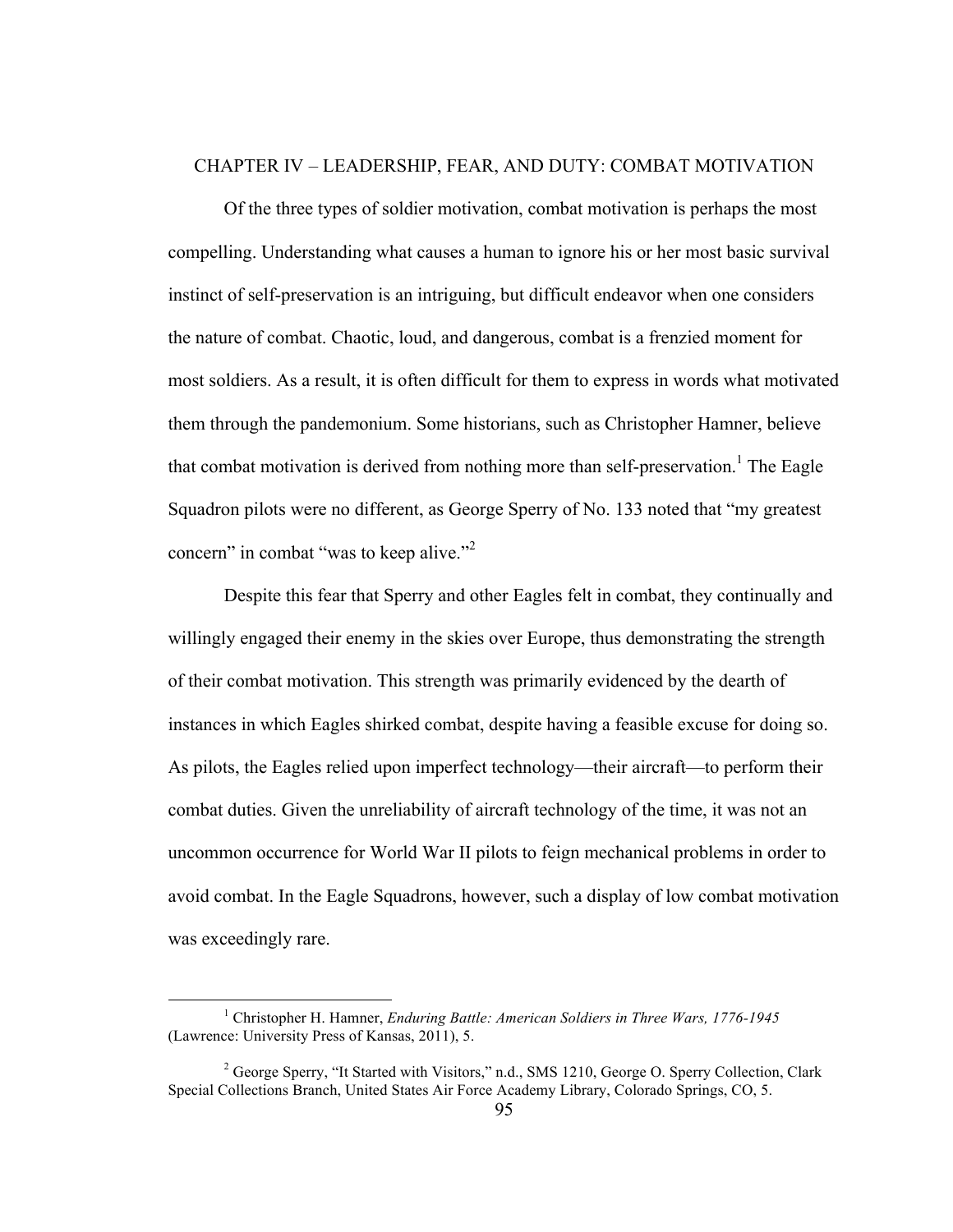The basis of the Eagles' powerful combat motivation rested upon a surprising collection of factors. Traditional sources of combat motivation—chiefly, primary group cohesion, hatred of one's enemy, training, and discipline—were conspicuously absent in the Eagle Squadrons. To avoid sadness in the event of a comrade's death, many Eagles resorted to simply refraining from building friendships, or primary groups, in the first place. German pilots were not hated in the Eagle Squadrons, but respected—perhaps a continuation of aviation's traditional sense of sportsmanship. The Eagles' time in training—both flight and military—was far too short to play a role in their combat motivation. Stemming from such minimal training was minimal discipline, as the Eagles gained a reputation for rowdiness and recklessness—both on the ground in and in the air.

In the place of these traditional sources of combat motivation stood a combination of superb leadership, disregard for the possibility of death, and ideological factors. Both American and English, leadership in the Eagle Squadrons was undeniably important in motivating the pilots in combat. The Eagles expressed quality leadership in terms of combat skills, thus indicating its role in their combat motivation, and it was no coincidence that their best leaders were also their best combat pilots. The Eagles were also motivated to survive combat by simply not considering the possibility of being killed. While in combat, they convinced themselves they were indestructible, and that death only happened "to the other guy." Lastly, continuing with the principal sources of their initial and sustaining motivation, the Eagles were motivated in combat by ideological principles. By focusing on the mission and perceiving the act of shooting down an enemy aircraft, not as killing a man, but as an essential task of a fighter pilot, the Eagles demonstrated their ideological sense of duty in combat.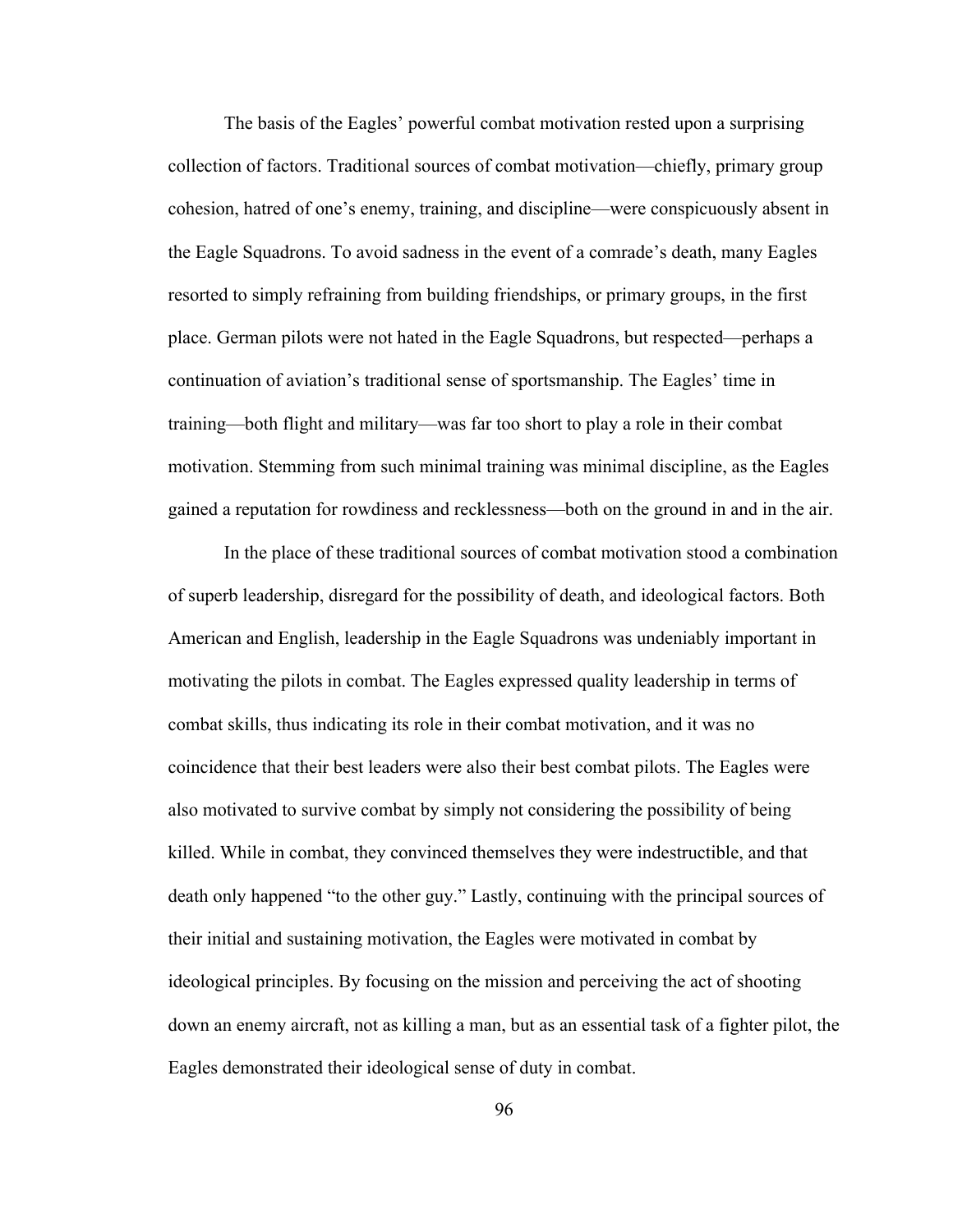While it is difficult to distinguish the specific sources of a soldier's combat motivation, it is clearer to observe its relative strength and the Eagle Squadrons certainly possessed a significant degree of it. This was most evident in the scarcity of incidences in which Eagles avoided combat sorties. Don Nee of No. 133 asserted that he did not "remember any in our particular outfit that would try to get out of missions. I don't know anybody."<sup>3</sup> Eric Doorly said he remembered a few comrades who tried avoiding combat, but such cases were "way below the average" in the Eagle Squadrons.<sup>4</sup> Though Doorly was not privy to this overall statistic, for reference, 4 percent of US Eighth Air Force airmen were "removed from combat for emotional reasons."<sup>5</sup> Extrapolated to the Eagle Squadrons, this figure indicates that less than ten Eagles cited emotional reasons for avoiding combat.

Roy Evans agreed that very few Eagles avoided combat sorties, thus demonstrating the strength of their combat motivation. Before the sole mission in which all three Eagle Squadrons participated, the Dieppe Raid of August 19, 1942, Evans said that only a "very, very small percent" opted out of the sortie.<sup>6</sup> This is especially notable because, as a preparatory operation for the eventual invasion of mainland Europe, the Dieppe Raid promised intense combat with the enemy. As a result, combat-induced fear

<sup>&</sup>lt;sup>3</sup> Donald Nee, interview by Philip D. Caine on April 15, 1993, in Las Vegas, NV (Colorado Springs, CO: United States Air Force Academy Oral History Collection), 38.

<sup>4</sup> Eric Doorly, interview by Philip D. Caine on October 15, 1988, in San Diego, CA (Colorado Springs, CO: United States Air Force Academy Oral History Collection), 21.

<sup>5</sup> Mark K. Wells, *Courage and Air Warfare: The Allied Aircrew Experience in the Second World War* (London: Frank Cass, 1995), 161.

<sup>6</sup> Roy Evans, interview by Philip D. Caine on October 13, 1988, in San Diego, CA (Colorado Springs, CO: United States Air Force Academy Oral History Collection), 14.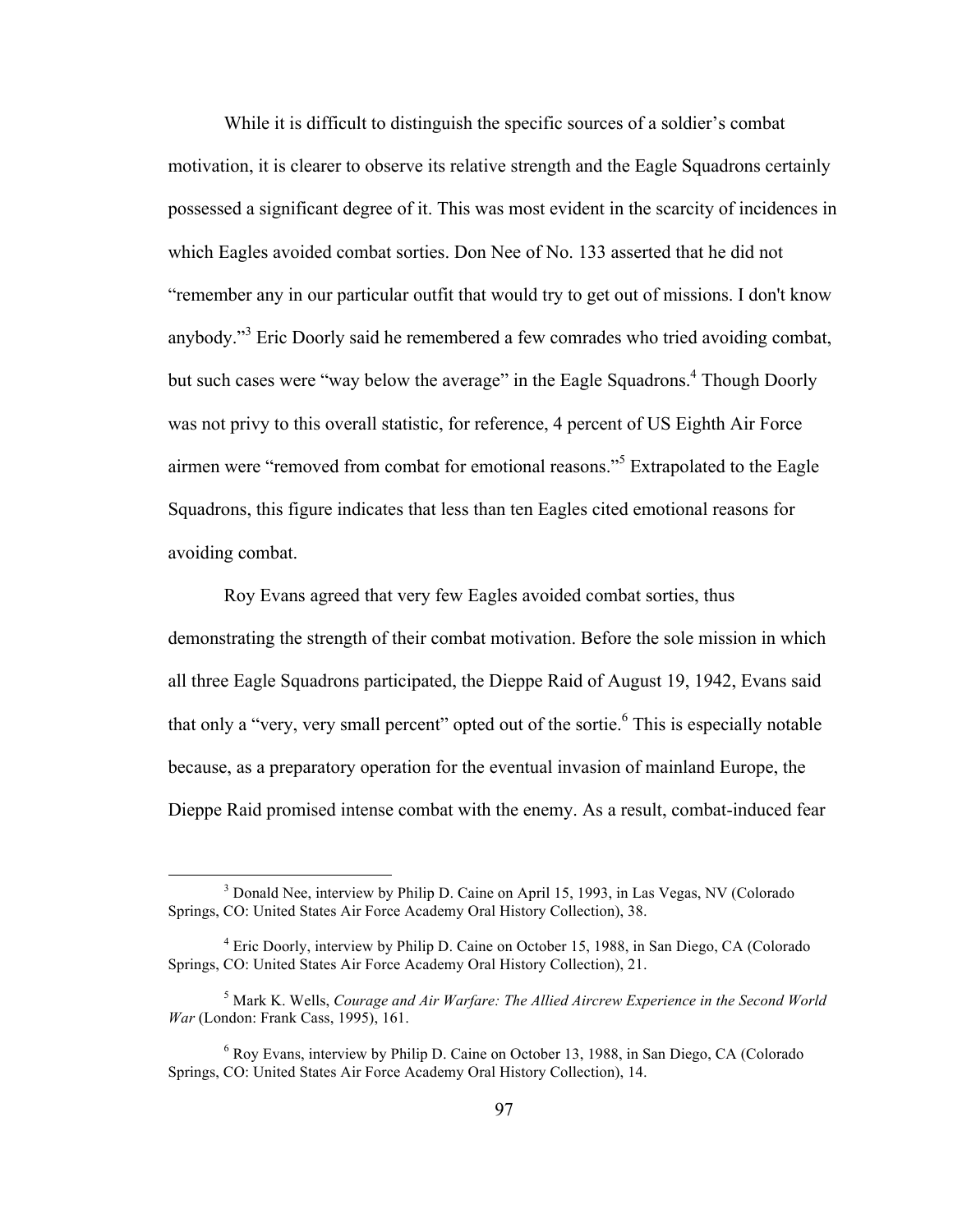would likely have been higher than normal before participating in such a mission. Royce Wilkinson, a British flight commander in both No. 71 and 121, said that it was "not my impression" that Eagles attempted to avoid combat.<sup>7</sup> "They were all genuine fighter pilots, as far as I was concerned," he continued, "both 71 and 121."<sup>8</sup>

To underscore the significance of so few Eagles opting out of combat, it is important to point out that, as pilots, they had a feasible means of dodging combat that infantrymen did not have. Aircraft technology, even in the 1940s, was not fully reliable. For the Eagles, any number of malfunctions could arise before or during a combat sortie. Engines could quit at any moment, wing spars could crumble under g-forces, and fuel could unexpectedly leak. Roger Atkinson of No. 71 would have been able to attest to the unreliability of aviation technology of his time, but he was killed on October 15, 1941 after a wing on his Spitfire collapsed while in level flight.<sup>9</sup> As his squadron-mate, Wendell Pendleton, noted, "flying in those early days of World War II was like pioneering."<sup>10</sup> Given the reasonable possibility of such an occurrence, a World War II pilot could easily feign any one of these malfunctions before a combat encounter and return home safely without much suspicion from his comrades—lest, of course, one would make this a habit. Infantrymen, however, could not as easily blame technology for shirking combat and hope to avoid charges of cowardice.

 $<sup>7</sup>$  Royce Wilkinson, interview by Philip D. Caine on March 22, 1988, in Minster, England</sup> (Colorado Springs, CO: United States Air Force Academy Oral History Collection), 14.

<sup>8</sup> Wilkinson, interview by Philip D. Caine, 14.

<sup>9</sup> Caine, *The RAF Eagle Squadrons*, 58.

<sup>&</sup>lt;sup>10</sup> Wendell Pendleton, "Arrival in England," February 1941, SMS 729, Wendell Pendleton Collection, Clark Special Collections Branch, United States Air Force Academy Library, Colorado Springs, CO, 2.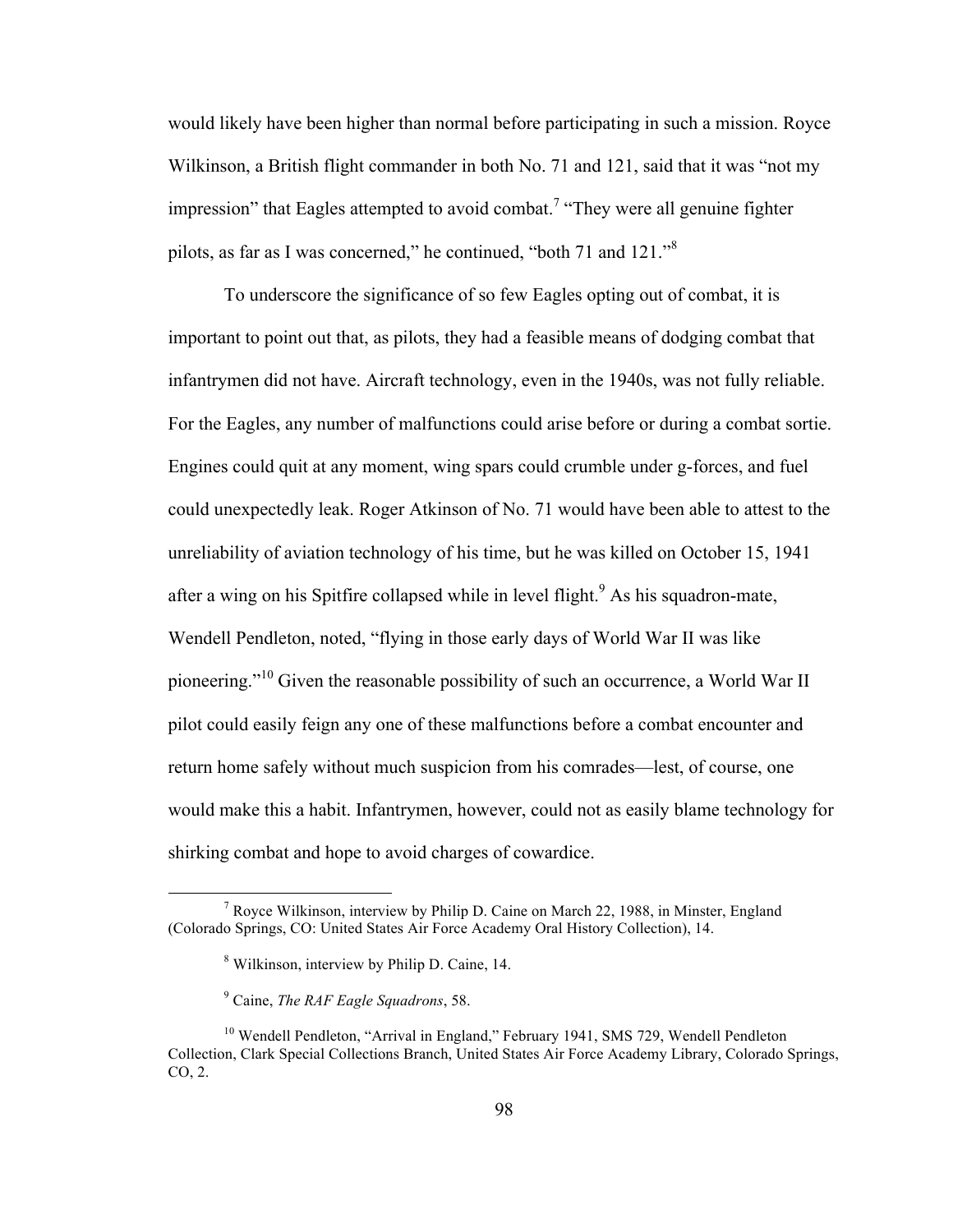In fact, Carroll McColpin noted that fabricated mechanical issues were not an uncommon occurrence within World War II fighter squadrons. "Oh, it always happened," McColpin declared, "not just in the Eagle Squadrons but in any squadron."<sup>11</sup> In the Eagle Squadrons, however, McColpin added that instances of such feigned malfunctions were exceedingly rare. "I don't think there was more than two or three or four of them at the most," McColpin explained, "I don't recall people that did it frequently."<sup>12</sup> As just one of the two Eagles who served in all three Eagle Squadrons, McColpin's assessment of the Eagles' overall combat motivation is certainly credible.

One of McColpin's comrades in No. 71, William Geiger, demonstrated the Eagles' profound combat motivation in the face of an easy escape route, as he once contemplated declaring such a false emergency before a potential combat encounter. Geiger was flying on a routine sortie when enemy aircraft unexpectedly came into sight. "My mind was saying, 'I am not ready yet. For God's sake I am not ready yet,'" Geiger admitted.<sup>13</sup> Then, "it ran across my mind that maybe I could pull the mixture control and flood the engine and stall it, and I would get it started again or somebody else would go when I stalled it. Or I might even pretend that I didn't even see him although I was looking eyeball to eyeball" with the enemy pilot. $^{14}$ 

<sup>&</sup>lt;sup>11</sup> Carroll W. McColpin, interview by Philip D. Caine on April 28, 1993, in Novato, CA (Colorado, Springs, CO: United States Air Force Academy Oral History Collection), 1.

<sup>&</sup>lt;sup>12</sup> McColpin, interview by Philip D. Caine on April 28, 1993, 2.

<sup>&</sup>lt;sup>13</sup> Bill Geiger, narrative tape prepared for Philip D. Caine on unknown date, (Colorado Springs, CO: United States Air Force Academy Oral History Collection).

<sup>&</sup>lt;sup>14</sup> Geiger, narrative tape prepared for Philip D. Caine, 7.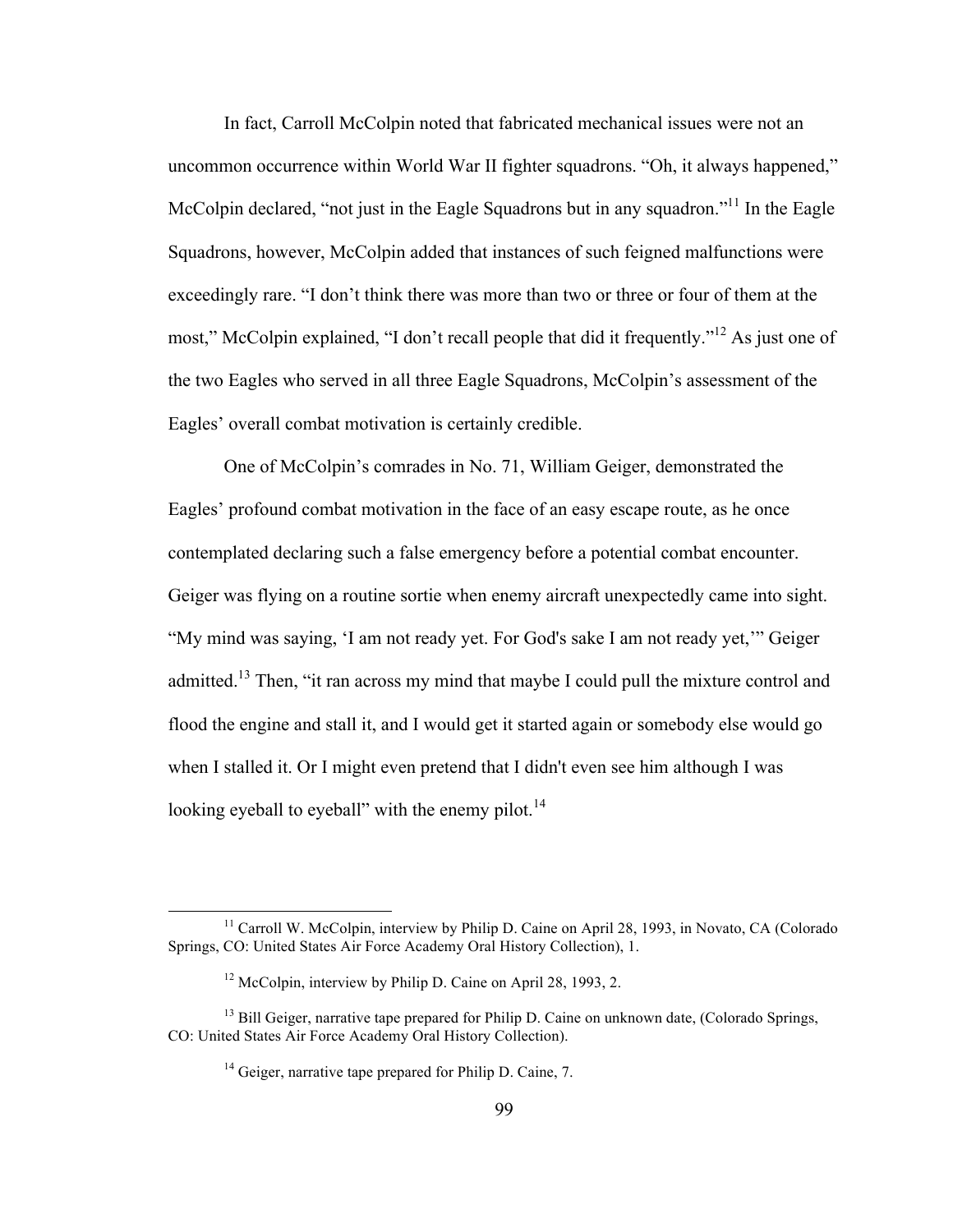Though many Eagles found themselves in Geiger's situation over the course of their RAF service, very few of them took advantage of such an opportunity. Geiger himself evidenced this, as he ultimately "didn't do either one of these things"—feign engine trouble or ignore the sight of the enemy.<sup>15</sup> The Eagles' overwhelming refusal to opt out of combat sorties, especially when viewed in the context of imperfect aviation technology, greatly evidenced the strength of their combat motivation. Given this overall strength of combat motivation in the Eagle Squadrons, it would be reasonable to assume that the traditionally most powerful source of combat motivation, primary group cohesion, lay at the heart of the matter.

Primary group cohesion refers to the close attachment that soldiers possess within a small, primary group. In his work, *Bayonets of the Republic: Motivation and Tactics in the Army of Revolutionary France, 1791-1794*, John Lynn limited the size of primary groups to "the small number of comrades who constantly deal with one another on a faceto-face basis."<sup>16</sup> For all intents and purposes, a primary group consisted of the men who trained, ate, slept, fought, and lived together during the course of a war. As a result of such close bonds, cohesive primary groups reveal themselves through the use of "band of brothers" imagery and other family-like descriptors.

In the realm of combat motivation, many historians and social scientists have credited primary group cohesion as the single most important factor. *The American Soldier*, a social science report from Samuel Stouffer et al., found that US soldiers in World War II were primarily motivated in battle by relying on their comrades. In fact, the

 $15$  Ibid., 8.

<sup>16</sup> Lynn, *The Bayonets of the Republic*, 30.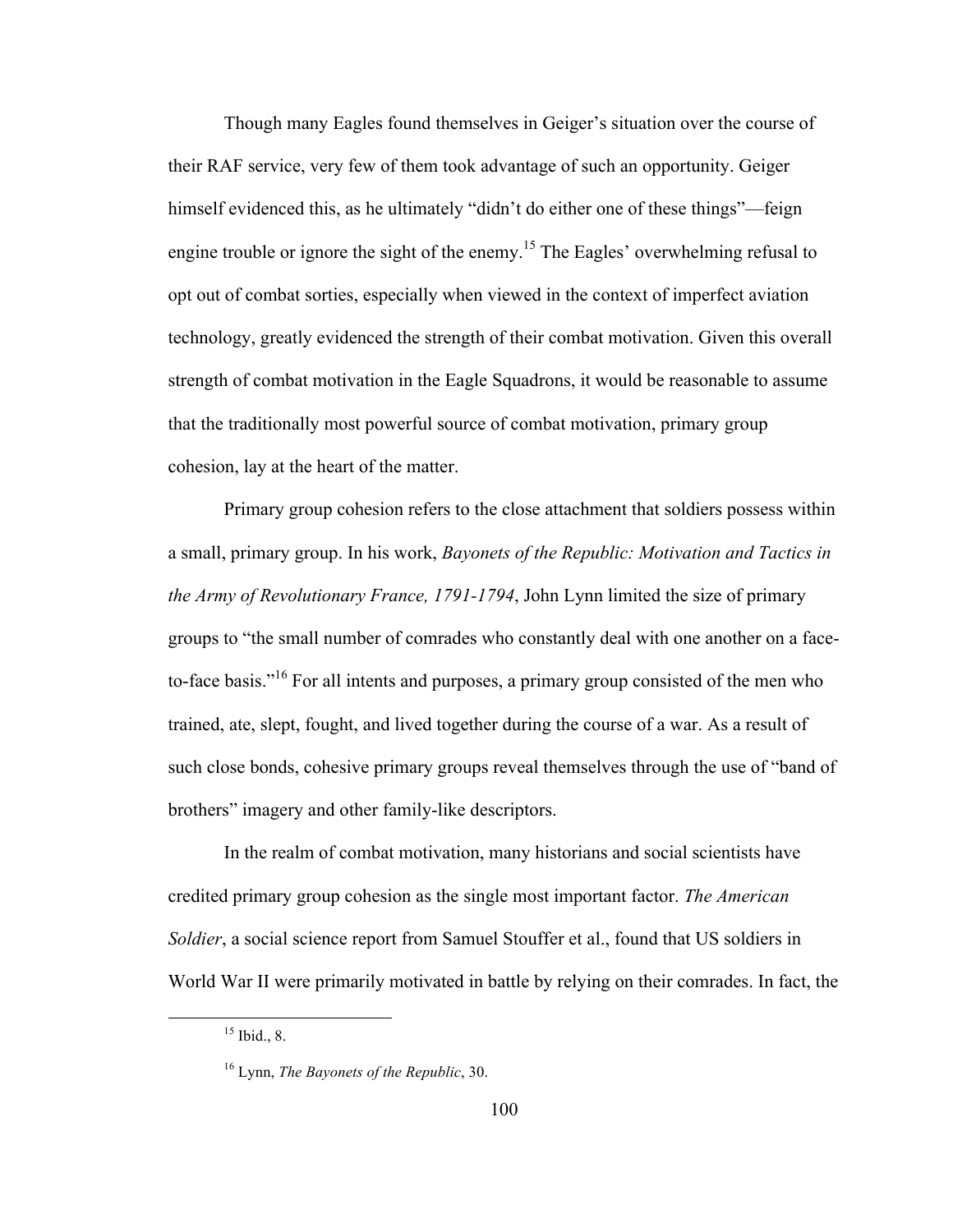study found that primary group cohesion was the second-most cited "combat incentive," only after "wanting to end the war."<sup>17</sup> One soldier in the study declared that the members of his unit would "rather be killed than" do "anything to let the rest of them down."<sup>18</sup>

Historian Samuel Lyman Atwood Marshall agreed that primary group cohesion comprised the principal source of combat motivation. In his influential work, *Men Against Fire: The Problem of Battle Command*, Marshall declared, "I hold it to be one of the simplest truths of war that the thing which enables an infantry soldier to keep going with his weapons is the near presence or the presumed presence of a comrade.<sup> $19$ </sup> Citing "seventy tactical episodes" of US paratroopers during Operation Neptune as an example, Marshall argued that military units fought more effectively with men they knew and trusted than with strangers and replacements.<sup>20</sup>

Despite Marshall's convictions, the Eagle Squadrons had a conspicuous absence of primary group cohesion, which was reflected in three ways. Firstly, and most significantly, many Eagles noted that they actively avoided creating primary groups in the first place. Secondly, sadness in the event of a comrade's death or transfer—an indication of cohesive primary groups—was typically absent in the Eagle Squadrons. Thirdly, casualty rates were so high in the Eagle Squadrons that any primary groups that did form were quickly fractured.

 <sup>17</sup> Samuel A. Stouffer et al., *The American Soldier: Combat and Its Aftermath*, vol. II (Princeton, NJ: Princeton University Press, 1949), 108.

<sup>18</sup> Samuel A. Stouffer et al., *The American Soldier*, 136.

<sup>19</sup> Samuel Lyman Atwood Marshall, *Men Against Fire: The Problem of Battle Command* (Norman: University of Oklahoma Press, 1947), 42.

<sup>20</sup> Marshall, *Men Against Fire*, 152.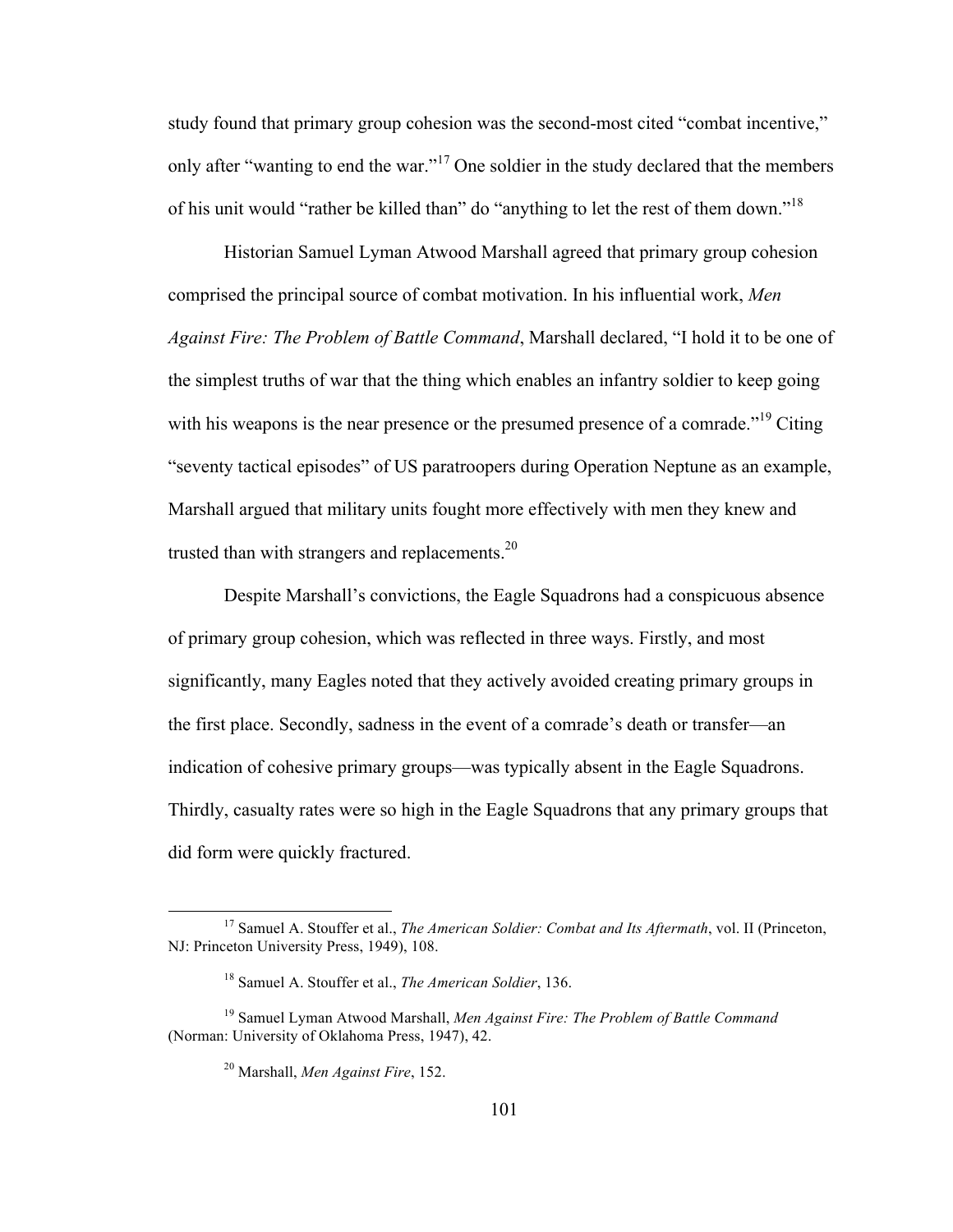The most significant indication of the Eagles' lack of primary group cohesion was their conscious effort to avoid making primary groups in the first place. James Griffin made such an intentional effort as a coping mechanism against the sadness caused by friends' deaths. "After the first few months you didn't make friends in the squadron too. You know what I mean? You shied away from that because it would hurt too much if they were lost."21 Malta Stepp echoed such an intention, as he declared after the death of a friend, "nobody else is going to get close to me."<sup>22</sup> John Brown agreed with the actions of Griffin and Stepp, as he noted, "there was never a real closeness" in the Eagle Squadrons, "you didn't want to be hurt and therefore you wanted everybody at an arm's length."<sup>23</sup> Carroll McColpin was less self-protective, but no less guarded, when he said, "I wasn't that close to most of them. Almost all of them in fact."<sup>24</sup> George Sperry remarked that "we saw so many of our friends die that we soon developed a defense against any betrayal of emotion and refused to sentimentalize friendship and parting and death. To many therefore, we were without loyalty or deep feeling."<sup>25</sup>

Another indication that the Eagles possessed little primary group cohesion was the minimal sadness they displayed in the wake of a friend's transfer or even death. In the

<sup>&</sup>lt;sup>21</sup> James Griffin, interview by Philip D. Caine on April 14, 1993, in Kingman, AZ (Colorado Springs, CO: United States Air Force Academy Oral History Collection), 4.

 $22$  John Brown, interview by Philip D. Caine on September 2, 1987, in San Diego, CA (Colorado Springs, CO: United States Air Force Academy Oral History Collection), 29.

<sup>&</sup>lt;sup>23</sup> Brown, interview by Philip D. Caine, 29.

<sup>&</sup>lt;sup>24</sup> Carroll W. McColpin, interview by Philip D. Caine on September 8, 1987, in Novato, CA (Colorado Springs, CO: United States Air Force Academy Oral History Collection), 73.

 $25$  George Sperry, letter to Vern Haugland, February 22, 1975, SMS 1210, George O. Sperry Collection, Clark Special Collections Branch, United States Air Force Academy Library, Colorado Springs, CO, 4.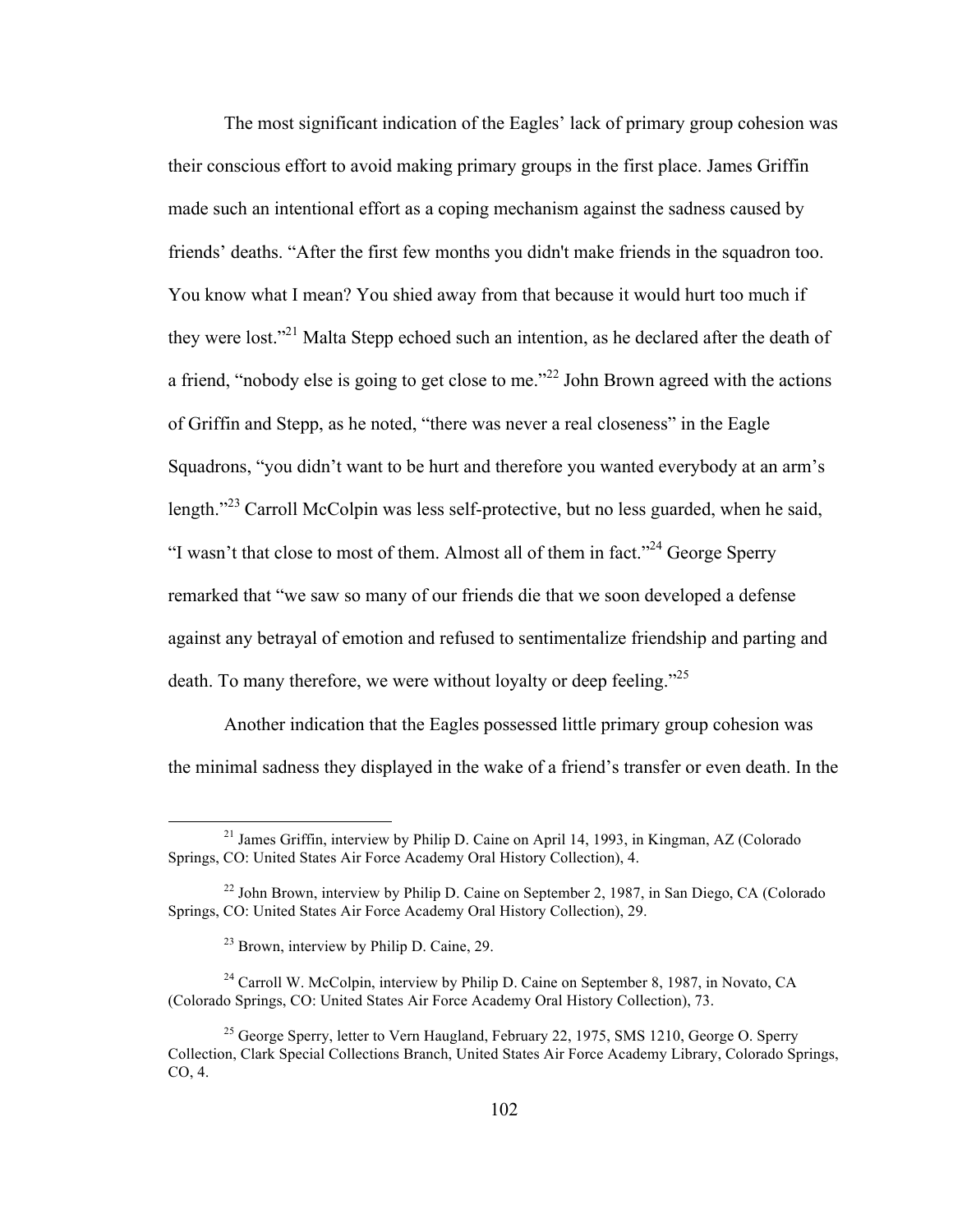interest of balancing strength among units, militaries often transfer individuals across companies and squadrons. Though such a policy was effective in maintaining overall squadron readiness, it came at the cost of breaking up primary groups. This drawback did not seem to affect the Eagle Squadrons, however, as LeRoy Gover noted that when his refresher training classmate, Jay Reed, was transferred to another squadron he was not crestfallen by the action. "After a while it just seems that nothing of any nature seems to both you," Gover explained, "you have a job to do and the quicker it can be finished, the sooner we can all be together again."<sup>26</sup>

While transfers still promised future reunions among close friends, as Gover remarked, deaths in primary groups were an irreversible finality. Such a fate would certainly evoke more emotional responses within cohesive primary groups. On the one hand, strong primary groups are capable of weathering the permanent loss of a friend but exhibiting at least some degree of sadness after a friend's death is a sign of a healthy relationship among a cohesive group. On the other hand, the Eagles seemed generally undisturbed after a comrade did not return from a combat mission. Fred Almos deadpanned that losing friends in combat "doesn't affect me that I can tell, as far as the job is concerned."27 Philip Fox of No. 121 said that his reaction to the death of a comrade was simple: "back to life."<sup>28</sup>

<sup>&</sup>lt;sup>26</sup> LeRoy Gover, letter to Betty Gover, March 22, 1942, RAF Eagle Squadrons Collections, SMS 803, LeRoy Gover Collection, Clark Special Collections Branch, United States Air Force Academy

<sup>&</sup>lt;sup>27</sup> Fred Almos, interview by Philip D. Caine on October 15, 1988, in San Diego, CA (Colorado Springs, CO: United States Air Force Academy Oral History Collection), 9.

<sup>&</sup>lt;sup>28</sup> Philip Fox, interview by Philip D. Caine on April 20, 1999, in Phoenix, AZ (Colorado Springs, CO: United States Air Force Academy Oral History Collection), 19.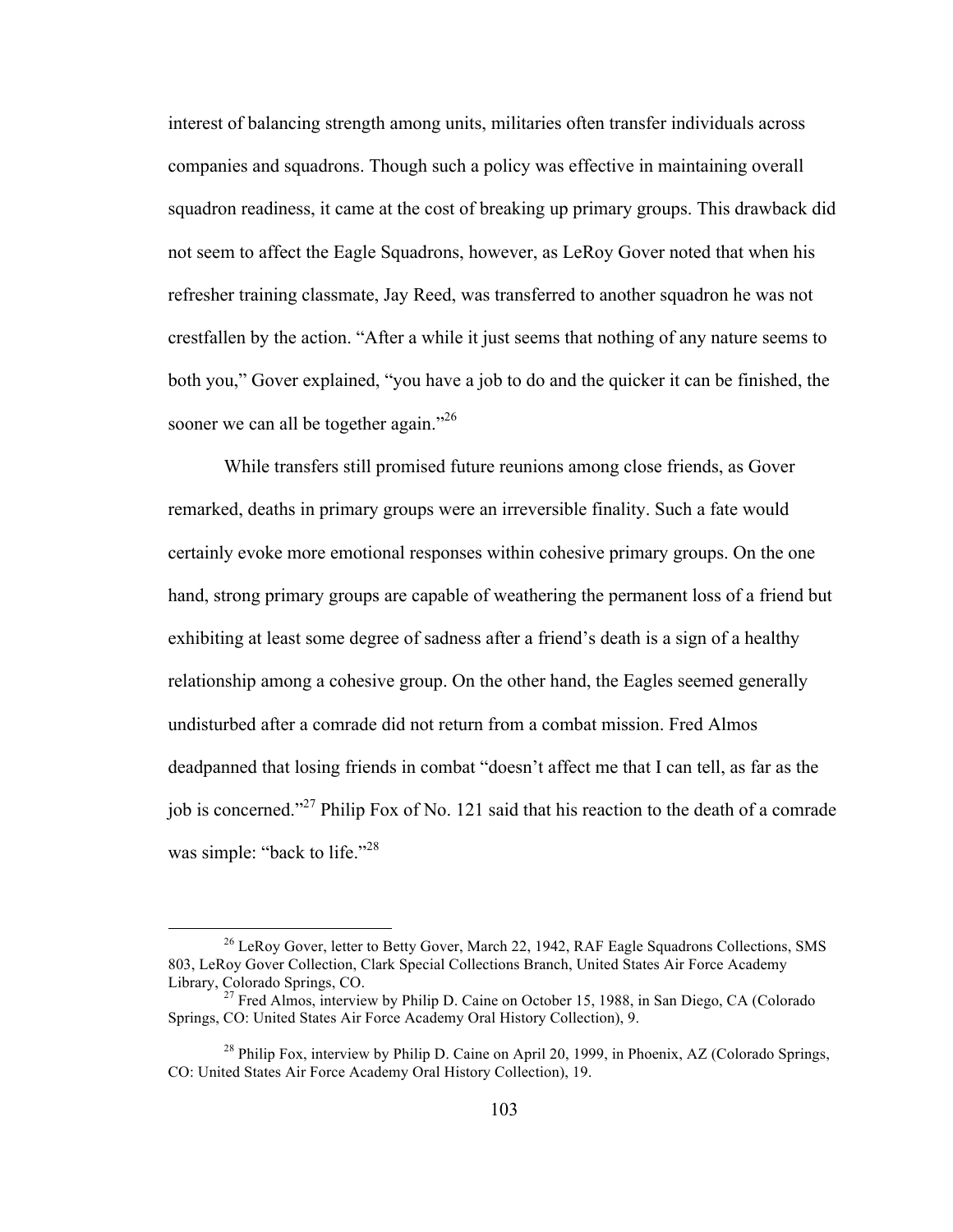Hugh Kennard, the British commander of No. 121, noted that emotional effects of deaths in his squadron were very fleeting. "I mean when anyone gets killed there is a sort of cloud, but depression didn't last."29 His countryman and flight commander of No. 71, Royce Wilkinson, concurred. "You would just pass it off. It didn't seem to affect too many people," he said.<sup>30</sup> As commanders, Kennard and Wilkinson would certainly have a strong feel for the overall morale in their squadrons, so their comments on the Eagles' indifference towards their friends' deaths were likely sound.

Gene Fetrow's reaction to losing a comrade was "Gosh, that was just too bad that he got shot down," before adding, "and that was about it."<sup>31</sup> Tilley, speaking for all Eagles, said "I don't think that" losing comrades "was a problem for most of us." $32$ Jackson Mahon even went one step further, as he accused his fallen comrades of carelessness. "Well, then you figured that the guy is stupid. You have to take that attitude or you'd go crazy. He's just unlucky or he's stupid  $\ldots$  .<sup>33</sup>

The apathy which so many Eagles expressed toward the death of their comrades was best displayed in the aftermath of the Morlaix Raid. This mission, flown by the entirety of No. 133 on September 26, 1942, took place just before the USAAF officially absorbed the Eagle Squadrons. Due to this impending transfer, No. 133's commander,

 $^{29}$  Hugh Kennard, interview by Philip D. Caine on March 24, 1988, in London, England (Colorado) Springs, CO: United States Air Force Academy Oral History Collection), 25.

<sup>30</sup> Wilkinson, interview by Philip D. Caine, 14.

<sup>&</sup>lt;sup>31</sup> Gene Fetrow, interview by Philip D. Caine on April 16, 1993, in Ontario, CA (Colorado Springs, CO: United States Air Force Academy Oral History Collection), 8.

 $32$  Reade Tilley, interview by Philip D. Caine on unknown date, in Colorado Springs, CO, (Colorado Springs, CO: United States Air Force Academy Oral History Collection), 46.

 $^{33}$  Jackson "Barry" Mahon, interview by Philip D. Caine on September 4, 1987, in Hollywood, CA (Colorado Springs, CO: United States Air Force Academy Oral History Collection), 13.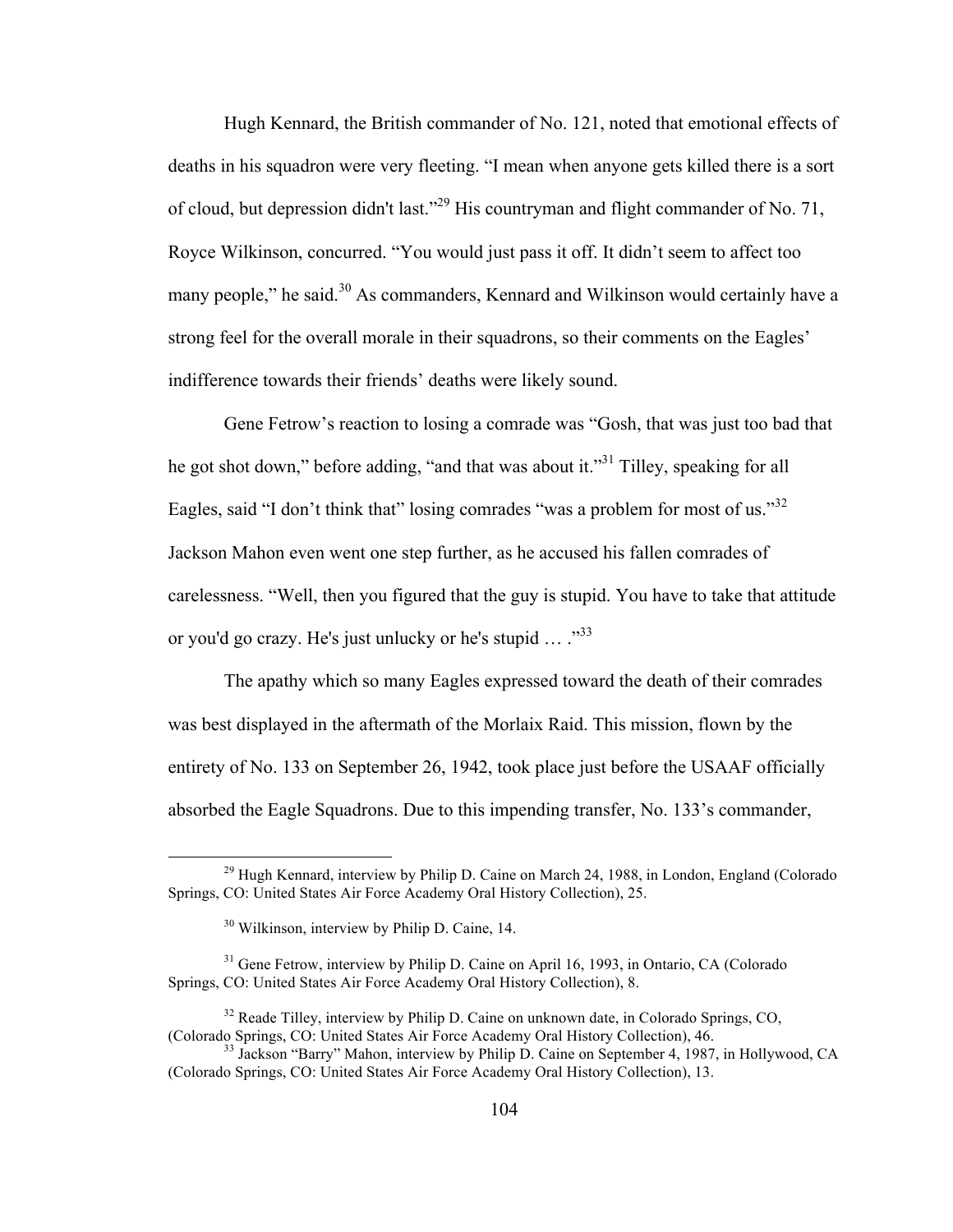Carroll McColpin, was in London—along with a few other squadron members who just entered No. 133—to complete paperwork. In his place, a British officer, Gordon Brettell, commanded the mission.<sup>34</sup> Due to Brettell's inexperience and an erroneous weather report—which failed to account for a strong southerly wind and overcast cloud deck— No. 133 unknowingly found itself far too displaced over enemy territory. Short on fuel, disoriented, without competent leadership, and surrounded by enemy fighters, only one of the twelve Spitfires returned to Great Britain. The rest, nearly the entirety of No. 133, were killed or captured.<sup>35</sup>

Despite this horrendous loss, many Eagles could not have cared less. When asked of the emotional impact of losing an entire Eagle Squadron, Leon Blanding replied, "not a bit on me."36 Gus Daymond seconded the minimal impact of the Morlaix Raid, as he said it "didn't do a whole lot" to the Eagles' morale.<sup>37</sup> Don Nee said that "the big thing" of the mission was not the loss of twelve comrades, but the loss of thirteen Spitfire IXs the top-of-the-line model.<sup>38</sup> "We hated to lose all of those guys," Nee somewhat sincerely noted, before adding, "but we hated to lose the 9s too, because we never got them back."39

 $39$  Ibid.

 <sup>34</sup> Haugland, *The Eagle Squadrons*, 163.

<sup>35</sup> Haugland, *The Eagle Squadrons*, 165.

<sup>&</sup>lt;sup>36</sup> Leon Blanding, interview by Philip D. Caine on February 27, 1994, in Sumter, SC (Colorado Springs, CO: United States Air Force Academy Oral History Collection), 49.

<sup>&</sup>lt;sup>37</sup> Gregory Daymond, interview by Philip D. Caine on July 2, 1994, in Newport Beach, CA (Colorado Springs, CO: United States Air Force Academy Oral History Collection), 28.

<sup>&</sup>lt;sup>38</sup> Nee, interview by Philip D. Caine, 32.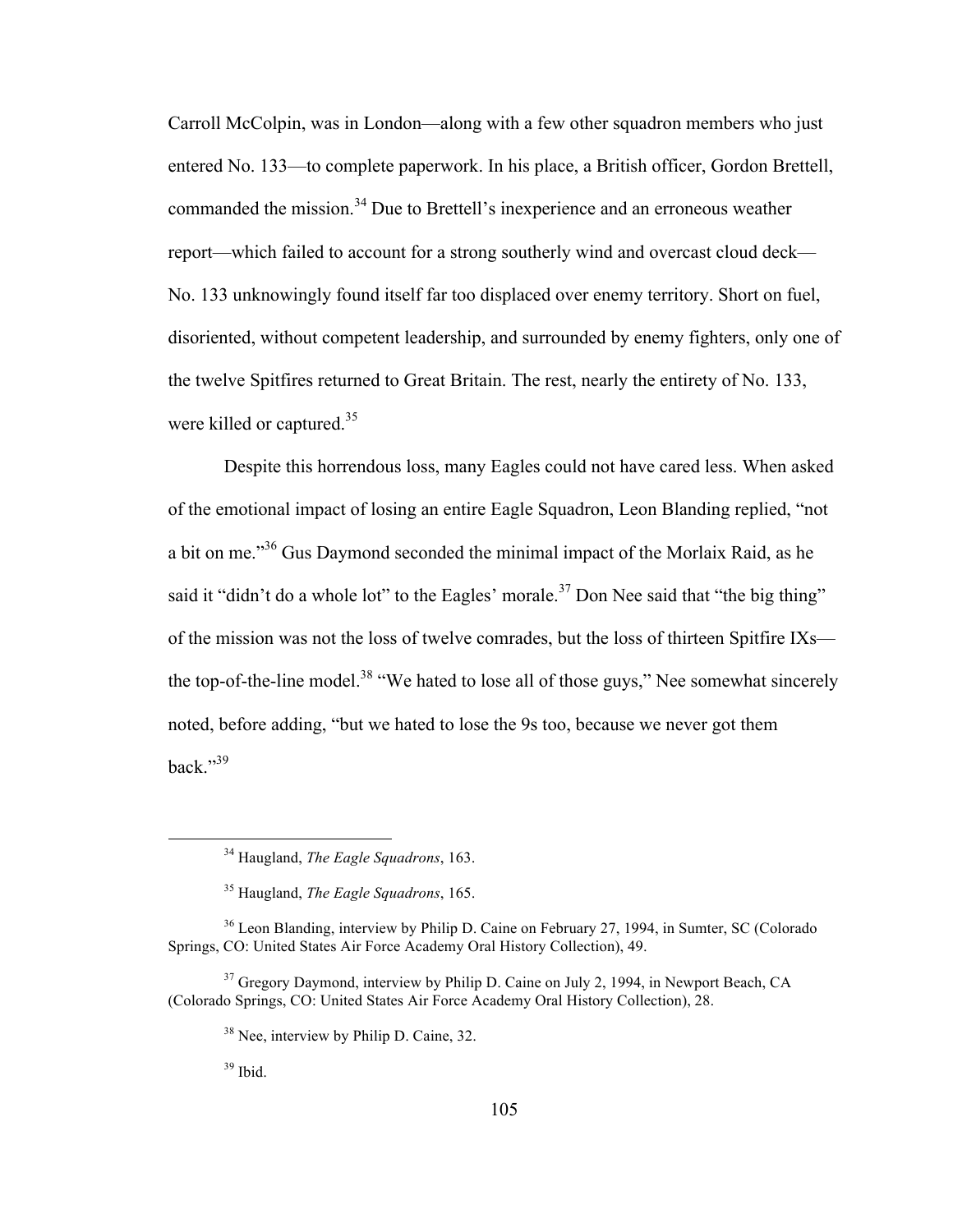An especially shocking reaction to the unmitigated disaster that was the Morlaix Raid belonged to William Slade. A member of No. 133 himself, Slade was with McColpin in London instead of flying on the mission, but when he heard the news of his entire squadron's loss, he seemed unperturbed. "I can't say that it hit me any harder than some of the other single losses," he said.<sup>40</sup> Donald Young of No. 121 had an equally callous response to the Morlaix Raid. Despite the fact that two of his training classmates, George Middleton and Leonard Ryerson, were shot down on the mission, Young didn't think it "had any profound impact on us."<sup>41</sup> He continued, "I don't think it was anything, it was just a loss you know."<sup>42</sup>

Even if any Eagles formed cohesive primary groups, it would have been doubtful that they persisted through the high casualties that the Eagle Squadrons suffered. Philip Caine stated that "of the 260 members of the Eagle Squadrons, 109—more than 40 percent—were killed during the war."43 This is an alarmingly high casualty rate for three squadrons that did not participate in any major engagements of World War II. For reference, during the Battle of Britain about one in every six RAF fighter pilots were killed in action—a casualty rate of 17 percent.<sup>44</sup> So, in other words, the Eagle Squadrons'

 <sup>40</sup> William Slade, interview by Philip D. Caine on October 5, 1995, in Colorado Springs, CO (Colorado Springs, CO: United States Air Force Academy Oral History Collection), 44.

<sup>&</sup>lt;sup>41</sup> Donald Young, interview by Philip D. Caine on February 18, 1994, in Metairie, LA (Colorado Springs, CO: United States Air Force Academy Oral History Collection), 66.

<sup>42</sup> Young, interview by Philip D. Caine on February 18, 1994, 66.

<sup>43</sup> Caine, *Eagles of the RAF*, 162.

<sup>&</sup>lt;sup>44</sup> "Listen to the RAF Pilots Tell the Story of the Battle of Britain," Imperial War Museum, accessed September 7, 2021, https://www.iwm.org.uk/history/listen-to-raf-pilots-tell-the-story-of-thebattle-of-britain.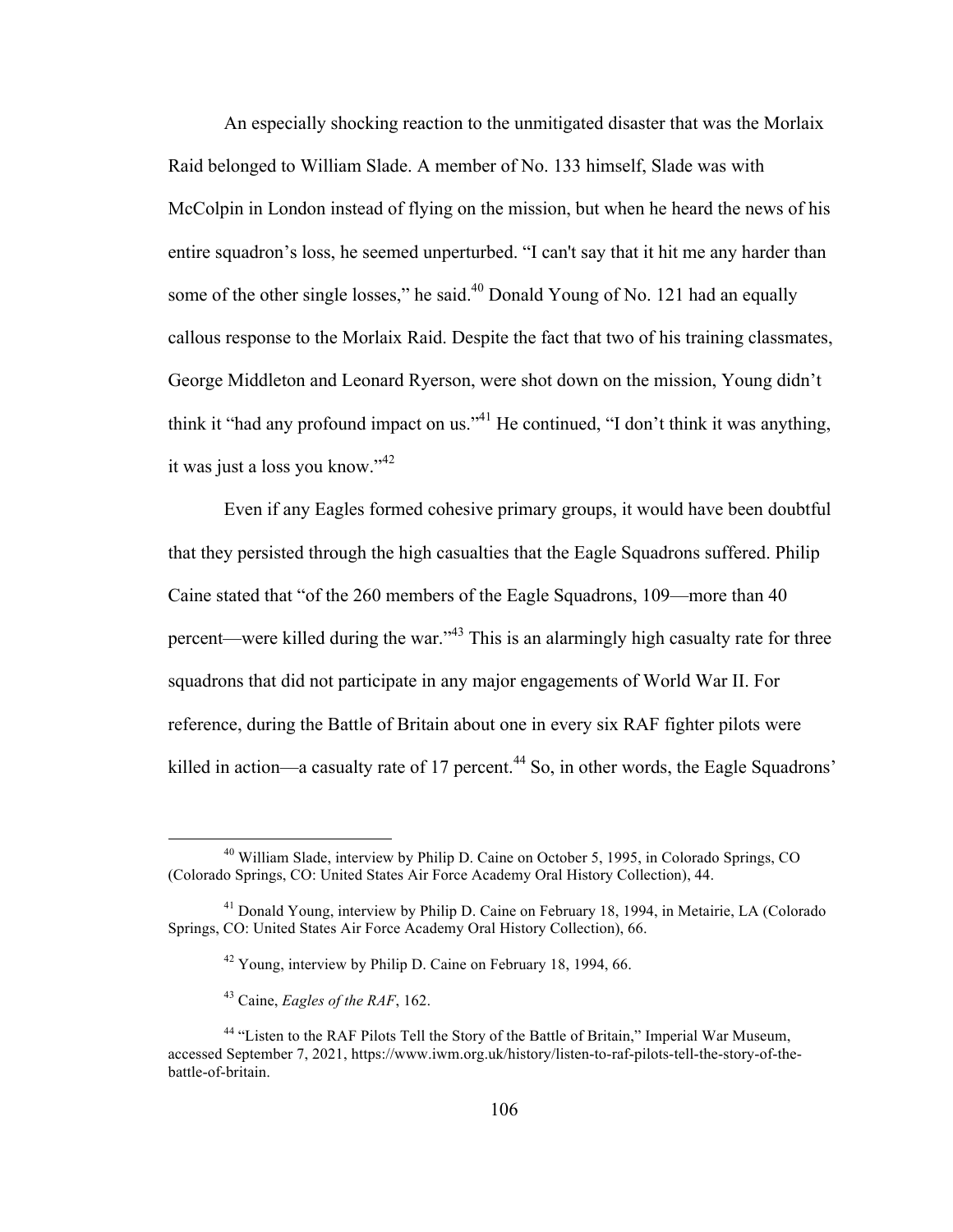casualty rate was nearly double that of the rest of the RAF Fighter Command in its most intense period of combat.

The best example of the Eagles' exorbitant casualty rate could be seen in the experience of No. 133. Described as a "hard luck" squadron by many of the pilots, No. 133 suffered through numerous calamities that all but precluded the formation of strong primary groups. At No. 133's first operational base, two of its pilots, Walter Soares and Charles Barrell, collided into one another in midair and both died.<sup>45</sup> The squadron's luck only worsened thereafter. En route to a new base in Eglinton, Northern Ireland, almost the entirety of "B" Flight crashed into a mountain after descending through a cloud. In one fell swoop, nearly a third of the squadron lost their lives. Then, once arrived in Northern Ireland, two more pilots—George Bruce and Gene Coxetter—were killed. In less than three months, No. 133 had lost eight pilots and the squadron had not even experienced combat yet.<sup>46</sup>

George Sperry, a member of No. 133, remembered that ten new pilots were transferred to the squadron just to cover its "losses of July '42."<sup>47</sup> The transfer of ten new pilots into a squadron—which were only comprised of about twenty—was simply an insurmountable level of turnover for the formation of adequate primary group cohesion. Rounding out No. 133's run of terrible luck and high casualties was the aforementioned Morlaix Raid, from which only one pilot from the entire squadron returned. In Sperry's

 <sup>45</sup> Caine, *Eagles of the RAF*, 189.

 $46$  Ibid., 191–92.

 $47$  George Sperry, monologue prepared for Vern Haugland on August 21, 1980 (Colorado Springs, CO: United States Air Force Academy Oral History Collection), 38.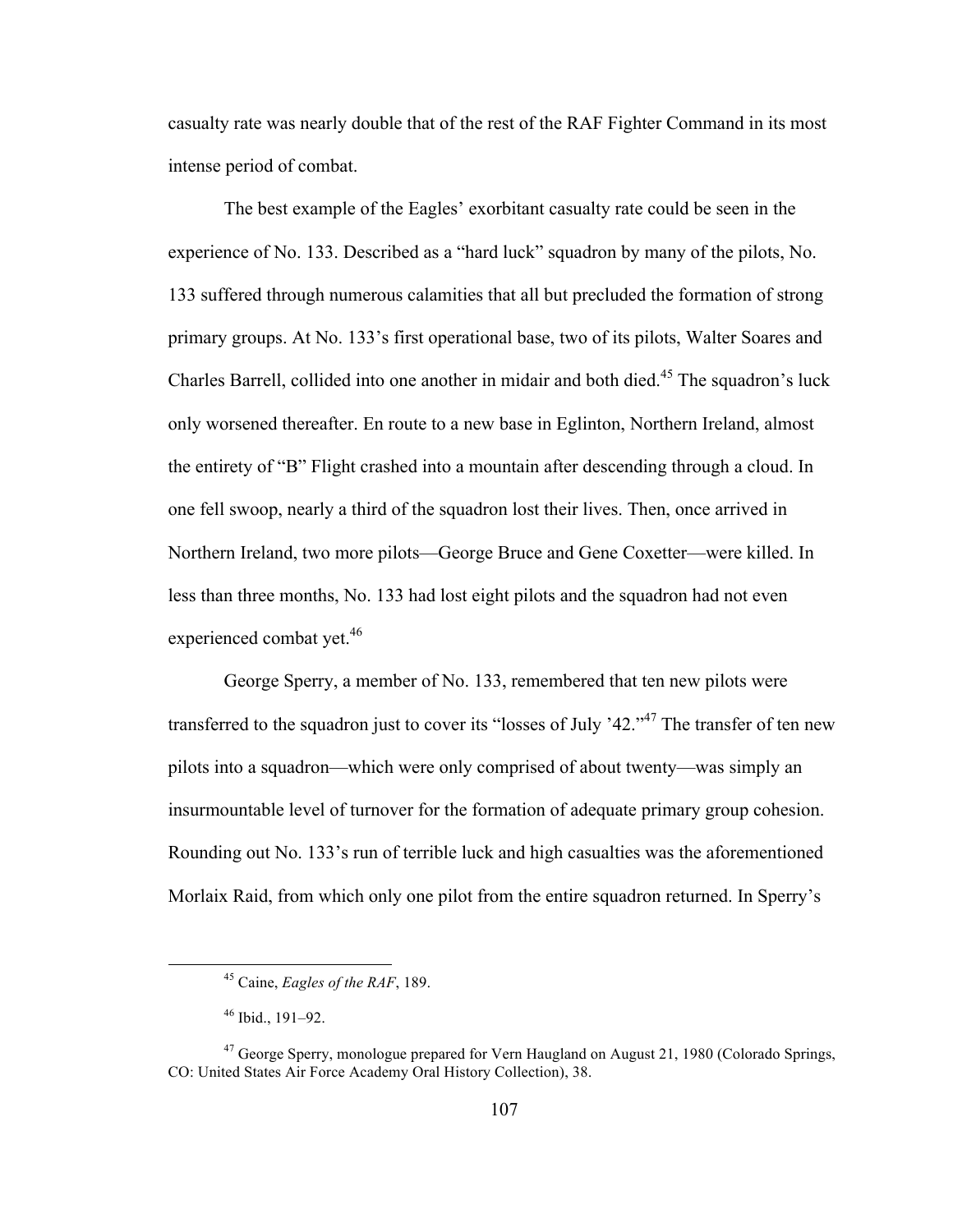words, there was "no doubt fate dealt 133 Sqdn one whale of a lousy hand."<sup>48</sup> Carroll McColpin, the first American commander of No. 133, further underlined both the excessive casualties his squadron faced, as well as the overall weakness of primary group cohesion in the Eagle Squadrons, when he said, "I found out real early that you didn't get close to people. They weren't around most of the time for very long."<sup>49</sup>

George Sperry encapsulated the extent to which primary group cohesion factored into the Eagles' combat motivation with a simple statement, "of course the Eagles are pretty individual, they don't use the word 'we' they use the word  $I$ ."<sup>50</sup> As displayed through their conscious desire to avoid making close friendships, minimal sadness after the transfer or death of a comrade, and high casualty rate, primary group cohesion was an insignificant factor in the combat motivation of the Eagle Squadrons. Without this traditionally vital piece of combat motivation, what drove the Eagles to overcome their natural fear in battle? Another traditional combat motivator exists, hatred of the enemy, but that too was notably absent within the Eagle Squadrons.

The demonization and dehumanization of one's adversary in war is a combat motivation tool as old as time. In doing so, soldiers are able to transform the human in front of them into a creature worthy of death—thus enabling them to perform their mission. In his work, *War Without Mercy: Race and Power in the Pacific War*, John Dower illustrated just how powerful a combat motivator hatred can be—especially when combined with racial animosity. Fueled by racist imagery and code words, not to mention

 <sup>48</sup> George Sperry, "Last Mission," n.d., SMS 1210, George O. Sperry Collection, Clark Special Collections Branch, United States Air Force Academy Library, Colorado Springs, CO, 1.

<sup>49</sup> McColpin, interview by Philip D. Caine on September 8, 1987, 73.

<sup>&</sup>lt;sup>50</sup> Sperry, monologue prepared for Vern Haugland, 54.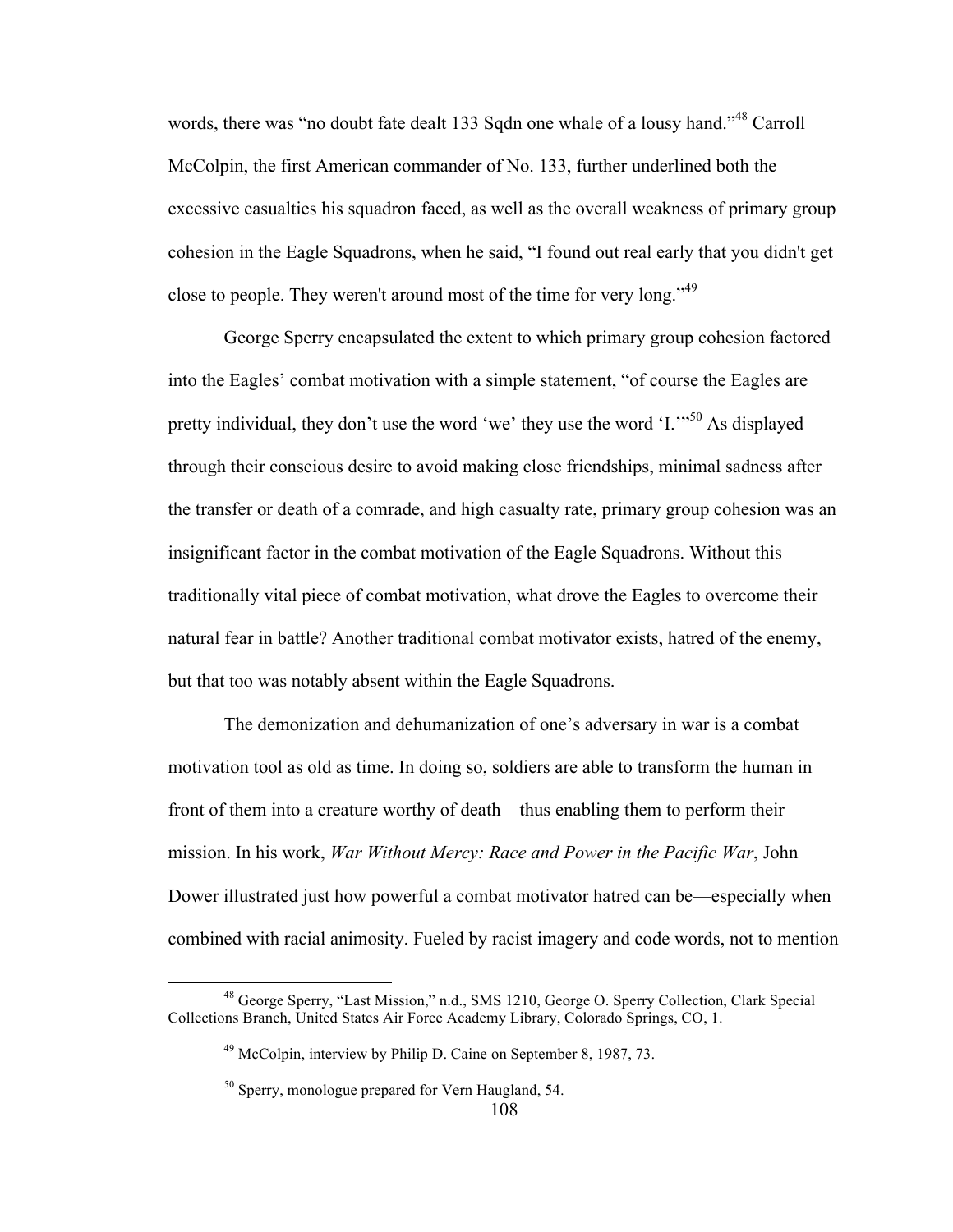years of dehumanizing propaganda, American and Japanese soldiers in World War II prosecuted a war without mercy, defined in terms of "kill or be killed," "no quarter, no surrender," and "take no prisoners."<sup>51</sup> Such hatred drove soldiers on both sides to endure unfathomably intense fighting—often to the last man—in horrendous conditions for three years. Marked by the mutilation of dead soldiers, booby traps, and prisoner-of-war torture, the Pacific Theater of World War II provided a grotesque example of hatred's ability to motivate soldiers in combat.

Such a pernicious source of motivation, however, failed to materialize in the Eagle Squadrons. Donald Lambert of No. 133 encapsulated most Eagles' views toward their enemy by describing the distinction they drew between the German cause and German pilots. "We hated the Germans per se, but not the pilots," Lambert explained, "I hated the Gestapo and those people," but "I loved the German pilots, they were damned nice guys."<sup>52</sup> From this distinction, Lambert argued, arose no direct desire to kill the pilots with whom the Eagles fought. "It was more like a football game, a sport," Lambert explained, "seeing how good you are with that German."<sup>53</sup>

James Goodson expressed similar sentiments, as he described his mindset in combat as, "you just think like in a shooting gallery, you're trying to hit the target."<sup>54</sup> George Carpenter put it more directly, "you were trying to get the airplane. I don't think

 <sup>51</sup> John W. Dower, *War without Mercy: Race and Power in the Pacific War* (New York: Pantheon Books, 1986), 10.

 $52$  Donald Lambert, interview by Philip D. Caine on May 1, 1993, in Redding, CA (Colorado Springs, CO: United States Air Force Academy Oral History Collection), 46.

<sup>53</sup> Lambert, interview by Philip D. Caine, 46.

<sup>54</sup> James Goodson, interview by Philip D. Caine on March 23, 1988, in London, England (Colorado Springs, CO: United States Air Force Academy Oral History Collection), 29.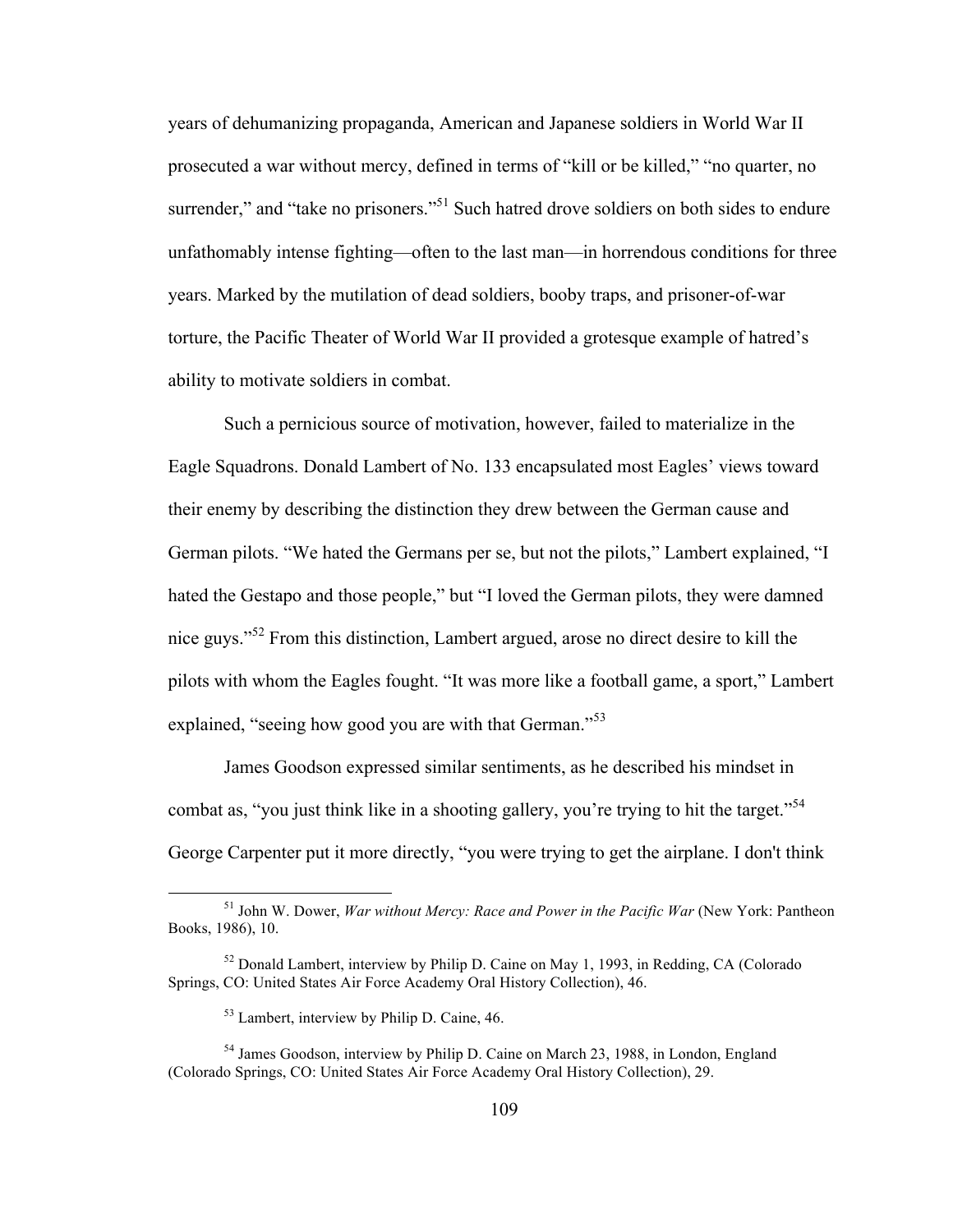you were trying to kill anybody. I think you were trying to get the airplane."<sup>55</sup> Harold Strickland believed this mindset transcended national lines, as he recounted an aerial battle in his memoirs, "looking back on my inconclusive dogfight, it is obvious that the Luftwaffe pilot and I were trying to kill one another, but at the time all he was trying to do was shoot down a Spitfire—an inanimate object—and likewise I was trying to shoot down a FW 190."<sup>56</sup>

The lack of hatred for Germans in the Eagle Squadrons went beyond simply avoiding shooting the pilots; many Eagles readily declared that hatred was not a combat motivator for them in the slightest. "I didn't have that" as a motivation in combat, Roy Evans remarked. "That didn't cross my mind," he continued, "all during the war hate was the farthest thing from my mind."<sup>57</sup> Morris Fessler agreed, as he noted, "there was no hate involved. I never hated the Germans."<sup>58</sup> In his diary, Reade Tilley declared that "I do not and will never feel a hatred for the enemy and a ruthless desire to kill him ... ..<sup>59</sup> Fred Almos claimed this mindset was widespread across the Eagle Squadrons, as he truly believed that most of his comrades who survived the war never developed a hatred for the Germans.<sup>60</sup>

<sup>&</sup>lt;sup>55</sup> George Carpenter, interview by Philip D. Caine on March 3, 1994, in Paris, TN (Colorado Springs, CO: United States Air Force Academy Oral History Collection), 21.

<sup>56</sup> Harold Strickland, untitled memoirs, n.d., SMS 670, Harold H. Strickland Collection, Clark Special Collections Branch, United States Air Force Academy Library, Colorado Springs, CO, 20.

<sup>57</sup> Evans, interview by Philip D. Caine, 14.

<sup>58</sup> Morris Fessler, interview by Philip D. Caine on October 15, 1988, in San Diego, CA (Colorado Springs, CO: United States Air Force Academy Oral History Collection), 22.

<sup>&</sup>lt;sup>59</sup> Reade Tilley, diary of Reade Tilley, April 20, 1942, MS 58, Reade F. Tilley Collection, Clark Special Collections Branch, United States Air Force Academy Library, Colorado Springs, CO, 7.

 $60$  Almos, interview by Philip D. Caine, 8.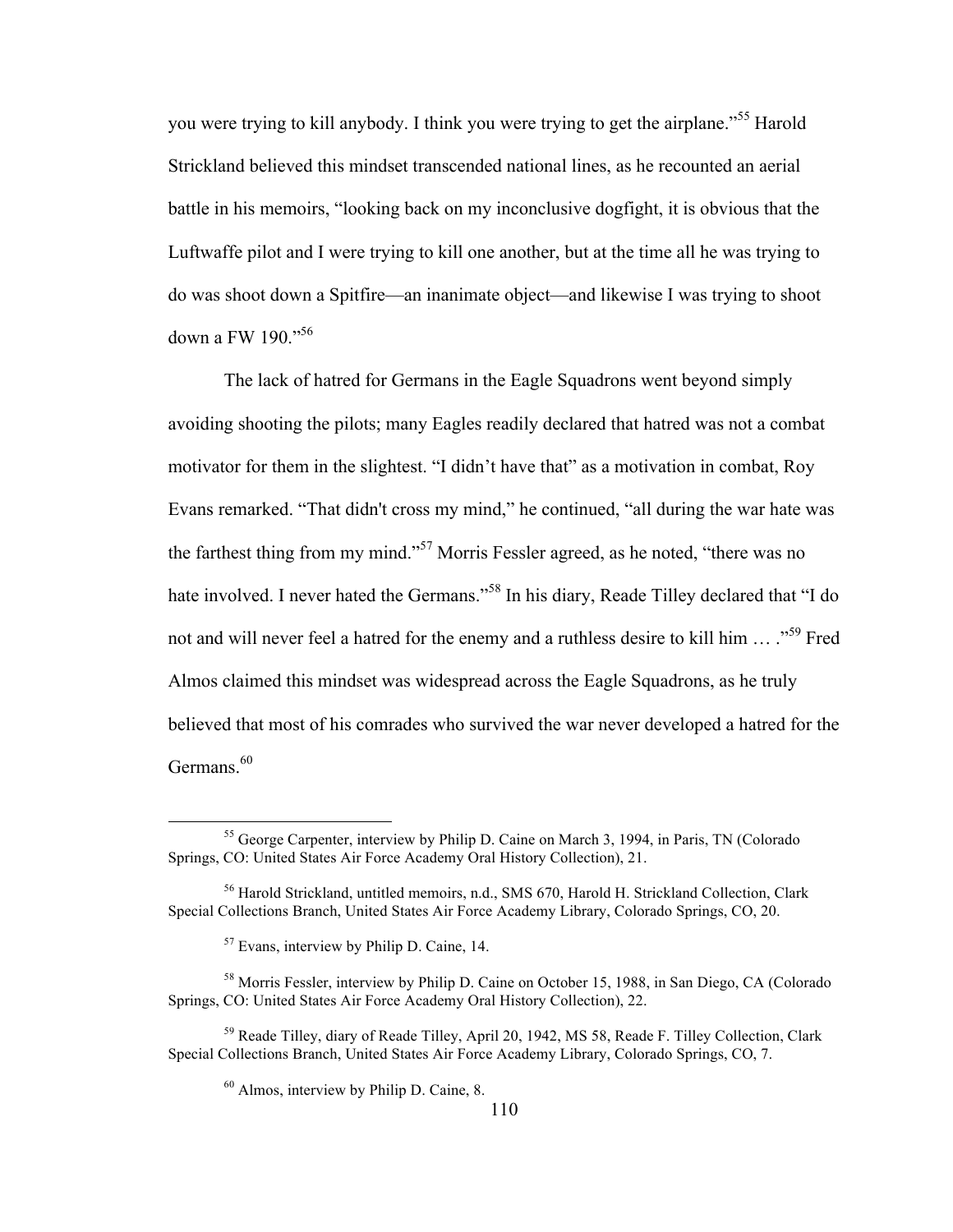Even as prisoners of war, a circumstance in which hatred of the enemy would certainly be heightened, the Eagles harbored no ill will towards their captors. Jackson Mahon's experience as a prisoner resulted in a complete lack of hatred for his enemy. In fact, after German pilots "one after another tried to buy me drinks, trade wings," and even "slip me glasses of champagne" while in transport to a prisoner camp, Mahon noted that "I was beginning to wonder why we fought the Germans at all."61 Additionally, Paul Ellington lauded his captors as "very professional soldiers."<sup>62</sup> As a whole, virtually every prisoner-of-war Eagle attested to the good treatment they received by men they did not perceive as evil or worthy of hatred.

It is evident that two major combat motivators—primary group cohesion and hatred of the enemy—were largely absent in the Eagle Squadrons. Perhaps their absence can be attributed to the nature of the Eagles themselves. After all, both motivators are naturally-occurring phenomena, and the Eagles could have simply found themselves outside of such conditions that were conducive the formation of primary groups and hatred of the enemy. There are three additional common combat motivators, however, that are more man-made in nature. Ultimately though, these factors of training, discipline, and leadership, found an uneven presence in the Eagles' overall combat motivation.

In *For Cause and Comrades: Why Men Fought in the Civil War*, James McPherson's study of soldier motivation in the American Civil War, he asserted that "the

 $\overline{a}$ 

<sup>61</sup> Jackson Mahon, untitled memoirs, n.d., SMS 784, Philip D. Caine Collection, Clark Special Collections Branch, United States Air Force Academy Library, Colorado Springs, CO, 6.

 $62$  Paul Ellington, interview by Philip D. Caine on February 19, 1994, in Slidell, LA (Colorado Springs, CO: United States Air Force Academy Oral History Collection), 36.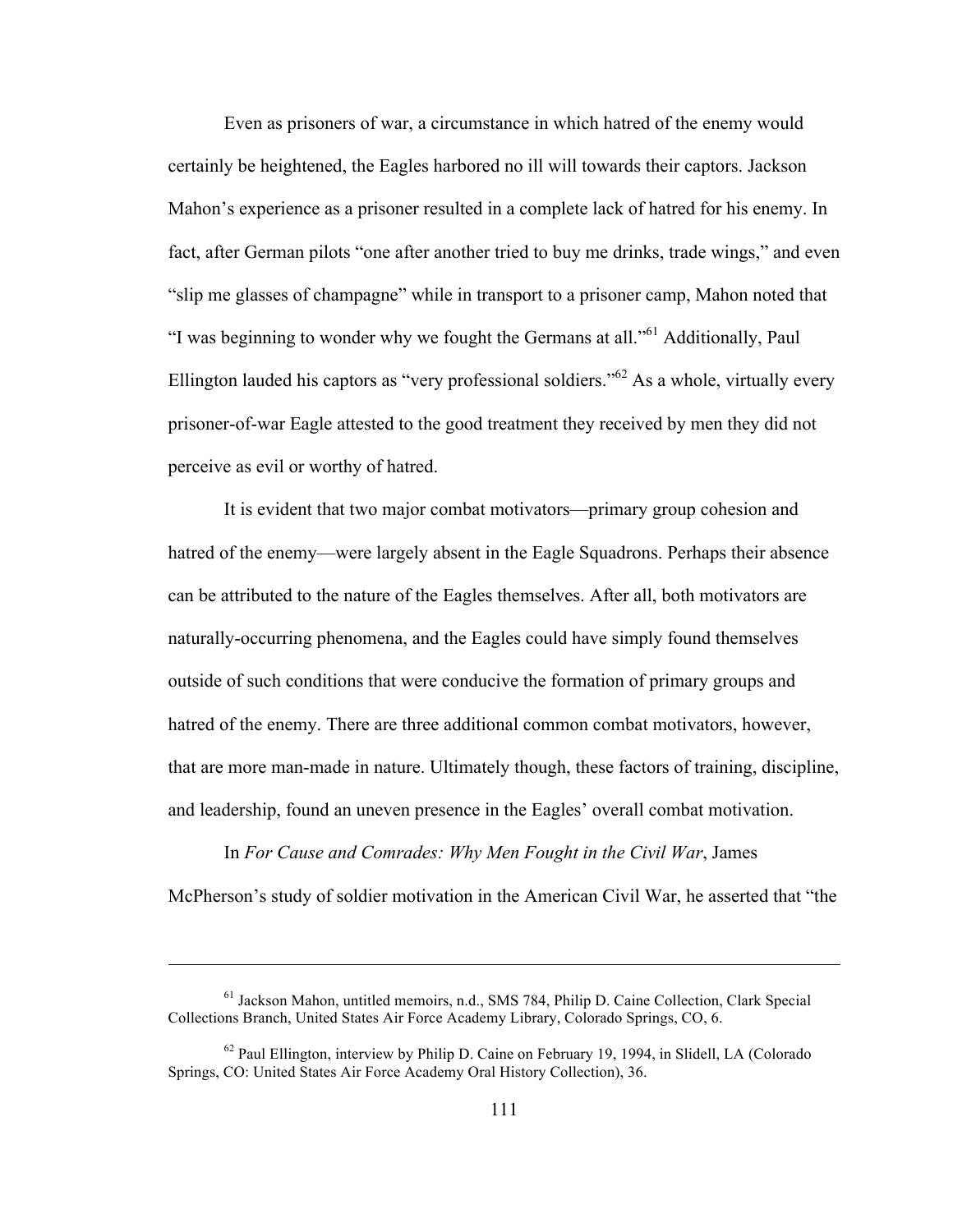traditional means of motivating soldiers to fight are training, discipline, and leadership."<sup>63</sup> Training provides soldiers with the skills and mindset necessary to perform their duty. Properly trained soldiers, therefore, are more likely to overcome fear on the battlefield, as they can rely upon their combat and military training. Similarly, disciplined soldiers are more likely to steel themselves through combat, as their obedience to orders facilitates the accomplishment of the mission. Tying everything together, adept leadership reinforces training and instills discipline. Strong leadership on the battlefield has provided soldiers with an invaluable source of combat motivation since time immemorial. Given the absence of both primary group cohesion and a hatred of the enemy, it would reason that perhaps these three factors formed the core of the Eagles' combat motivation. The results are mixed, however, as both training and discipline were nonfactors in the Eagles' combat motivation, but leadership played a very significant role.

To learn the skills required to successfully perform the combat duties of a fighter pilot, the Eagles underwent a two-part training process. In the first, they received "refresher" training in smaller aircraft, such as AT-6s and PT-17s. This training, facilitated by the Clayton Knight Committee, ranged anywhere from thirty to 150 hours and took place in various aeronautical academies in the United States. The Eagles who volunteered via the Royal Canadian Air Force (RCAF) completed an analogous form of training in Canada, but a few such Eagles were fortunate enough to benefit from additional RCAF-supplied training there.

From this refresher training, the Eagles arrived in Great Britain, where they began fighter-pilot-focused training in Hurricanes and Spitfires—what the RAF called

 <sup>63</sup> James M. McPherson, *For Cause and Comrades: Why Men Fought in the Civil War* (New York: Oxford University Press, 1997), 36.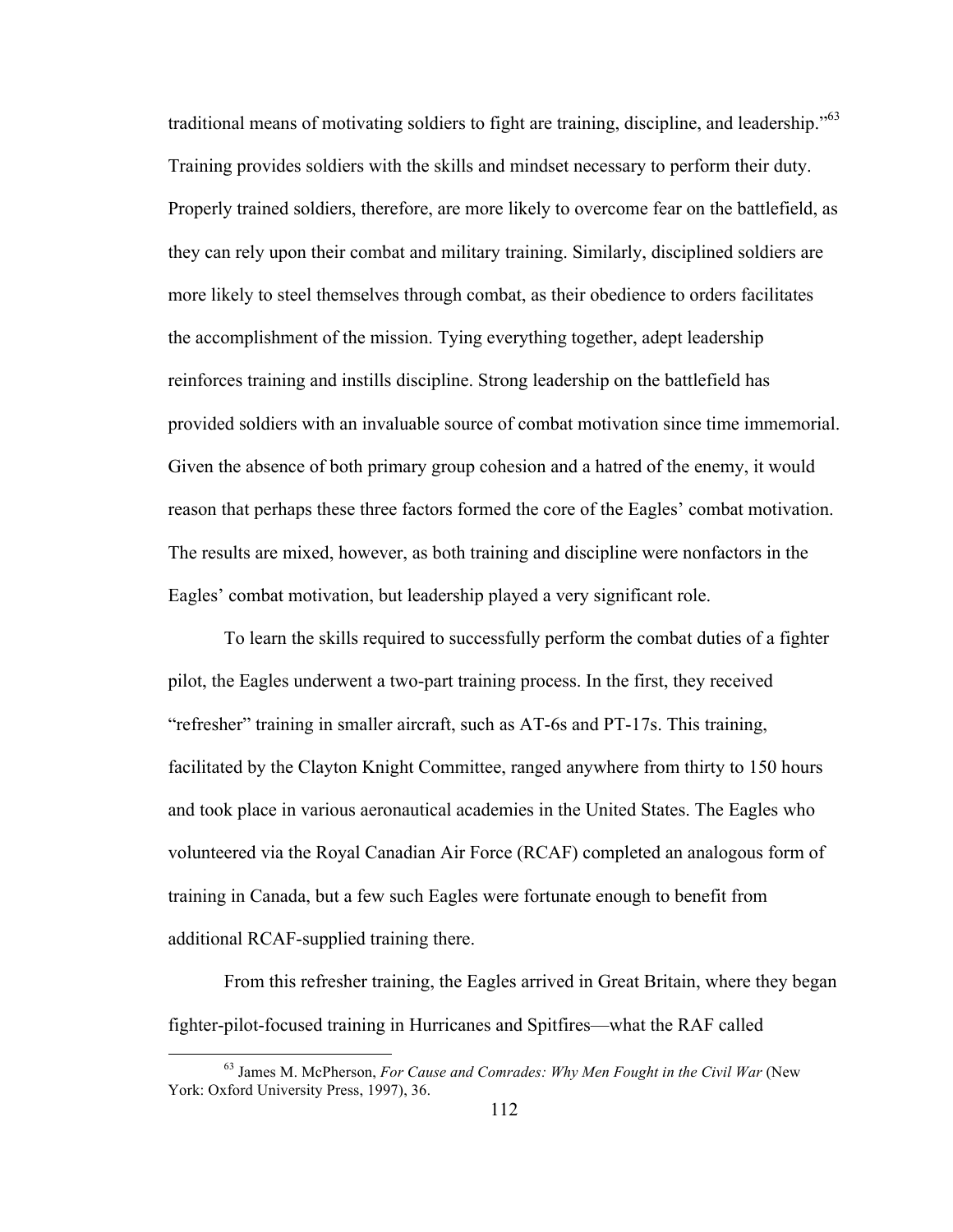operational training. Organized into Operational Training Units (OTUs), this training not only introduced prospective RAF pilots to flying high-powered, military aircraft, but also taught them how to operate such aircraft as a weapon of war. For fighter pilots, this training was the most critical, as it introduced them to the Hurricanes and Spitfire they were to fly in combat, as well as tactics and weapons they would employ.

Across both phases of training, the Eagles widely attested to its overall inadequacy. For example, since most Eagles possessed an above-average amount of flying time, their refresher training was exactly as described—a refresher. As a result, they were quickly rushed through this phase of training. Richard Moore of No. 71 said that his AT-6 instructor pilot flew the entirety of his refresher training check ride for him before, inexplicably, giving Moore a passing grade. "We went back and landed and he put the undercarriage down, he put the flaps down, he put everything down. I didn't touch a goddamned thing in there. It's just one of these things where I didn't want to interrupt their training program. So anyhow he said, 'Oh, you did very well. I'll give you a passing grade."<sup>564</sup>

Where the Eagles were truly deprived of training's value to combat motivation was in their OTUs. Though the Eagles were experienced civilian pilots, their operational training revealed the massive chasm that exists between casual civilian flying and higherstakes military flying. As George Sperry of No. 133 learned, flying high-powered military aircraft with a focused mission was vastly different than "weekend flying jaunts

<sup>&</sup>lt;sup>64</sup> Richard Moore, interview by Philip D. Caine on February 23, 1996, in San Francisco, CA (Colorado Springs, CO: United States Air Force Academy Oral History Collection), 8.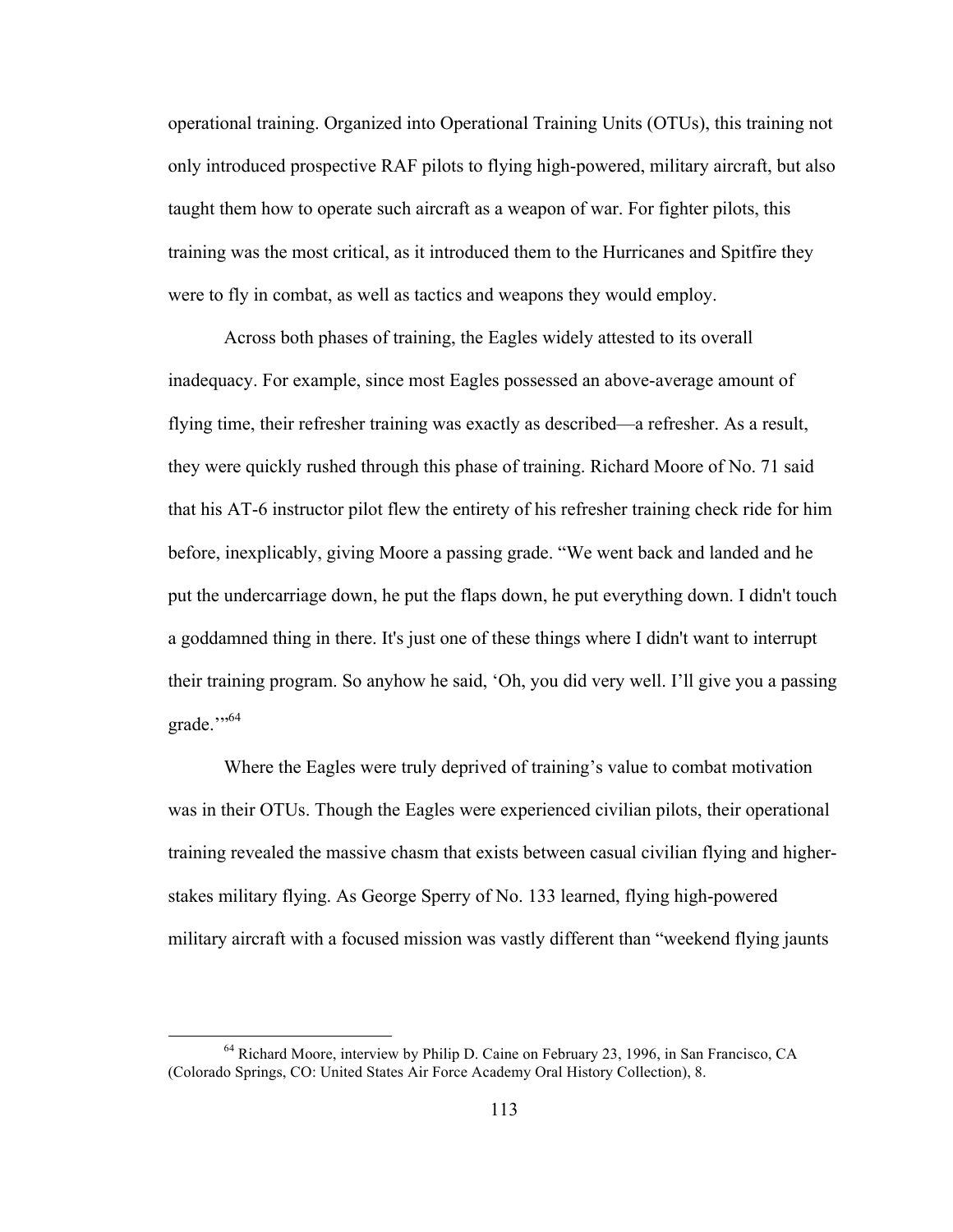back in California."<sup>65</sup> He noted that "flying fighters called for a cold, reasoned observation and assessment of maneuvers, so as not to exceed the design limitations of the aircraft, and a much more accurate piloting of the aircraft" than his previous civilian flying demanded.<sup>66</sup> "Prior to arrival in England my six years of flying experience had given me a well founded confidence in my ability to do anything that could be done in an airplane," he noted, but once in an OTU in England, "I very quickly discovered that my knowledge of flying added up to next to nothing. I knew how to fly, but I had a lot to learn about flying fighters, and the 'why of flying.'"<sup>67</sup>

This "why of flying" to which Sperry referred often eluded the Eagles, as their operational training was rushed and insufficient—a byproduct of the RAF's desperate need for pilots following the Battle of Britain. Gene Fetrow of No. 121, for example, remembered his training being so rushed that he did not even receive the most basic instruction for operating a Spitfire—one of the world's highest-powered aircraft at the time. Before flying the plane solo for the first time, he was only told "Now, don't heat up the engine. And that was it. That's it."<sup>68</sup>

Other Eagles received a more gradual exposure to high-powered fighter aircraft, normally through instruction in the gentler Miles Master, but just marginally so. Marion Jackson said that his first flights in the Miles Master and Hurricane occurred "all in the

 <sup>65</sup> George Sperry, untitled memoirs, n.d., SMS 1210, George O. Sperry Collection, Clark Special Collections Branch, United States Air Force Academy Library, Colorado Springs, CO, 8.

<sup>66</sup> Sperry, untitled memoirs, 8.

 $67$  Ibid., 7–8.<br> $68$  Fetrow, interview by Philip D. Caine on April 16, 1993, 34.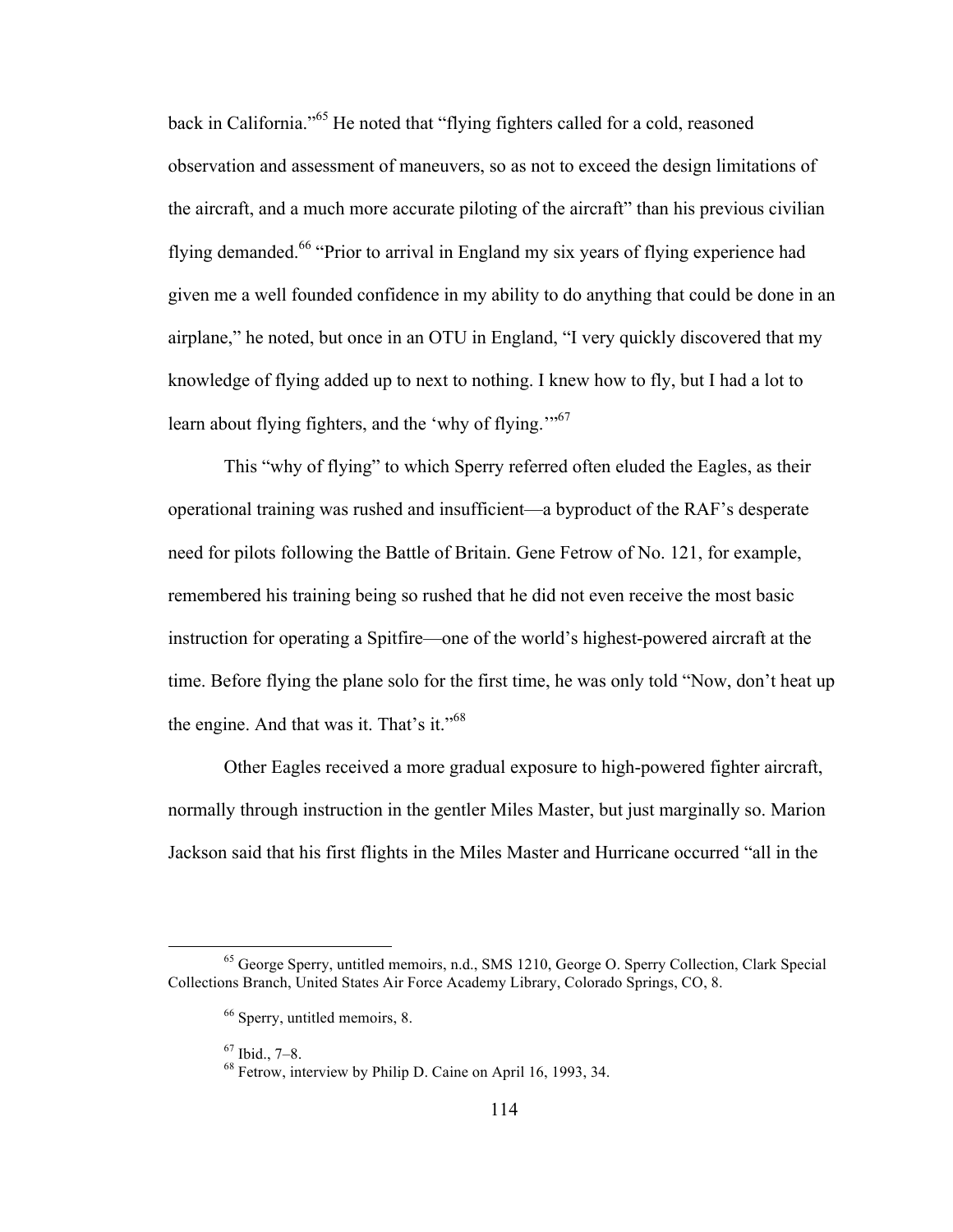same hour."<sup>69</sup> LeRoy Gover said he flew the Miles Master for just thirty-five minutes before strapping into a Spitfire.<sup>70</sup> George Sperry remembered feeling "pretty proud of myself" after soloing the Miles Master for an hour and "figuring that within another twenty hours...I might be ready for the Hurricane.<sup>"71</sup> One can imagine his surprise, then, after his instructor told him to immediately climb into a Hurricane. Despite his pleas for more time, Sperry's instructor reminded him that "there is a war on" and "petrol was in short supply," so "with a sinking heart I climbed aboard the hairy looking Hurricane Mark I  $\cdots$   $\cdots$   $\cdots$   $\cdots$   $\cdots$   $\cdots$   $\cdots$ 

And even if Eagles received adequate time in the Miles Master, the transition to a Hurricane or Spitfire was still jarring. As Wendell Pendleton of No. 71 explained, "none of us had been in a Hurricane before or anything that approached a Hurricane in power. But we had to learn Hurricanes and learn them in a hurry. The most we had flown up to this time was a Miles Master with 750 horsepower Kestrel engine. The Hurricane had nearly twice that power."<sup>73</sup>

The minimal training in OTU, especially, was deleterious for the Eagles because the training that was typically cut out—in favor of simply learning to handle the highpowered Spitfires—was combat-specific skills, such as gunnery, basic fighter maneuvers (also called "dogfighting"), and intercepts. Without such training, many Eagles were

<sup>&</sup>lt;sup>69</sup> Marion Jackson, interview by Philip D. Caine on September 10, 1987, in Aptos, CA (Colorado Springs, CO: United States Air Force Academy Oral History Collection), 17.

 $70$  LeRoy Gover, interview by Philip D. Caine on September 10, 1987, in Palo Alto, CA (Colorado) Springs, CO: United States Air Force Academy Oral History Collection), 17.

 $71$  Sperry, untitled memoirs, 8.

 $^{72}$  Ibid., 8–9.<br> $^{73}$  Pendleton, "Arrival in England," 19.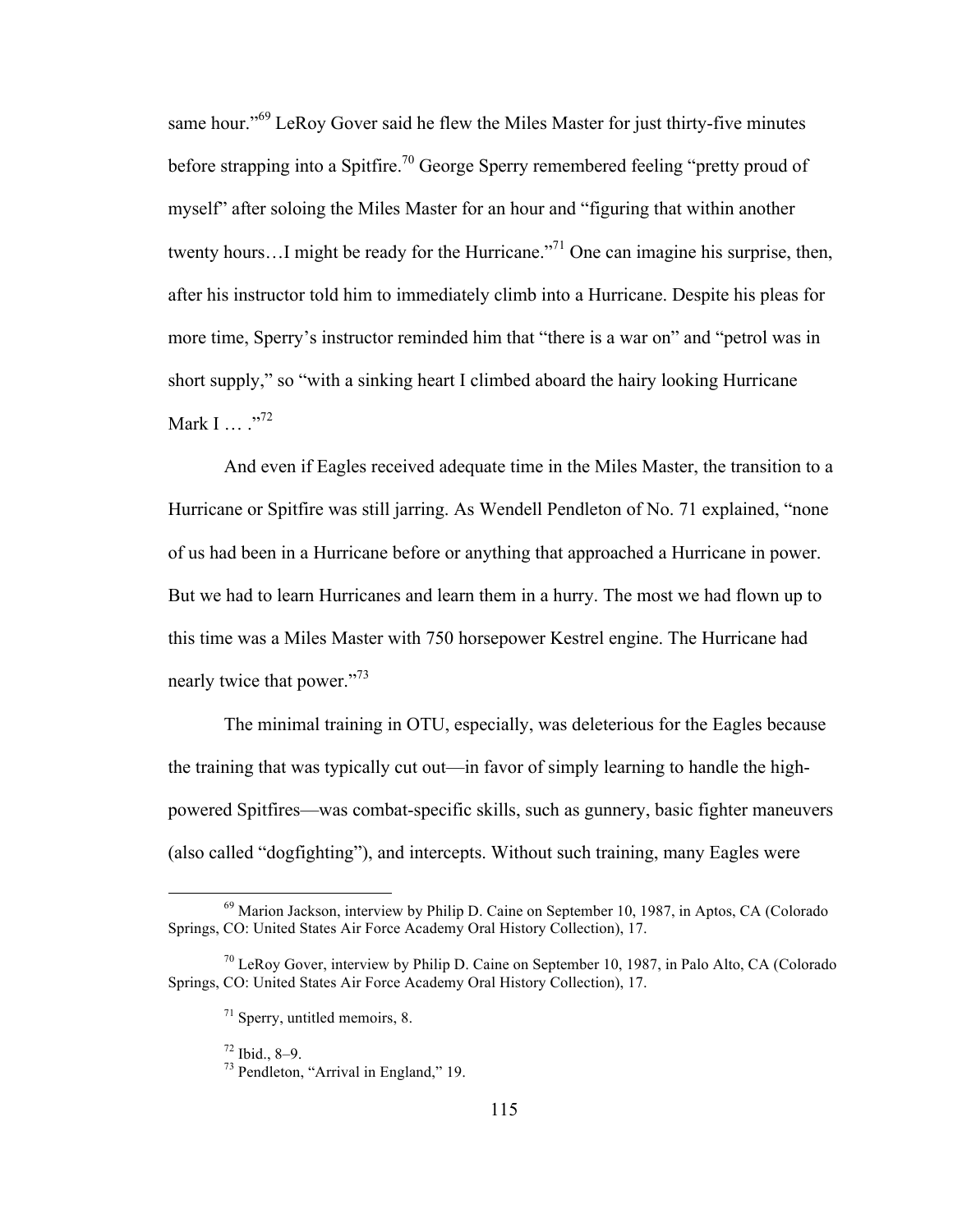unprepared for combat against experienced Luftwaffe fighter pilots. As Eric Doorly explained, "there were kids that got killed because they didn't have that kind of instruction and then we lost a lot of opportunities to shoot down a hell of a lot more Germans because we didn't have the instruction."<sup>74</sup> Many Eagles cited the lack of combat training as the most glaring inadequacy of their training.

The Eagles said the RAF made up for this shortfall in training with "learning by doing," once operational. Rather than employing a training syllabus, which Eagles like Robert Priser said did not exist, RAF instructors simply threw the Eagles into operational situations. As Donald Young explained, "go out and fly. That is how you got your training. Go out and fly in the clouds. That is how you got your instrument training."<sup>75</sup> Though this was unfortunate, and undoubtedly led to many deaths in the Eagle Squadrons, most Eagles realized the exigent circumstances in which Great Britain found itself. "What are you going to do," Oscar Coen of No. 71 questioned, "shut the war down for six months while they train people? They can't do that."<sup>76</sup>

Eric Doorly of No. 133 summed up most Eagles' mindsets upon leaving OTU, when he said, "what I didn't know was what I didn't know. And what I didn't know was vast."<sup>77</sup> With such inadequate training, it is doubtful that the Eagles were able to rely on their learned combat skills to overcome fear in battle. As a result, the American

 <sup>74</sup> Doorly, interview by Philip D. Caine on October 15, 1988, 37.

<sup>75</sup> Donald Young, interview by Philip D. Caine on October 14, 1988, in San Diego, CA (Colorado Springs, CO: United States Air Force Academy Oral History Collection), 41.

<sup>76</sup> Oscar Coen, interview by Philip D. Caine on October 19, 1994, in Baker, OR (Colorado Springs, CO: United States Air Force Academy Oral History Collection), 7.

<sup>77</sup> Doorly, interview by Philip D. Caine on October 15, 1988, 12.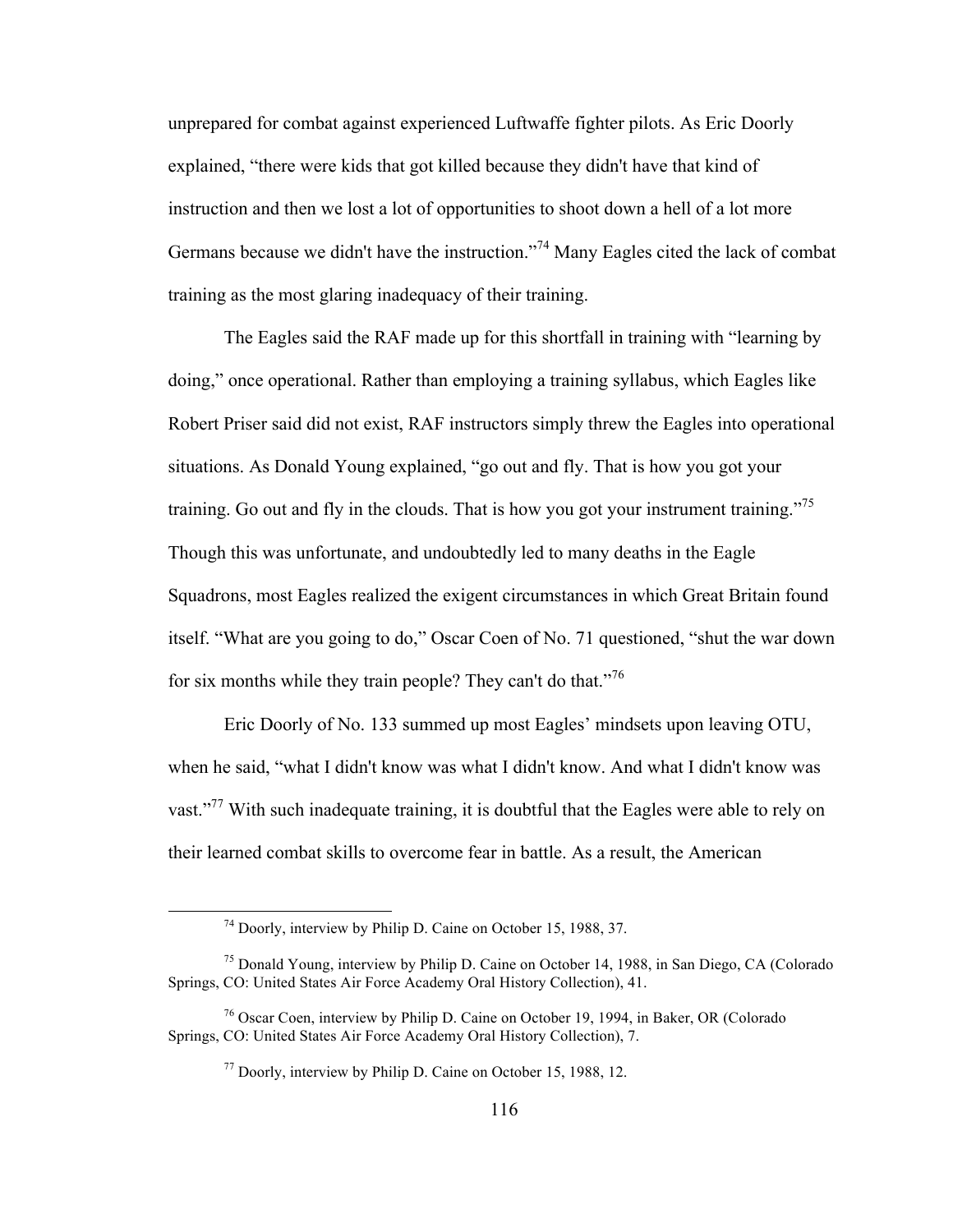volunteers were deprived of an important source of combat motivation. To make matters worse, on top of the Eagle's minimal flight training was a near total absence of military training.

Despite the fact that the vast majority of Eagles commissioned as officers in the RAF—only a handful entered the Eagle Squadrons as sergeant pilots—virtually none received any sort of military training. Given that even the most basic fundamentals of military training—such as saluting, marching, and recognizing rank—were foreign concepts to the Eagles, it would be unfathomable to assume military training played a role in their capability to overcome fear in aerial combat. William Geiger noted that "a lot" of his fellow Eagles "had no idea how to stand at attention, no idea how to salute. They were just in absolute shambles."<sup>78</sup> His fellow member of No. 71 concurred, as he remembered that RAF officers "had to show us" how to salute.<sup>79</sup> In fact, Nomis said the Eagles' understanding of military customs and courtesies was so poor, their British superiors gave up and simply expected the Americans to "just pick it up as you went."<sup>80</sup>

LeRoy Gover admitted that he "didn't know the difference between a second lieutenant and a sergeant or a corporal in those days."<sup>81</sup> The No. 133 pilot clearly did not understand the guidelines for addressing a superior either, as he embarrassingly neglected

 <sup>78</sup> Bill Geiger, interview by Philip D. Caine on September 3, 1987, in Pasadena, CA (Colorado Springs, CO: United States Air Force Academy Oral History Collection), 27.

 $79$  Leo Nomis, interview by Philip D. Caine on August 31, 1987, in Sherman Oaks, CA (Colorado Springs, CO: United States Air Force Academy Oral History Collection), 12.

<sup>80</sup> Nomis, interview by Philip D. Caine, 12.

<sup>&</sup>lt;sup>81</sup> LeRoy Gover, interview by Philip D. Caine on June 30, 1993, in Palo Alto, CA (Colorado Springs, CO: United States Air Force Academy Oral History Collection), 24.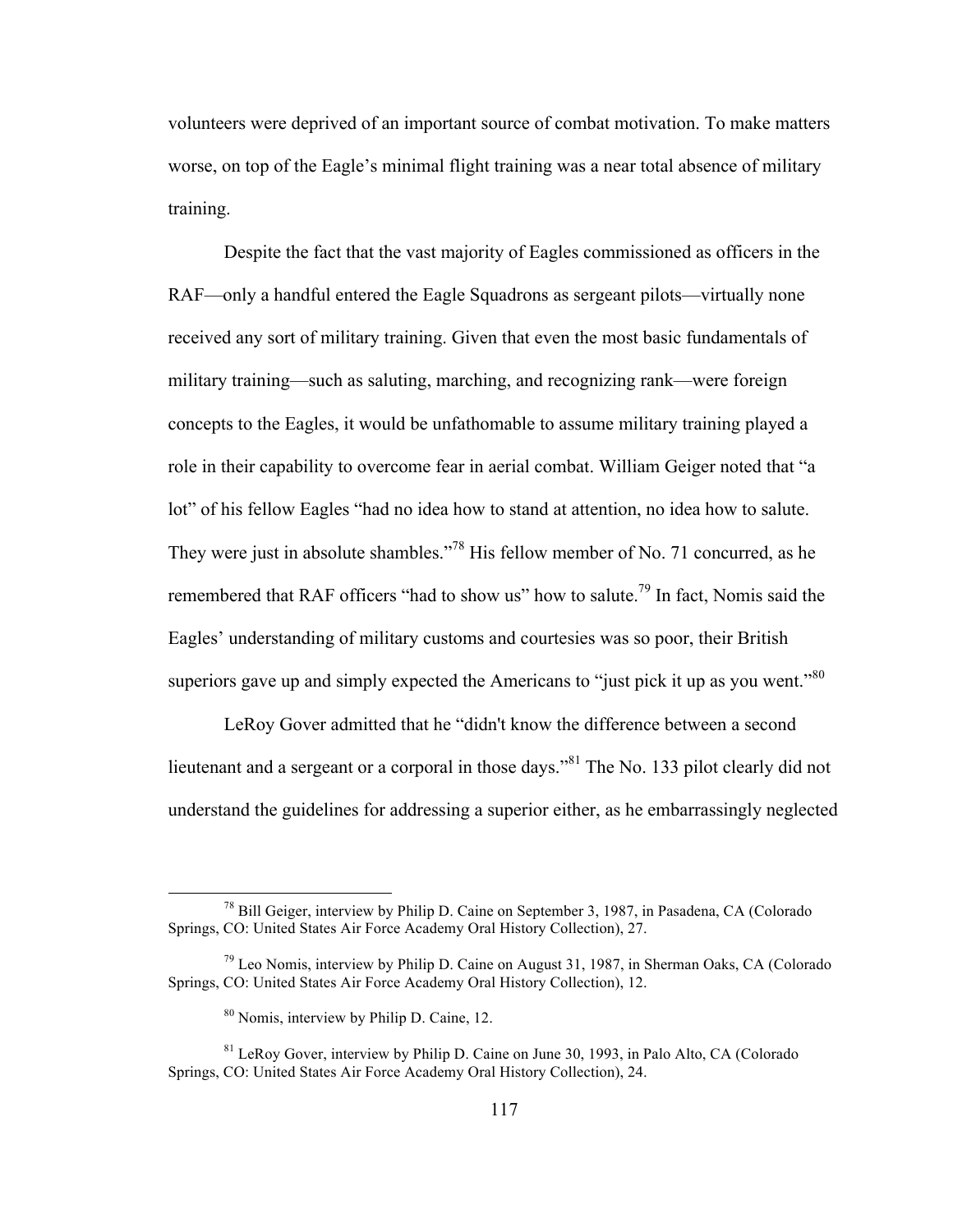to salute the Duke of Kent, King George VI's brother, when the two ran into each other in London:

When we got through talking and he says something about, 'Good to see you' or something and he stood, waiting for me to salute him and I didn't have the sense enough to do it, I just stood there and looked at him. He stood there, I'll bet for fifteen or twenty seconds waiting for me to salute him. So finally he turned around and walked off. Then it dawned on me that I was supposed to salute this general or whatever the hell, air commodore, whatever he was.<sup>82</sup>

Harkening back to Chesley Peterson's blatant skipping of the chain of command to remain in 11 Group, the No. 71 Squadron Commander apparently felt no shame over his neglect of the basic military custom, as he admitted to repeating the violation "in a couple of incidences."<sup>83</sup> "I knew I could get away with it," Peterson boasted, "I knew that they weren't about to relieve me or anything like this."<sup>84</sup> Though Peterson had prior military experience himself—he was an enlisted National Guardsman in Utah before becoming an Eagle—perhaps he was simply attempting to reflect the overall level of military training in his squadron, for he conceded that "none of my people really had any military training background as such."<sup>85</sup>

This fact further undermined the notion that military training had any bearing on the Eagles' combat motivation, because on top of receiving little to no such training in Great Britain, scarcely any Eagles came from military backgrounds. William Geiger said

5.

<sup>&</sup>lt;sup>82</sup> LeRoy Gover, interview by Philip D. Caine on April 25, 1993, in San Carlos, CA (Colorado Springs, CO: United States Air Force Academy Oral History Collection), 35.

<sup>&</sup>lt;sup>83</sup> Chesley Peterson, narrative tape prepared for Philip D. Caine, June 10, 1987 (Colorado Springs, CO: United States Air Force Academy Oral History Collection), 5.

<sup>&</sup>lt;sup>84</sup> Chesley Peterson, interview by Philip D. Caine on September 14, 1987, in Ogden, UT (Colorado Springs, CO: United States Air Force Academy Oral History Collection), 16.

<sup>&</sup>lt;sup>85</sup> Peterson, interview by Philip D. Caine, 4; Peterson, narrative tape prepared for Philip D. Caine,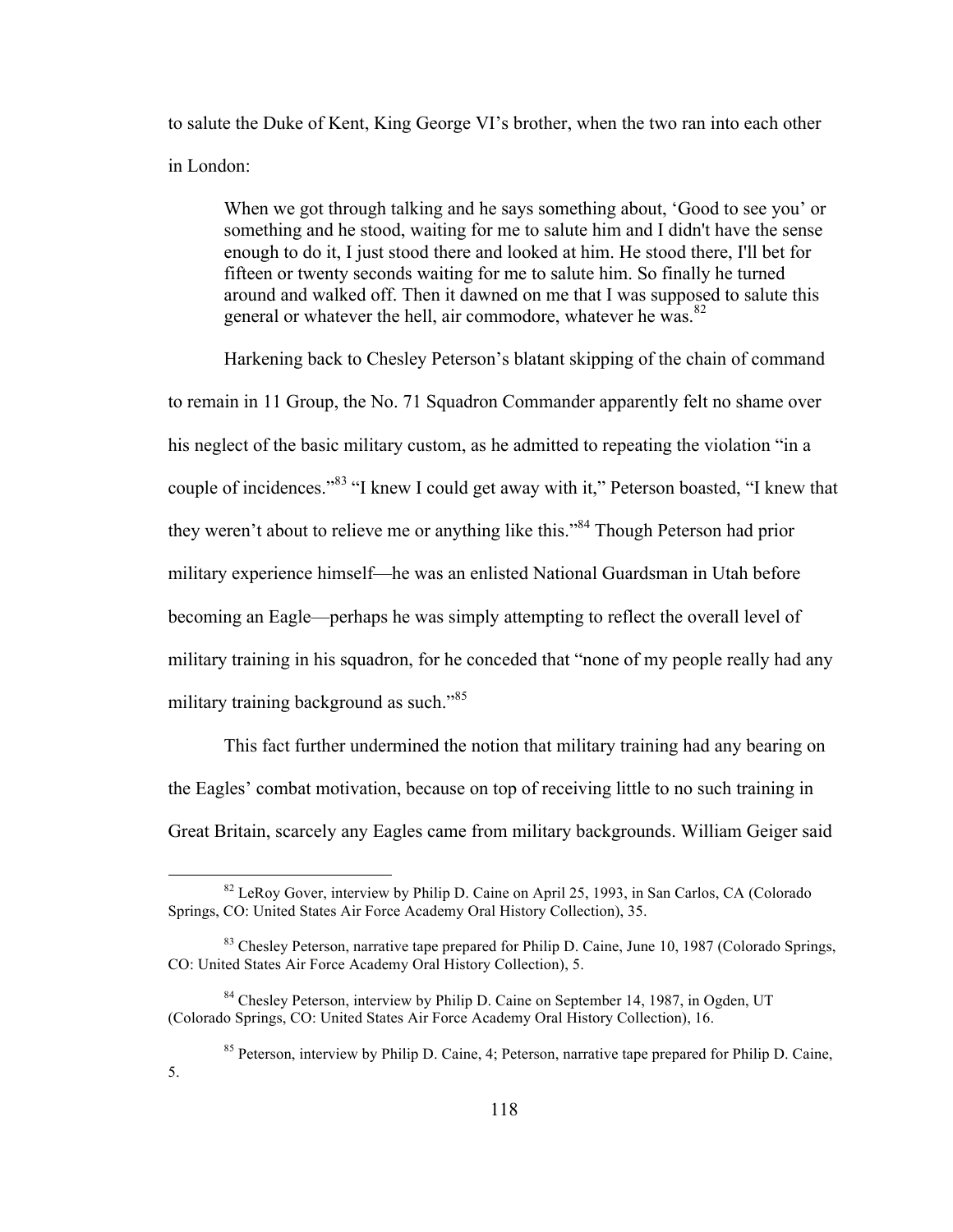that "with the possible exception of" Chesley Peterson and himself, "I don't think anybody else had any kind of military training at all."<sup>86</sup> Geiger was very nearly correct. Though a handful of Eagles attended private military academies—Paul Ellington graduated from the Ohio Military Academy, while Philip Fox attended the Peekskill Military Academy—relatively few possessed formal military experience. Ervin Miller and Jackson Mahon both served in the United States Navy, while Donald Lambert was a Marine, but these Eagles were outliers among their comrades. The average Eagle's level of military training was represented in a story from Edwin Taylor, who remember that some of his comrades "saluted doormen, all kinds of funny things."<sup>87</sup>

From military training comes discipline and, given the lack of the former within the Eagle Squadrons, it should be no surprise that the latter was sorely deficient as well. The Eagles were frequently labelled as "undisciplined," even by those among their ranks. Chesley Peterson admitted that he and his fellow Eagles "did have a reputation of sort of being renegades I guess to a certain extent and undisciplined ... .<sup>888</sup> Fred Almos of No. 121 advanced that thought, as he estimated "that 80 percent of the Eagle Squadrons were a group of renegades anyway."<sup>89</sup> George Sperry boasted that "most of the pilots assumed the attitude that 'every nite is Saturday nite and Saturday nite is New Years eve' ...  $\cdot$ <sup>90</sup>

 <sup>86</sup> Bill Geiger, interview by Philip D. Caine on April 21, 1993, in Pasadena, CA (Colorado Springs, CO: United States Air Force Academy Oral History Collection), 61.

<sup>&</sup>lt;sup>87</sup> Edwin Taylor, interview by Philip D. Caine on April 20, 1993, in San Clemente, CA (Colorado Springs, CO: United States Air Force Academy Oral History Collection), 29.

<sup>88</sup> Peterson, interview by Philip D. Caine, 28.

<sup>89</sup> Almos, interview by Philip D. Caine, 6.

<sup>90</sup> George Sperry, "Squadron Life," n.d., SMS 1210, George O. Sperry Collection, Clark Special Collections Branch, United States Air Force Academy Library, Colorado Springs, CO, 1.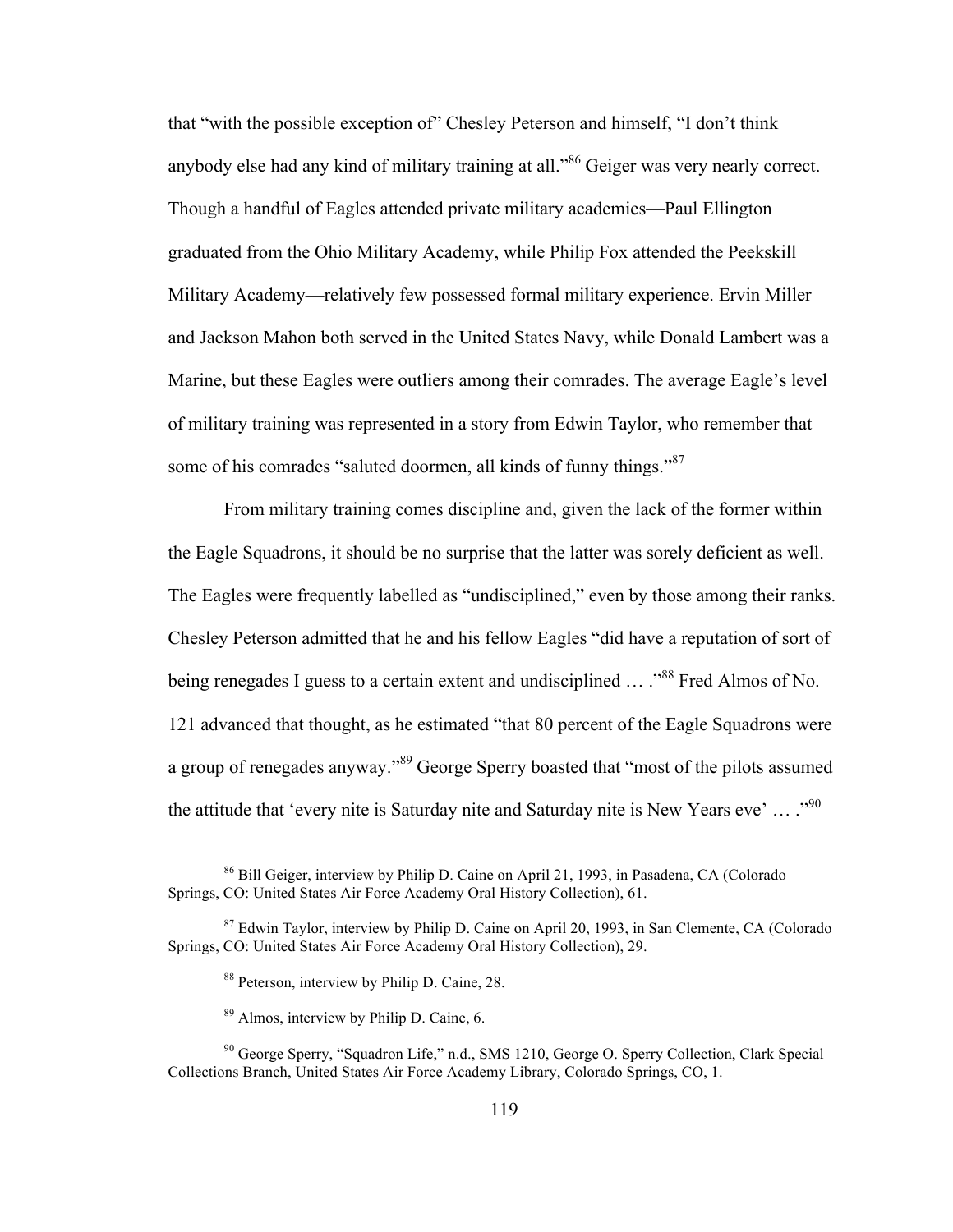Robert Priser remarked that the Americans in the OTU class prior to his had been "so undisciplined and unmilitary" that they made his class receive full-scale officer training. "For half a day, for a month," Priser explained, "we marched with the Royal Air Force Bureau, which was the same as the British Amy Bureau. And the other half of the day we studied King's regulations and lectures and classes."<sup>91</sup>

Many Eagles noted that their charges of lacking discipline came mostly in the beginning of the No. 71's existence, but before the Clayton Knight Committee began regularly producing pilot candidates for the RAF. This time period constituted, roughly, the last quarter of 1940. Given that the Clayton Knight Committee did not exist in full force, most No. 71 pilots were recruited by Charles Sweeny, the soldier of fortune who did not institute the Clayton Knight Committee's screening process. As a result, many Eagle Squadron pilots of the time were more adventure-focused than duty-focused.

William Geiger was one such early Eagle and he remembered discipline issues becoming so severe that the RAF considered disbanding the all-American volunteer squadron. No. 71 "got a bad reputation at that time," Geiger admitted, "guys were raising hell and getting drunk and not really doing anything for the war effort to be perfectly blunt about it. Some of them wanted to, some of them didn't. I think the British got to a point where they were either going to use us or they were going to kick us out and send us all home."<sup>92</sup> Gus Daymond, one of Geiger's No. 71 comrades during the same early period, remembered that "the Brits were somewhat appalled at our lack of discipline" at that time. "We were supposed to be more like Englishman," he continued, "we weren't

<sup>&</sup>lt;sup>91</sup> Robert Priser, interview by Philip D. Caine on October 2, 1993, in Las Vegas, NV (Colorado Springs, CO: United States Air Force Academy Oral History Collection), 13.

 $^{92}$  Geiger, interview by Philip D. Caine on September 3, 1987, 22.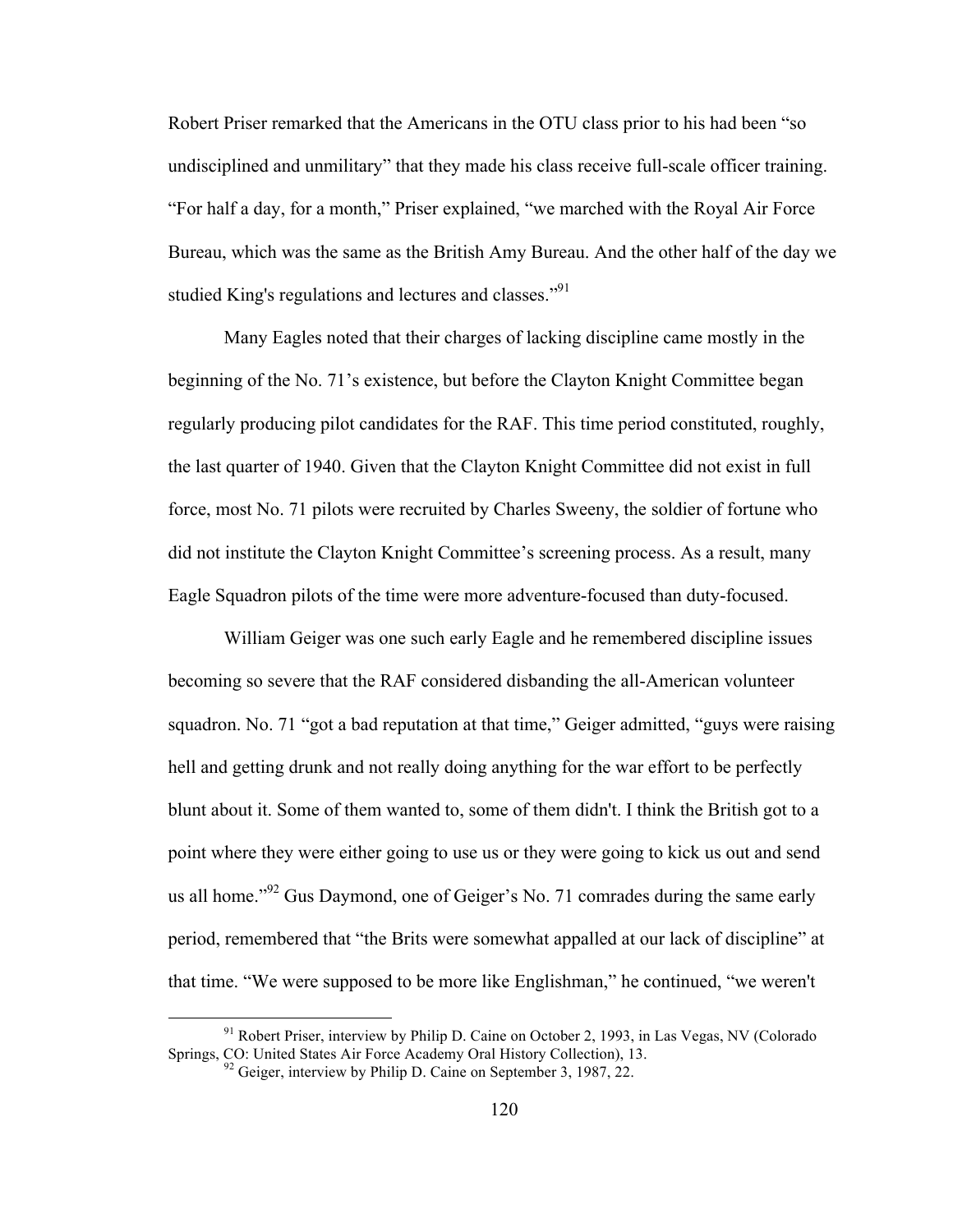supposed to stay up half the night playing ping pong and snooker and poker or whatever."<sup>93</sup>

One indication of the Eagles' lack of discipline could be seen in their excessive drinking. While Fonzo Smith believed it to be rooted in the stress of wartime—"they were young and I guess they thought, 'I am here today and I might not be tomorrow'" other Eagles considered their alcoholic consumption to be a reflection of their undisciplined natures. For example, it is a well-known rule in aviation that pilots do not consume alcohol twelve hours prior to flying—the so-called twelve hours "bottle to throttle"—but Eric Doorly remembered operating a Spitfire after having "five or six beers" the night before.<sup>94</sup> Carroll McColpin estimated that "a third" of all members of the Eagle Squadrons "ran around a lot and drank quite a bit."<sup>95</sup> Given that McColpin was one of just two Eagles to serve in all three Eagle Squadrons, it would stand that his estimate was fairly accurate. After (unsuccessfully) completing a challenge to "drink 21 double Scotch drinks without passing out," Wendell Pendleton flew a dawn patrol the following day. "By the time the trip was half-over I was all right," he remembered, but "I'm still a total blank as to what happened during the first half of that patrol."<sup>96</sup>

In addition to their lack of discipline on the ground, many Eagles similarly displayed unruly behavior in the air. For example, Eric Doorly noted that William Daley of No. 121, on a £5 bet, snap rolled a Spitfire—a maneuver that, if done incorrectly,

 $93$  Daymond, interview by Philip D. Caine, 15.

 $94$  Doorly, interview by Philip D. Caine on October 15, 1988, 23.

<sup>95</sup> McColpin, interview by Philip D. Caine on April 28, 1993, 24.

<sup>96</sup> Pendleton, "Arrival in England," 24–25.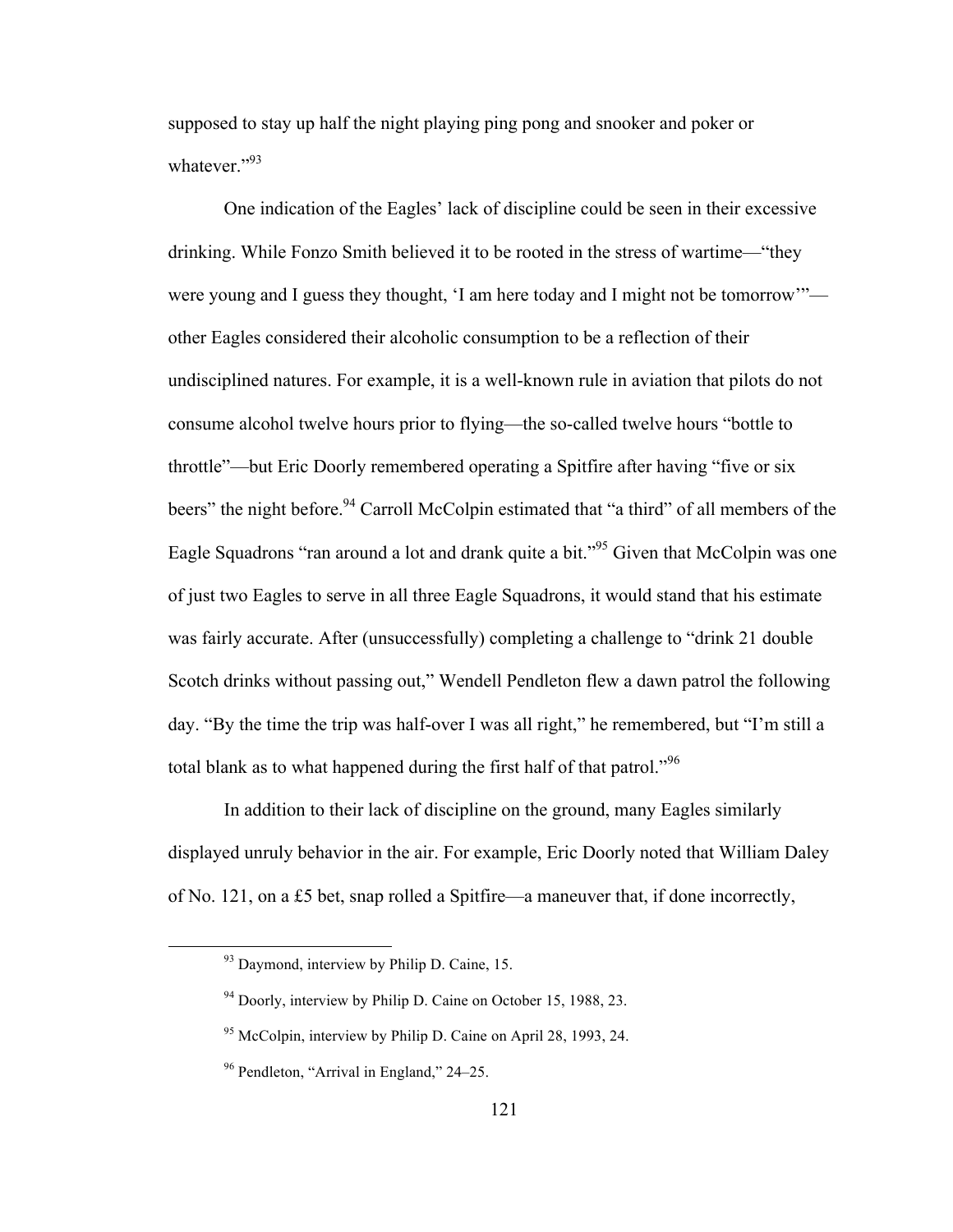could damage an aircraft's structure.<sup>97</sup> Chesley Peterson remembered one Eagle who "absolutely insisted that he could land a Spitfire out of a loop. He tried and he tried and he tried. He never did quite make it but he lived through it."<sup>98</sup> Such a maneuver would be unheard of even at an airshow. Undisciplined as they were, both on the ground and in the air, the Eagles still had their minds set on a goal bigger than themselves. As Carroll McColpin explained, "the attitude was 'we are not here to march around and so forth; we are here to fight a war. We are pilots and we are going to do it that way.<sup>"99</sup> What likely erased the negative aspects of the Eagles' lack of training and discipline was the existence of excellent leadership—a benefit which many Eagles readily cited.

Virtually every Eagle attested to the superb quality of leadership within the Eagle Squadrons—both English and American. Leadership was especially relevant within the Eagle Squadrons because, to offset the American volunteers' minimal training, the RAF manned No. 71, 121, and 133 with some of its most experienced officers—an advantage, Carroll McColpin noted, "that some of the English Squadrons didn't get." The RAF, he continued, "picked their best people, with the choices they had, to lead us and try to form us into a squadron so we would be effective. They gave us some good squadron commanders and good flight commanders."100 Reade Tilley agreed with McColpin's assessment, as he noted that in No. 121 "we had a squadron commander, two flight commanders, between them they had about 20 victories and about four or five RAF

 $97$  Eric Doorly, interview by Philip D. Caine on April 12, 1993, in San Diego, CA (Colorado Springs, CO: United States Air Force Academy Oral History Collection), 28.

<sup>&</sup>lt;sup>98</sup> Peterson, interview by Philip D. Caine, 43.

 $99$  McColpin, interview by Philip D. Caine on September 8, 1987, 9.

<sup>100</sup> Ibid., 26.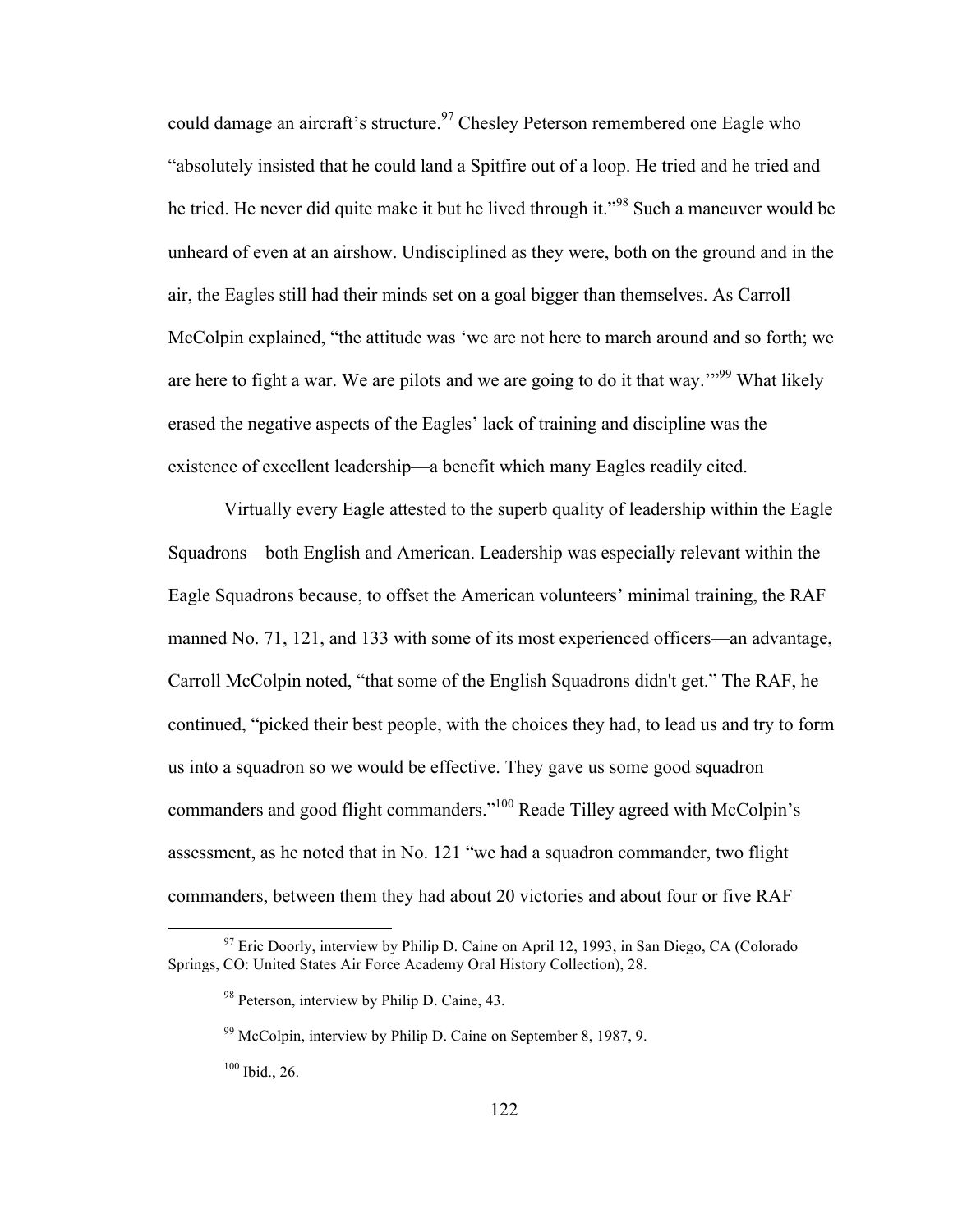decorations and they had flown the Battle of France and the Battle of Britain.<sup>101</sup> No. 71's British officer corps was just as experienced. For example, Royce Wilkinson—a flight commander in No. 71 and, later, No. 121—was a Battle of Britain veteran with nine kills to his name before joining the Eagle Squadrons.<sup>102</sup> McColpin, no novice pilot himself, said Wilkinson "was the most experienced and one of the best pilot leaders to have."<sup>103</sup>

Chesley Peterson evidenced the quality of RAF leadership in the Eagle Squadrons by noting the career resumes of his British commanders. "We have very good tutorage in all of the Squadrons," Peterson explained, "for the simple reason that for the first three of four months, at least until they were well operational the Squadrons were commanded by senior British officers as Squadron Leaders who later rose in the RAF hierarchy."<sup>104</sup> Royce Wilkinson went on to command at both the squadron and wing levels, retiring as a wing commander and Officer of the Most Excellent Order of the British Empire (OBE).<sup>105</sup> Likewise, Hugh Kennard commanded another RAF squadron after holding that post for No. 121, earned a Distinguished Flying Cross, and retired as a wing commander.<sup>106</sup> Harold Strickland concurred, as he wrote in his memoirs that the Eagle Squadron's RAF leaders "were not only outstanding fighter pilots, they were, or soon

<sup>&</sup>lt;sup>101</sup> Reade Tilley, interview by unknown party on unknown date, in Maxwell Air Force Base, AL (Colorado Springs, CO: United States Air Force Academy Oral History Collection), 3.

<sup>&</sup>lt;sup>102</sup> "The Airmen's Stories - F/Lt. R C Wilkinson," The Battle of Britain London Monument, accessed September 7, 2021, http://www.bbm.org.uk/airmen/WilkinsonRC.htm.

<sup>&</sup>lt;sup>103</sup> McColpin, interview by Philip D. Caine on April 28, 1993, 30.

<sup>&</sup>lt;sup>104</sup> Peterson, narrative tape prepared for Philip D. Caine, 14.

<sup>&</sup>lt;sup>105</sup> "The Airmen's Stories - F/Lt. R C Wilkinson."

<sup>106</sup> "Hugh Charles Kennard," American Air Museum in Britain, accessed September 7, 2021, http://www.americanairmuseum.com/person/240516.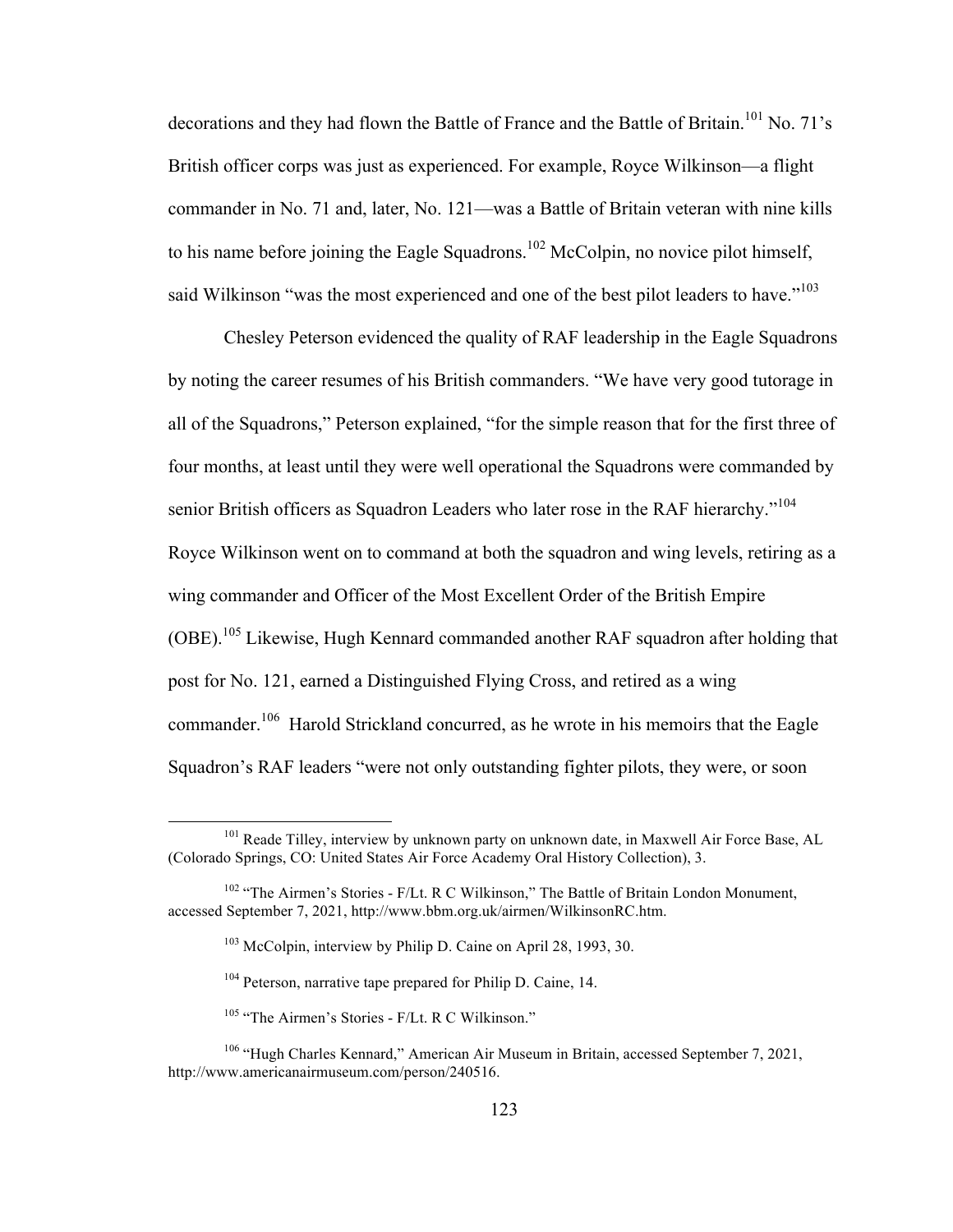became, outstanding air commanders with that extra dimension that is characteristic of the very best. I consider that serving in 71 and 133 Eagle Squadrons with these men was the highest honor ever conferred on me." $107$ 

American leadership in the Eagle Squadrons was similarly lauded by the Eagles. Three individuals in particular stood out among their peers as the greatest leaders in the squadrons—Chesley Peterson, Carroll McColpin, and Don Blakeslee. Though just twenty-two years old when he was given command of No. 71, Chesley Peterson exuded a maturity beyond his years. Countless Eagles touted his natural leadership abilities, even before he was named their commander. "He was our de facto leader," said Gus Daymond, a later commander of No.  $71^{108}$  "He was the one who stood up and made a lot of things happen," he continued.<sup>109</sup> William Geiger said that Peterson "had that leadership quality that some people never acquire. I think Pete was probably born with it…people did things for him because they wanted to."<sup>110</sup> Leo Nomis agreed, as he described Peterson as a "born leader."<sup>111</sup>

As great as a leader Peterson was, some Eagles preferred Carroll McColpin. Don Nee said that the No. 133 commander "was the best leader in my opinion."<sup>112</sup> McColpin's mission-first mindset and immense flying experience endeared him to his subordinates.

<sup>&</sup>lt;sup>107</sup> Strickland, untitled memoirs, 30.

<sup>&</sup>lt;sup>108</sup> Daymond, interview by Philip D. Caine, 31.

 $109$  Ibid.,  $31-32$ .

 $110$  Geiger, interview by Philip D. Caine on April 21, 1993, 60.

<sup>&</sup>lt;sup>111</sup> Nomis, interview by Philip D. Caine, 29.

 $112$  Nee, interview by Philip D. Caine, 54.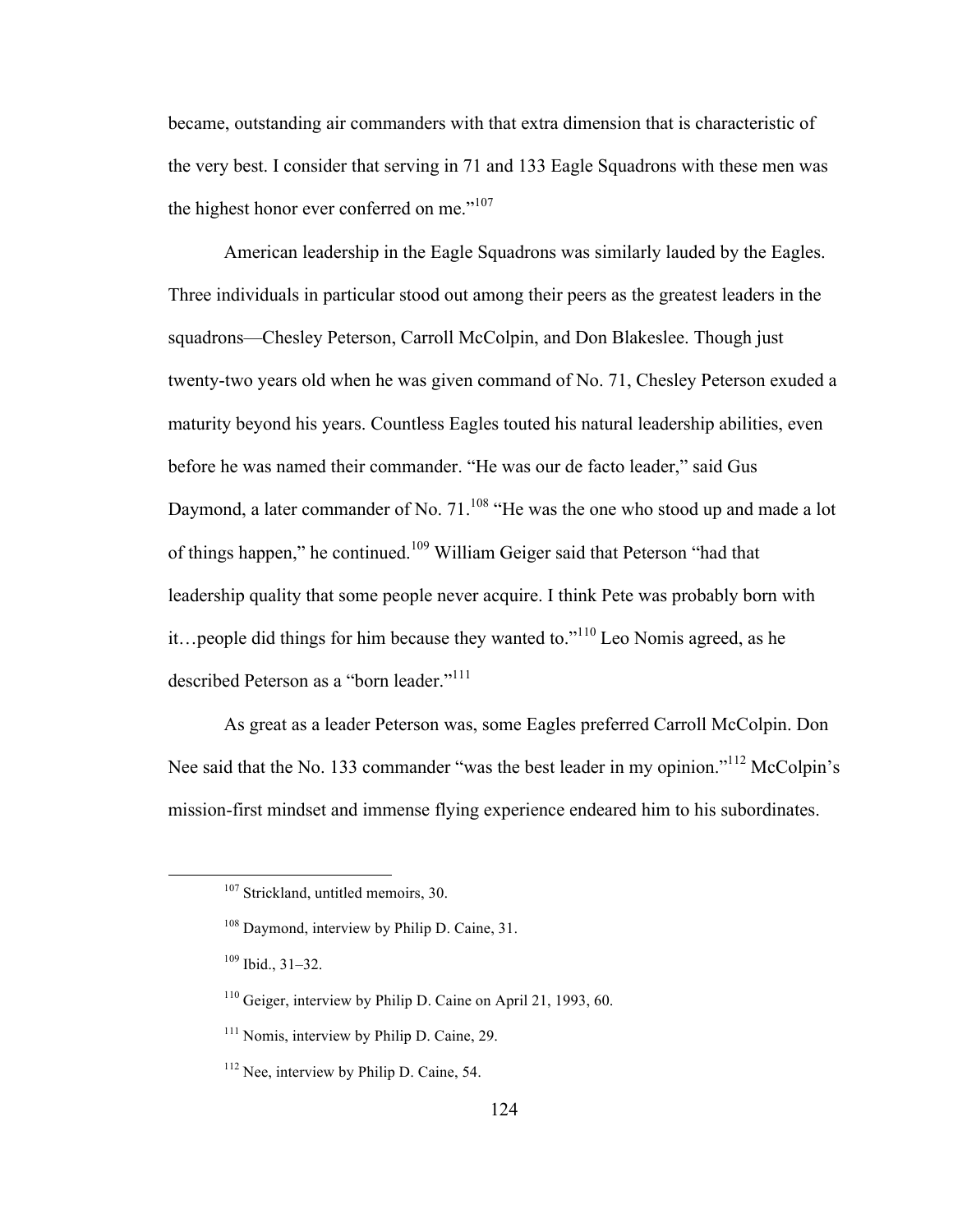"Mac proved himself," said Eric Doorly, "he was an excellent pilot and leader."<sup>113</sup> McColpin's leadership qualities were so profound that William Slade believed if he had not been in London completing his transfer to the USAAF while the rest of No. 133 flew the doomed Morlaix Raid, the disaster would have been averted. "I don't think it would have happened if Mac had been there," explained Slade, "because he would have thought about what was happening and where they were going. He was a good leader."<sup>114</sup>

Don Blakeslee rounded out the trio of exemplary Eagle Squadron leaders. Widely regarded as one of the greatest pilots of World War II—even by those with no affiliation with the Eagle Squadrons—Blakeslee "was absolutely the greatest" leader, according to Steve Pisanos.<sup>115</sup> Though the No. 133 commander retired at the respectable rank of colonel, many Eagles were assured he would have joined Peterson and McColpin as a general, if he had been better behaved. "He was kind of wild," George Sperry explained, "when he got drunk he thought he could fight  $\ldots$  ..."<sup>116</sup> According to Gilbert Wright, Blakeslee "was a good leader, very good leader. He was an excellent leader. But he had a temper."<sup>117</sup> Steve Pisanos asserted that Blakeslee "would have had four stars…but he didn't play his cards right."<sup>118</sup>

<sup>113</sup> Doorly, interview by Philip D. Caine on April 12, 1993, 56. <sup>114</sup> Slade, interview by Philip D. Caine, 46.

<sup>115</sup> Steve Pisanos, interview by Philip D. Caine on September 2, 1987, in San Diego, CA (Colorado Springs, CO: United States Air Force Academy Oral History Collection), 78.

<sup>116</sup> George Sperry, interview by Philip D. Caine on September 11, 1987, in Pleasanton, CA (Colorado Springs, CO: United States Air Force Academy Oral History Collection), 21.

<sup>&</sup>lt;sup>117</sup> Gilbert Wright, interview by Philip D. Caine on February 21, 1994, in Niceville, FL (Colorado Springs, CO: United States Air Force Academy Oral History Collection), 8.

<sup>118</sup> Pisanos, interview by Philip D. Caine, 78.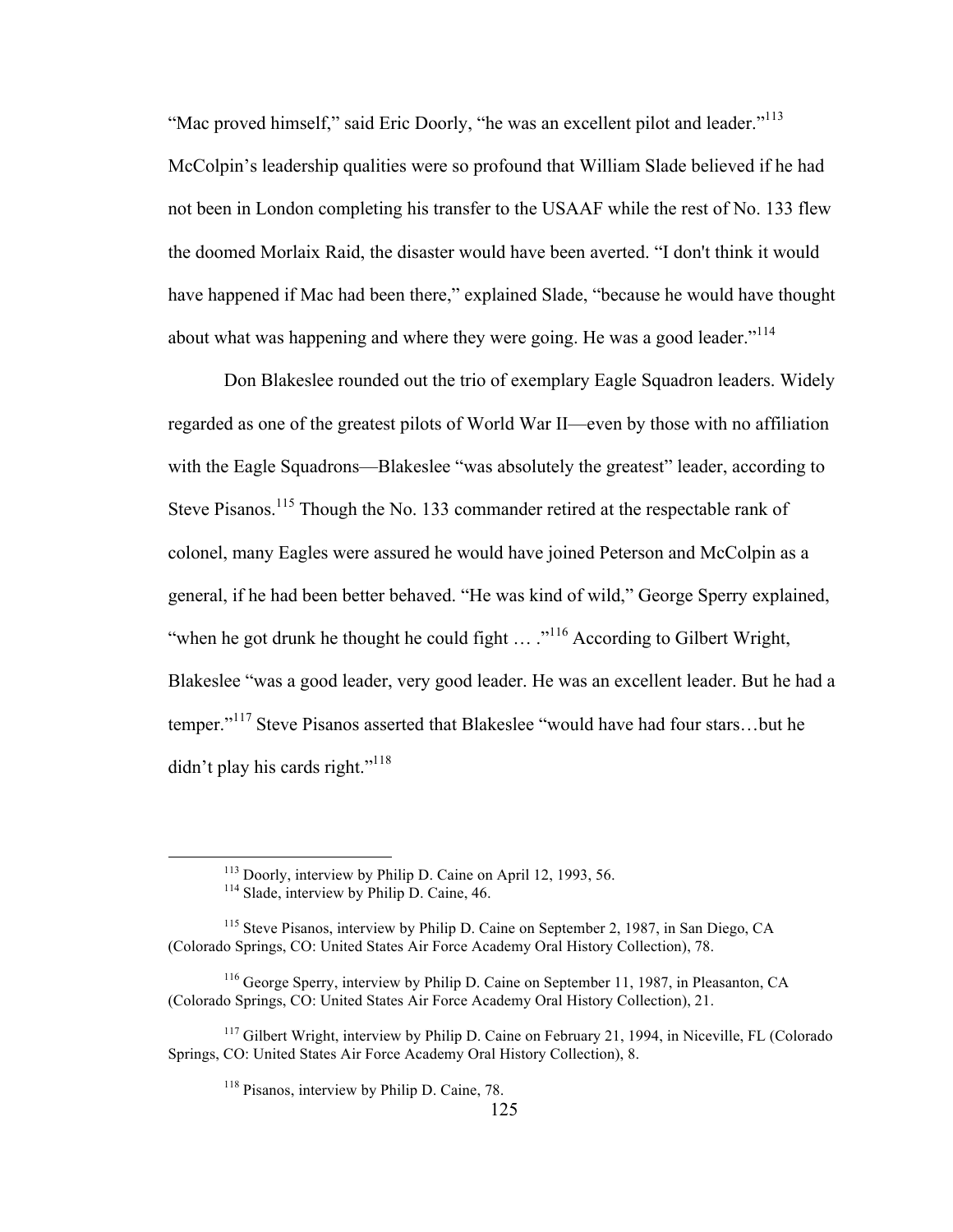While it is clear that the Eagles enjoyed superlative leadership in the RAF, the role of such leadership needs further examination to determine its effect on their combat motivation. The direct impact of leadership upon the Eagles' ability to overcome fear in battle was revealed by their perception of what makes a good leader. For the vast majority of these American volunteers, superior combat-related traits—such as tactical proficiency, combat experience, and the ability to keep one's subordinates alive separated the good leaders from the bad. Non-combat traits, such as pure flying ability and a leader's personality and disposition, mattered less to the Eagles, thus demonstrating leadership's specific effect upon combat motivation.

Arthur Roscoe perfectly explained the primacy of combat leadership traits over non-combat leadership traits:

Well, I think without a doubt, leadership qualities were more important. Piloting the airplane—that came naturally. It's just like a hockey player playing a game, they're not thinking about how to ice skate. They're thinking of the tactics of the game. Flying the airplane was secondary. The leadership qualities and decision making as to, when to attack, is it right to attack now, do I maneuver for a better position or if I have any of these choices. It's decision making where it's important, more important than actual piloting ability. Many good leaders that I've seen in the RAF, good squadron leaders and wing leaders and things like that were horrible pilots. They used to make terrible landings and run into things on the ground. So, the two really aren't all that related, as far as I can see.<sup>119</sup>

This decision-making that Roscoe referred to was directly tied to an individual leader's tactical proficiency. As Jackson Mahon explained, "instead of everybody going fifty different directions, all shooting each other down and crashing together" in combat, a good leader "organized it quickly" and oriented his men into positions that would lead to

 <sup>119</sup> Arthur Roscoe, interview by Philip D. Caine on September 4, 1987, in Hollywood, CA (Colorado Springs, CO: United States Air Force Academy Oral History Collection), 2.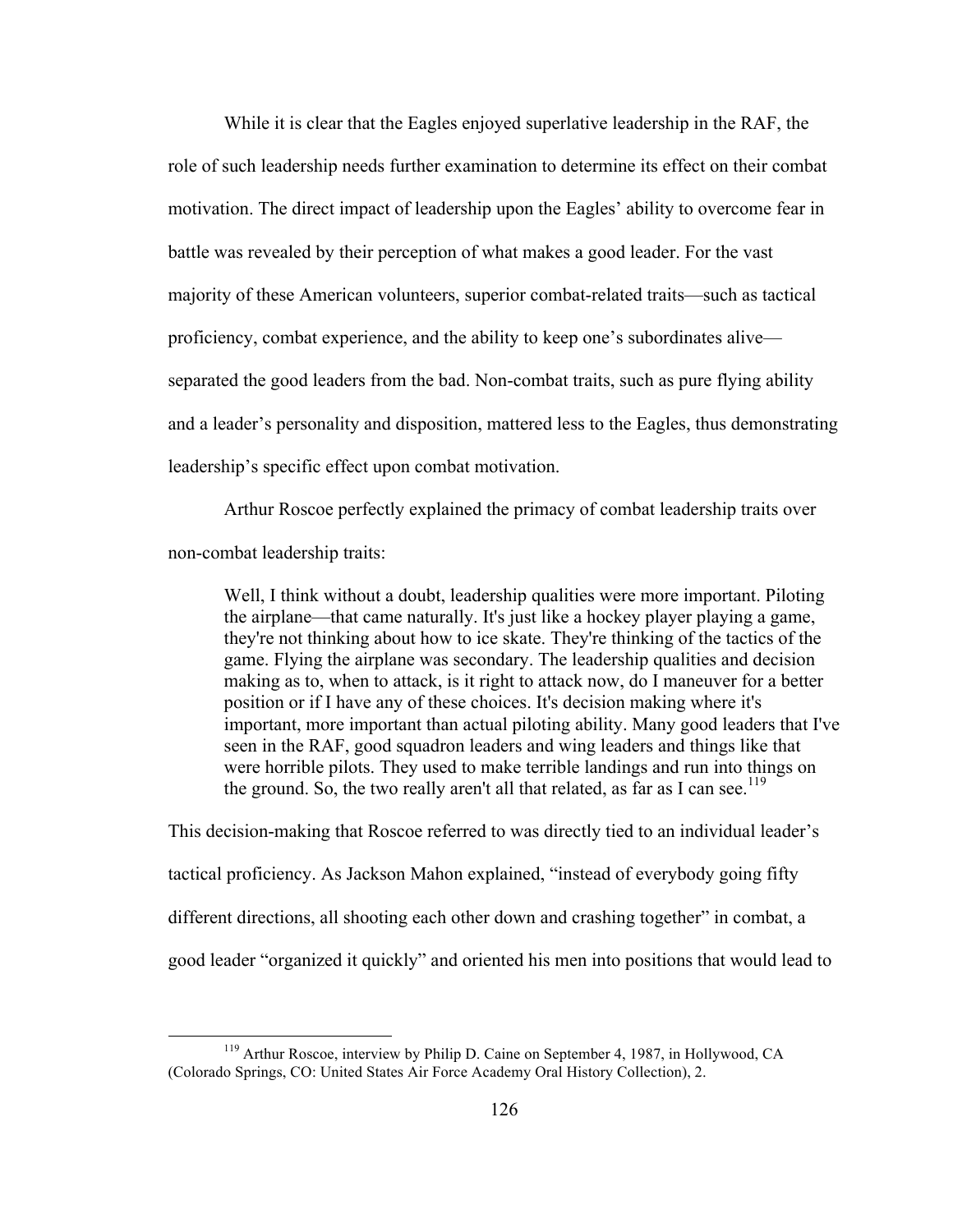"a tremendous victory."<sup>120</sup> Doorly echoed an appreciation of such mastery of chaos in combat. He admired leaders who had the "ability to keep track of what is going on without getting flaked up." $121$ 

Additionally, tactically proficient leaders had to be aggressive. James Gray admired that the RAF promoted their officers on such a basis. "They emphasized aggressiveness," he explained, "and you'll see that throughout. The guys who got a lot of airplanes destroyed and ribbons got the advance to the, normally, to the higher posts."<sup>122</sup> LeRoy Gover expected similar aggression from his leaders. "If had had the guts when we saw an enemy" and "he'd go after it," such a leader earned his trust and admiration.<sup>123</sup>

Another indication of the Eagles' preference for tactically skilled leaders could be seen in their frequent listing of an individual's combat decorations. When describing their leaders, the Eagles were quick to highlight his medals and awards, such as the Distinguished Flying Cross (DFC) and Distinguished Service Order (DSO). In fact, some Eagles broached the information, even when unprompted. For example, when Paul Ellington of No. 121 was asked about his first impression of the Spitfire, he replied "it was beautiful," before immediately adding, "our instructors there were all combat veterans. Most of them had DFCs and a few DSOs around."<sup>124</sup> Such decorations—

<sup>&</sup>lt;sup>120</sup> Mahon, interview by Philip D. Caine, 11.

<sup>&</sup>lt;sup>121</sup> Doorly, interview by Philip D. Caine on April 12, 1993, 56. <sup>122</sup> James Gray, interview by Philip D. Caine on September 11, 1987, in Dublin, CA (Colorado Springs, CO: United States Air Force Academy Oral History Collection), 34.

<sup>123</sup> Gover, interview by Philip D. Caine on September 10, 1987, 28.

 $124$  Ellington, interview by Philip D. Caine, 4.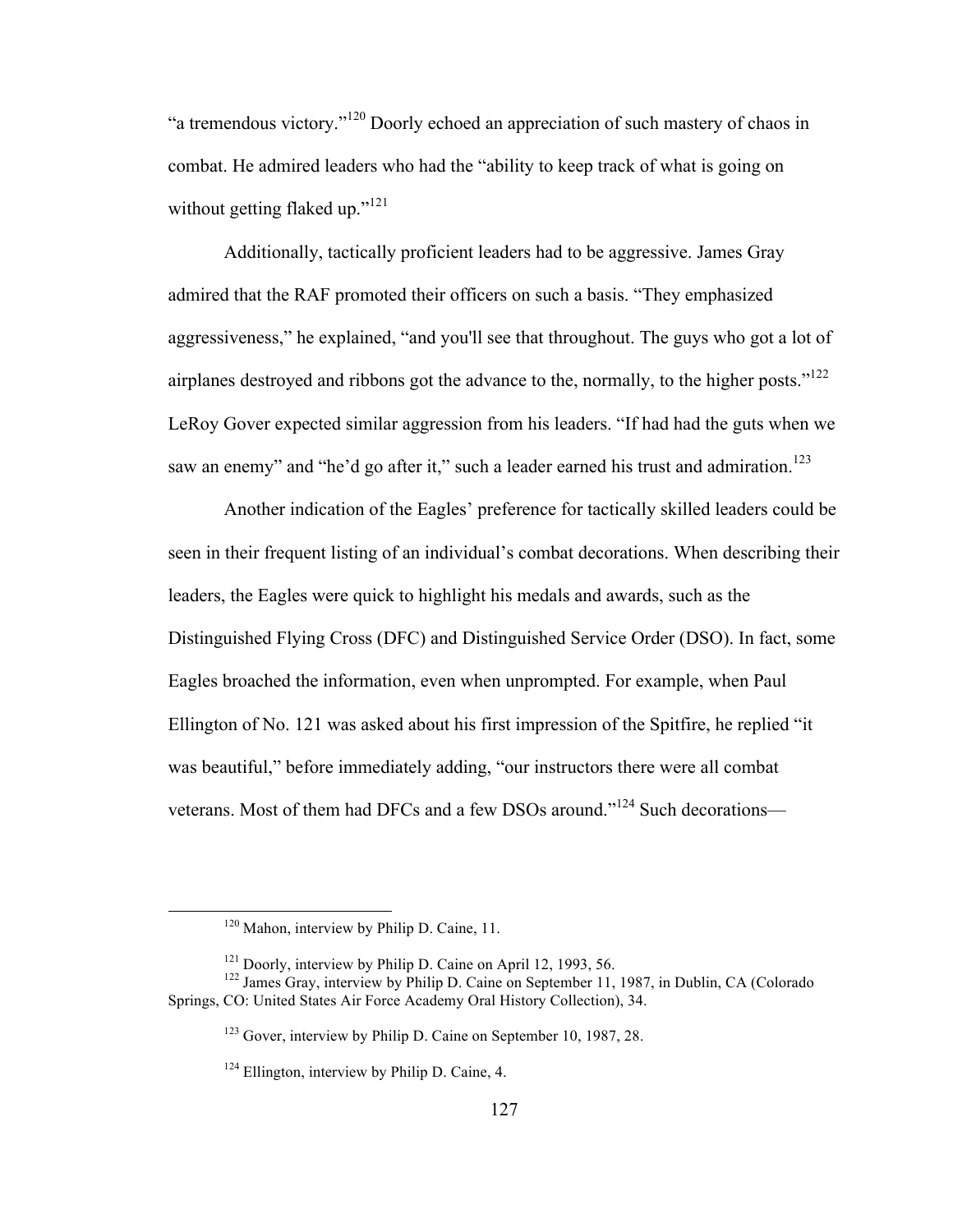awarded for skill and valor in combat—clearly mattered to the Eagles' perception of their leaders.

Similar to a leader's skills in combat was their experience in combat, and this trait mattered immensely to the Eagles. Edwin Taylor of No. 133 said his RAF officers "were good leaders and you trusted them because you know they've already had the experience."<sup>125</sup> John Brown asserted that British officers, despite being "aloof" and "reserved," were trusted leaders because "you knew they had experience. When you'd fly with them, you could depend on them. They knew what they were doing in combat situations."<sup>126</sup> John Campbell was pleased with the leadership in No. 121 because "all of them were people who had earned their spurs and had something to give. I had no complaints about leadership in the Eagles at all."<sup>127</sup>

Evidently, No. 71 was not so lucky, at least when it was first established. Oscar Coen noted that No. 71 did not become an effective fighter squadron until their initial commander and former U.S. Navy pilot, William E.G. "Joe" Taylor, was replaced. Though his military background provided the Eagles with a solid training foundation—"I don't think we could have had a better training person than Joe Taylor was," Coen admitted—his lack of combat experience stunted No. 71's growth.<sup>128</sup> "He wasn't a combat leader. Nor did he have any experience as a combat leader," Coen explained,

<sup>&</sup>lt;sup>125</sup> Edwin Taylor, interview by Philip D. Caine on September 1, 1987, in San Clemente. CA (Colorado Springs, CO: United States Air Force Academy Oral History Collection), 14.

<sup>&</sup>lt;sup>126</sup> Brown, interview by Philip D. Caine, 36.

<sup>&</sup>lt;sup>127</sup> John A. "Red" Campbell, interview by Philip D. Caine on September 1, 1987, in San Diego, CA (Colorado Springs, CO: United States Air Force Academy Oral History Collection), 68.

<sup>&</sup>lt;sup>128</sup> Coen, interview by Philip D. Caine, 7.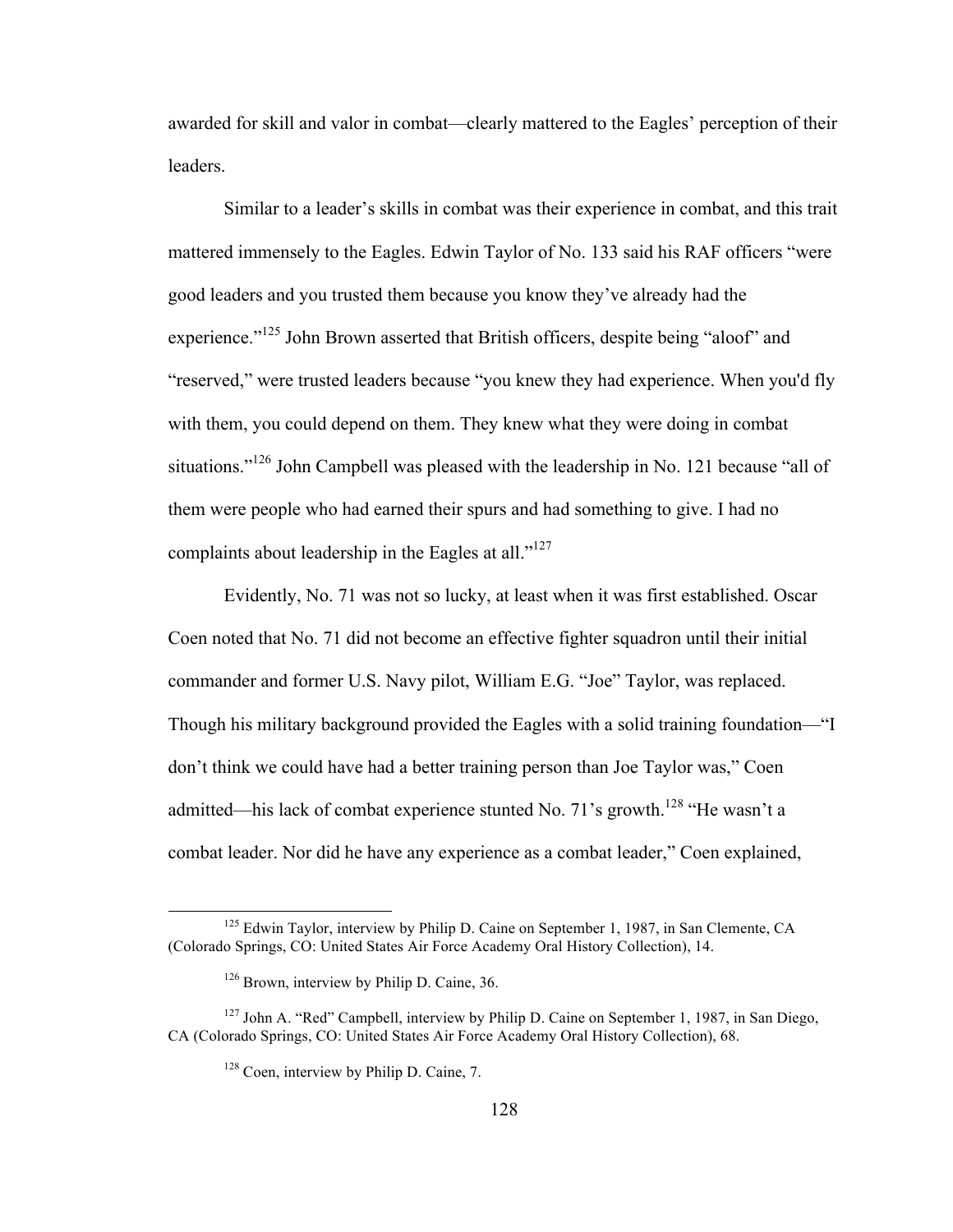"you have a situation where you have a squadron commander that never fired a shot in anger. At that particular time he just wasn't it."<sup>129</sup> Further emphasizing the importance of combat-experienced leaders, Harold Strickland noted that when No. 71 eventually possessed "air combat veterans," their deaths were even more tragic than those from the rank and file because "their experience was lost forever."<sup>130</sup>

The third essential component of a combat-focused leader was his ability to keep his men safe. A leader who minimized casualties by avoiding unnecessary risks was quickly admired by the Eagles. John Brown appreciated leaders who grasped "the big picture" by emphasizing that "it's dumb to be up there with about 19 people after you and stay in there and fight."<sup>131</sup> He said that leaders with a "he who fights and runs away, lives to fight another day" mindset kept their men alive, thus earning their men's respect. William Slade said that a good leader "tried to watch out not only for himself but for everybody else. He tried to do things right so you would get the job done without taking a lot of foolish chances."<sup>132</sup> Likewise, George Sperry appreciated leaders who were able to strike such a balance between aggression and safety. A good leader, he said, had "to be aggressive but careful. He doesn't want to lose all his people."<sup>133</sup>

Underlining the role of leadership in the Eagles' combat motivation, when asked why Peterson, McColpin, and Blakeslee emerged as the finest leaders in the Eagle

 $129$  Ibid.

<sup>&</sup>lt;sup>130</sup> Strickland, untitled memoirs, 30.

 $131$  Brown, interview by Philip D. Caine, 35–36.

<sup>&</sup>lt;sup>132</sup> Slade, interview by Philip D. Caine, 41.

<sup>&</sup>lt;sup>133</sup> Sperry, interview by Philip D. Caine, 21.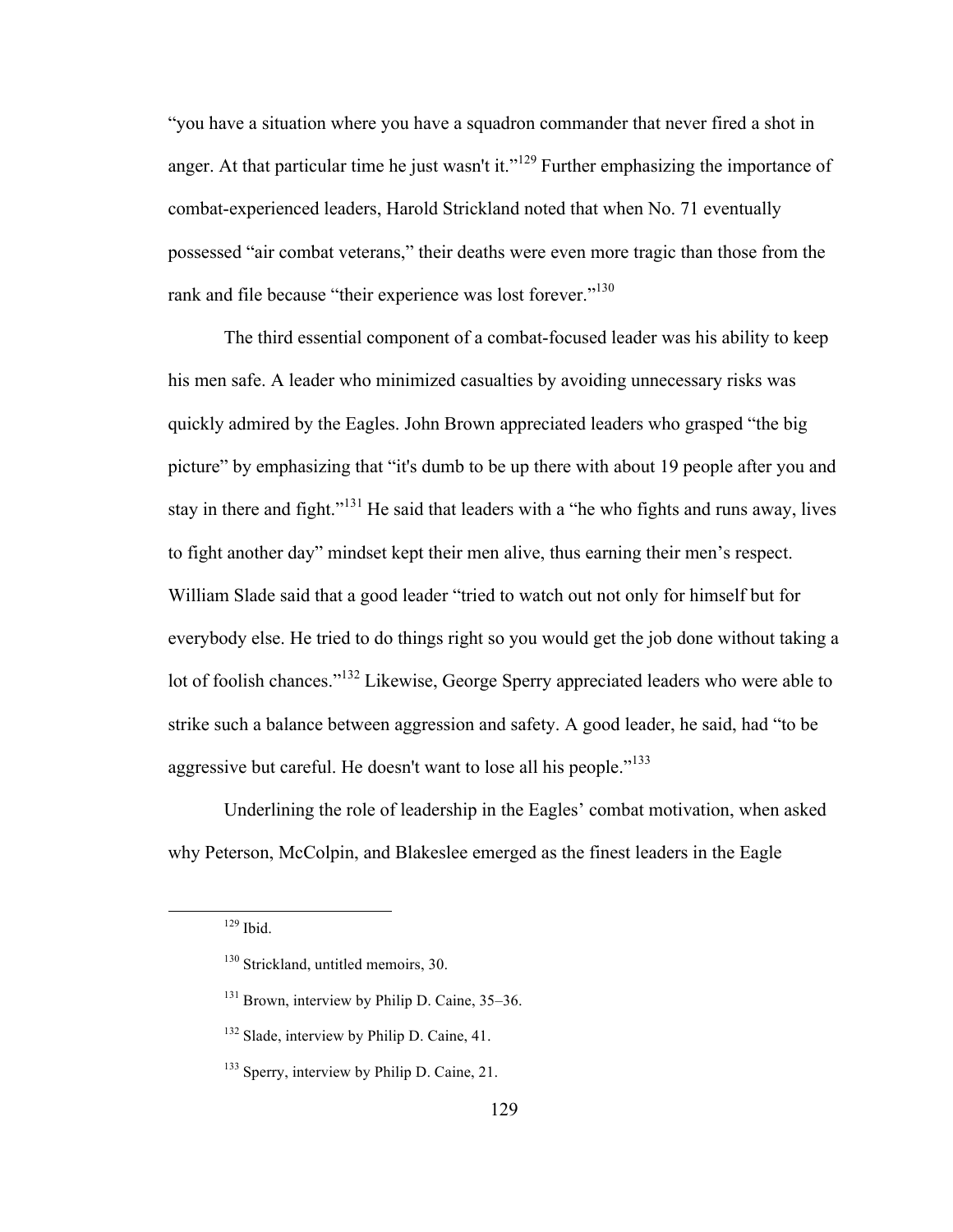Squadrons, most the Eagles' answers were centered around the trio's combat leadership traits. Peterson, for example, was beloved by his men for his ability to keep them safe in combat. LeRoy Gover said Peterson "was the best" because of such consideration for his fellow pilots.<sup>134</sup> "He didn't lose too many men or anything," he continued, "you know, he thought about people."<sup>135</sup> Gover likewise appreciated Peterson's tactical contributions to the Eagle Squadrons, namely in his decision to change attack formations. Peterson, he was a good leader," Gover explained, because "he started changing things and having us spread out."<sup>136</sup> Such an increase in the group's combat effectiveness was an important combat motivator for Gover. Richard Braley based Peterson's combat proficiency upon his experience and ability "to analyze an entire situation."<sup>137</sup>

Carroll McColpin also demonstrated an adeptness in combat that endeared him to other Eagles. Don Nee said that McColpin's single-minded focus on the mission was what made him a great leader. "McColpin was a pretty straight-laced individual," Nee elaborated, "I really can't remember him drinking very much. He was all business."<sup>138</sup> LeRoy Gover liked his proactiveness and team-first attitude in combat. "He would figure out maneuvers and get the squadron in position, things that some of the others never thought about, just go in and worry about getting out. But Mac always planned his escape

<sup>&</sup>lt;sup>134</sup> Gover, interview by Philip D. Caine on April 25, 1993, 55.

<sup>&</sup>lt;sup>135</sup> Gover, interview by Philip D. Caine on September 10, 1987, 30.

<sup>136</sup> Ibid., 6.

<sup>&</sup>lt;sup>137</sup> Richard Braley, interview by Philip D. Caine on April 23, 1993, in Newport Beach, CA (Colorado Springs, CO: United States Air Force Academy Oral History Collection), 63.

<sup>&</sup>lt;sup>138</sup> Nee, interview by Philip D. Caine, 55.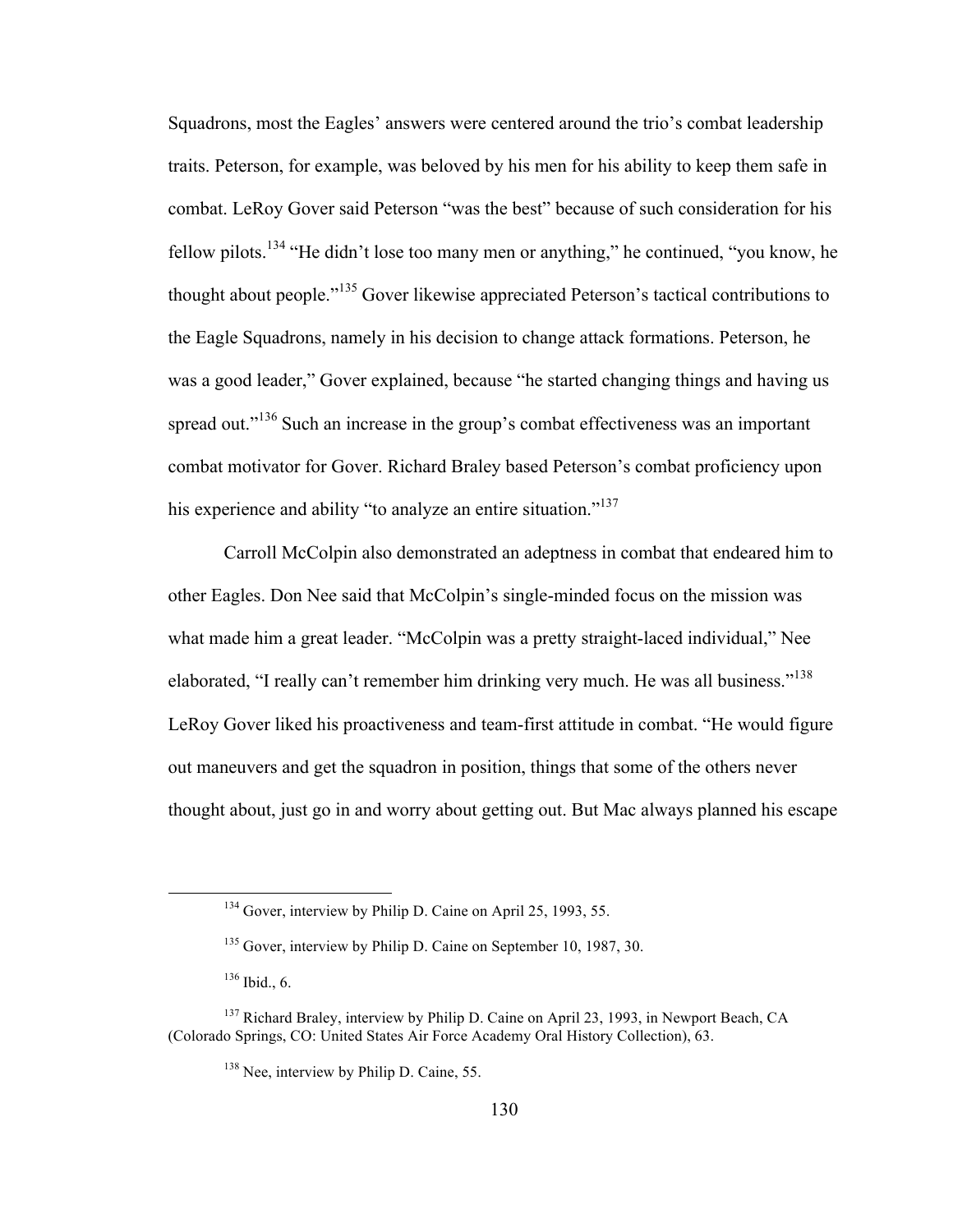before he went in, more or less."<sup>139</sup> It would seem that McColpin's mission-focused leadership philosophy—which he described as, "I always put to a guy what his job was, told him what it was, showed him what it was, and he better damn well do it or I got rid of him."—provided his men with an important source of combat motivation.<sup>140</sup>

In the realm of combat proficiency, however, even pilots as experienced as Chesley Peterson and Carroll McColpin paled in comparison to Don Blakeslee. Reade Tilley described him as the "greatest fighter leader of the war."<sup>141</sup> Philip Fox said he was a "genius" in combat, with his ability to "spot a German fighter clean out of sight." He continued, "that's why he was probably the best fighter pilot that ever lived."<sup>142</sup> "Don was an absolute wizard" in combat, asserted Richard Braley.<sup>143</sup> Even Chesley Peterson admitted that "Blakeslee was probably the greatest fighter pilot, fighter leader of World War II ... .<sup>"144</sup> Donald Lambert said that Blakeslee was "much better" than Peterson or McColpin due to his skill in combat; he was "more aggressive and he was sharp," Lambert explained.<sup>145</sup> Tilley expressed a similar assessment of Blakeslee's attitude in

<sup>&</sup>lt;sup>139</sup> Gover, interview by Philip D. Caine on September 10, 1987, 29.

<sup>&</sup>lt;sup>140</sup> McColpin, interview by Philip D. Caine on April 28, 1993, 53.

<sup>&</sup>lt;sup>141</sup> Tilley, interview by Philip D. Caine, 47.

 $142$  Fox, interview by Philip D. Caine, 12.

<sup>&</sup>lt;sup>143</sup> Braley, interview by Philip D. Caine, 64.

<sup>&</sup>lt;sup>144</sup> Peterson, narrative tape prepared for Philip D. Caine, 13.

<sup>145</sup> Lambert, interview by Philip D. Caine, 19–20.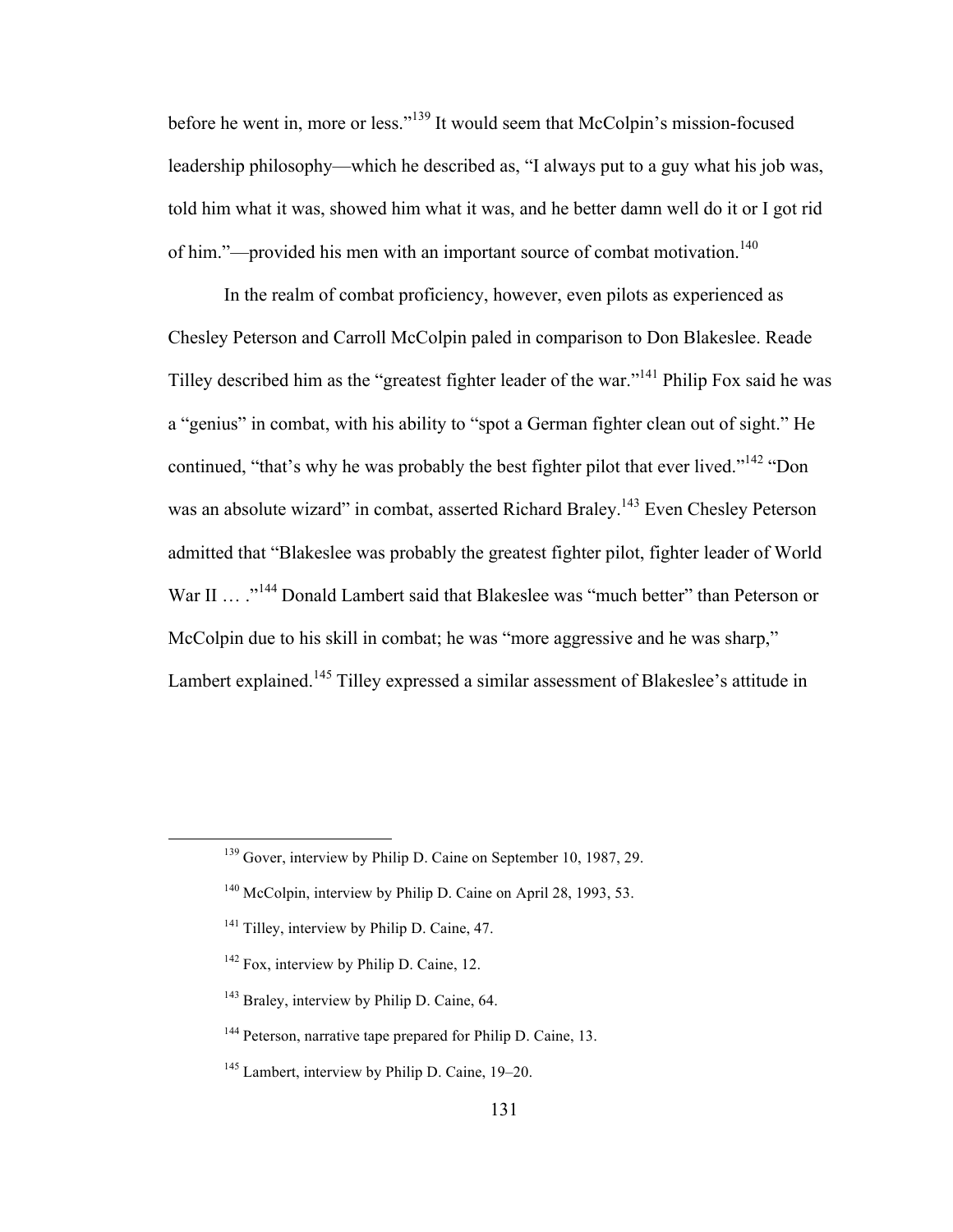combat, saying that he was "reckless, aggressive and relatively fearless. He never missed the opportunity for a fight. He was respected by everybody that ever flew with him."<sup>146</sup>

Braley attributed Blakeslee's combat proficiency to his unparalleled level of experience. He claimed that Blakeslee "absolutely" flew more combat sorties than any other American fighter pilot—Eagle Squadron or otherwise. "No question," he continued, "and he didn't fly selected missions. He flew them all."<sup>147</sup> Steve Pisanos, however, attributed Blakeslee's skill in combat to his ability to orchestrate massive battles and still achieve high kill-to-loss ratios. He claimed that "Blakeslee was the greatest" because he was able to lead "70, 60, 50 or 80 fighter aircraft" against "300 or 400 German fighters" in the heat of combat and somehow guide his force to "down about 20" enemy aircraft, while only losing "one or two and not because of German action but because of mechanical problems."<sup>148</sup>

In all, it is evident that leadership played an important role in the Eagles' combat motivation. This was revealed by their specific mention of combat-related leadership traits as those that characterized above-average leaders. Such general appreciation of combat leadership was supplemented by the Eagles' specific admiration for Chesley Peterson, Carroll McColpin, and Don Blakeslee. Though all three were excellent pilots and men of integrity—save the latter for Blakeslee, perhaps—their true value to the Eagles as leaders was in their combat proficiency, experience, and ability to protect their

<sup>&</sup>lt;sup>146</sup> Reade Tilley, interview by unknown party on unknown date, in Maxwell Air Force Base, AL (Colorado Springs, CO: United States Air Force Academy Oral History Collection), 3.

<sup>&</sup>lt;sup>147</sup> Braley, interview by Philip D. Caine, 66.

<sup>148</sup> Pisanos, interview by Philip D. Caine, 40.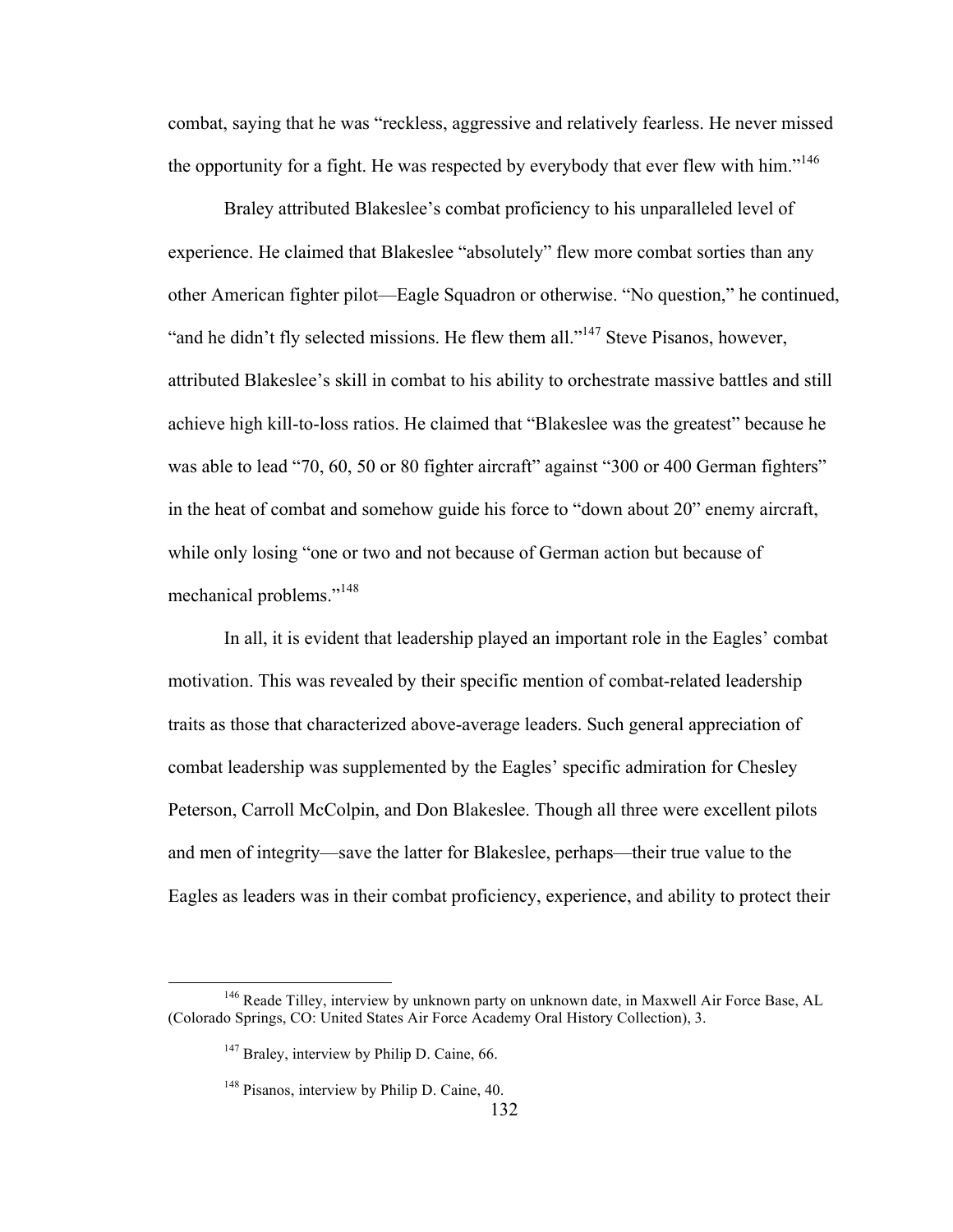well-being in battle. These combat-related traits defined their overall leadership philosophies and, as such, cemented leadership's role in the Eagles' combat motivation.

If leadership failed to motivate the Eagles in combat, they often turned to a simple sense of denial. Many Eagles, whether in their youthful ignorance or as a deliberate coping mechanism, believed that bodily harm or death would simply not happen to them while flying in combat. Gene Fetrow said that he motivated himself through combat by thinking "it was the other guy" who would be killed.<sup>149</sup> "I kept thinking," he continued "bah, they're not going to pick me out. They're not going to hit me, there's too many other airplanes in the sky."150 William Geiger expressed a similar mindset, as he convinced himself on one mission, "no, I am not going to get shot down in the damn water. They just wouldn't do that to me."<sup>151</sup>

Likewise, Bert Stewart thought death was a fate that only befell others. "I never thought I'd get killed," Stewart remarked, "I mean it's always going to happen to somebody else, not me."<sup>152</sup> Reade Tilley agreed with Stewart's conviction, as he declared, "flying in combat is dangerous and people being killed. You always think it won't be you."<sup>153</sup> George Sperry recognized the value of combat experience in increasing a fighter pilot's life span, so he mindfully convinced himself that he would not be killed in action in order to attain such experience. As he explained in his memoirs, he "always

<sup>&</sup>lt;sup>149</sup> Fetrow, interview by Philip D. Caine on April 16, 1993, 8.

 $150$  Ibid., 8.

<sup>&</sup>lt;sup>151</sup> Geiger, interview by Philip D. Caine on April 21, 1993, 43.

<sup>&</sup>lt;sup>152</sup> Bert Stewart, interview by Philip D. Caine on October 2, 1993, in San Diego, CA (Colorado Springs, CO: United States Air Force Academy Oral History Collection), 10.

<sup>&</sup>lt;sup>153</sup> Tilley, interview by Philip D. Caine, 46.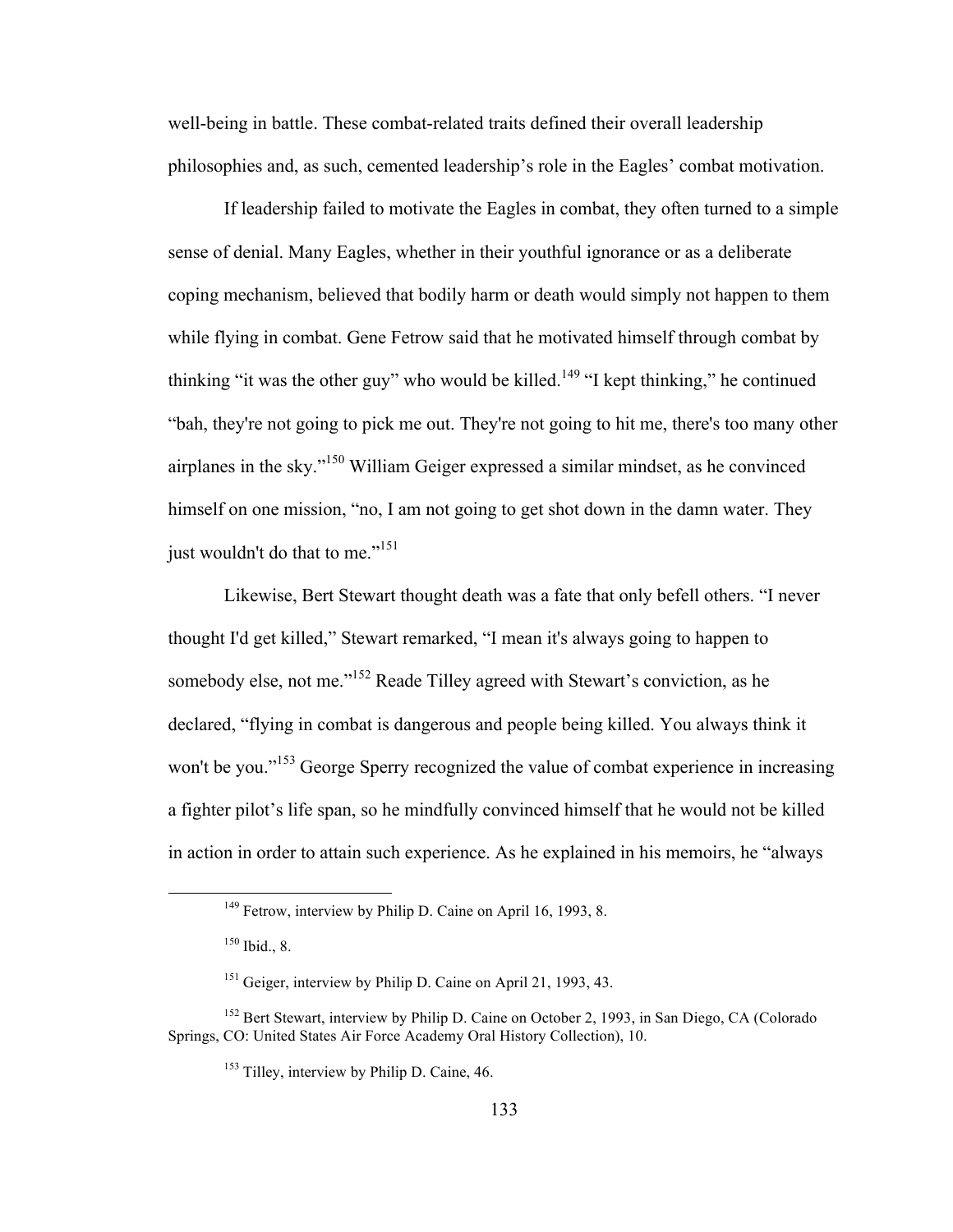figured that if I negotiated that stage of overconfidence in being immune from getting my ass knocked out of the air, I would at some time be able to gain a reasonable assurance in my competence as a fighter pilot."<sup>154</sup> John Brown believed that such a mindset was widespread in the Eagle Squadrons, as he noted, "you're indestructible until they start to shoot at you and then there's a question in your mind. Fortunately, I think everyone normally has the attitude, 'It's going to happen to him, not me.'<sup>155</sup> Philip Fox echoed the "indestructible" mindset that many Eagles adopted. He believed it was inherent to their duty title. "Fighter pilots in their own mind are indestructible," he claimed.<sup>156</sup>

Unfortunately for many Eagles, they were not indestructible, but such a mindset seemed to motivate them in combat all the same. When combined with effective combat leadership, this naively confident outlook created a significant source of combat motivation. Both extrinsically and intrinsically, the Eagles believed they could survive combat, so long as they relied on their battle-tested leaders and believed in their own good luck. An additional source of combat motivation, however, drove these pilots beyond mere survival. The belief in the same ideological principles that motivated the Eagles to both volunteer and remain in the RAF proved just as applicable in combat, as dedication to their cause motivated them to not only survive in combat, but to achieve their mission.

Where the abstract pursuit of ideas became concrete action was in the cockpits of their Spitfires and Hurricanes, engaged in aerial battle with the enemy. Combat was the

<sup>&</sup>lt;sup>154</sup> Sperry, "It Started with Visitors," 5.

<sup>&</sup>lt;sup>155</sup> Brown, interview by Philip D. Caine, 27.

<sup>&</sup>lt;sup>156</sup> Fox, interview by Philip D. Caine, 19.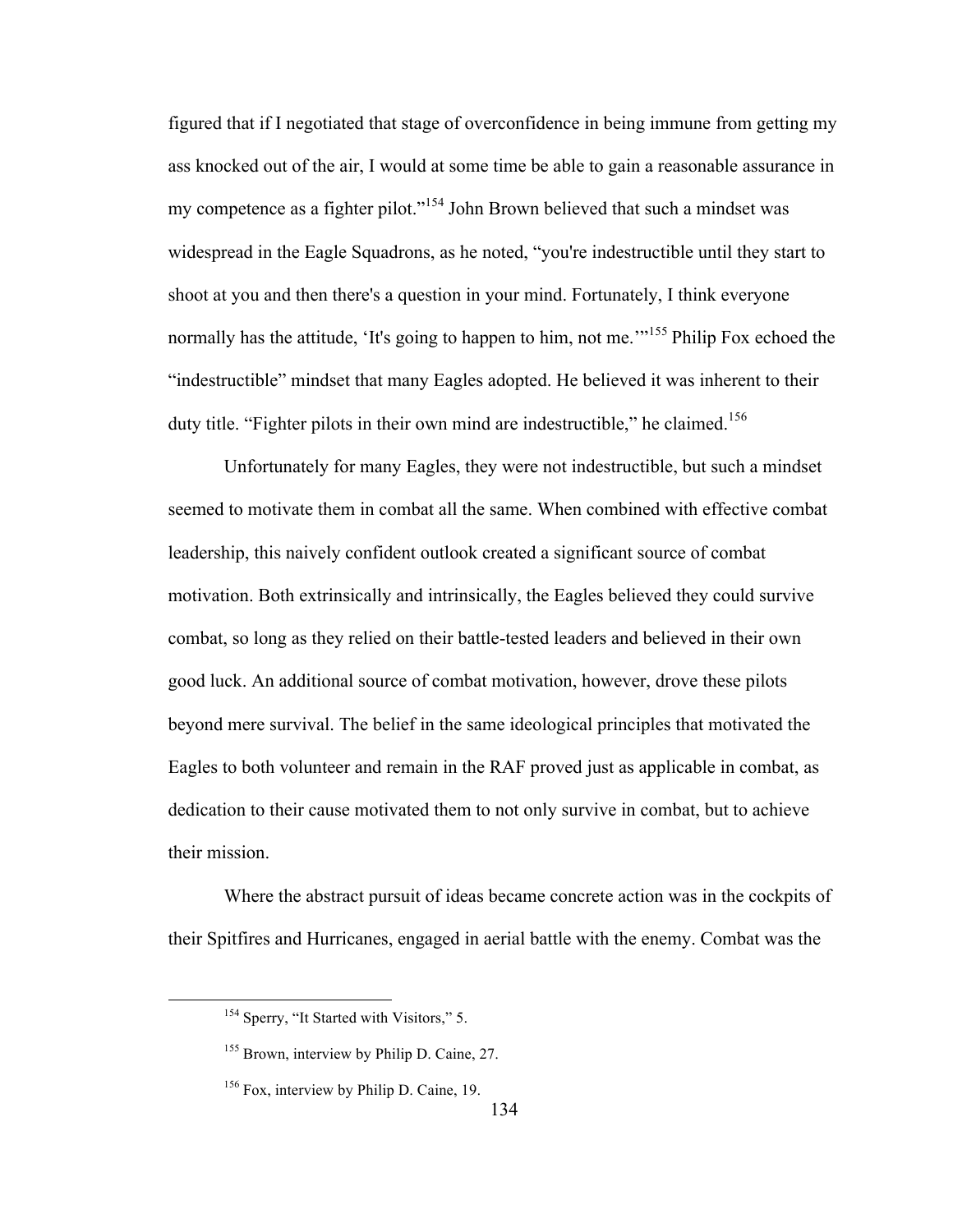realm through which the Eagles expressed their pursuit of ideological principles, so it should be of no surprise that the ideological principles that motivated them to enlist and remain in RAF service continued to motivate them while in combat. The Eagles indicated their ideological combat motivation by the sense of duty that their actions exuded. This was most evident in their direct attribution of duty to their combat motivation, their perception of killing enemy pilots, and their focus on the mission at the expense of selfpreservation.

Many Eagles directly cited mission accomplishment as a motive in combat. Such an ideological source of combat motivation is normally unusual among soldiers, but it aligns with the Eagles' initial and sustaining motivations. Philip Fox, when asked about his thoughts as he fired his weapon in combat for the first time, replied "it's what I was here for."<sup>157</sup> He understood that only by engaging the enemy in combat could the RAF achieve its mission. Morris Fessler exhibited a similar mission-focused source of combat motivation. The No. 71 pilot declared that combat never frightened him, so long as he remained focused on the mission. "I was never afraid in that regard," he explained, "I was pumped up. You are pumped up when you knew you were going to do the mission … .,158

William Slade likewise overcame his fear by focusing on the task at hand. He remembered that he was "scared the first time that" enemy aircraft surrounded him, "but frankly, I went ahead and did my job."159 William Geiger took his ideological combat

 <sup>157</sup> Ibid., 10.

<sup>&</sup>lt;sup>158</sup> Fessler, interview by Philip D. Caine, 2.

<sup>&</sup>lt;sup>159</sup> Slade, interview by Philip D. Caine, 39.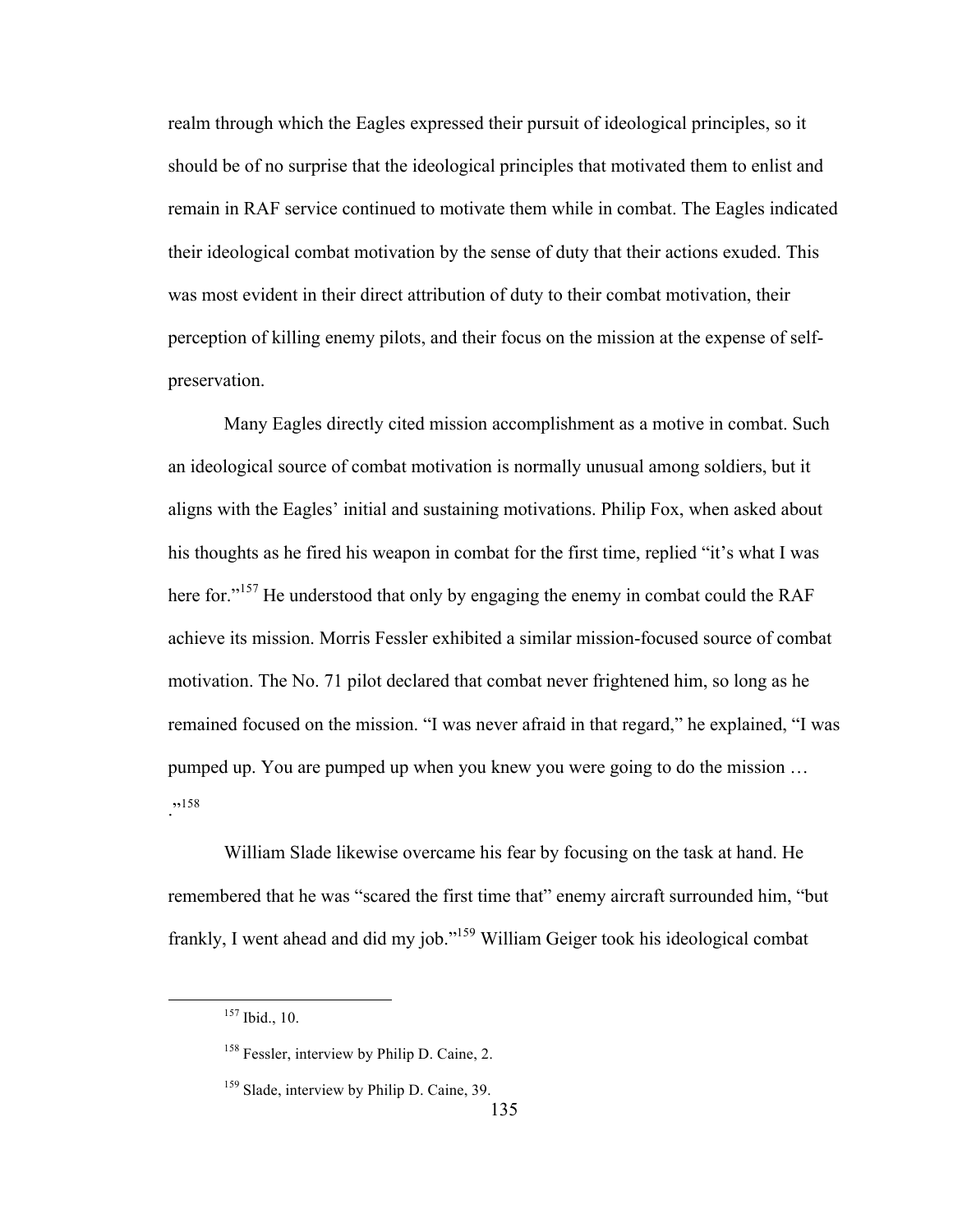motivation one step further. He said that, while in the heat of battle, he was more afraid of erring in his duty than of losing his life. In his words, "I wasn't afraid of what was going to happen. I said, 'This is what you are here for. I hope I do it right. I hope I can handle it right."<sup>160</sup>

To keep his skills sharp, Carroll McColpin said that he only focused on the mission—combat flying—and avoided all other distractions:

I didn't go to the taverns and get drunk at night and I didn't fight with people and I didn't go out with girls, not that I am adverse to that, but I figured we were there to fight a war. It's a damn serious thing and you try to train and find out as much as you can, figure out as much as you can on how to do it best. I flew all the time. I flew morning, noon and night. I flew more than anyone else in the outfit and always did. $161$ 

Reade Tilley remembered that he was completely devoid of fear in his first combat experience because he was finally executing the mission. He felt "great exultation" in that encounter because combat was "why we were there, we were there because we wanted to be and we worked hard to get to that point and gee, we just couldn't wait to get there and we finally made it!"<sup>162</sup>

Beyond the Eagles' direct profession of a sense of duty as their combat motivation, others revealed such an ideological motive through their perception of killing enemy pilots. Though a necessary, if not essential, task for fighter pilots, killing another man was a difficult demand made of the Eagles. Their perception of such a task, however, not only further indicated their lack of hatred for their enemy, but also

 $\overline{a}$ 

<sup>160</sup> Geiger, interview by Philip D. Caine on September 3, 1987, 23.

<sup>&</sup>lt;sup>161</sup> McColpin, interview by Philip D. Caine on September 8, 1987, 24–25.

 $162$  Tilley, interview by Philip D. Caine, 16.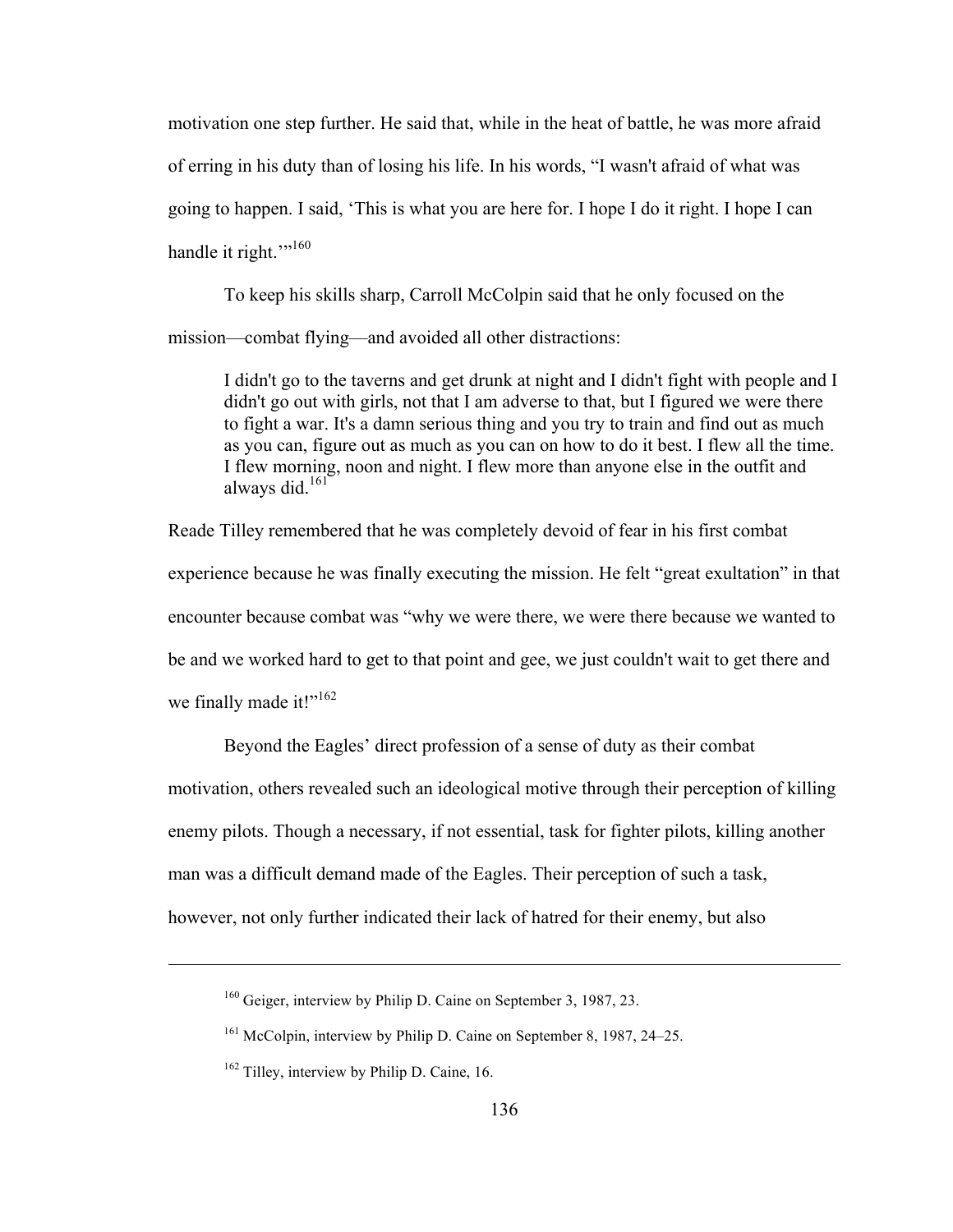demonstrated the depth of the ideological combat motivation. This is due to the fact that the Eagles were driven to fight their German counterparts, not out of hatred, but out of a sense of duty.

Fred Almos said that shooting down German pilots "was a job. That's all I can say. In other words, it was either destroy or be destroyed."<sup>163</sup> Roy Evans seconded that thought, as he noted, "when I shot down a plane sure, I hated killing a man, but I didn't get no pleasure or satisfaction out of it. It was just something that I had to do. He was on one side and I was on the other and you get into those situations and you have to defend yourself."<sup>164</sup> LeRoy Gover encapsulated the thoughts of many Eagles when he said, "no, I never particularly felt too much about the Germans, except that they were the enemy."<sup>165</sup> By viewing the essential task of their profession, with all of its inherent difficulties, as a means of completing their mission, the Eagles demonstrated their ideological combat motivation.

The core of combat motivation's significance is its role in overcoming a human's natural sense of self-preservation. So innate is this sense that some historians argue selfpreservation ultimately becomes most soldiers' combat motivation. In other words, soldiers motivate themselves to survive combat by doing whatever is necessary to remain alive. In *Enduring Battle: American Soldiers in Three Wars, 1776-1945*, Christopher Hamner adopted such an argument in his study of combat motivation of American soldiers across the breadth of US military history. Hamner argued that since combat is

<sup>&</sup>lt;sup>163</sup> Almos, interview by Philip D. Caine, 9.

<sup>&</sup>lt;sup>164</sup> Evans, interview by Philip D. Caine, 15.

<sup>&</sup>lt;sup>165</sup> Gover, interview by Philip D. Caine on September 10, 1987, 26.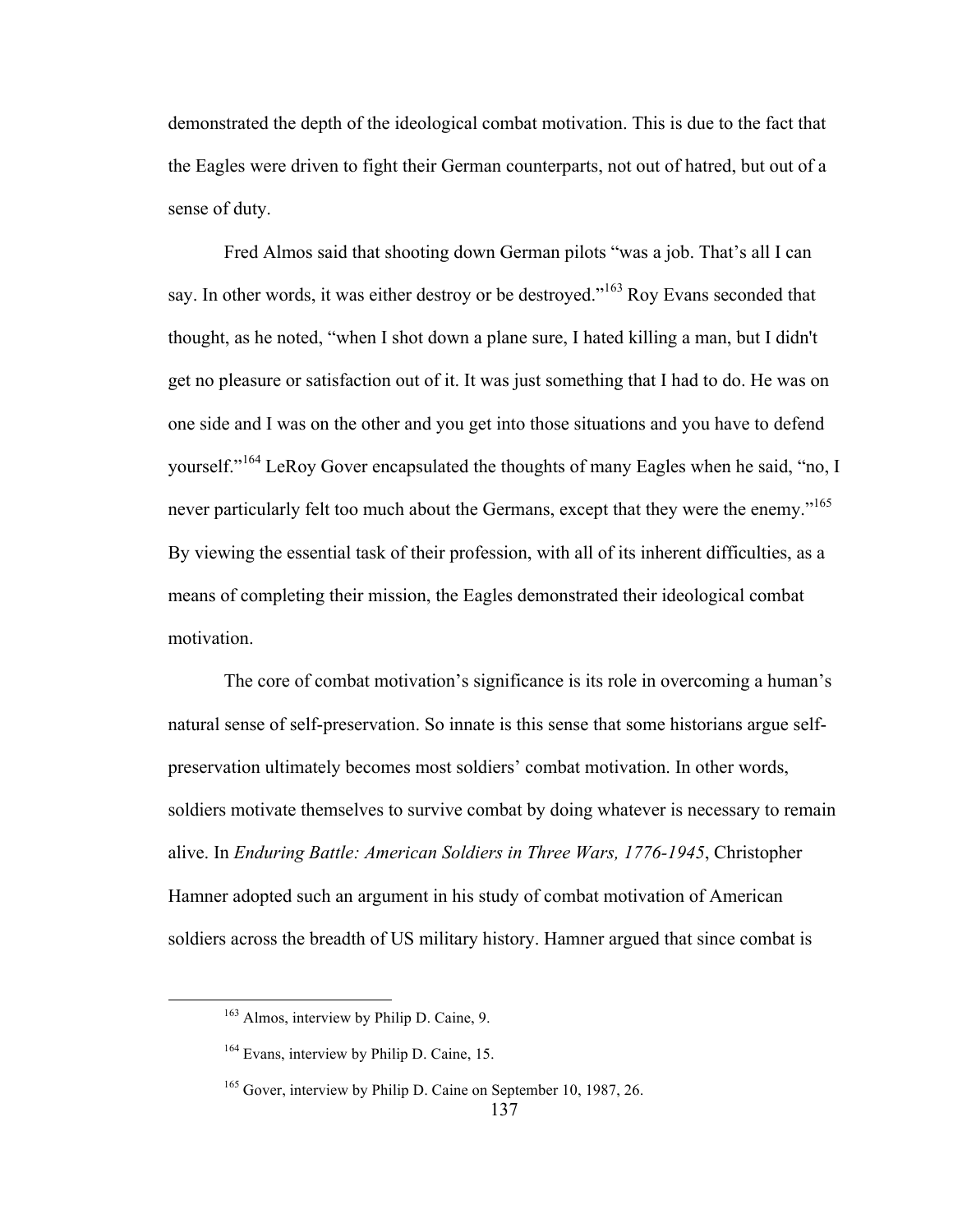not a universal experience, "a single explanation for soldiers' behavior in *all* battle" is untenable, but combat motivation was largely rooted in doing what was necessary to survive.<sup>166</sup> In the Eagle Squadrons, however, there is evidence that ideological motivation eclipsed self-preservation as the dominating source of combat motivation. This can be seen in the Eagles' admiration for Don Blakeslee.

As it has already been discussed, Blakeslee was widely regarded as the finest combat leader in the Eagle Squadrons, but this near-universal assessment is all the more significant when one considers Blakeslee's frequent inability to keep his men safe. Many Eagles cited such an ability as an important leadership trait—Chesley Peterson was perhaps best known for keeping his men alive in combat—but Blakeslee, far and away the greatest combat leader of the Eagles, often failed in this pursuit. LeRoy Gover said that "Blakeslee didn't give a goddamn how many people he lost  $\ldots$ ."<sup>167</sup> He remembered the time that "time he took 48 planes up and 32 of them were shot down."168 Carroll McColpin echoed Gover's criticism, as he said Blakeslee "was a hell of a pilot and a leader but he lost a lot of people."<sup>169</sup>

Given that Blakeslee's aggression in combat sometimes led to otherwise avoidable deaths of his men, it would reason that self-preservation-motivated pilots would despise him as a leader, but the Eagles exalted Blakeslee. Such a discrepancy revealed the depth of the Eagles' ideological combat motivation. Blakeslee's wholehearted focus on combat, the most direct means of accomplishing their mission in

 <sup>166</sup> Hamner, *Enduring Battle*, 5.

<sup>&</sup>lt;sup>167</sup> Gover, interview by Philip D. Caine on April 25, 1993, 56.

<sup>168</sup> Ibid., 56.

<sup>169</sup> McColpin, interview by Philip D. Caine on September 8, 1987, 24.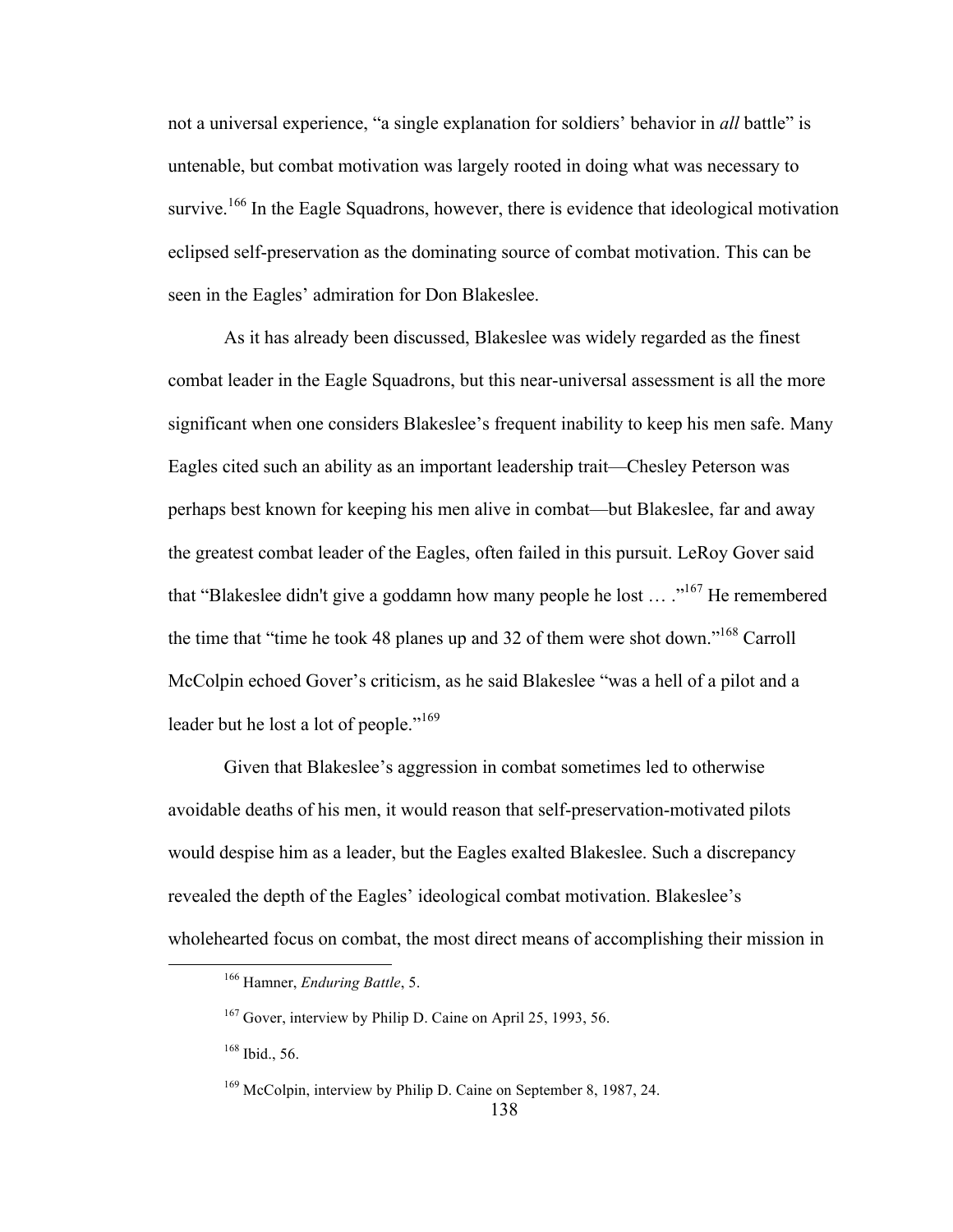Europe, was more important to many Eagles than the increased likelihood of death that was sometimes accompanied by flying under his command. This subordination of selfpreservation to mission accomplishment speaks volumes to the presence of ideological factors in the Eagles' combat motivation.

In conclusion, the strength of combat motivation in the Eagle Squadrons was readily apparent, as revealed by its members' overwhelming willingness to fly in combat—even though, as pilots, they had a feasible excuse to avoid aerial battle. Surprisingly, the most common sources of combat motivation, such as primary group cohesion, hatred of the enemy, training, and discipline, were noticeably absent in the Eagle Squadrons. The Eagles widely viewed close friendships as nothing more than a hindrance to the mission, as their comrades' deaths served only to distract them from their duties as fighter pilots. A sense of hatred toward their German foes was absent within the Eagle Squadrons—even among those held captive by the Luftwaffe. In fact, the Eagles held a considerable degree of respect for their adversary pilots. The negative effects stemming from the Eagles' lack of training was felt in two ways. Firstly, their inadequate flight training deprived them of the technical skills they needed to survive in aerial combat. Secondly, their nonexistent military training robbed them of understanding the military system of order and discipline. This latter effect was most noticeably reflected in the Eagles' rowdy behavior and chaotic flying habits.

What motivated the Eagles to fight lay in a combination of adept leadership, blind ignorance in the face of danger, and ideological factors. By defining good leadership in terms of combat-related qualities—such as tactical proficiency, combat experience, and the ability to keep one's subordinates safe in battle—the Eagles demonstrated the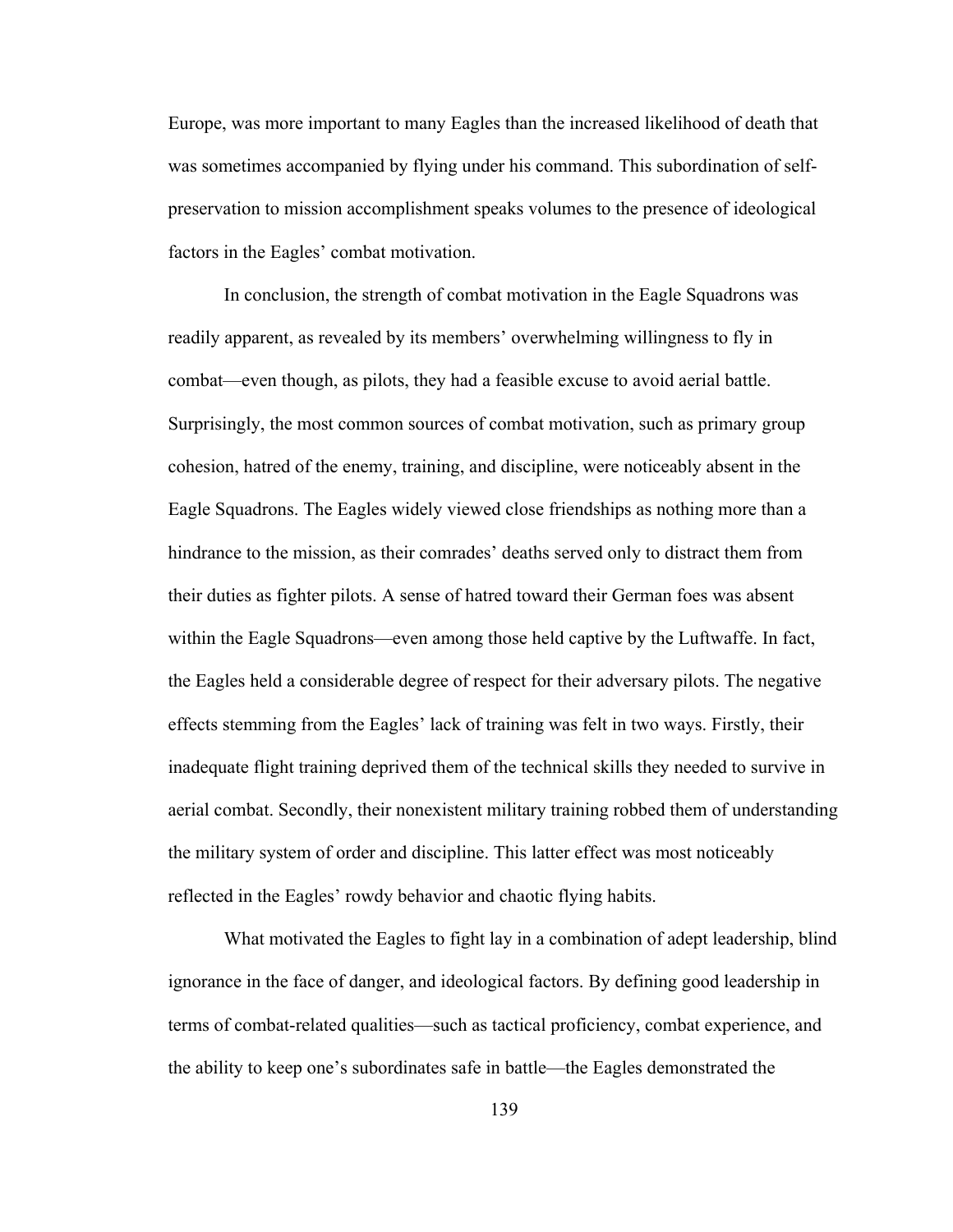presence of leadership within their combat motivation. An easier means to overcoming fear in battle, perhaps, was to simply ignore it. Many Eagles motivated themselves in combat by ignorantly believing that death would not befall them. Lastly, ideological factors, like focusing on the mission, were a source of combat motivation in the Eagle Squadrons. So profound were these ideological factors that many Eagles often subordinated their sense of self-preservation to their duty as fighter pilots—as evidenced by their admiration for the aggressive Don Blakeslee. Even if it risked their lives, combat was a means to an important ideological end for the Eagles: defense of Great Britain against German aggression. With lofty ideals like this in mind, the Eagles found their motivation in combat.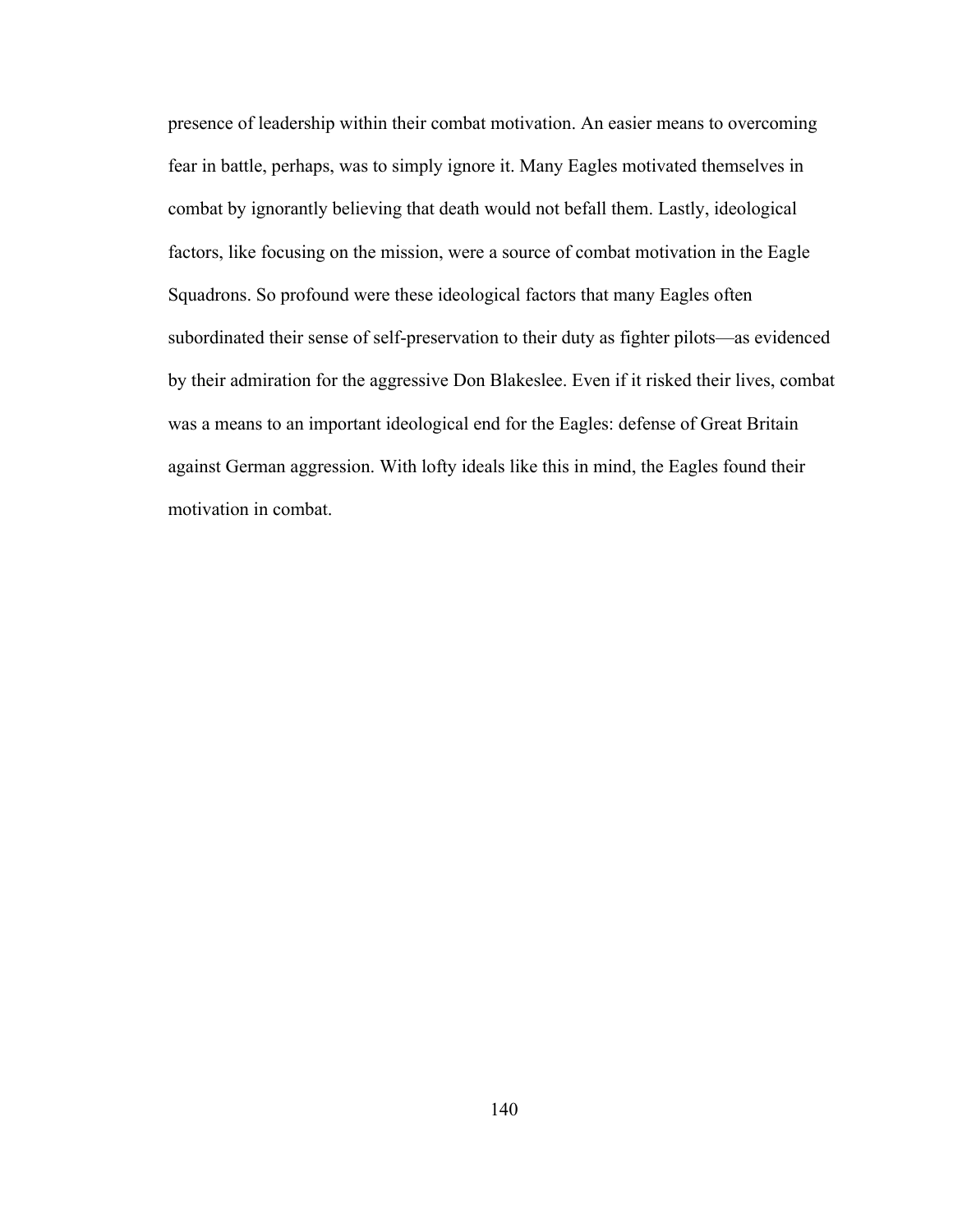#### CHAPTER V – CONCLUSION

In conclusion, the Royal Air Force (RAF) Eagle Squadrons provide a unique historical example through which soldier motivation can be studied. Due to its members' foreign military service, the traditional source of ideological motivation—defense of one's own country—was absent in the Eagle Squadrons. Despite this, the Eagles demonstrated a remarkable degree of ideological motivation, characterized by a desire to defend Great Britain against German aggression. Across all three tiers of soldier motivation—initial, sustaining, and combat—the Eagles were driven by such a motive.

As analyzed in Chapter 2, the Eagles' decisions to join the RAF were rooted in their belief in ideological principles. Though the world's premier historian on the Eagle Squadrons, Philip D. Caine, argued to the contrary, a desire to fly Spitfires and ease of recruitment access do not fully explain the Eagles' initial motivation. The first point can be disproven by recognizing the superiority of the German Air Force, the Luftwaffe. Apparent on both a macro and micro level, the Luftwaffe's relative excellence negated any argument that the Eagles joined the RAF on the basis of desiring to fly the world's supposedly best aircraft.

On a macro level, as evidenced by the credible assessment of Charles Lindbergh and the outcome of the Battle of Britain, the RAF was not Europe's superior air force. Supported by firsthand knowledge obtained from several tours of Luftwaffe facilities in the late 1930s, Lindbergh declared Germany's air force to be the best in the world. Given his worldwide fame at the time, Lindbergh's words certainly did not go unnoticed by the Eagles. In fact, many of them specifically mentioned Lindbergh's trans-Atlantic solo flight as the inspiration for them to become pilots.

141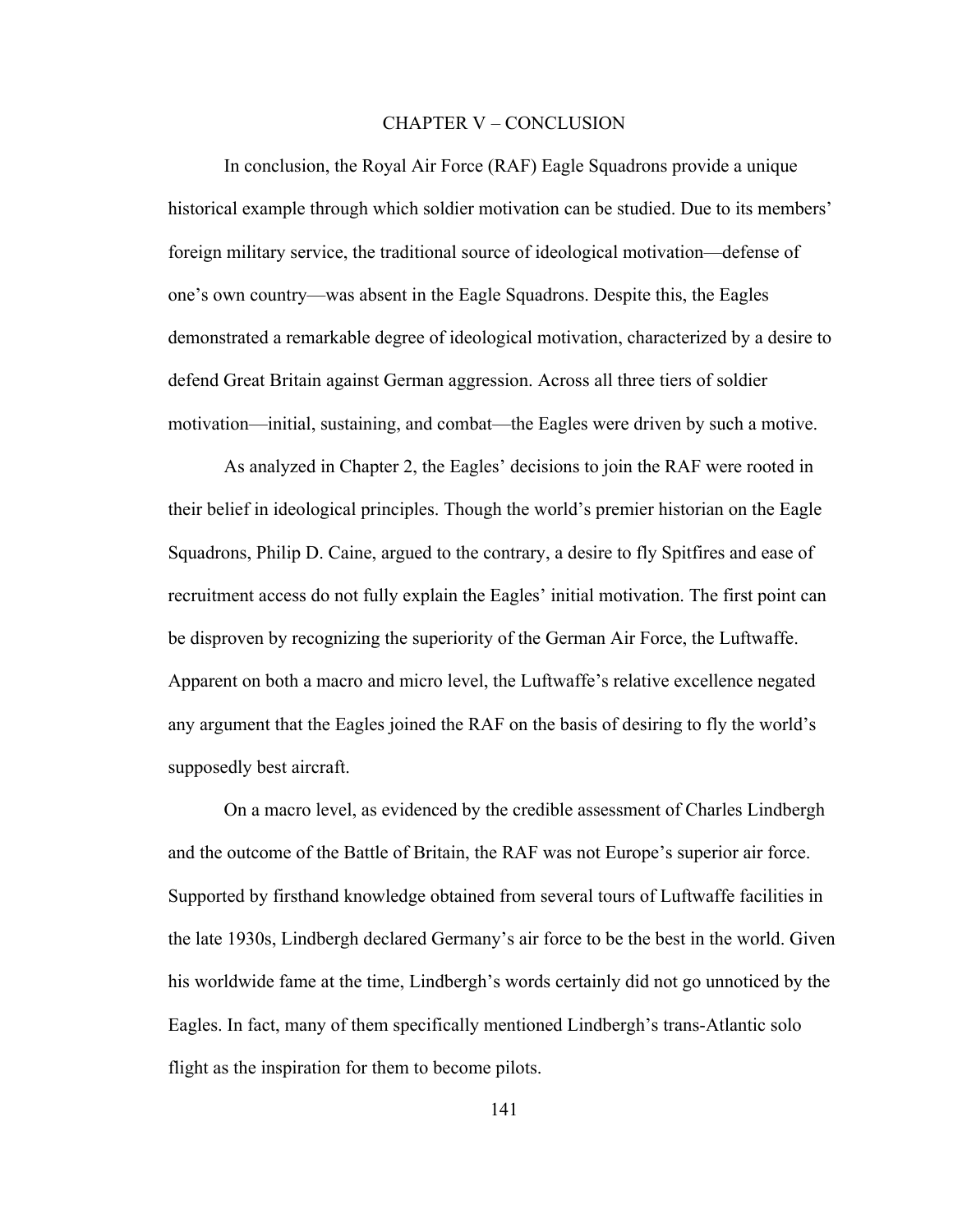Though England emerged victorious, the outcome of the Battle of Britain further demonstrated the relative inferiority of the RAF as compared to the Luftwaffe. Despite exerting deadly pressure on the Great Britain's pilot and aircraft supply, the Luftwaffe thwarted its own prospects for success by abandoning attacks on RAF Fighter Command infrastructure in favor of terror bombing London. Even the leader of Fighter Command, Air Chief Marshal Hugh Dowding, admitted that the RAF was just weeks away from total collapse, but ironically avoided potential disaster with the beginning of the Blitz in September 1940.<sup>1</sup> Clearly, the RAF cannot be credited as the superior force in the battle when its survival was partly enabled by German strategic errors.

On a micro level, the RAF's specific fighter aircraft—the Spitfire and Hurricane—were outclassed by its Luftwaffe competition at the time of the Eagles' enlistment. Given that the American volunteers, and even Caine himself, admitted to such a reality, it becomes difficult to argue that the Eagles chose to join the RAF on the basis of its fighter aircraft inventory.<sup>2</sup> What the RAF had that the Luftwaffe did not, however, was a cause in which the Eagles believed. Such an ideological motive was far more powerful than a desire to fly specific aircraft.

Additionally, the Eagles were not overwhelmingly driven to RAF service by exclusion from their own nation's air force, the United States Army Air Force (USAAF). Though Caine argued that "almost all of them were either ineligible for entry into the US military pilot training program or had entered it and been eliminated," such a statement overlooked the fact that the vast majority of such Eagles simply lacked the requisite two

 <sup>1</sup> Korda, *With Wings Like Eagles*, 251.

<sup>2</sup> Caine, *Eagles of the RAF*, 161.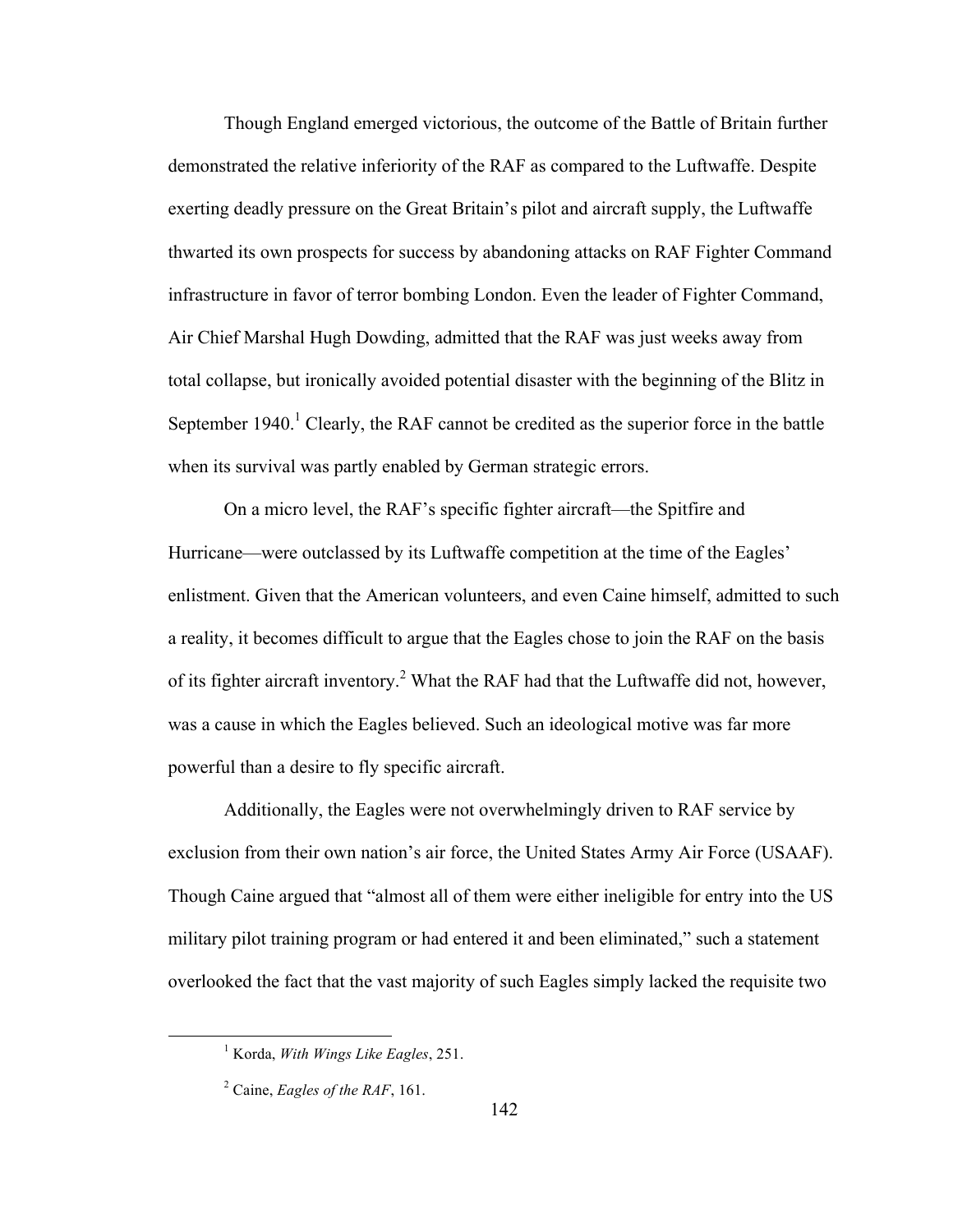years of college. Rather than being declared medically ineligible—a circumstance outside of one's control—these preponderant Eagles only had to wait two years to fulfill the education requirement. In all, 78 percent of the Eagles who were known to have been "turned down" by the USAAF fell into the college-less category of ineligibility.<sup>3</sup> Despite having the possibility of USAAF service in the near future, such Eagles instead opted to enlist in the wartime RAF, a clear demonstration of their desire to aid in Britain's war effort.

The depth of the Eagles' ideological initial motivation was perhaps lost on historians due to its latent nature. In line with historian Peter Kindsvatter's assessment of motivation within American soldiers, the Eagles seldom explicitly professed ideological motivation. As the commander of No. 71, Chesley Peterson, asserted, "deep down in these guys knew they were on the right side."<sup>4</sup> Even though "you still can't get them to admit that they had any of these feelings on the war," Peterson pointed out that "none volunteered for the Luftwaffe."<sup>5</sup>

The primacy of ideological factors in the Eagles' initial motivation was better displayed through their actions than by their words. This proved especially true in terms of their sustaining motivation—the focus on Chapter 3. While some Eagles readily professed a belief in ideological principles—for example, No. 133's Robert Pewitt wrote to his mother, "I think I did the right thing in coming over because we are fighting for a

 <sup>3</sup> Caine, *The RAF Eagle Squadrons*, bk.

<sup>4</sup> Chesley Peterson, interview by Philip D. Caine on September 14, 1987, in Ogden, UT (Colorado Springs, CO: United States Air Force Academy Oral History Collection), 46.

 $<sup>5</sup>$  Chesley Peterson, narrative tape prepared for Philip D. Caine on June 10, 1987, (Colorado</sup> Springs, CO: United States Air Force Academy Oral History Collection), 2.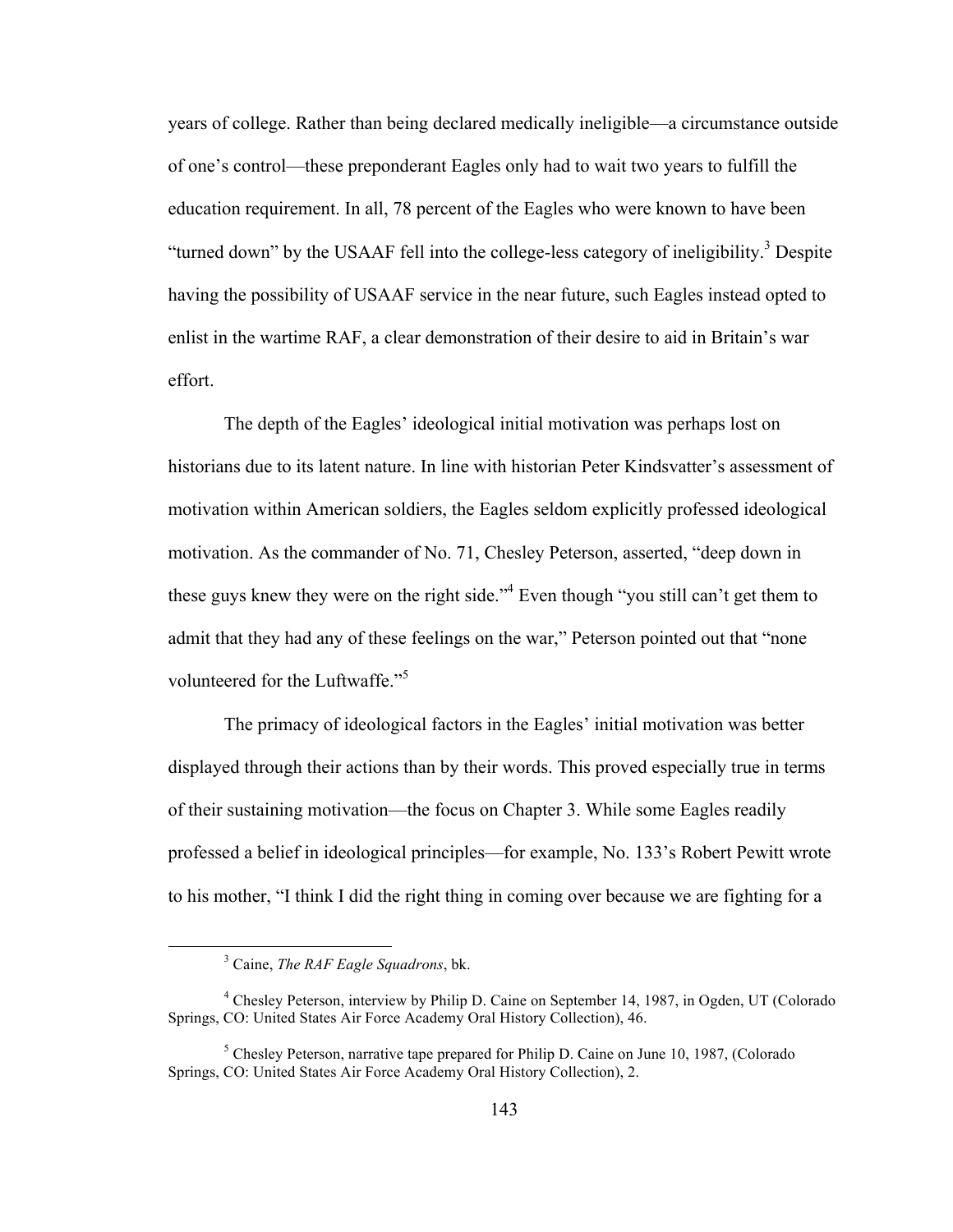wonderful cause and the more I see over here the better I realize it."—they best demonstrated it through their fervent desire for combat.<sup>6</sup>

As the most direct means by which the Eagles could achieve such ideological aims as defending Britain, combat flying made up the core of the Eagles' sustaining motivation. The strength of this motive was evidenced by their disdain for noncombat missions, such as convoy and instructor duty, and requests for transfers when combat became scarce. In all, thirty-four Eagles transferred to more active combat zones—nearly two squadrons' worth of pilots.<sup>7</sup> The fact that the majority of such transfers were to Malta—the strategic significance of which made it the most heavily bombarded location at the time—further underlined the Eagles' eagerness for combat.

In addition to this combat-driven source of sustaining motivation, the Eagles were likewise driven to remain in RAF service by retaining a sense of American identity. As demonstrated in their specific desires to serve in an all-American Eagle Squadron and eagerness for the USAAF transfer, many Eagles viewed their British service in terms of American service. The experience they gained in the RAF became an important motive to the Eagles, as it would in turn benefit their own nation's air force following their transfer in late September 1942. It would appear there was validity to such a belief, as the USAAF fighter group into which the Eagle Squadrons were absorbed finished the war as the United States' top-scoring unit, with 1,016 victories.<sup>8</sup>

 $6$  Pewitt, "Letter to Ruth Pewitt," July 4, 1941.

<sup>7</sup> Caine, *The RAF Eagle Squadrons*, bk.

<sup>8</sup> Grover C. Hall Jr., *1,000 Destroyed: The Life and Times of the 4th Fighter Group* (Montgomery, AL: Brown Printing, 1946), 279.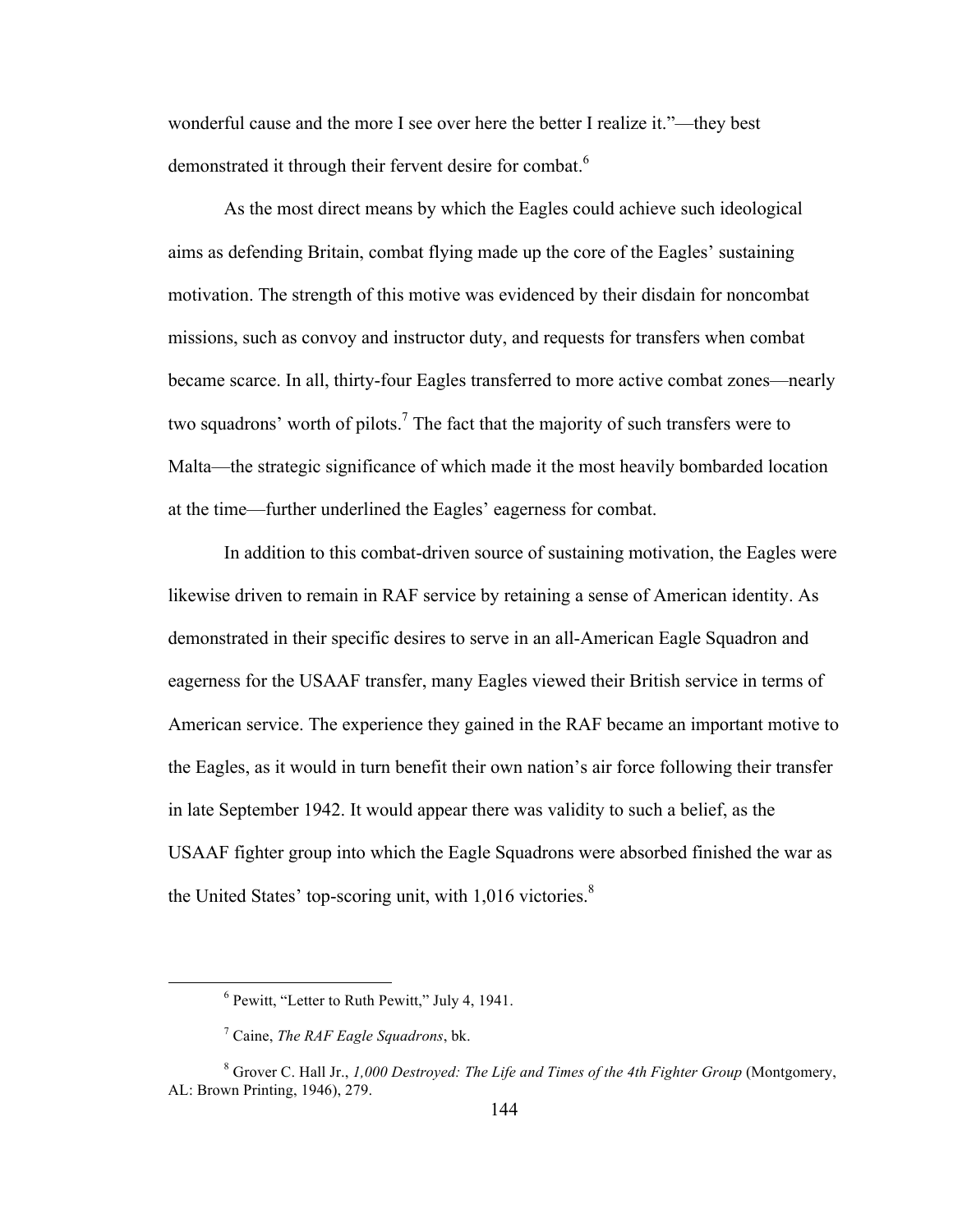Once in combat, the Eagles continued to demonstrate their ideological motivation. Traditionally, such motives in combat are subordinated to more immediate and instinctual factors—like primary group cohesion, hatred of one's enemy, training, and discipline but such was not the case in the Eagle Squadrons. In fact, these traditional sources of combat motivation were conspicuously absent. Few Eagles relied on primary group cohesion—which refers to the close bonds among comrades—to overcome fear in combat. Their deliberate avoidance of creating close friendships primarily evidenced this assertion, but any bonds that did form were likely shattered by the Eagles' exorbitant 40 percent casualty rate.<sup>9</sup>

Additionally, the Eagles displayed minimal hatred for their German foe. A further indication of the Luftwaffe's excellence, the Eagles readily lauded their German counterparts' skill and professionalism. Even as prisoners of war, the Eagles did not express feelings of resentment toward their captors. Training and discipline likewise failed to play a role in the Eagles' combat motivation. Across the board, the Eagles testified to the inadequacy of both their flight and military training. Without the technical skills to optimally perform in combat, nor the discipline and mindset to appropriately react to fear, the Eagles could not have relied on training to motivate them in battle. Stemming from such minimal training was minimal discipline. Especially in their early stages, the Eagles earned a reputation as "renegades," who drank excessively and acted recklessly—both on the ground and in the air. As a result, such a source of combat motivation was largely absent in the Eagle Squadrons.

 <sup>9</sup> Caine, *Eagles of the RAF*, 162.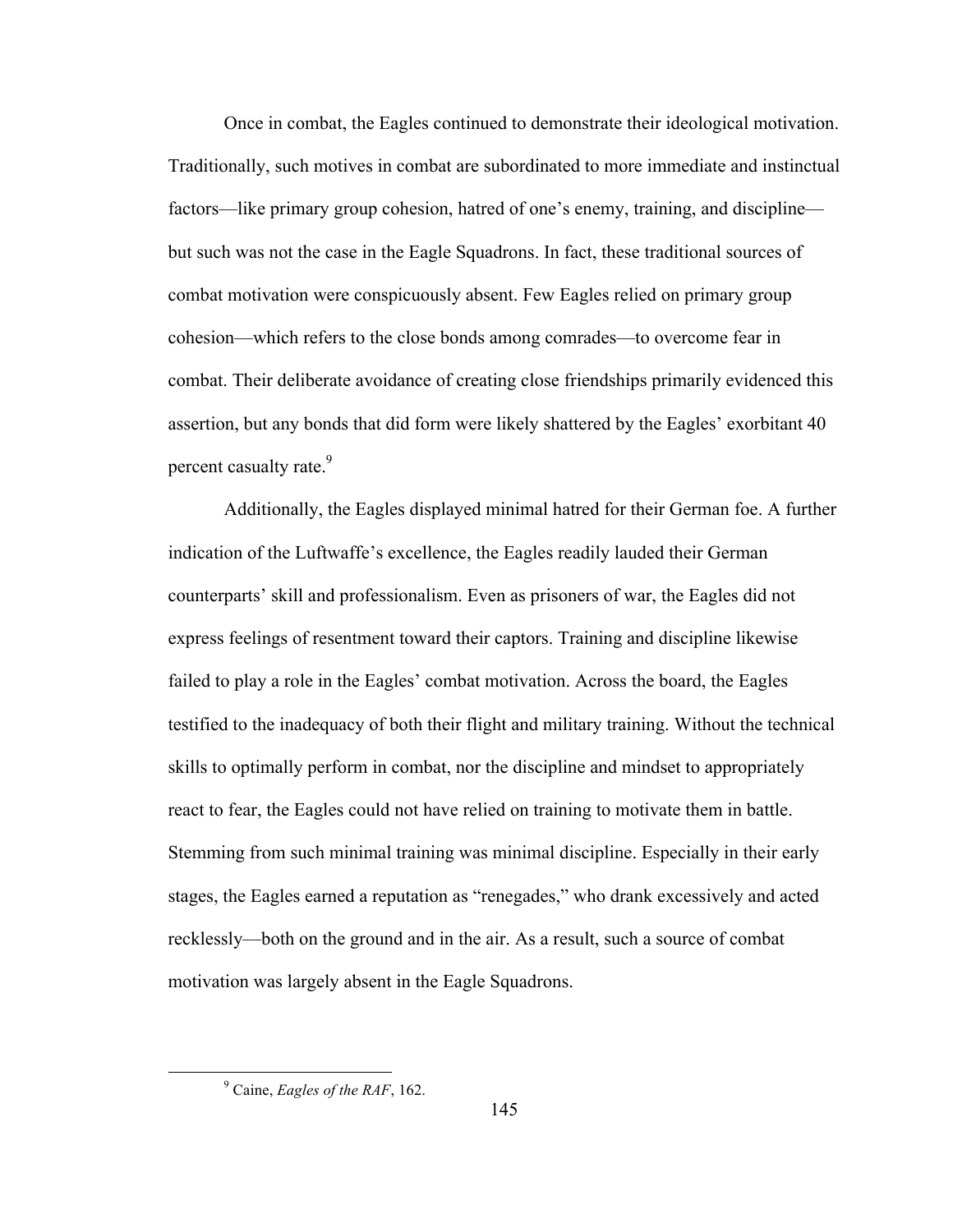What drove the Eagles to overcome fear in combat lay in a combination of adept leadership, disregard for the possibility of death, and ideological principles. The Eagles' perception of good leadership in terms of combat traits—such as tactical proficiency, experience in battle, and the ability to keep one's wingmen alive—demonstrated the presence of leadership within their combat motivation. It was no coincidence that the specific commanders the Eagles overwhelmingly recognized as the greatest—Chesley Peterson, Carroll McColpin, and Don Blakeslee—were the individuals who best exemplified such traits. Additionally, many Eagles simply believed that bodily harm or death would not befall them in combat. This "it won't happen to me" mindset was widespread within the Eagle Squadrons and the young pilots convinced themselves they were indestructible to avoid succumbing to fear in battle.

Underpinning this all was the Eagles' belief in ideological principles in combat. By focusing on a sense of duty, the Eagles overcame combat-induced fear. This motive was evidenced by their perception of killing enemy pilots. Stemming from their lack of hatred towards their enemy, the Eagles perceived the process of aerial battle, not as the act of killing a man, but as the fulfillment of their military duty. This pursuit of mission accomplishment was profoundly underscored by the Eagles' admiration for Don Blakeslee. Though widely recognized as one of the greatest fighter pilots of World War II, Blakeslee tended to engage in unnecessary risks that could endanger his wingmen's lives. Despite this flaw, the Eagles exalted Blakeslee and loved flying under his command, thus indicating a subordination of self-preservation to duty fulfillment.

Only through a full-scale analysis of soldier motivation in the Eagle Squadrons does the unit's historical significance reveal itself. Using the foreign volunteer squadrons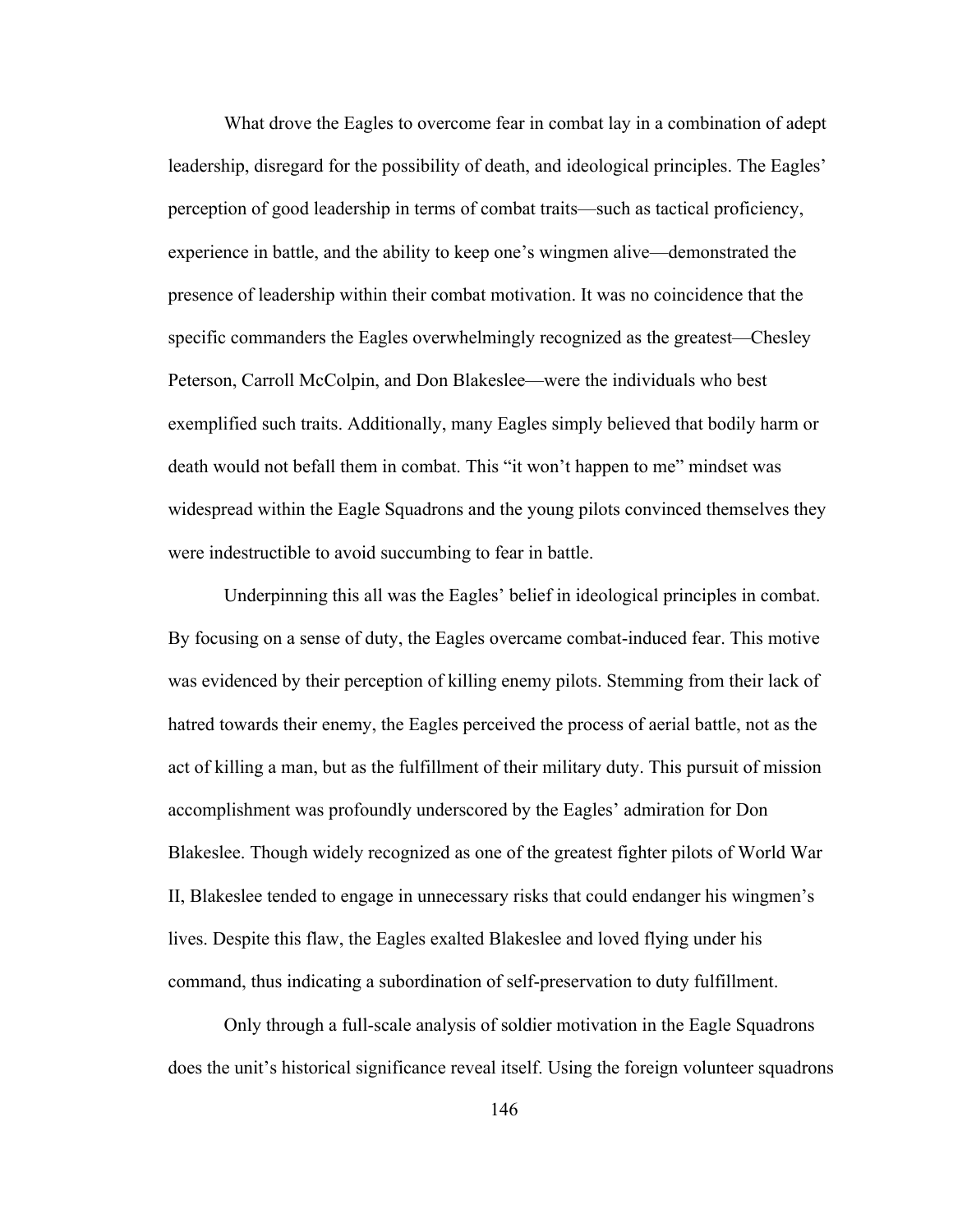as a case study, this thesis has demonstrated the importance of ideological motivation especially with regard to sustaining and combat motivation. In *The Bayonets of the Republic*, John Lynn asserted that "for most soldiers, and certainly for U.S. soldiers," ideological principles are "far from their minds" on the battlefield.<sup>10</sup> The example of the Eagle Squadrons, however, represents a departure from the norm. As argued by John Lynn, S.L.A. Marshall, Samuel Stouffer, and others, primary group cohesion traditionally constitutes the major source of both combat and sustaining motivation, but the Eagles were driven to fight their enemy and remain in RAF service by the pursuit of ideological principles.

Moreover, the Eagles' example demonstrated the potency of ideological motivation even when not in its traditional form. Logically, defense of one's nation comprises the most common source of ideological motivation within soldiers. James McPherson, in his study of American Civil War soldiers' motivation, declared that such appeals to patriotism "almost leap from many pages" of the men's letters.<sup>11</sup> For the Eagles, however, defense of their own nation was an inapplicable motive. For one, the United States was not at war for a sizeable portion of their service. More importantly, however, was the fact that the Eagles fought under the Union Jack, not the Stars and Stripes.

Despite this negation of a critically important piece of ideological motivation, the Eagles were driven to serve and fight by related ideals all the same. Even if not initially motivated to fight for England's cause, many Eagles noted the quick adoption of such an

 <sup>10</sup> Lynn, *The Bayonets of the Republic*, 36.

<sup>11</sup> McPherson, *For Cause and Comrades*, 91.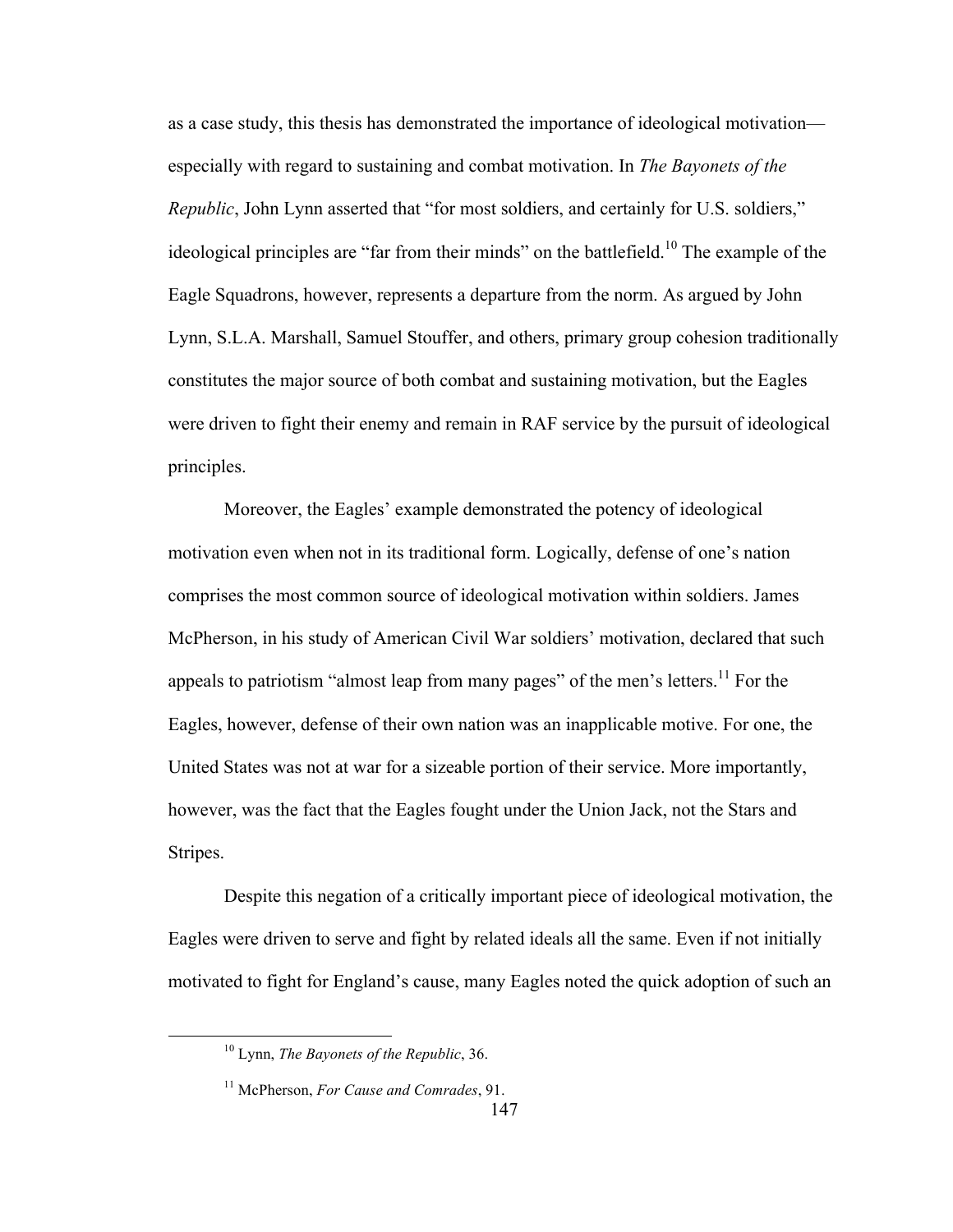ideological motive once in RAF service. Such a transformation indicated the ability of ideological principles in war to transcend nationality. Interestingly, many Eagles retained a sense of American patriotism, which further added to the complexity of soldiers' ideological motivation.

The RAF Eagle Squadrons were a unique chapter in military history, unlikely to be repeated again. Their motivations were varied and complex, but their predominant display of ideological motivation across all three levels provides a valuable historical lesson. No matter the cause and no matter the country, soldiers will be driven to enlist, serve, and fight by the ideals which they believe to be right.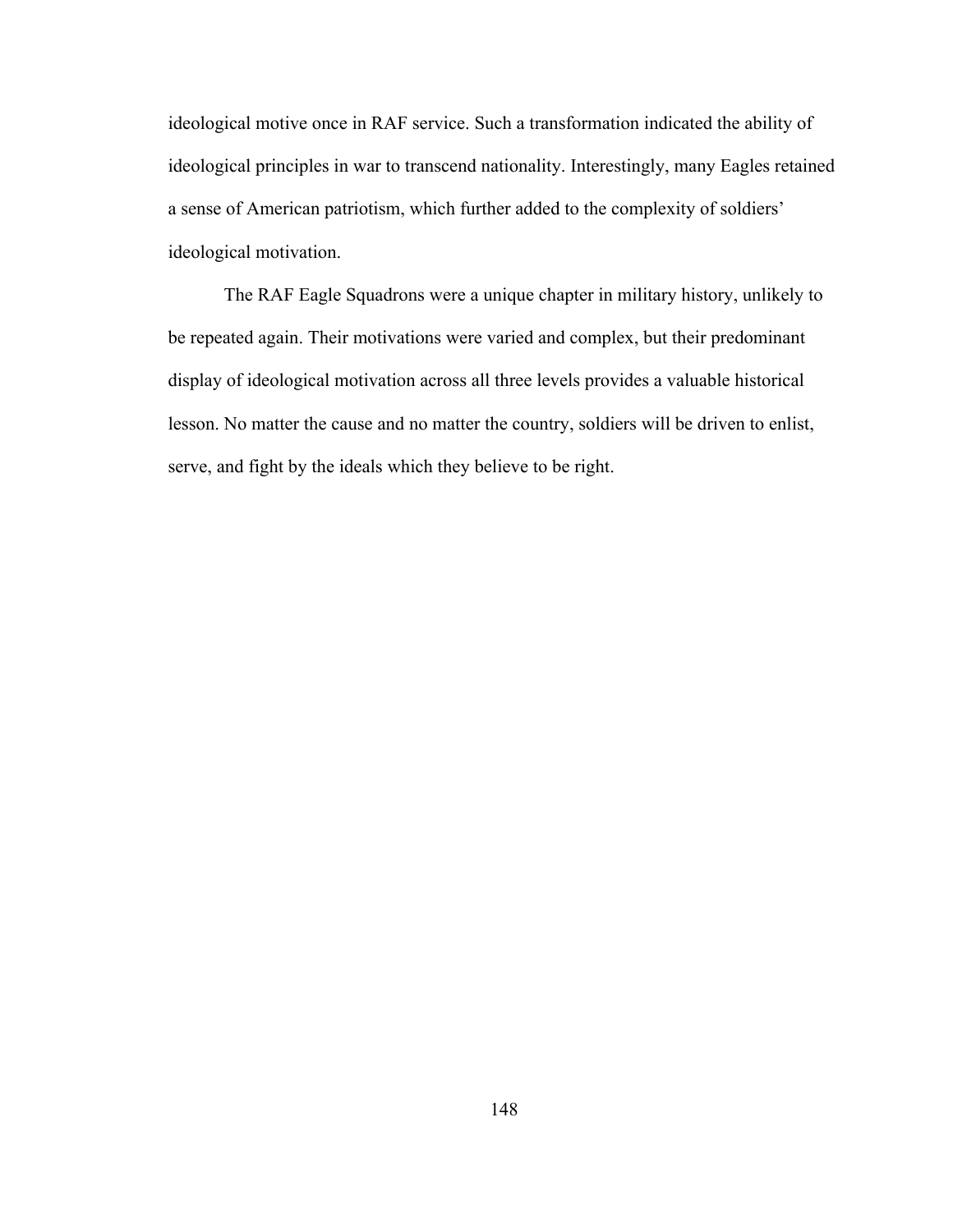### BIBLIOGRAPHY

# UNPUBLISHED PRIMARY SOURCES

United States Air Force Academy, Clark Special Collections Branch, Colorado Springs, CO Douglas E. Booth Collection (MS 34) Pilot logbook Philip D. Caine Collection (SMS 784) Letters Sperry, George Memoirs and diaries Mahon, Jackson Miluck, Michael Roscoe, Arthur Sintetos, Nicholas Sobanski, Mike Watkins, Vivian RAF Personnel Records Questionnaires Alexander, Richard Allen, Luke Blanding, Leon Booth, Douglas Brown, John Daniel, Gilmore Donahue, Arthur Fetrow, Gene Goodson, James Griffin, James Hopson, Alfred Kimbro, Karl McColpin, Carroll Parker, Vernon Priser, Robert Robertson, Chesley Ross, Donald Smith, Fonzo Stewart, Bert Tilley, Reade Wicker, Walter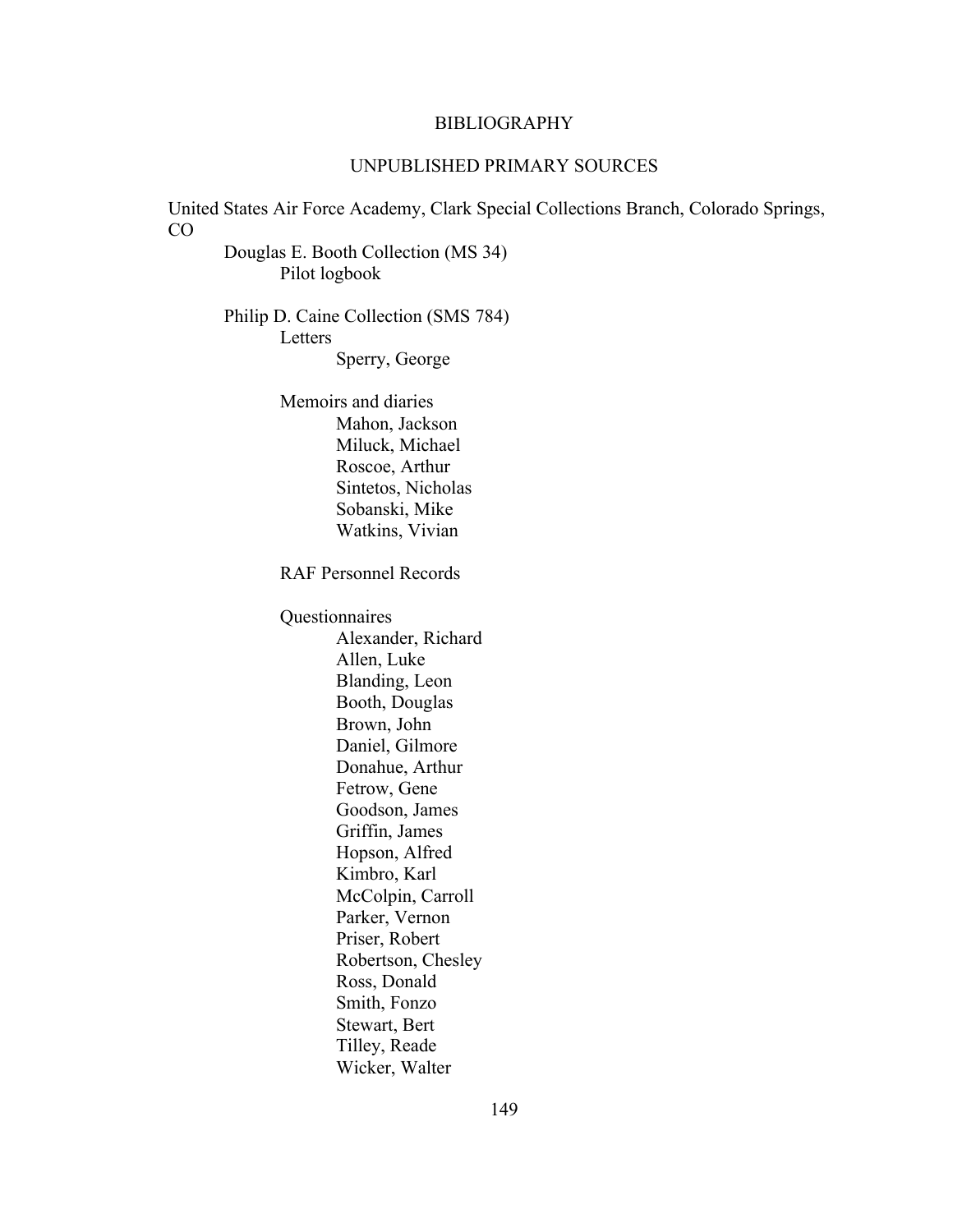Young, Donald

LeRoy Gover Collection (SMS 803) Letters to Betty and Roy Gover Oral History Collection Interviews Adams, Alida Almos, Fred Blanding, Leon Braley, Richard Brown, John Campbell, John Carpenter, George Coen, Oscar Cook, Charles Daymond, Gregory Doorly, Eric Dunn, William Edwards, Wilson Ellington, Paul Evans, Roy Fessler, Morris Fetrow, Gene Fox, Philip Geiger, Bill Goodson, James Gover, LeRoy Gray, James Griffin, James Jackson, Marion Kennard, Hugh Lambert, Donald Lucas, Laddie Mahon, Jackson McColpin, Carroll Miller, Ervin Moore, Richard Nee, Donald Nomis, Leo Peterson, Chesley Pisanos, Steve Priser, Robert Roscoe, Arthur Sintetos, Nicholas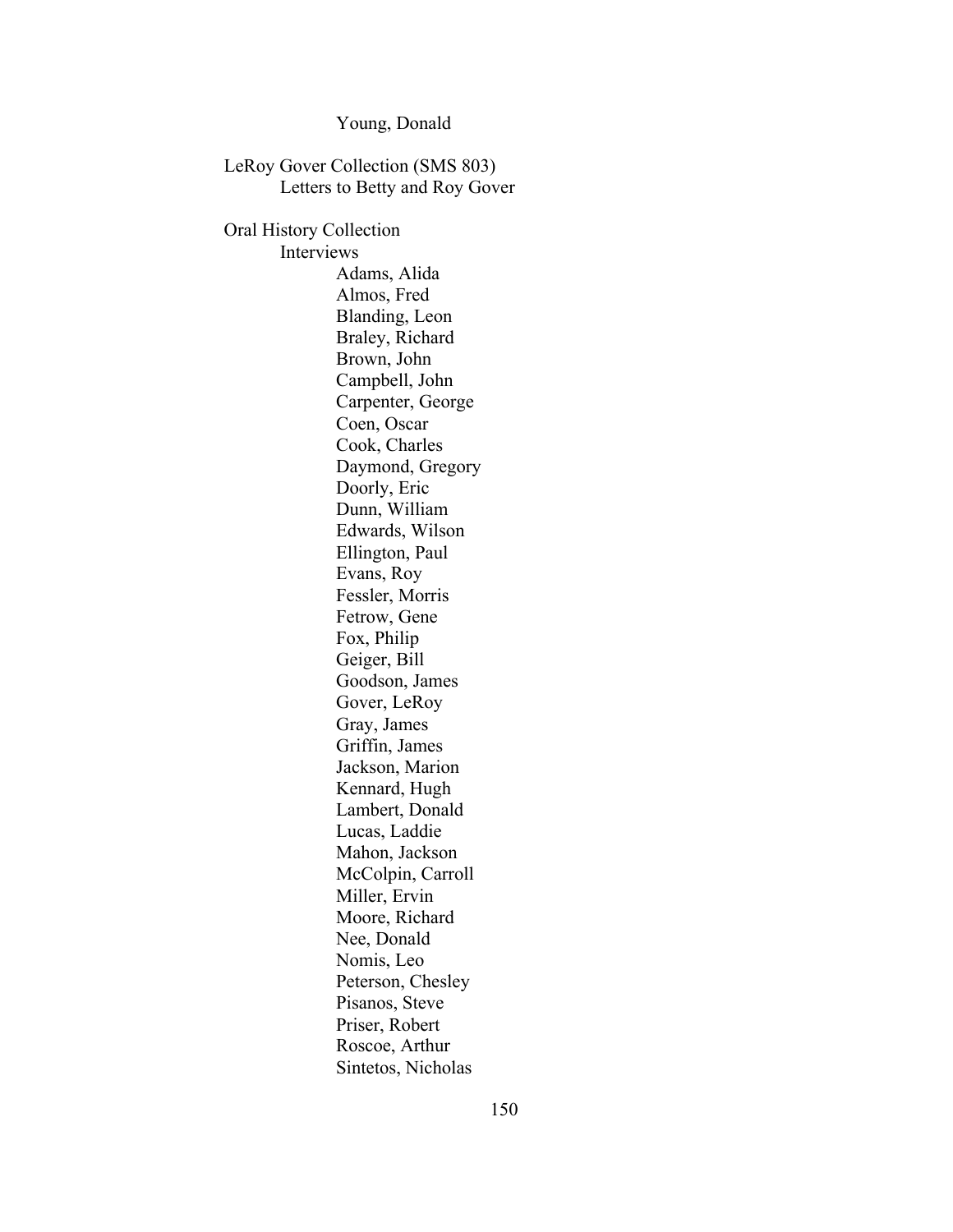Slade, William Smith, Bob Smith, Fonzo Sperry, George Steinhoff, Johannes Stewart, Bert Taylor, Edwin Tilley, Reade Wilkinson, Royce Wright, Gilbert Young, Donald

Monologues and Narrative Tapes Beatie, Ernest Geiger, William Peterson, Chesley Sperry, George

Wendell Pendleton Collection (SMS 729) Memoirs

George O. Sperry Collection (SMS 1210) Memoirs

Harold H. Strickland Collection (SMS 670) Memoirs

Reade F. Tilley Collection (MS 58) Diary

Private collections of Pam Chatagnier, Goldsboro, NC Robert Pewitt letters

# PUBLISHED PRIMARY SOURCES

Air Ministry. *The Air Battle of Malta: The Official Account of the R.A.F. in Malta, June 1940 to November 1942*. London: His Majesty's Stationery Office, 1944.

*Douglas (AZ) Daily Dispatch*

*New York Times*

### SECONDARY SOURCES

Air University, Aerospace Studies Institute. *Combat Crew Rotation: World War II and*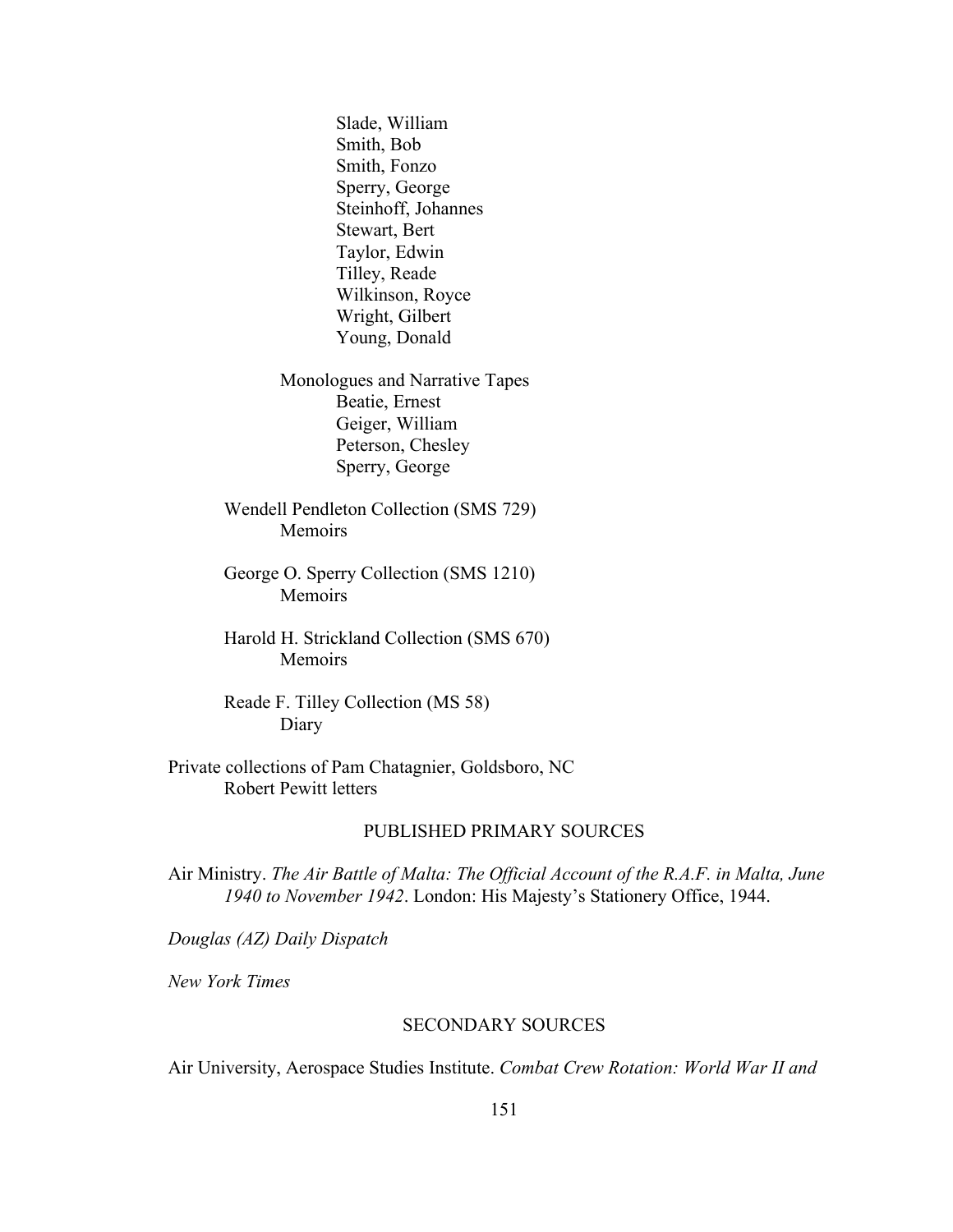*Korean War*, by USAF Historical Division, Historical Studies Branch. Maxwell Air Force Base, Alabama, January 1968.

- American Air Museum. "Hugh Charles Kennard." Accessed September 7, 2021. http://www.americanairmuseum.com/person/240516
- Bartov, Omer. *Hitler's Army: Soldiers, Nazis, and War in the Third Reich*. New York: Oxford University Press, 1992.
- The Battle of Britain London Monument. "The Airmen's Stories F/Lt. R.C. Wilkinson." Accessed September 7, 2021. http://www.bbm.org.uk/ airmen/WilkinsonRC.htm
- Caine, Philip D. *Eagles of the RAF: The World War II Eagle Squadrons*. Washington D.C.: National Defense University Press, 1991.

\_\_\_\_\_. *The RAF Eagle Squadrons: American Pilots Who Flew for the Royal Air Force*. Golden, CO: Fulcrum Publishing, 2009.

- Charles Lindbergh House and Museum. "America First and WWII." Accessed September 7, 2021. https://www.mnhs.org/lindbergh/learn/controversies
- Craven, Wesley Frank, and James Lea Cate, eds. *The Army Air Forces in World War II*. Vol. 6, *Men and Planes*. Chicago: University of Chicago Press, 1955.
- Delve, Ken. *Fighter Command 1936-1968: An Operational and Historical Record*. Barnsley, UK: Pen & Sword Aviation, 2007.
- "FAA Historical Chronology, 1926-1996." Federal Aviation Administration, July 18, 2019. https://www.faa.gov/about/history/chronolog\_history/media/b-chron.pdf
- Hamner, Christopher R. *Enduring Battle: American Soldiers in Three Wars, 1776-1945*. Lawrence: University Press of Kansas, 2011.
- Haugland, Vern. *The Eagle Squadrons: Yanks in the RAF, 1940-1942*. New York: Ziff-Davis Flying Books, 1979.
- Herbert Hoover Presidential Library and Museum. "Manuscript Collections Truman Smith Papers." Accessed September 7, 2021. https://hoover.archives.gov/ research/collections/manuscriptfindingaids/smith
- Hall, Grover C. Jr. *The Lift and Times of the 4th Fighter Group*. Montgomery, AL: Brown Printing, 1946.

Hessen, Robert, ed. *Berlin Alert: The Memoirs and Reports of Truman Smith*. Stanford,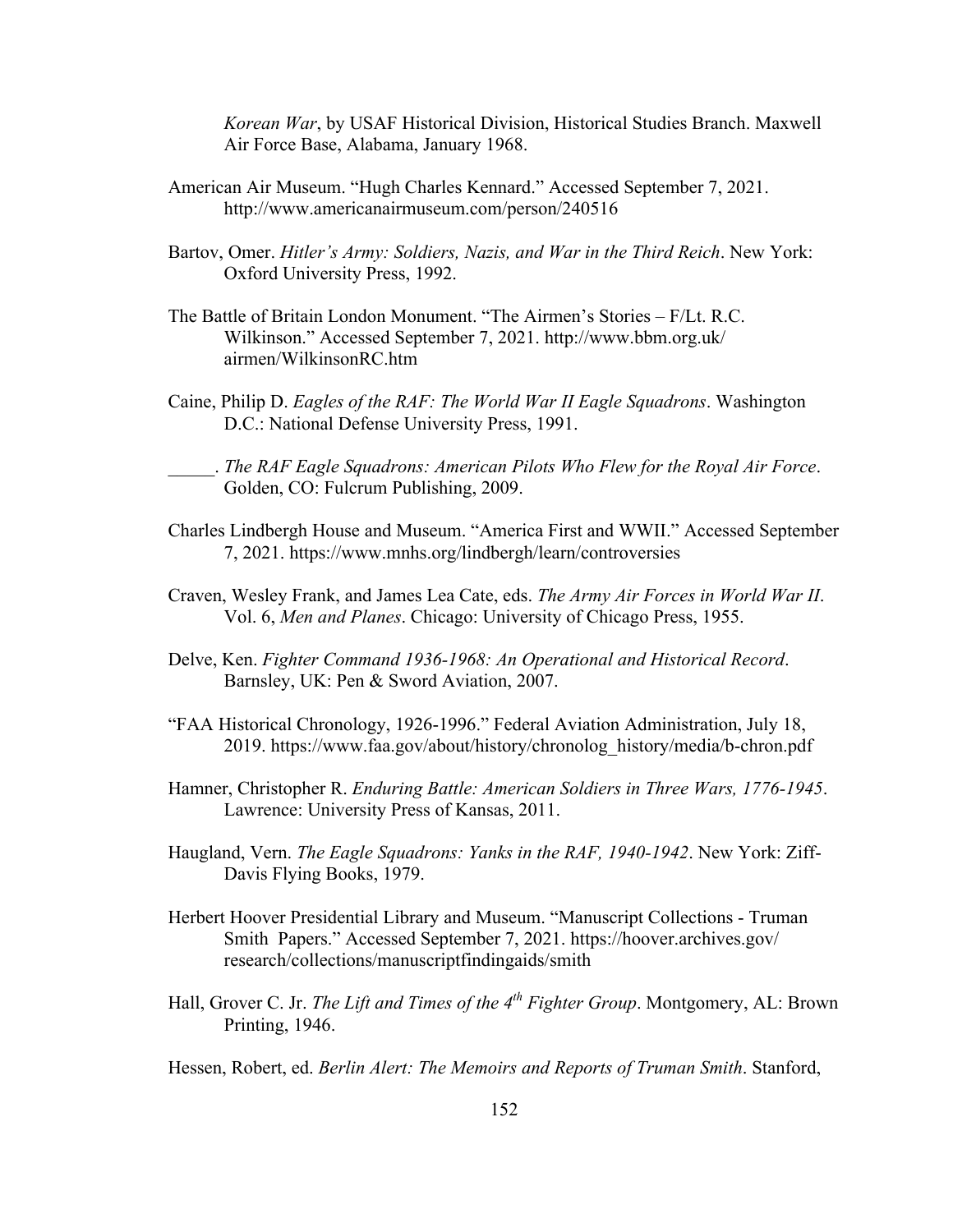CA: Hoover Institution Press, 1984.

- Hough, Richard, and Denis Richards. *The Battle of Britain: The Greatest Air Battle of World War II*. New York: W.W. Norton & Company, 1989.
- Imperial War Museum. "Listen to the RAF Pilots Tell the Story of the Battle of Britain." Accessed September 7, 2021. https://www.iwm.org.uk/history/listen-to-raf-pilotstell-the-story-of-the-battle-of-britain
- Johnson, David Alan. *Yanks in the RAF: The Story of Maverick Pilots and American Volunteers Who Joined Britain's Fight in WWII*. Amherst, NY: Prometheus Books, 2015.
- Kindsvatter, Peter. *American Soldiers: Ground Combat in the World Wars, Korea, and Vietnam*. Lawrence: University Press of Kansas, 2003.
- Korda, Michael. *With Wings Like Eagles: The Untold Story of the Battle of Britain*. New York: HarperCollins Publishers, 2009.
- Kramer, Sarah Kate. "When Nazis Took Manhattan." National Public Radio, February 20, 2019. https://www.npr.org/sections/codeswitch/2019/02/20/695941323/whennazis-took-manhattan
- Lynn, John. *The Bayonets of the Republic: Motivation and Tactics in the Army of Revolutionary France, 1791-94*. Boulder, CO: Westview Press, 1996.
- "Major General Chesley G. Peterson." U.S. Air Force. Accessed September 7, 2021. https://www.af.mil/About-Us/Biographies/Display/Article/105911/major-generalchesley-g-peterson/
- Marshall, Samuel Lyman Atwood. *Men Against Fire: The Problem of Battle Command*. Norman: University of Oklahoma Press, 1947.
- McPherson, James M. *For Cause and Comrades: Why Men Fought in the Civil War*. New York: Oxford University Press, 1997.
- The National Aviation Hall of Fame. "Gentile, Salvatore Dominic." Accessed September 7, 2021. https://www.nationalaviation.org/our-enshrinees/gentile-salvatoredominic/
- Olsen, John Andreas, ed. *A History of Air Warfare*. Dulles, VA: Potomac Books, 2010.
- Prien, Jochen, and Peter Rodeike. *Messerschmitt Bf 109 F, G, & K Series: An Illustrated Study*. Translated by David Johnston. Atglen, PA: Schiffer Publishing, 1992.